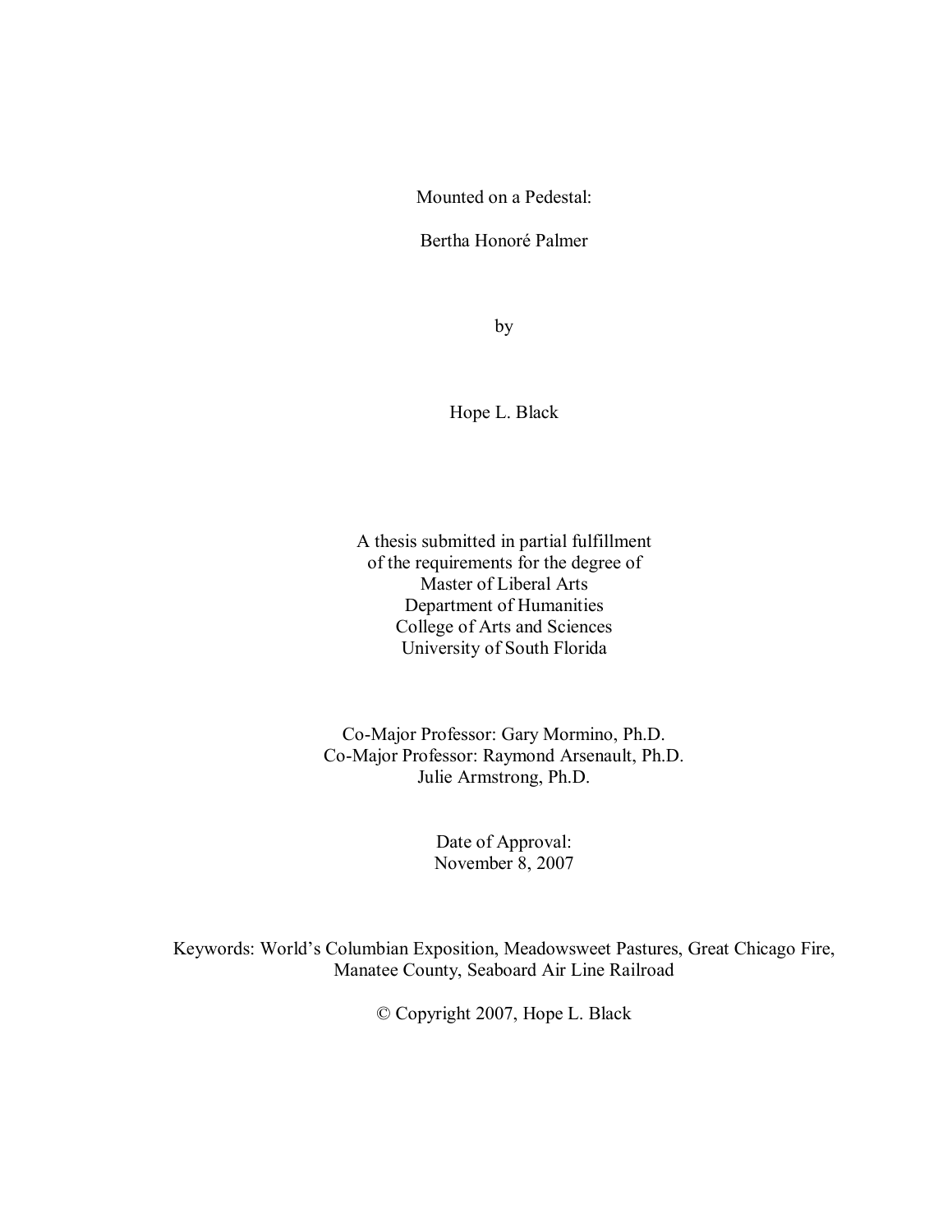# Acknowledgements

With my heartfelt appreciation to Professors Gary Mormino and Raymond Arsenault who allowed me to embark on this journey and encouraged and supported me on every path; to Greta Scheid-Wells who has been my lifeline; to Professors Julie Armstrong, Christopher Meindl, and Daryl Paulson, who enlightened and inspired me; to Ann Shank, Mark Smith, Dan Hughes, Lorrie Muldowney and David Baber of the Sarasota County History Center who always took the time to help me; to the late Rollins E. Coakley who bequeathed a plethora of material to me; to Paula Benshoff who gave me the keys to Myakka State Park and shared her treasures with me. Finally, I salute the research librarians at Manatee County Public Library, Manatee County Office of Deeds and Records, Spanish Point, Chicago History Museum, Newberry Library, Harold Washington Library and the Art Institute of Chicago. They are the heroes of research.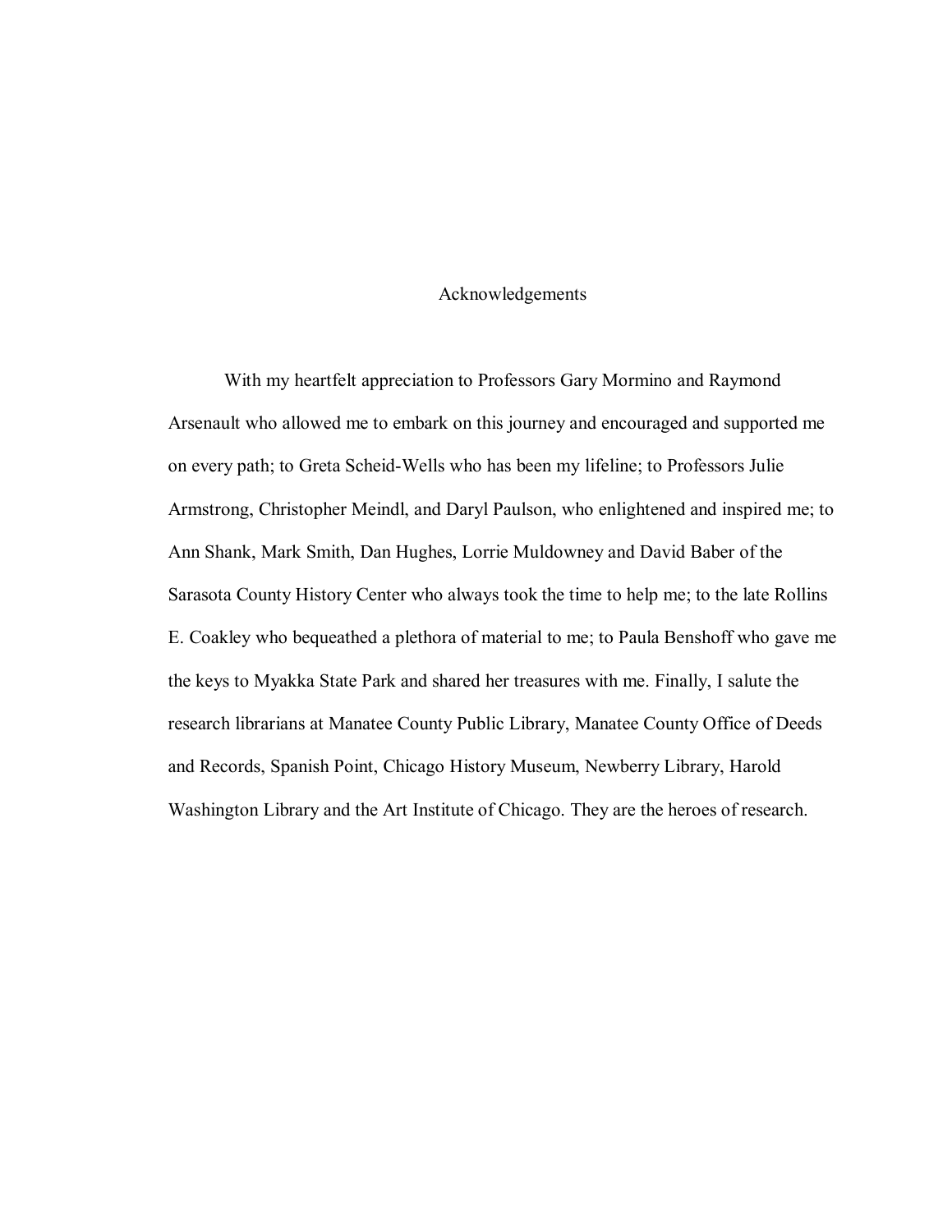# Table of Contents

| Abstract                                    | $\ddot{\rm ii}$ |
|---------------------------------------------|-----------------|
| Preface                                     | $\mathbf{1}$    |
| Introduction                                | 5               |
| Chapter One: Sarasota 1840-1910             | 13              |
| Chapter Two: The Early Years                | 26              |
| Chapter Three: Potter Palmer                | 32              |
| Chapter Four: As Mrs. Potter Palmer         | 41              |
| Chapter Five: Philanthropy and High Society | 55              |
| Chapter Six: World's Columbian Exposition   | 60              |
| Chapter Seven: Newport                      | 66              |
| Chapter Eight: The Paris Exposition         | 70              |
| Chapter Nine: The Years Alone               | 73              |
| Chapter Ten: The Sarasota Years             | 79              |
| Conclusion                                  | 105             |
| Epilogue                                    | 107             |
| References                                  | 110             |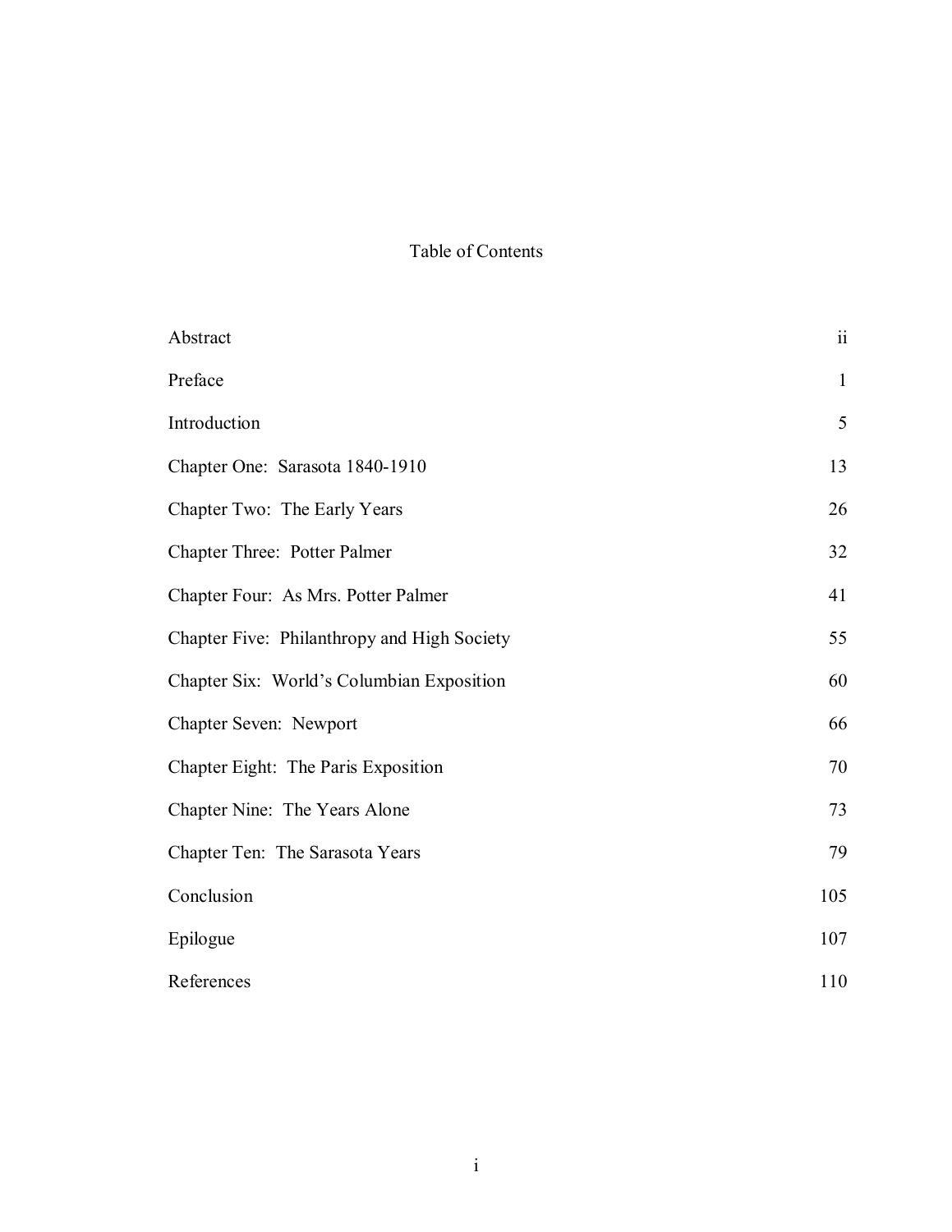Mounted on a Pedestal:

Bertha Honoré Palmer

Hope L. Black

## ABSTRACT

The thesis *Mounted on a Pedestal,* chronicles the life of Bertha Honoré Palmer. The focus of her story are the years after 1910, when she traveled to Sarasota, Florida and heralded the flight to the southernmost state, leading the pack in the purchase and development of land in the Sarasota/ Tampa Bay area. The totality of her years prior to that time serve as a prelude to her accomplishments and the vicissitudes of her life in the sleepy little fishing village she found.

Born in Louisville, Kentucky, in 1849, she was provided with a privileged, comfortable childhood and a sheltered academic education at the most prestigious schools for young ladies of the day. She excelled academically and won high praise for her exemplary demeanor. She was beautiful, intelligent, musically gifted, a competent linguist and writer, an astute businesswoman, a paragon of graciousness, and politically savvy. She married business mogul, Potter Palmer, when she was twenty-one and he forty-four.

Bertha Palmer was a pacesetter of *haute couture*; the society pages of the newspapers were filled with detailed descriptions of her gowns, her jewels and her lavish parties. Her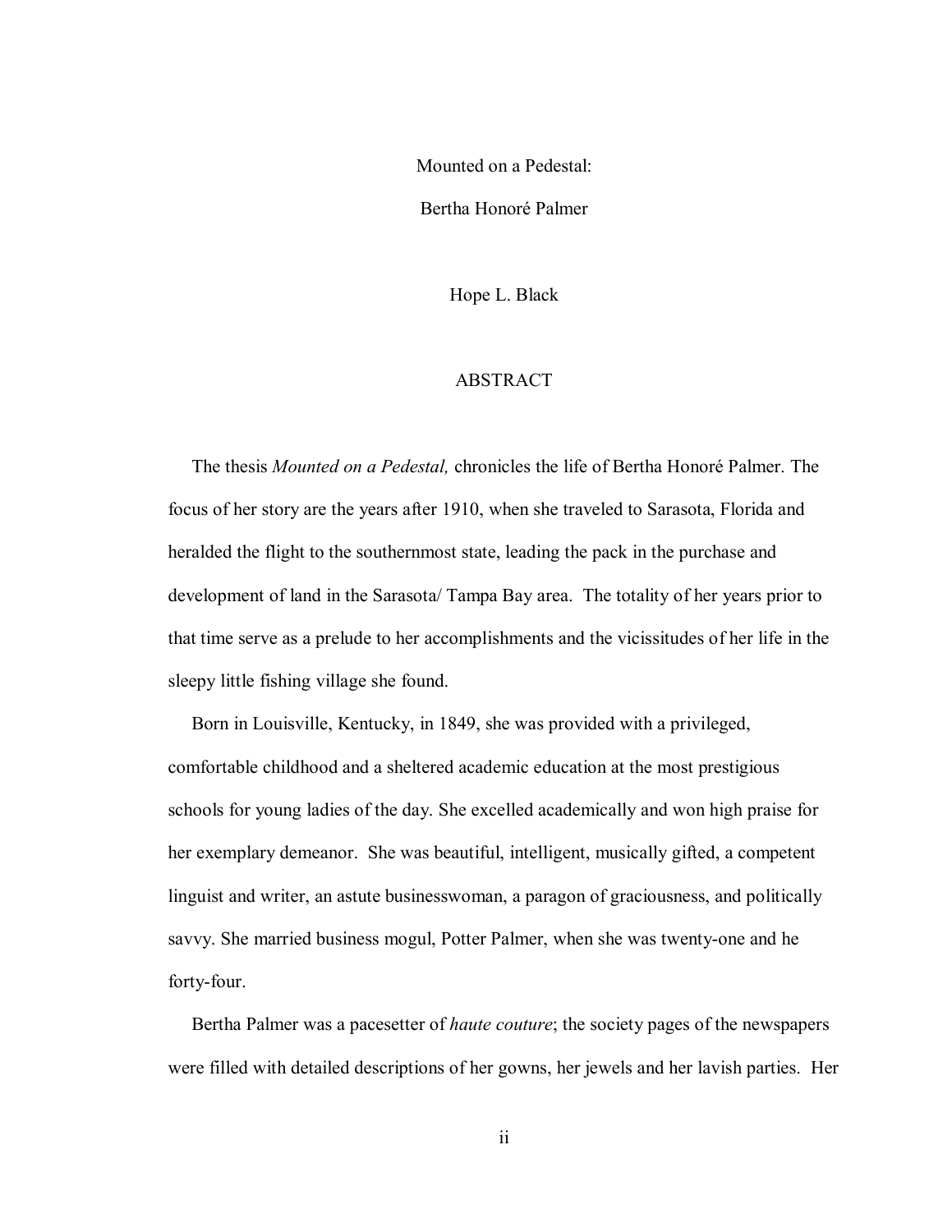Chicago homes were architectural masterpieces and she furnished them with treasures from renowned artisans.

In 1900, she was appointed by President William McKinley as the only woman on the national commission to represent the United States at the Paris Exposition. Mrs. Palmer's most prominent position was as president of the Board of Lady Managers at the Chicago World's Fair of 1893. She had close personal relations with the elite of American Society and European royalty.

Following the death of her husband Potter, in 1902, Mrs. Palmer combined her life of splendor, advocacy, and mobility while pursuing every opportunity to increase the value of her holdings, principally with real estate investments. She had been bequeathed an estate worth eight million dollars. Before her death, she would more than double her net worth. She would invest in thousands of acres of land, build more homes and amass a fortune in possessions.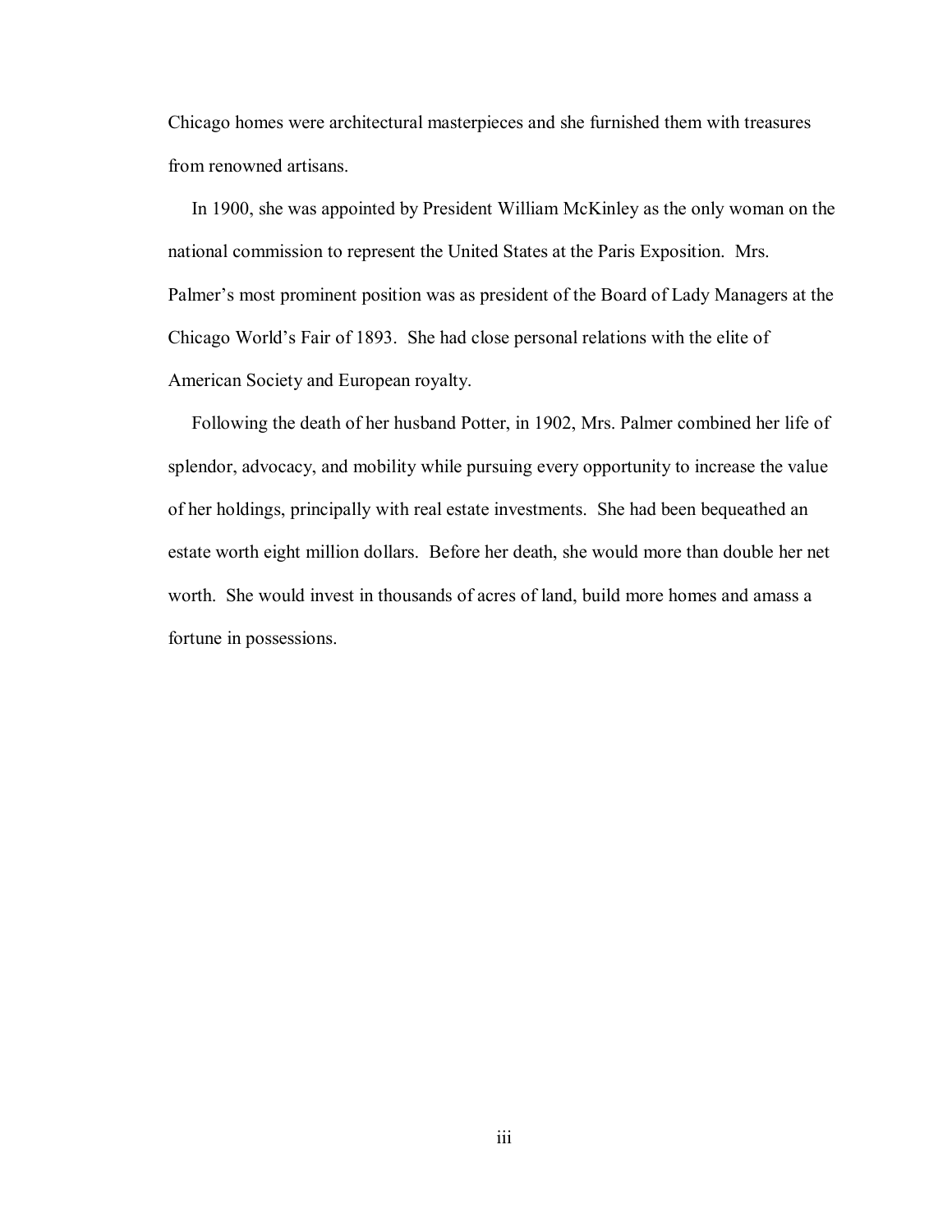### Preface

In 1910, Bertha Honoré Palmer heralded the migration to the southernmost state and led the flock in the purchase and development of land in the Sarasota/Tampa Bay area. During a period of eight years, Mrs. Potter Palmer as she was known, along with her father, her sons, and her brother, masterminded the transformation of a frontier fishing village into a winter haven for the wealthy and a lucrative wellspring of employment for others. The Palmer legacy endures in the local archives of history and folklore. Roadways are named after members of the family: Palmer Boulevard, Palmer Crossing Drive, Palmer Glen Circle, Honoré Avenue, Lockwood Ridge Road, Potter Place and D'Orsay Street. The existent sprawling residential developments of Palmer Ranch and *The Oaks* as well as the remnants of *Meadowsweet Pastures* (the cattle ranch) in Myakka River State Park were among the Palmer properties.<sup>1</sup>

Her arrival marked a turning point for the region. When other potential investors learned that Mrs. Potter Palmer considered land development in Sarasota a worthy enterprise, they chose to follow her lead. She had become an international celebrity and an exemplar of high society and astute business acumen. Bertha Honoré Palmer's elegance, her affluence, her intellect, her *haute couture,* and her *joie de vivre* made her the unsurpassed queen of Chicago society during the Gilded Age. She set the vogue by

<sup>&</sup>lt;sup>1</sup> Lockwood and Adrian Honoré were Bertha Palmer's brothers; D'Orsay was her mother's family name and the middle name of her grandson, Potter D'Orsay Palmer III. She named her elegant estate on Sarasota Bay, The Oaks, and Meadowsweet Pastures was the cattle ranch in what is now Myakka River State Park.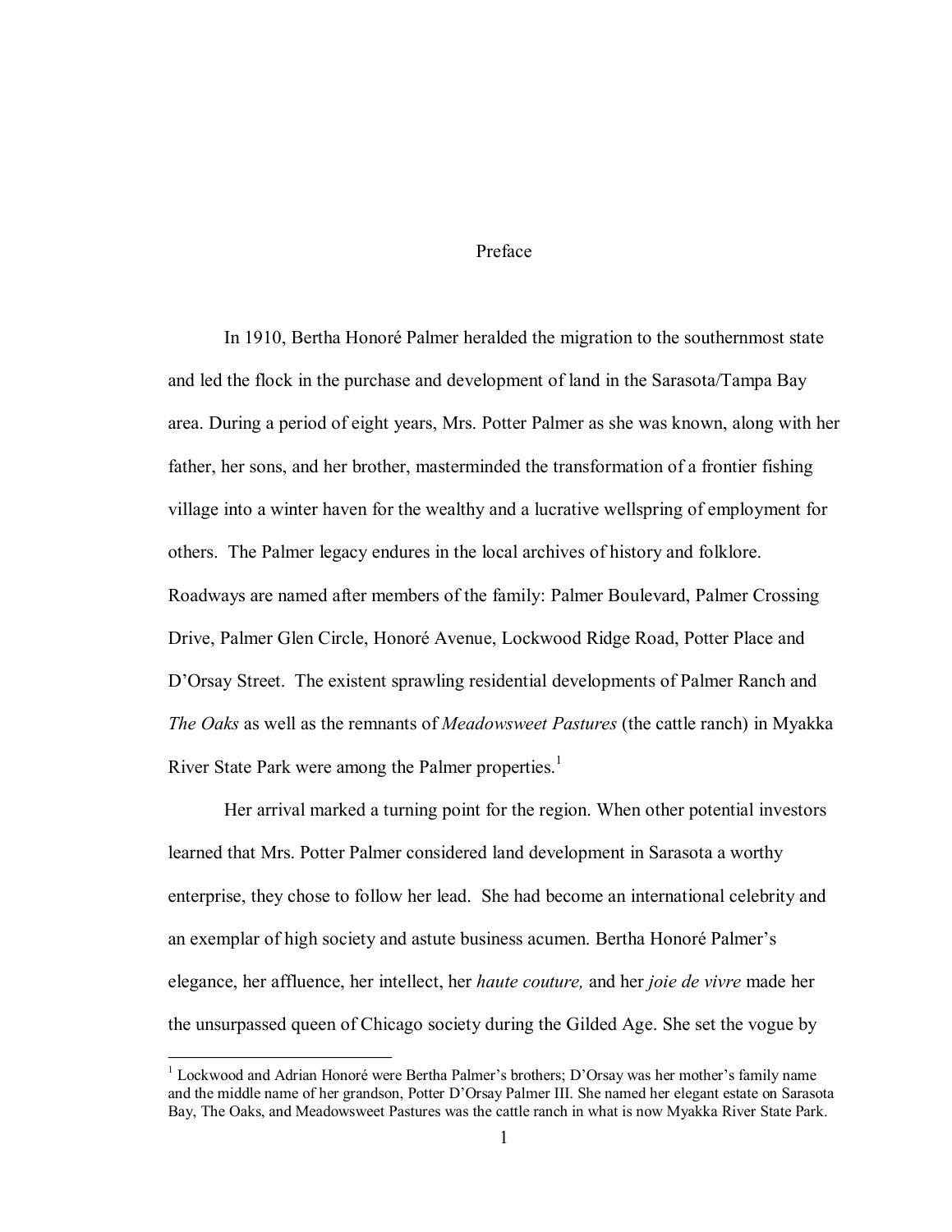her choice of gowns, coiffeur, jewelry, the grandeur of her homes, and the names on her social calendar. She had traveled the world and mingled with the King and Queen of England, the Queen of Belgium, the King of Greece, and political and societal luminaries throughout Europe and the United States. She enjoyed ocean travel and booked passage on the newest, fastest, and most luxurious liners. She made certain she would be a passenger on the *Lusitania* for the maiden voyage on September 7, 1907.

Her passion for jewels never abated and whenever the Palmers traveled to Europe, her husband Potter made his requisite visit to Tiffanys to select the most precious stones and the richest gold in their collection. She loved flaunting them. In 1904, as she was crossing the Atlantic on the steamship *Kaiser Wilhelm der Grosse*, she deliberately made her grand entrance into the salon after the other passengers were seated and a singer from the Metropolitan Opera was beginning his song. Author Aline B. Saarinen, related:

So fabulous were her jewels that a newspaper declared that when she appeared on the S.S. Kaiser Wilhelm der Grosse with a tiara of diamonds as large as lima beans, a corsage panned with diamonds, a sunburst as big as a baseball, a stomacher of diamonds and all her pearls around her neck, Alois Burgskeller of the Metropolitan Opera, who was singing at the ship's concert, was stopped right in the middle of a high note.<sup>2</sup>

On one trip abroad, in 1902, the Collector of Customs in Chicago listed the

following articles declared by Mrs. Potter Palmer:

One fur coat, sable One astrakhan coat Thirteen wool and crepe gowns One silk gown One black chiffon dress Twelve summer gowns, silk and cotton One string of pearls Two pair earrings, pearl

<sup>2</sup> Aline B. Saarinen, *The Proud Possessors (*New York: Random House, 1958), 8.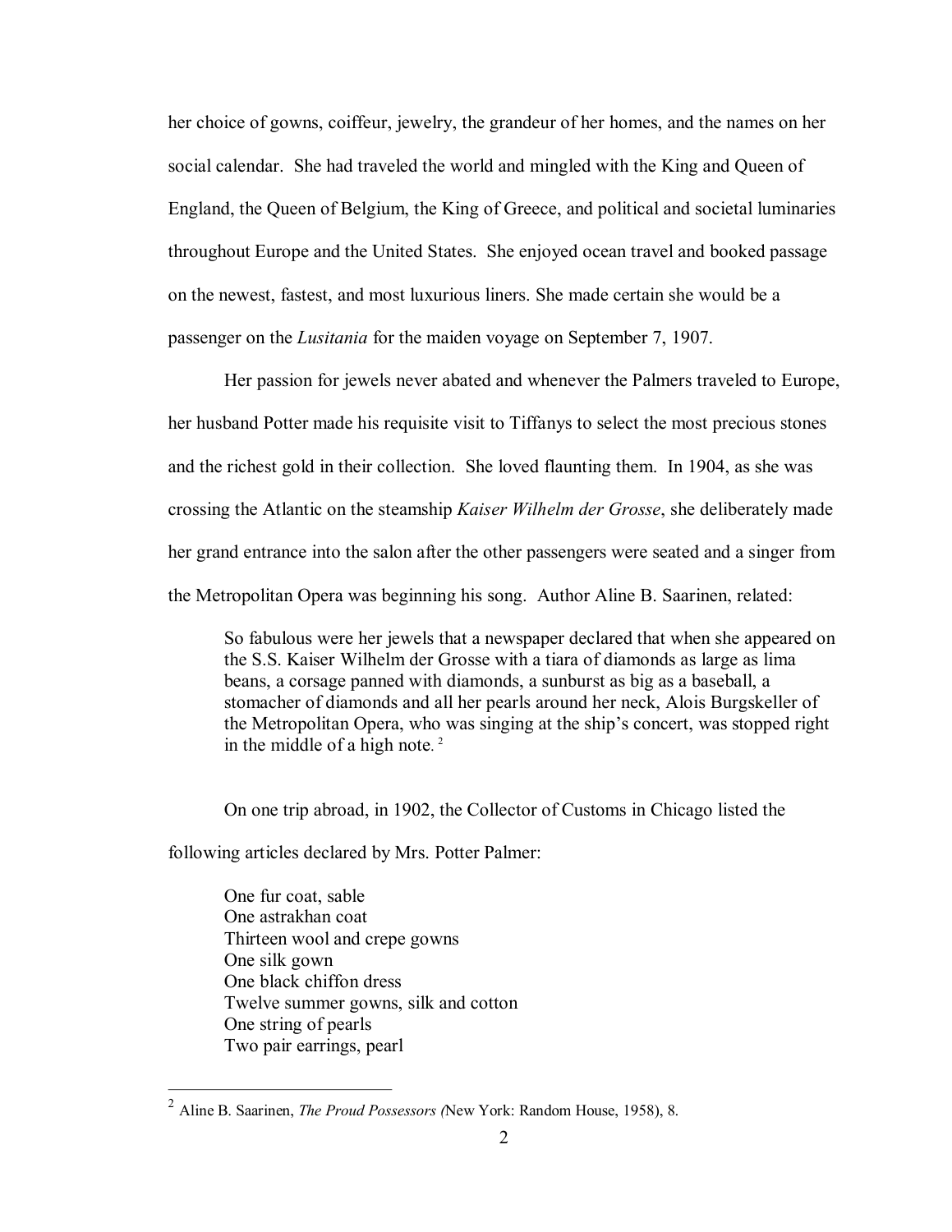One sapphire pin One ring consisting of two pearls and one diamond One catseye brooch Two diamond mounted lorgnettes Two pearl bracelets One pearl pendant Two tailor suits, cloth Two cloth cloaks, five hats<sup>3</sup>

Those articles were shipped ahead so she might have a respectable selection for the first round of social galas. Her wardrobe would be supplemented many times over during her stay. She was well known on the Place Vendôme, the fashion center of Paris. She frequented the most splendid and expensive houses of the couturiers. Palmer's biographer, Ishbel Ross noted:

She made her selections swiftly, perhaps a velvet mantle with a gray sheen and chinchilla collar, a lacy gown, a gossamer tulle sparkling with arabesques of diamanté. She loved everything to sparkle and glitter. Newspapers and magazines in London and Paris, Clair de Pratz, writing in *LaFronde* on May 10, 1900, found her a combination of French elegance and much allure.<sup>4</sup>

Following the death of her husband in 1902, she purchased a home in London<sup>5</sup>

and would spend two hundred thousand dollars entertaining (comparable to four million dollars today) during a social season.  $6\text{ S}$  She reveled in the splendor and adulation of her wardrobe, her homes, and her elegant soirees.

As Bertha Palmer reached the beginning of her seventh decade in 1910, there was a marked transformation in her desires and priorities. There was no lull in her pursuit of profitable enterprise. She retained that fire within her. But the Mrs. Potter

<sup>3</sup> Palmer Personal Collection, Chicago History Museum.

<sup>4</sup> Ishbell Ross, *Silhouette in Diamonds* (New York, Harper and Bros. 1960), 169.

<sup>5</sup> Before Potter Palmer's death, the couple had been staying in fine hotels in London and Paris whenever they visited; as a widow, Bertha Palmer decided to purchase her own homes.

<sup>6</sup> Ross, *Silhouette in Diamonds*, 197.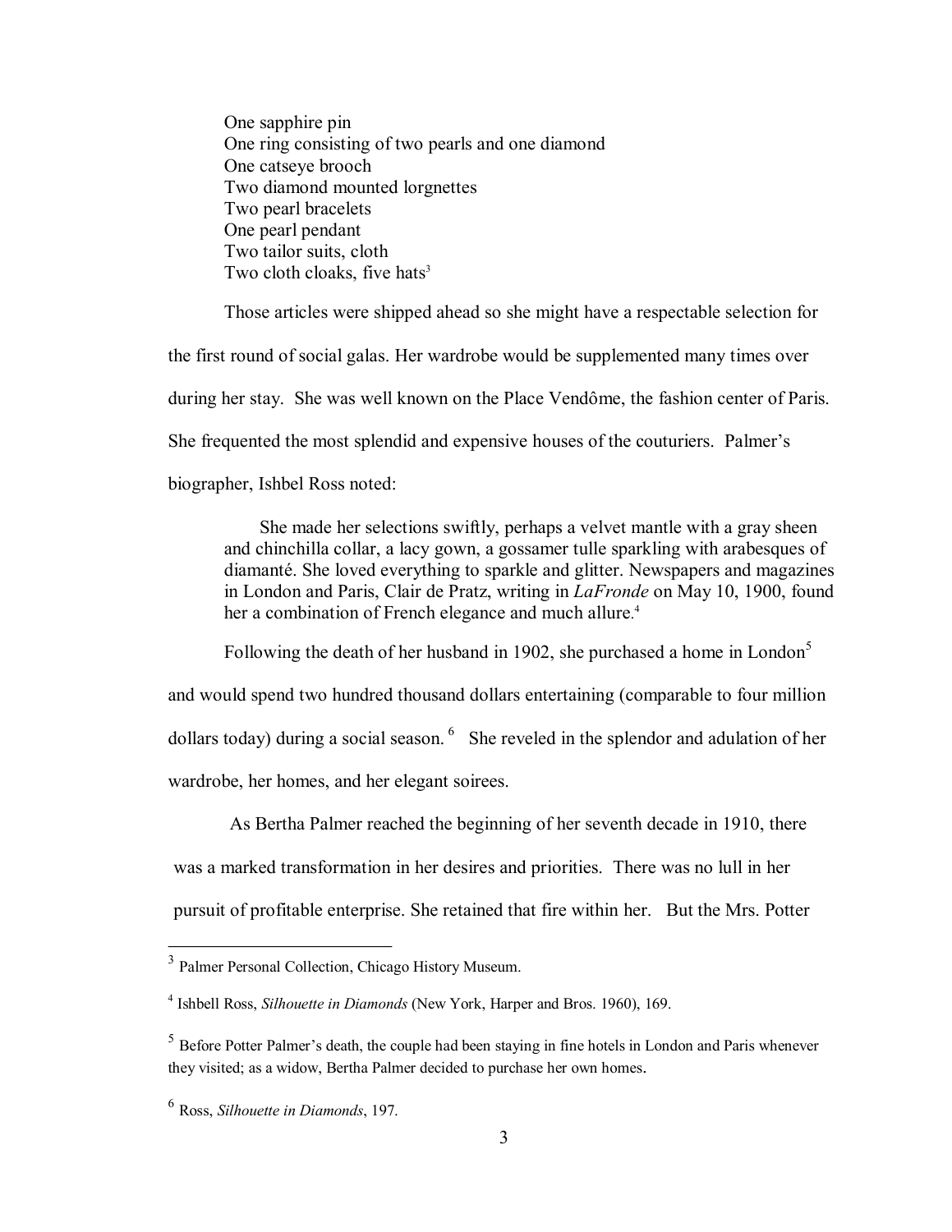Palmer of royal castles and silks and diamonds compromised her elegant life style for something different. She evolved into a woman who was not above walking through the wet muck of the Florida hinterland and acknowledging among her friends the cowboys and farm hands she employed. She chose family, not social acquaintances, to fill her life. The joy of growing flowers meant more than wearing diamonds. The grande dame of Chicago, the pacesetter of London, Paris, and Newport had not disappeared, yet she had slipped into the shadows. In this new setting she became a woman wearing simple dresses, entertaining her family at picnics and cherishing every moment with her grandchildren. She took great pride in the successes of her ranch, croplands, and gardens and took an active role in the conception, implementation, and administration of the properties.

The totality of Bertha Palmer's life prior to 1910 when she traveled to Sarasota served as a necessary prelude to her accomplishments and the vicissitudes of her life there. As her arrival revolutionized Sarasota, it marked a sea change in her own life and the how and why of her story represents the essence of this thesis.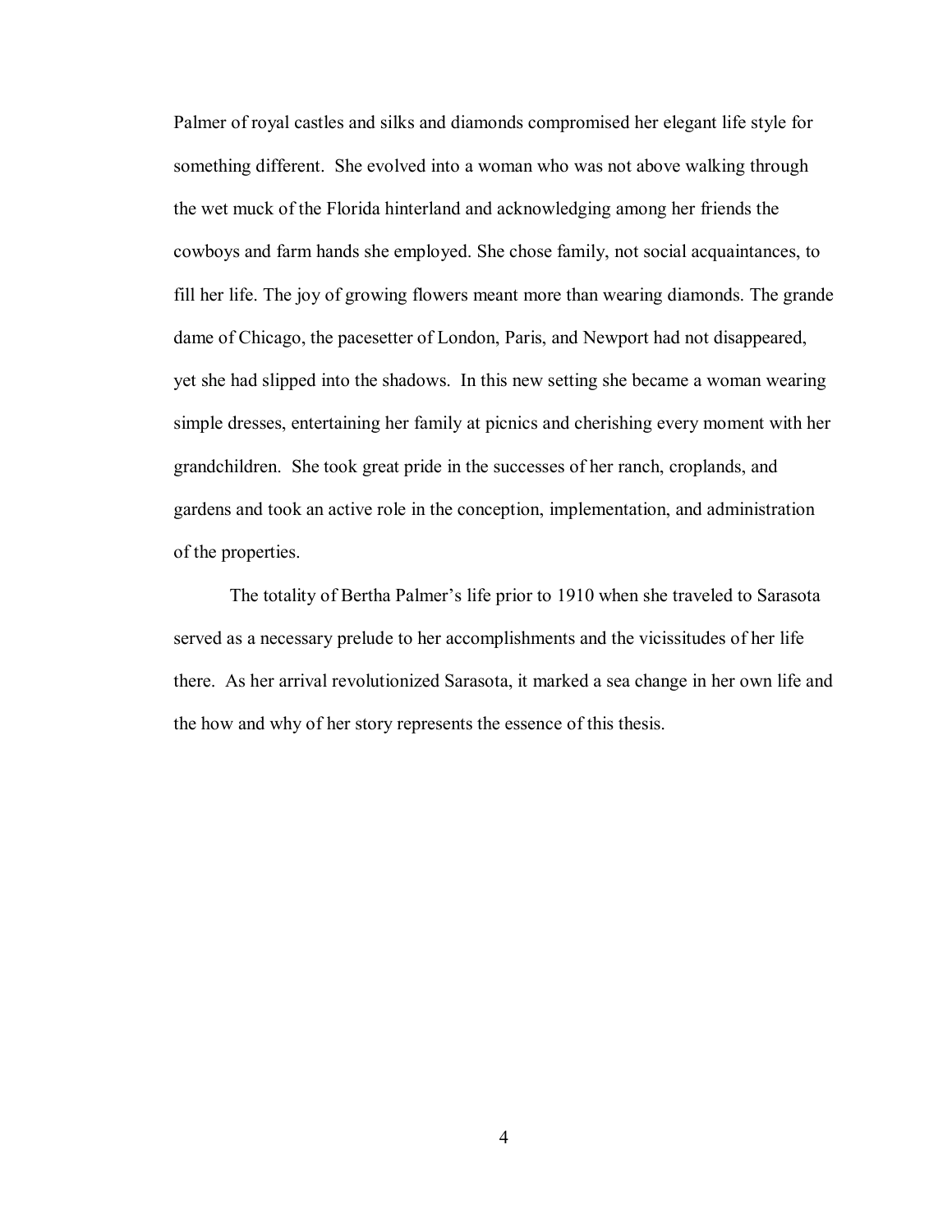### **Introduction**

Bertha Palmer was born in Louisville, Kentucky in 1850, and moved with her family to Chicago when she was six. She enjoyed a privileged, comfortable childhood and a sheltered academic education at the most prestigious schools for young ladies of the day. She excelled academically and won high praise for her exemplary demeanor. The young Bertha was beautiful, intelligent and musically gifted. She became a competent linguist and writer, an astute businesswoman, a paragon of graciousness, and politically savvy. It has been said that she reveled in the limelight of her station in society. She married business mogul, Potter Palmer, when she was twenty-one and he forty-four.

While she was concerned about the conditions forced upon the disenfranchised and allied herself with social reformer Jane Addams in the early years of Hull House, she was not a saint or a paragon of benevolence.<sup>7</sup> At times the beneficiary of her philanthropy was determined by the degree of social recognition it would kindle; perhaps a token gesture designed to make the society pages of the newspaper. She adhered to the accepted mores of the time in terms of status, race, and ethnicity and did

 $<sup>7</sup>$  Jane Addams, 1860-1935. Founder of Hull House, social reformer, feminist, pacifist, winner of the Nobel</sup> Peace prize.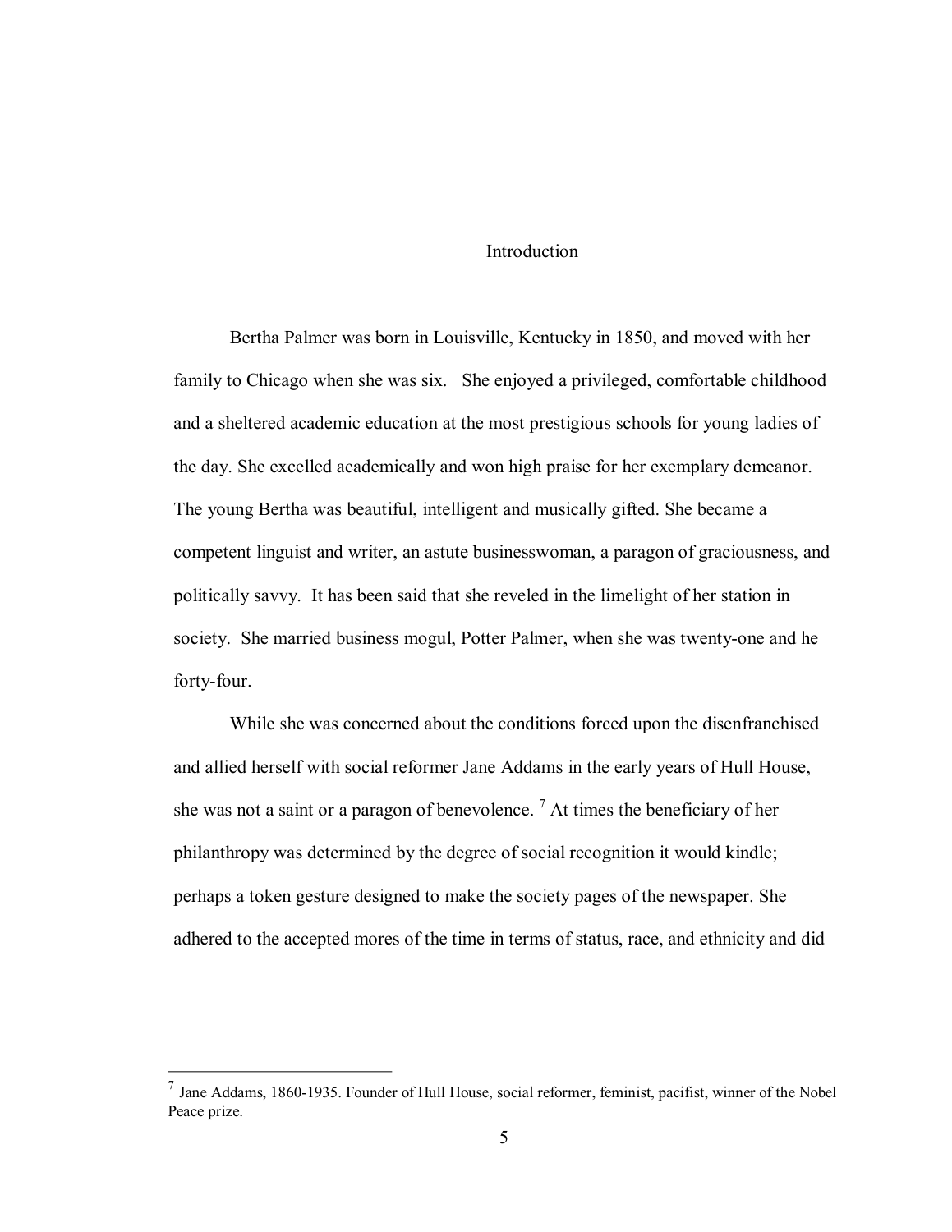not confront those issues. When Jane Addams's anarchist associations became controversial, Palmer withdrew her support. <sup>8</sup>

Palmer was a complex and often paradoxical woman. She would spend vast amounts of money on clothing, jewelry, homes, furniture, and entertaining political and royal notables, yet she would quibble about pennies. She insisted on detailed records and reports and she conscientiously kept meticulous accounting journals. She refused to be taken advantage of and personally checked every invoice for accuracy. On April 22, 1918, a few weeks prior to her death and in constant pain, she wrote the following letter to Messrs. Marshall Field  $& Co.$  in Chicago:

Dear Sirs:

I beg to call your attention to an error in your statement returned herewith.

The charge of \$5.54 is for a blue compote and expressage on same. This was sent to replace one of a shipment of January 30 which was broken in transit and which in accordance with your instructions was returned but the enclosed card omitted by an oversight. Under date of January 30, you make the following charge:

| 2202-8 blue compotes with fruit $(2)$ \$5.00                          |      | 40.00                       |  |
|-----------------------------------------------------------------------|------|-----------------------------|--|
| prepaid expressage                                                    |      | 1.71                        |  |
| War tax                                                               | .09  |                             |  |
| The above were duly received and I at once notified you that one      |      |                             |  |
| compote was in bad condition (see my letter of Feb. 1) and later this |      |                             |  |
| one was returned and one to replace it was sent on Feb. 21:           |      |                             |  |
| Blue compote                                                          | 5.00 |                             |  |
| Prepaid express                                                       | 1.71 |                             |  |
| War tax                                                               |      | $.03$ The \$5.54 in dispute |  |
| Thinking that one charge would offset the other, I did not deduct the |      |                             |  |
| broken compote from the January bill but sent cheque [sic] for full   |      |                             |  |
| amount of account from Nov. 1 to Jan. inclusive i.e. \$198.88. This   |      |                             |  |
| was sent on March 11.                                                 |      |                             |  |
| I trust that I have made it clear that I have only eight compotes and |      |                             |  |
| have paid for eight, so will you kindly make the proper adjustment    |      |                             |  |
| and send me corrected statement, and oblige                           |      |                             |  |

Yours truly,

<sup>8</sup> Allen F. Davis, *American Heroine, The Life and Legend of Jane Addams* (Chicago: Ivan R. Dee Publishing, 1973,), 71.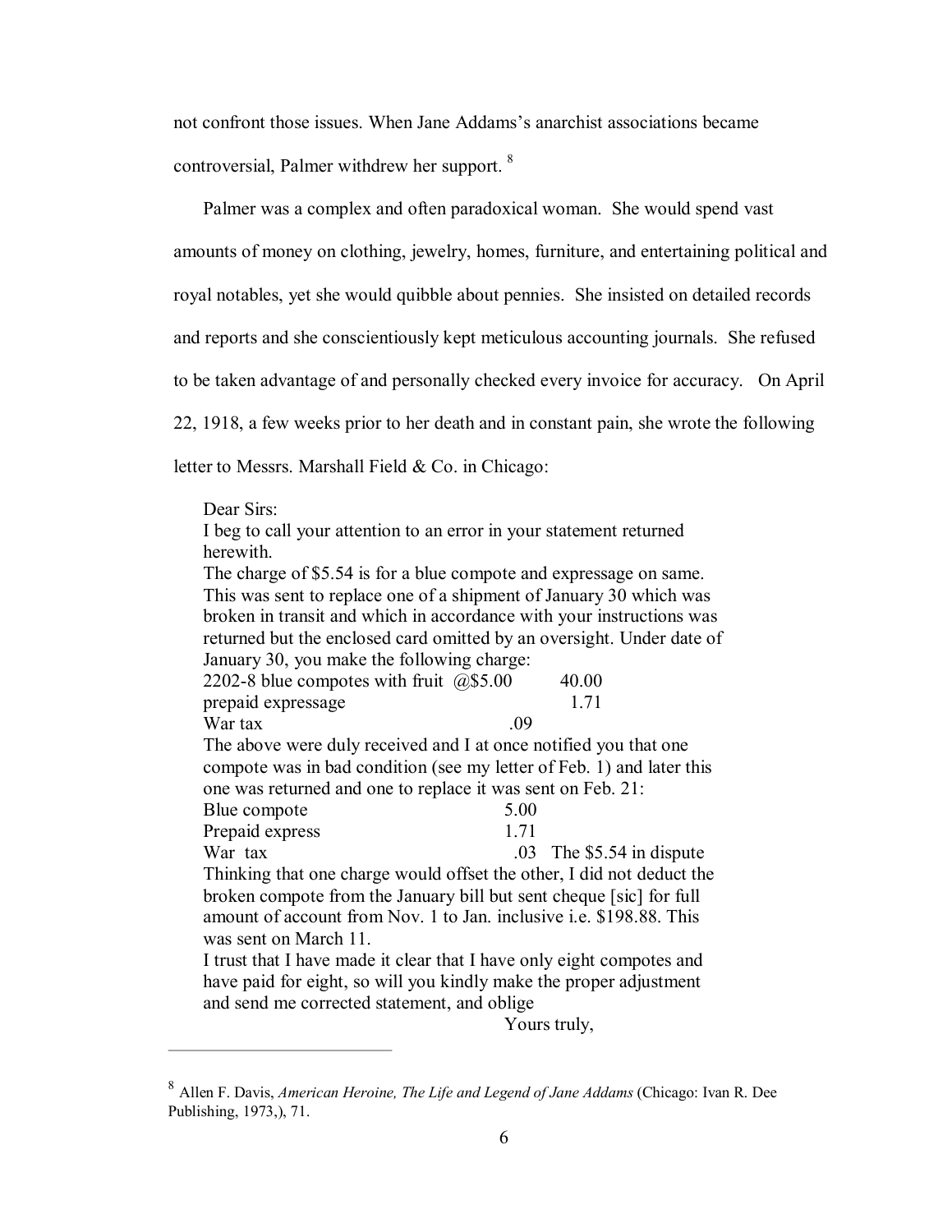# Mrs. Potter Palmer<sup>9</sup>

Five dollars and fifty-four cents was a mere pittance for the Grande Dame of Chicago Society whose husband Potter once remarked to a friend at a party as they watched Bertha come into the ballroom, "There she stands with two hundred thousand dollars' worth of jewels on her." $10$ 

She was known to be aloof and autocratic with her peers on both continents and some accused her of being "a pretentious snob." Yet her employees remember her warmth and caring. While Bertha Palmer was always soft-spoken with a velvet southern timbre and genteel manners, she usually got her way.

When she came to Sarasota, Mrs. Palmer compromised her vanity; high fashion was inappropriate on the frontier. Instead she wore simple linen skirts and blouses and more practical hats and shoes. She was not seen wearing her famous jewels as she was out and about in the area; the regalia were taken out of the boxes only for galas at *The Oaks* arranged for her wealthy northern friends or when she traveled to Palm Beach, Florida*.*

Always the patrician, the young Mrs. Palmer made certain that her sons understood the social standing of their privileged class and dressed them like little princes, yet she encouraged them to join in and play with the children of her staff and less well-to-do neighbors at holiday parties.

Though she could have been considered uncaring because she continued with her social schedule when her husband was ill, she demanded the same for herself; she

<sup>&</sup>lt;sup>9</sup> Bertha Palmer Papers, Sarasota History Center Archives, MSS 32, Box 2, Folder 32, Correspondence.

<sup>10</sup> Ishbel Ross*, Silhouette in Diamonds*, 115.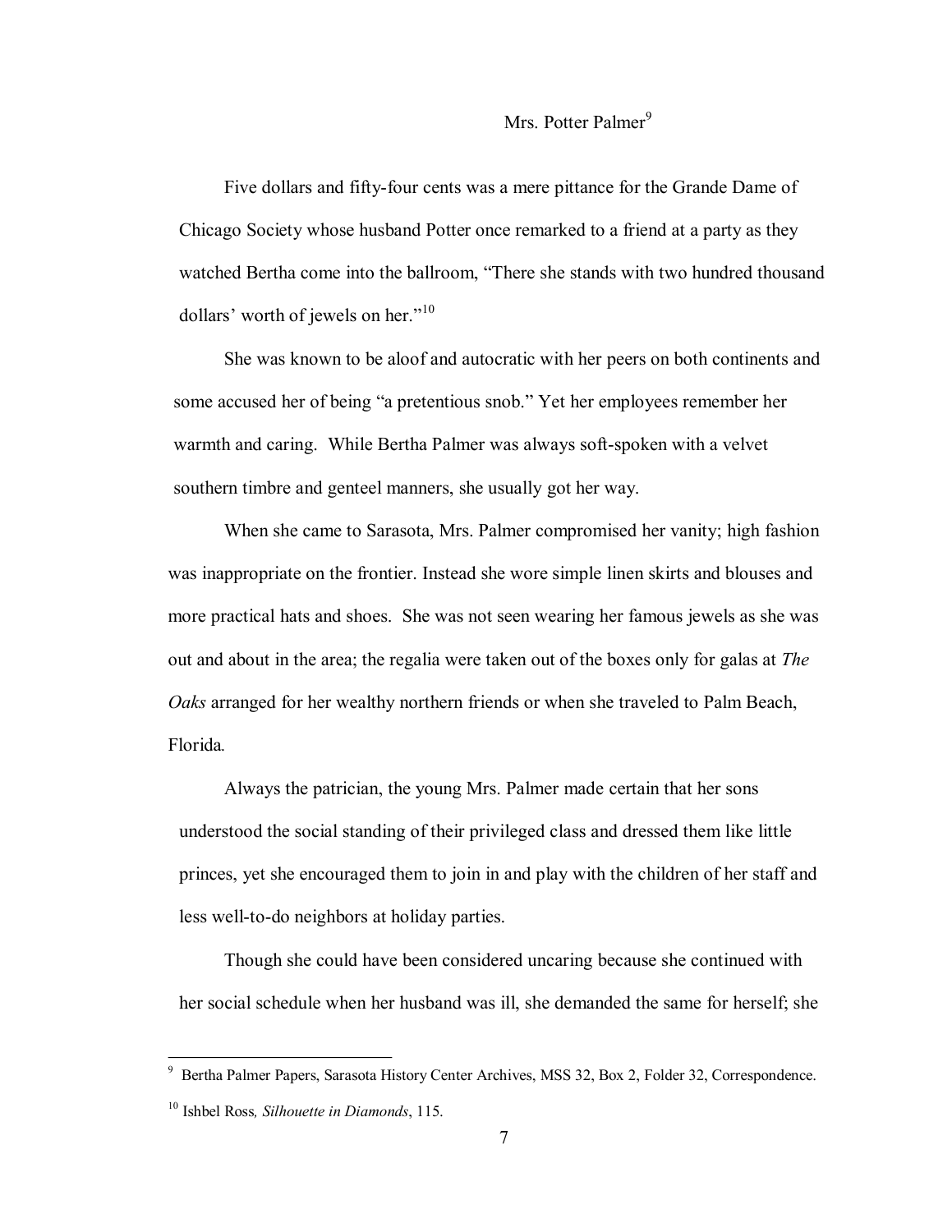found invalidism distasteful. When she had typhoid fever in 1903, she avoided the usual recuperative spa treatments and continued to receive visitors graciously. As stated by author Ishbel Ross, "She had splendid health and vitality. No one who knew her intimately ever heard her say she had a headache or felt depressed, or had aches and pains. "<sup>11</sup> When diagnosed with cancer in 1916, she insisted that no one outside the family learn of her illness. Ross continued,

Her radiant health began to fail shortly after her father's death. For the next two years she fought a losing battle with cancer. None but her immediate family knew until the end what ailed her. Although beset by pain and discomfort she never showed a sign and continued to work and direct operations until with a few weeks of her death. Four months before her death she was ordering New Orleans roses from Pasadena and Japanese hop vine seed from Floral Park, New York. Six weeks before the end she wrote to her manager saying that whenever a cow was butchered at the pasture for the commissary, she wanted to know about it and how much it brought. $12$ 

Bertha Palmer was a pacesetter of style; the society pages of the newspapers were filled with detailed descriptions of her gowns, her jewels, and her lavish parties. Her Chicago homes were architectural masterpieces, and she furnished them with treasures from renowned artisans. She purportedly introduced Impressionist Art to America.<sup>13</sup> Later in her life she owned homes in London, Paris, Newport, and Sarasota, and hobnobbed with the pillars of American society and the titled international set with aplomb. Her younger sister, Ida Honoré, married Frederick Dent

 $^{11}$  Ibid., 70.

<sup>12</sup> Ibid., 250.

<sup>13</sup> According to Margo Hobbs in her thesis, *Bertha Palmer's Philanthropy in the Arts,* the Palmers were novices when they first began purchasing art. They worked with a knowledgeable agent, Saras Tyson Hallowell who introduced them to both the Barbizon School and Fresh Impressionism. It is also generally accepted that while Bertha was forging alliances for the benefit of the World's Columbian Exposition, it was Potter who worked directly with Hallowell and amassed a sizeable collection.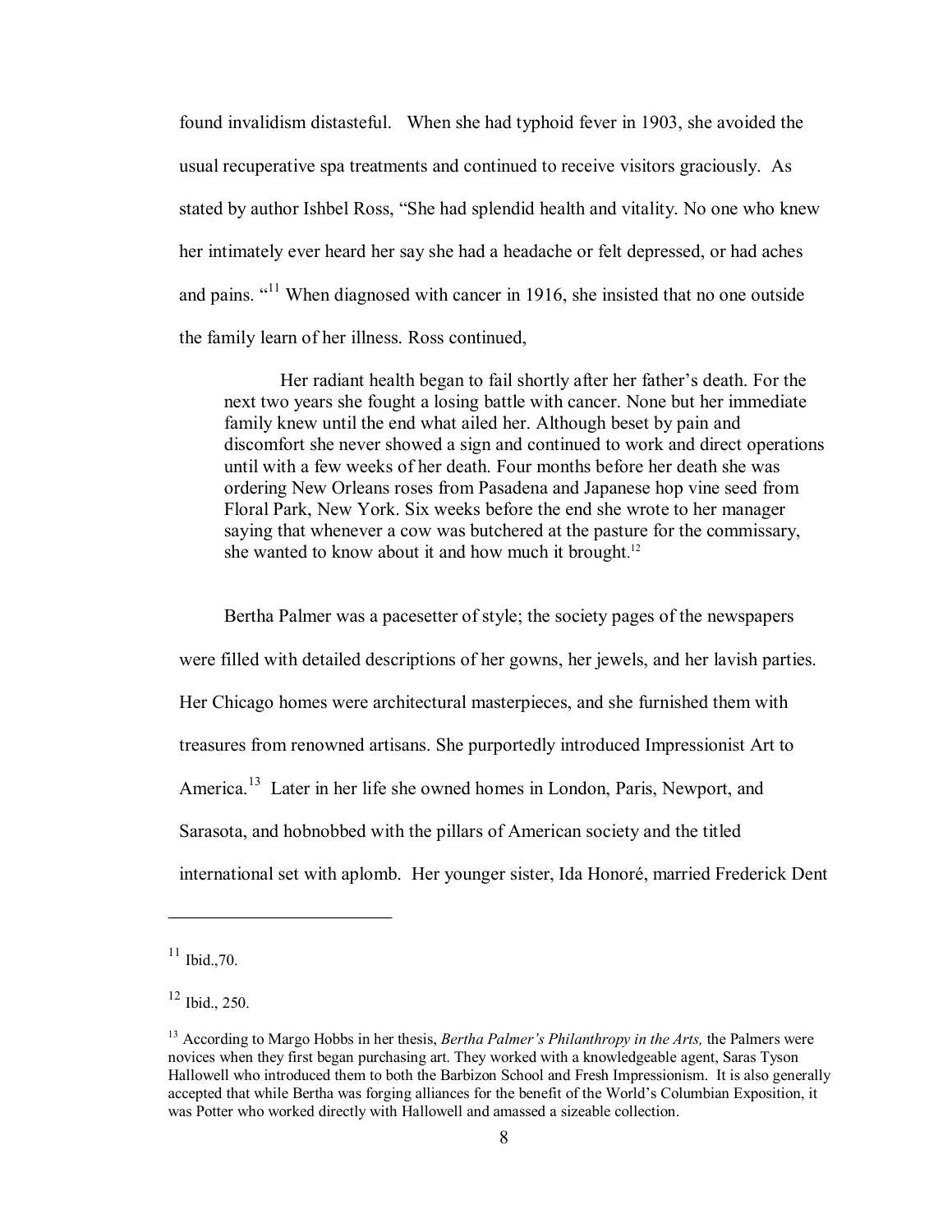Grant, the son of President and former Union General Ulysses S. Grant and their daughter, Julia Grant, married a Prince of the Russian Court, Prince Michael Cantacuzene, <sup>14</sup> Palmer had a close personal relationship with Edward, Prince of Wales, which continued when he was crowned the King of England; his wife, Queen Alexandria; Robert Todd Lincoln, son of the deceased president; James G. Blaine, the United States Secretary of State; Lord Salisbury, the Prime Minister of England; the Duke and Duchess of Teck; Princess Christian, the third daughter of Queen Victoria; and many American and European millionaires and art collectors could also be counted among her friends. <sup>15</sup>

In 1900, she was appointed by President William McKinley as the only female member of the national commission to represent the United States at the Paris Exposition where her glory was enhanced as she stole the spotlight from the most titled and notable and was awarded the Legion of Honor decoration by the French government.

Palmer's most notable position was president of the Board of Lady Managers at the Chicago World's Fair of 1893. The *Chicago Weekly Magazine* reported: "the leadership of the World's Colombian Exposition saw Bertha Palmer as the one person possessed of the necessary elegance, charm and tact to sell the Exposition to Europe

 $14$  In the historical introduction to the autobiography of Princess Julia Cantacuzene, Countess Speransky, nee Grant, it was explained that "Prince Michael Cantacuzene, Count Speransky, was not a prince of the ruling Romanav line; his credentials stated that he was the direct descendant of the fourteenth-century Byzantine emperor John Cantacuzene, and the great-grandson of the statesman, Count Michael Speransky who served in Russian Service under Catherine-the-Great. He created a regiment of Wallachian Hussars, obtained the rank of Colonel and was granted a princely title in keeping with common Rusian practice." Written by Terence Emmons, Stanford University in the historical introduction to Princess Julia Cantacuzene, Countess Speransky, nee Grant, *Revolutionary Days (*Chicago: The Lakeside Press, R.M. Donnelley  $&$  Sons, 1999), xxii-xxiii.

<sup>15</sup> Ross, *Silhouette in Diamonds*, 191.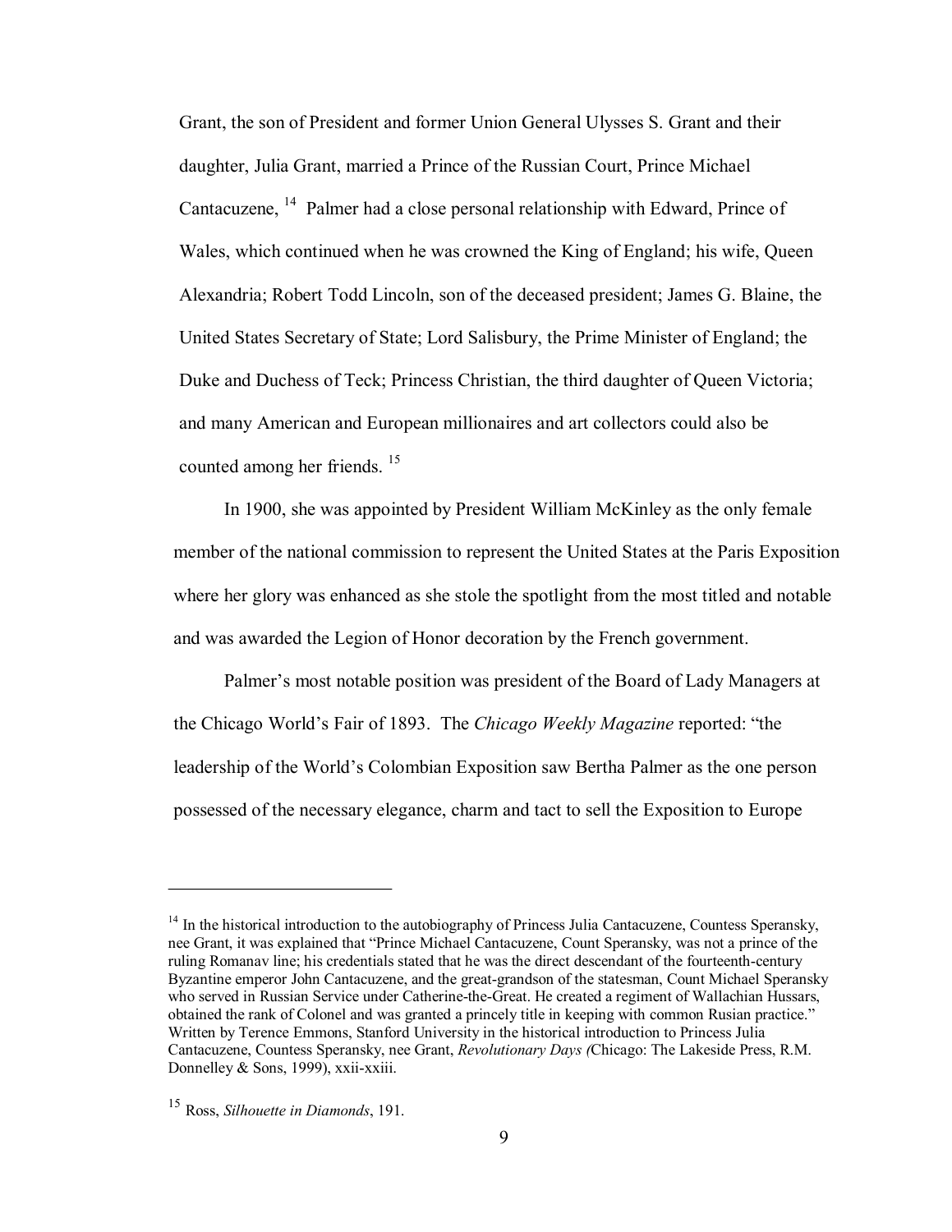thereby assuring the inclusion and funding of each country.<sup> $16$ </sup> She had the charisma, magnetism, and self-assurance to appeal to royals, the politically powerful, and aristocrats for cooperation and financial support. One by one the pacemakers of the major capitals of Europe and Asia were convinced of the significance and the value of the Exposition and joined forces with the original organizers, promoters, and strategists of the most remarkable and exciting event of 1893.

In an article of 1911 titled "The Social Leader of Chicago," the author states:

Mrs. Palmer looks upon society as a business-one of the necessary branches of our complex business civilization. She considers it a duty for a woman or a man to take an active interest in society. In the last nineteen years she has found time to maintain her social supremacy in Chicago and to reach the heights of society in London and Paris. Diplomacy is the explanation of her success. If she were a man, she would make an ideal ambassador. She is democratic, cordial, frank yet never says a thing she does not want to say and seldom says a thing she should not say. Her mental vision which extends beyond her keen insight into human nature enables her to tell far in advance what effect a certain speech or a certain act will have.<sup>17</sup>

One of Palmer's most extraordinary and progressive speeches was presented to

the Board of Lady Managers at the opening of the Woman's Building on May 1, 1893.

The following excerpts provide insight into her thinking:

The few forward steps which have been taken during our boasted nineteenth century-the so-called age of invention-have promoted the general use of machinery…with the result of cheapening manufactured articles, but have not afforded the relief to the masses which was expected. The struggle for bread is as fierce as of old. We find, everywhere the same picture presented-overcrowded

<sup>&</sup>lt;sup>16</sup> The Chaperon, *Chicago Weekly Magazine*, "The Story of Old Chicago, Mrs. Potter Palmer-An American Beauty." Sarasota County History Center Archives. MSS 39 From the private collection of Rollins W. Coakley, Not processed. [Note]:"The Chaperone" was the *nom de plume* of Mary T. Dougherty who wrote the column for the *Chicago HeraldAmerican* She moved to New York City from Chicago in 1927 to work for the *New York Journal*. She was society Editor for the *Sun-Times*. When she returned to Chicago, she wrote a society column titled "Cholly Dearborn." Dougherty died in 1974. *Chicago Tribune* Newspaper Archives.

<sup>&</sup>lt;sup>17</sup> "The Social Leader of Chicago," *Hampton's Magazine*, October, 1911(New York: Columbian-Sterling Publishing Company), 540-542.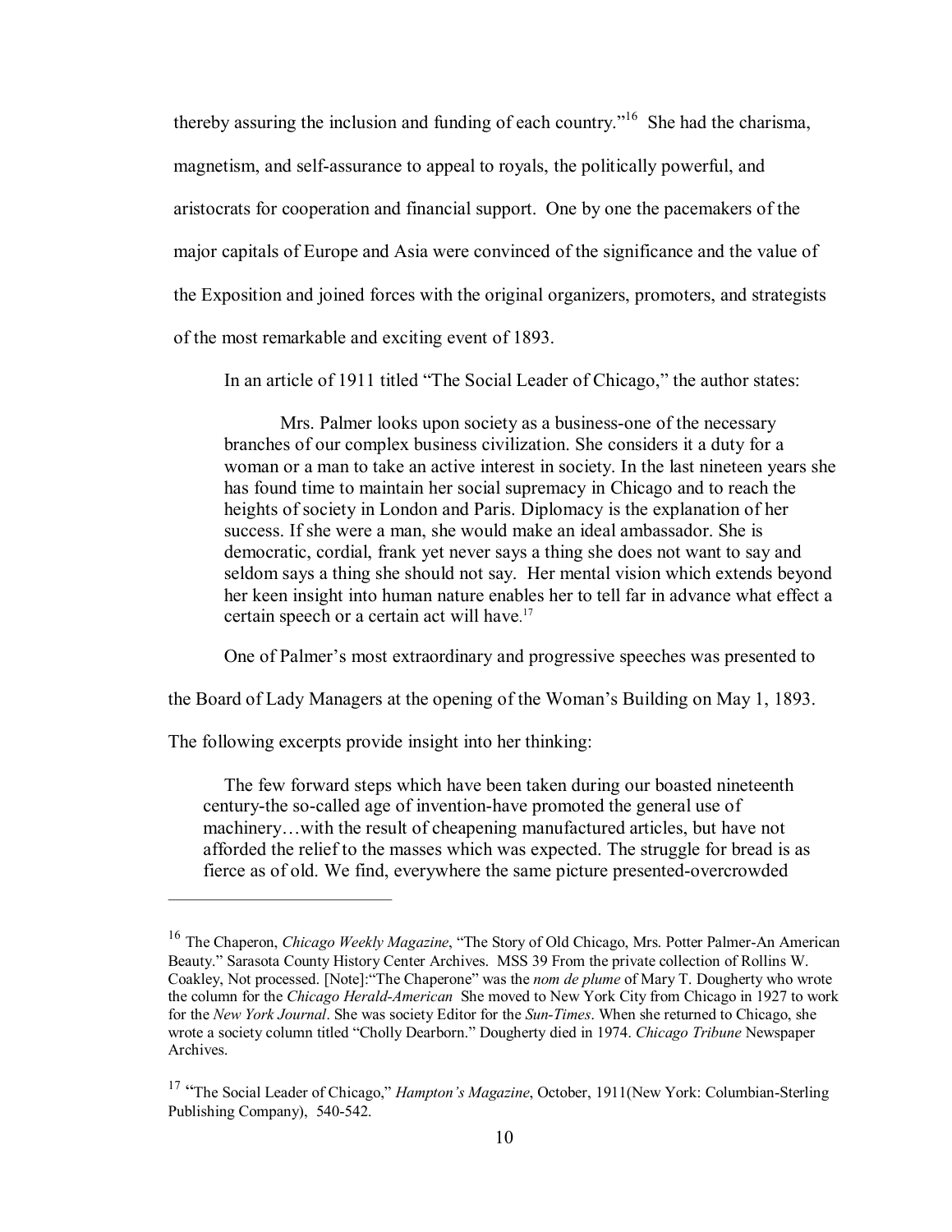industrial centers, factories surrounded by dense populations of operatives, keen competition, many individuals forced to use such strenuous effort that vitality is drained in the struggle to maintain life under conditions so uninviting and discouraging that it scarcely seems worth living. It is a grave reproach to modern enlightenment that we seem no nearer the solution than during feudal days… It is not our province, however, to discuss these weighty questions, except in so far as they affect the compensation paid to wage earners, and more especially that paid to women and children. Of all existing forms of injustice, there is none so cruel and inconsistent as is the position which women are placed with regard to self-maintenance-the calm ignoring of their rights and responsibilities, which has gone on for centuries….

The theory which exists among the conservative people, that the sphere of woman is her home-that it is unfeminine, even monstrous, for her to wish to take a place beside or to compete with men-tells heavily against her, for manufacturers and producers take advantage of it to disparage her work and obtain her services for a nominal price….

We are forced to turn from the realm of fancy to meet and deal with existing facts. The absence of a just and general appreciation of the truth concerning the position and status of women has caused us to call special attention to it and to make a point of attempting to create, by means of the Exposition, a well-defined public sentiment in regard to their rights and duties, and the propriety of their becoming not only self supporting, but able to assist in maintaining their families....

We shrink with horror of the unjust treatment of child widows and other unfortunates on the opposite side of the globe, but our own follies and inconsistencies are too close to our eyes to see them in proper perspective….

…but the sentimentalists again exclaim, 'Would you have a woman step down from her pedestal in order to enter practical life? Yes!~ A thousand times, yes! If we can really find after a careful search, any women mounted on pedestals, we should willingly ask them to step down-in order that they may meet and help to uplift their sisters... $^{18}$ 

She diligently moved forward with other progressives to work toward her goals.

Perceiving the Exposition as much more than a spectacle; to her it was a calling to every

country to survey statistically conditions and opportunities for women in every arena.

She did not however, align herself with suffragists. Their often hard-nosed tactics were

not in keeping with her philosophy. The vote for woman was an issue to be addressed at

another time; her immediate passions were equal standards of employment, the

<sup>&</sup>lt;sup>18</sup> Bertha Honore Palmer, "On the Occasion of the Opening of the Woman's Building, "May 1, 1893, Addresses and Reports of Mrs. Potter Palmer, (Chicago:Rand McNally & Company, 1894), Chicago Public Library, Special Collections Division.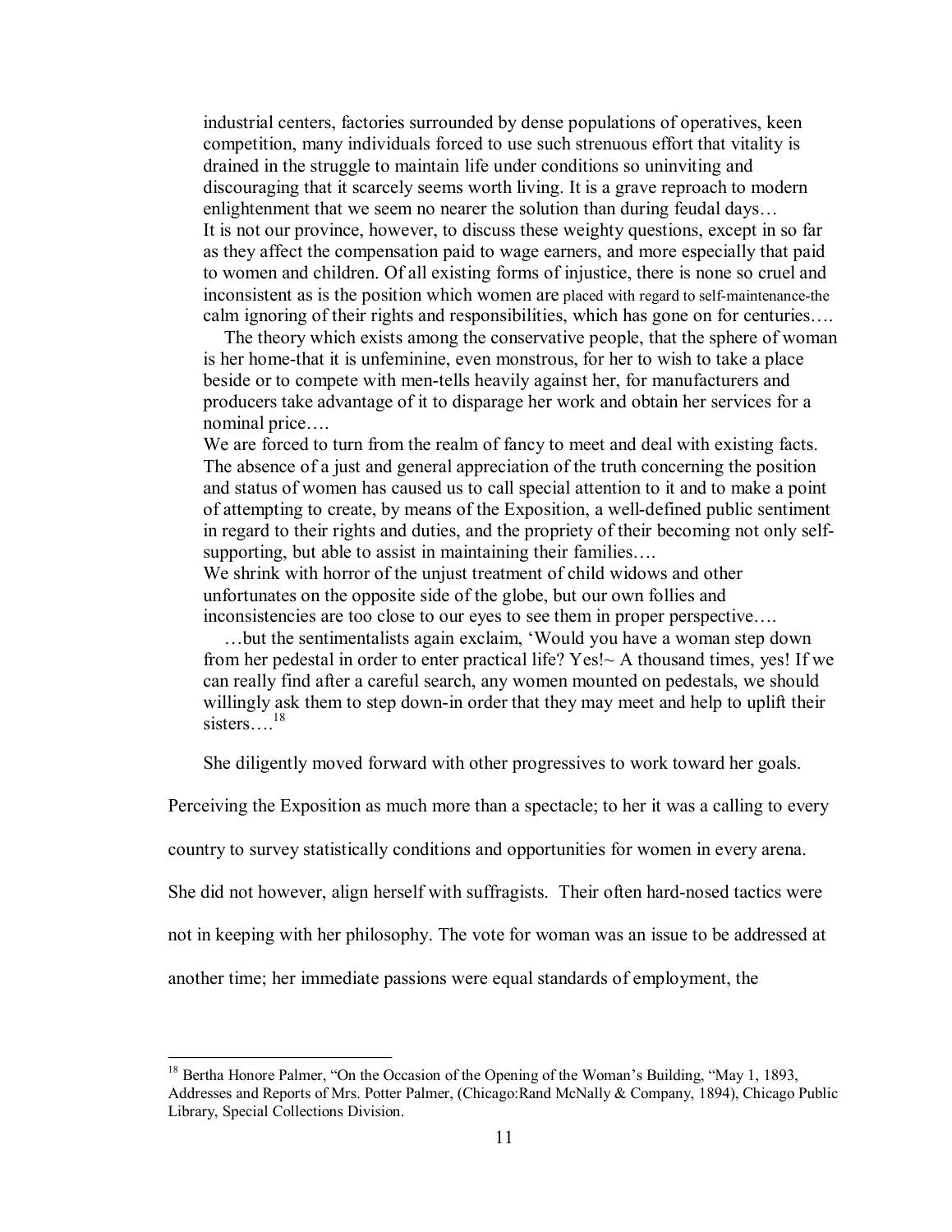realization that so many females had to work as breadwinners, and that others should be allowed to work because they could make a contribution to society.

Following a period of mourning after Potter Palmer's death in 1902, Bertha resumed her life of grandeur, spending enormous amounts of money on homes, travel, art and antiques, clothing and jewelry. As a widow, she embarked on an even more frenetic climb to the uppermost echelons of society, which culminated in her close relationship with the King and approval from the Queen of Great Britain.

There is an oft repeated anecdote that when Potter Palmer was drawing up his will, his lawyer suggested that since Bertha was much younger than he, he consider the ramifications of his bequest, should his wife remarry. He replied, "If she does remarry, he'll need the money."

Following the dictum of her late husband, she pursued every opportunity to increase the value of her holdings and made prudent investments in real estate. She invested profitably in thousands of acres of land, buildings, and livestock in Florida and amassed a fortune in possessions.

She did not remarry; she used the eight million dollars bequeathed to her and before her own death in 1918, she would more than double her net worth by virtue of her own ingenuity and determination.

12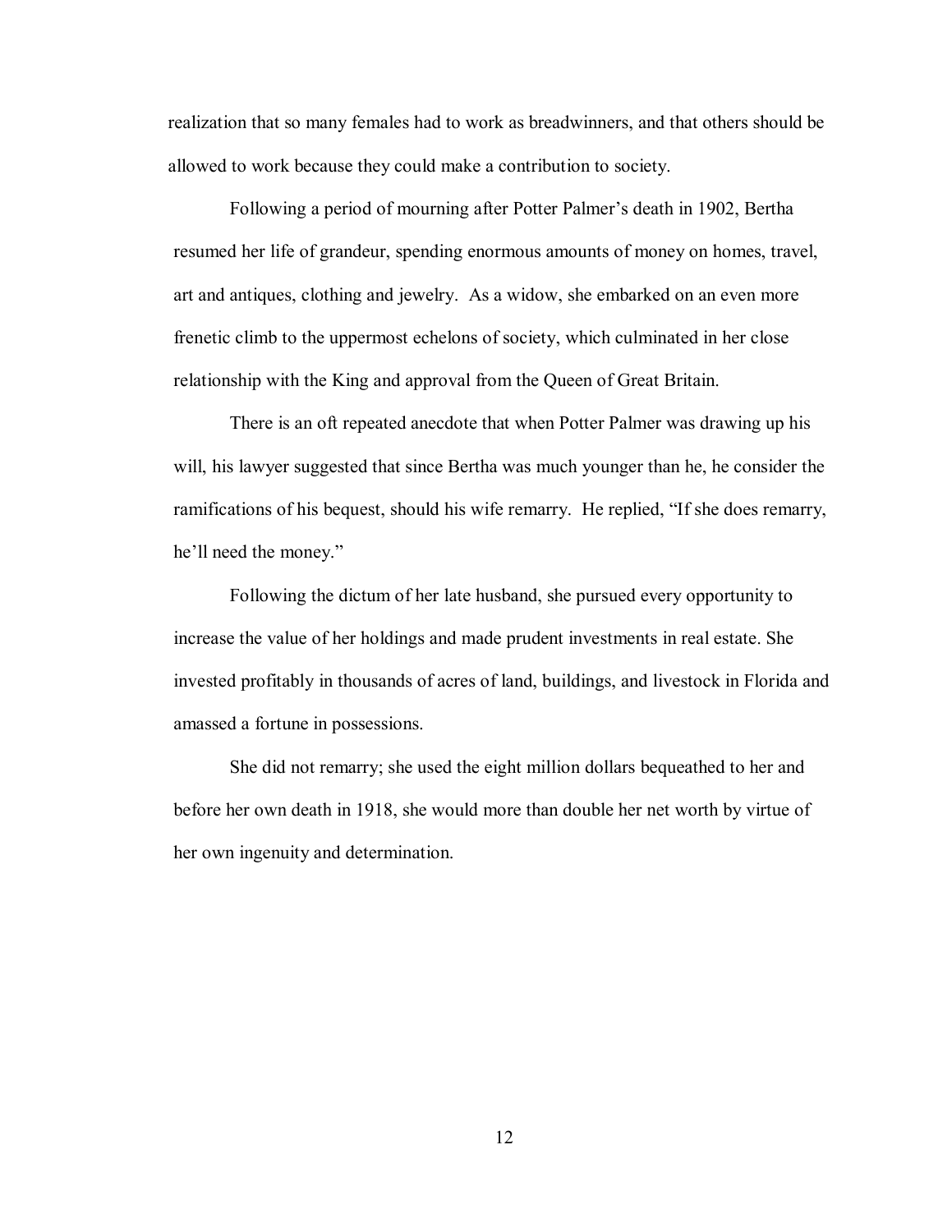#### Chapter One

#### Sarasota, 1840-1910

In order to understand the impact of Bertha Palmer's arrival in Sarasota, in 1910, it is important to establish a benchmark by opening a door into the past to see the images and hear the echoes of the sparsely populated frontier town as it was when she and her party first disembarked. In conjunction with this, a cursory overview of the history of Florida from 1840 places the evolution of Sarasota within the time frame of the state's growth and development. According to the Federal Bureau of Census, the town of Sarasota was incorporated on October 14, 1902. In 1910, the first census figures reported that 840 men, women and children lived there. Sarasota became a city on May 16, 1913. In 1910 Manatee County, which included Sarasota, reported a population of 9,600.<sup>19</sup> Concurrently, the population of the State was  $752,615.^{20}$ 

The federal government struggled to populate the Territory of Florida in the early decades of the nineteenth century however; it was difficult, if not impossible to persuade prospective pioneers to come to the frontier after two brutal Seminole wars,  $(1817-1818$  and  $1835-42)$  in Spanish Florida. As a strong measure to populate the state,

<sup>19</sup> Karl H. Grismer,*,The Story of Sarasota* (Sarasota, M.E. Russell Publishing, 1946), 263. It is important to note that in 1921, Sarasota County was carved out of Manatee County and became an entity in its own right.

<sup>&</sup>lt;sup>20</sup> Sarasota County History Center Archives, Florida Maps, presented by the Historical Records and State Archives Surveys from Works Progress Administration, 1820-1936.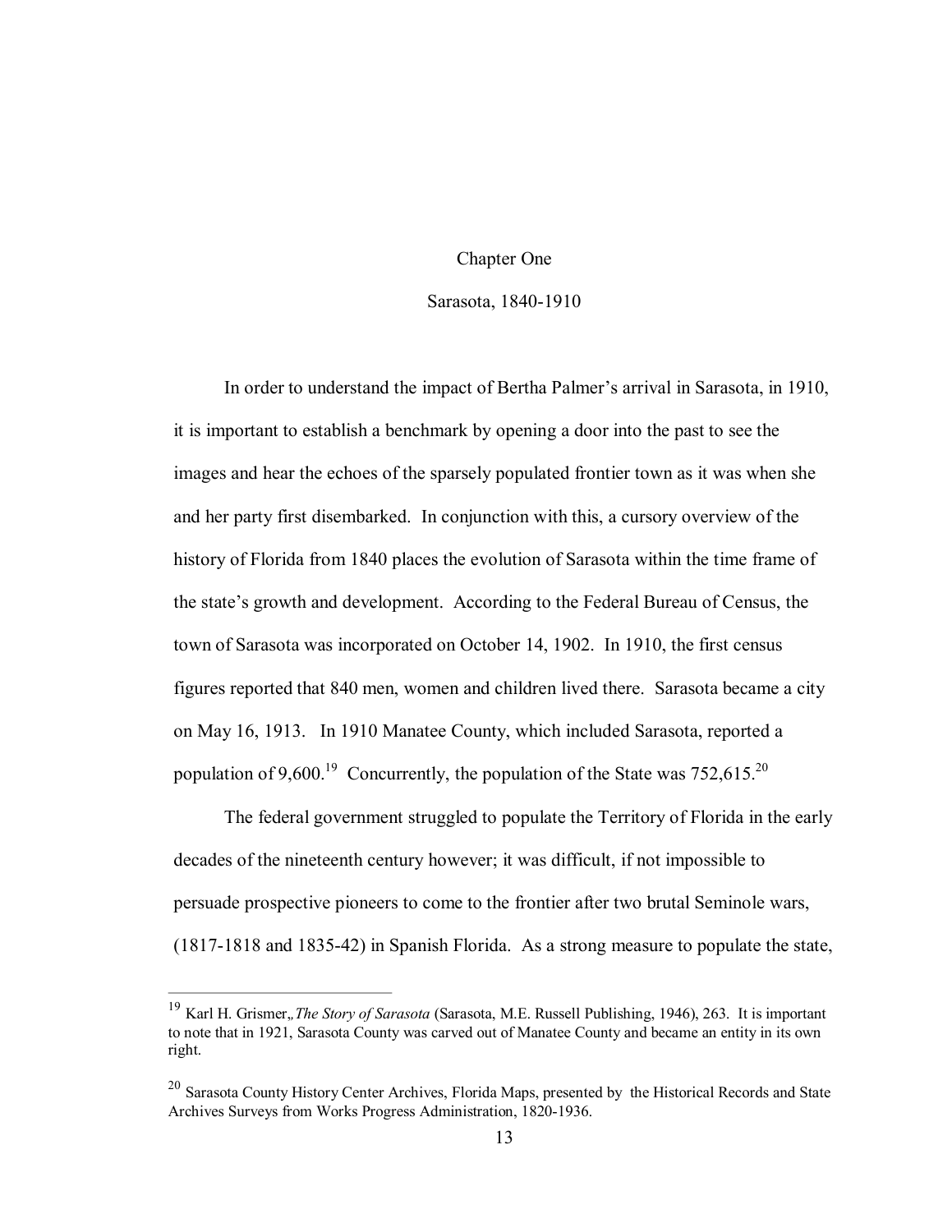Senator Thomas Hart Benton of Missouri introduced the Armed Occupation Act to Congress in 1840, recommending "armed occupation, with the implements of husbandry in one hand, and the weapons of war in the other," in order to drive out the indigenous population and make way for the unencumbered development of the land by the new settlers. <sup>21</sup> At that time, the measure was defeated; however, following the end of the Second Seminole War in 1842, Congress passed the Act to encourage the migration of a white populace and the departure of the remaining Seminoles. The Act offered one hundred and sixty acres of land to men over eighteen years of age, with or without a family, and was conditional upon building a home and cultivating a minimum of five acres for five consecutive years. The pioneers who came to the new frontier were a diverse and hardy group. They included including war veterans, cowboys, farmers, fish ranchers, grocers, ditchers, coopers, boat builders, shoemakers, surveyors, real estate developers, and slaves. They were stalwart men and women, striving against extraordinary obstacles to sustain themselves and to forge a new beginning in the wilderness. The names of the early settlers have remained in the annals of Sarasota; Hamlin Snell, William Whitaker, Joseph Woodruff, John Blackburn, Owen Cunningham, Charles Abbe, William Rigby, and many more.<sup>22</sup> They built homes, raised their children, planted orange groves, cultivated their fields, fished the waters, and drove their cattle. When disease or injury intruded upon their lives and curative measures were unavailable, they buried their dead. When the forces of nature destroyed their crops, their homes or their livestock, they began again.

<sup>21</sup> James W. Covington, "The Armed Occupation Act of 1842*," (The Florida Historical Quarterly,* July 1961), 41-43.

 $22$  Ibid, 49.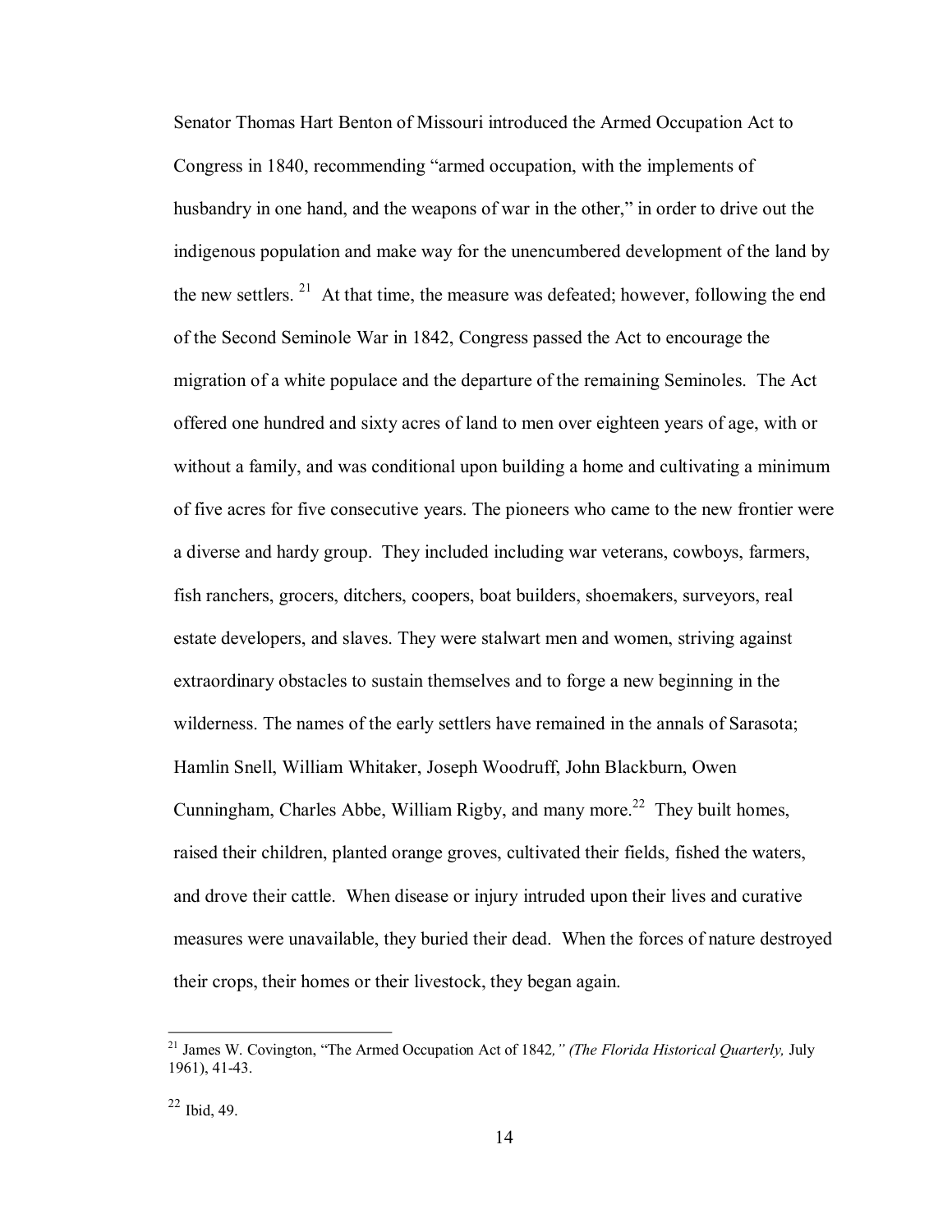By the Third Seminole War (1855-1858), bounty hunters had raided the plantation of Seminole Chief Billy Bowlegs and the few remaining members of the tribe and carried out the braves and women. A guerrilla war ensued, and the tribe was driven deep into the Everglades. The fear and greed of the white settlers was not satiated. They believed acquisition of the land was their destiny. By 1858, Billy Bowlegs and his wives, slaves, and thirtyeight warriors were taken from Florida and transported to the West. Few indigenous people remained.

The Civil War interrupted the proliferation of pioneers as men, young and old, joined the Confederate Army. And when the bloody battle was done, the soldiers returned to their decimated lands to repair, rebuild, sow the fields and increase the numbers of livestock. Many new settlers began coming to the frontier: Northerners who had heard of a land bountiful with sunshine and fertile soil, and defeated Confederates whose buildings, lands, crops, and cattle had been destroyed in the battles of the war. They were emboldened by the Homestead Acts of 1862 and 1864, whose entitlements paralleled the conditions of the Armed Occupation Act two decades before.

The late nineteenth-century frontier of Florida was, to some extent, analogous to that of the territory comprising the western region of America. While lacking the expansiveness and the distinct topography of the West, the remote, unsettled areas of Florida were characterized by similarly harsh conditions and obstacles to subsistence and survival. The pioneer families that migrated to Florida to create a garden out of the wilderness were adventurous and resolute; rivaling the undaunted, self-reliant intrepid heroes of lore most often glorified in histories of the far West. The lives of the early

15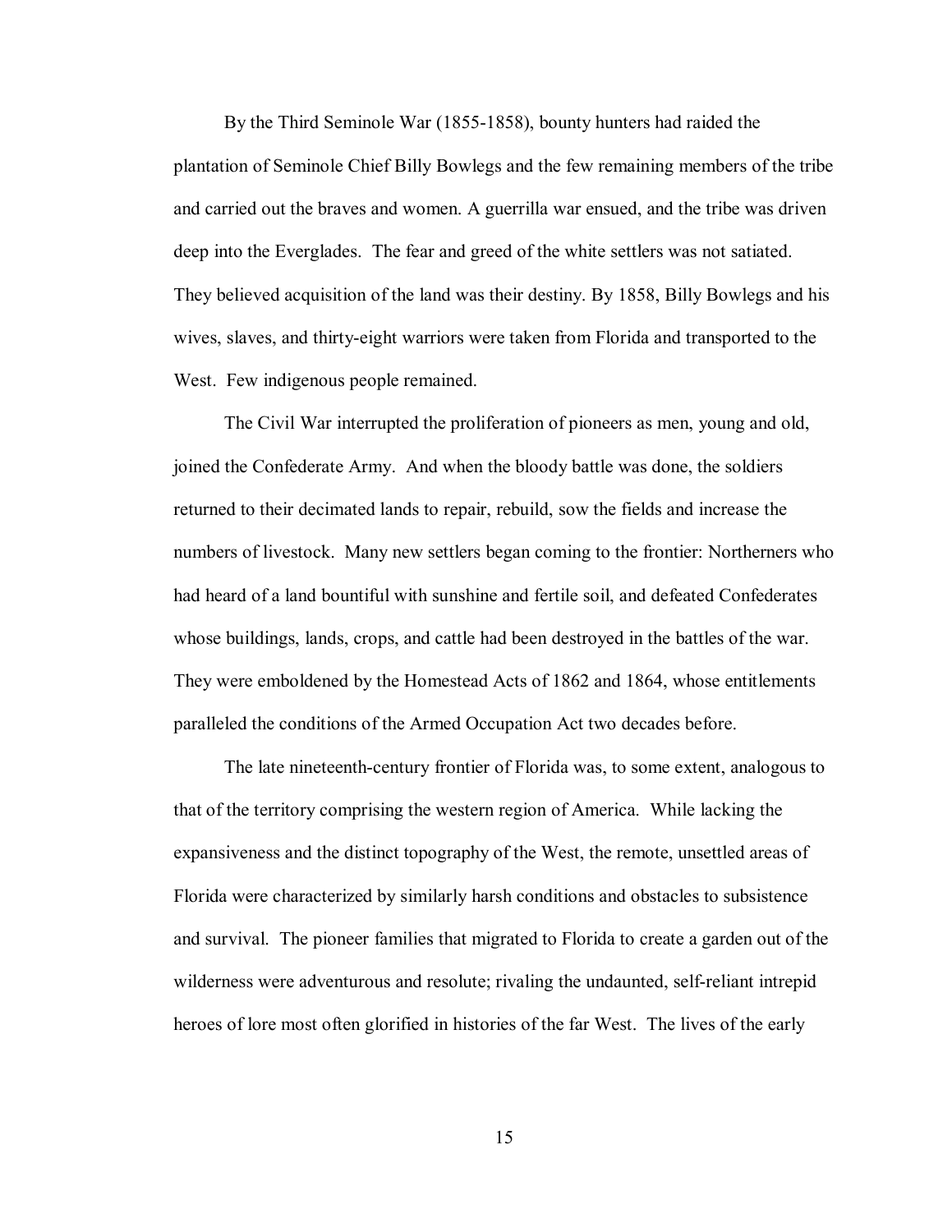Florida trailblazers were fraught with dangers, and they were forced to endure primitive conditions and isolation with no ordinary comforts.

Early newcomers to Sarasota were John G. Webb and his wife, Eliza who were transplants from Utica, New York. They came in August 1867, with their five children and extended family members, as part of the mass migration magnetized by the promise of land through the Homestead Act.  $2<sup>3</sup>$  The Webb family was motivated to come south because of Eliza's chronic asthma and the prospect of a new beginning. John Webb had taught chemistry at Union College of New York and had been a druggist; however, as was common among professionals in that era, he never veered from his agrarian roots and continued to till the soil and maintain the livestock. Webb had read an article about Florida agriculture written by Major Robert Gamble prior to the Civil War.  $^{24}$  The text sparked an interest in the possibilities of Manatee County, which culminated in the family immigration.

The settlement at that time had one general store and one small "sloop" to haul passengers. The Webbs initially planned to settle on acreage in Terra Ceia, but a squatter refused to move. <sup>25</sup> While searching for the optimum location, the family camped out in the harsh wilderness, which was so different from their comfortable

<sup>&</sup>lt;sup>23</sup> Bertha Palmer and her family would live in the Webb cottage while the home in Osprey, purchased from Lawrence Jones, was being reconstructed.

<sup>&</sup>lt;sup>24</sup> Robert Gamble established a plantation of more than three thousand acres to grow sugar cane. The mansion, built in the 1840s, is now a State of Florida Historic site which stands in what is now the town of Ellenton on the banks of the Manatee River. Gamble achieved legendary fame by granting asylum after the fall of the Confederacy, to Judah Benjamin, a former United States Senator, who became Secretary of State for the Confederacy. Gamble was the author of many books and articles about agriculture.

 $^{25}$  A town currently in Manatee County, originally settled by Europeans in 1843. The name means "heavenly land."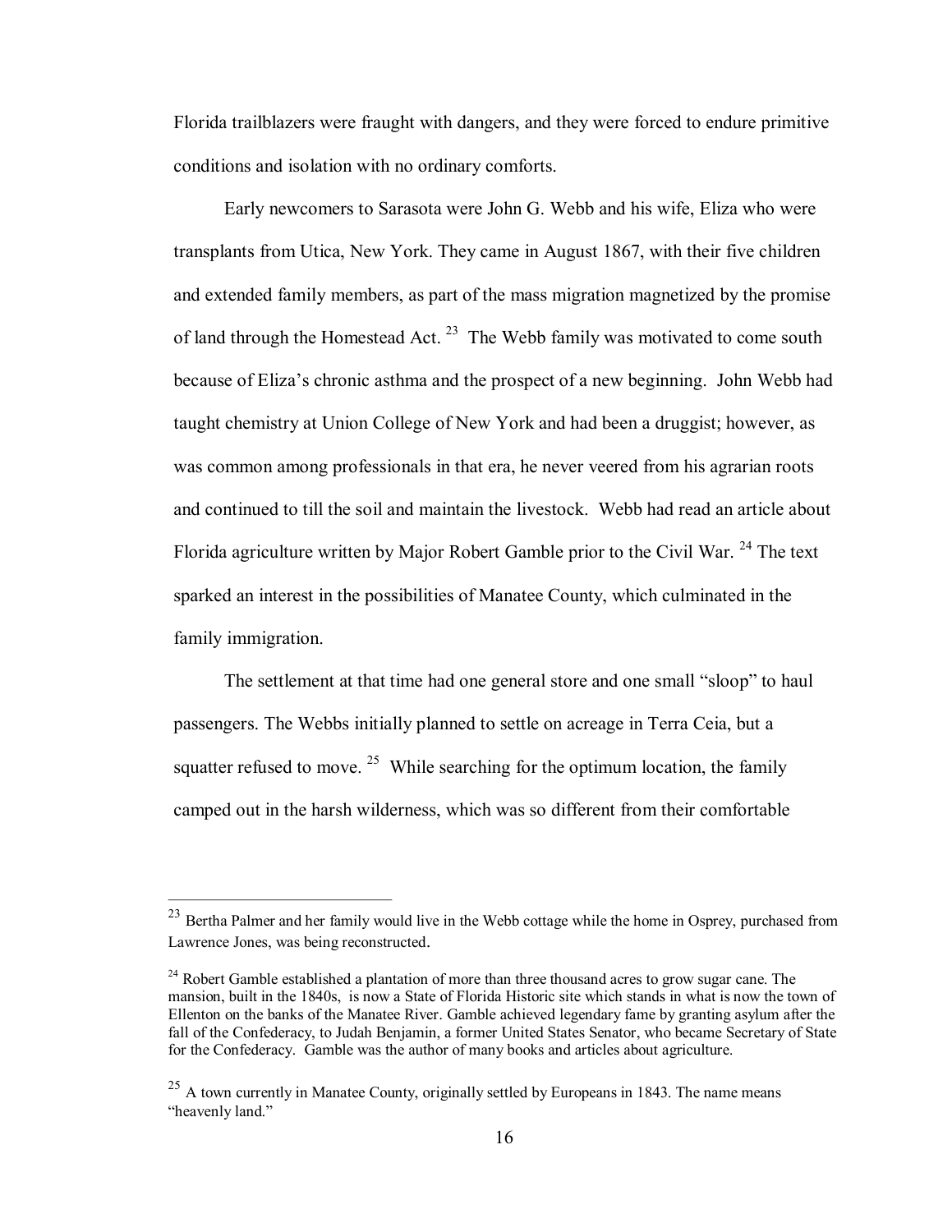home in New York. They all suffered loneliness and the threat of marauders, animal predators and disease.

In 1867, a cattle steamer from Havana came to the shore of the Manatee River carrying an engineer afflicted with yellow fever. When an epidemic began to spread throughout the community, the Webbs were compelled to move their campsite to avoid contracting the disease and renewed their search for another home site. Their quest culminated on Little Sarasota Bay on an Indian midden which they named Spanish Point. <sup>26</sup> The family built a shanty, moved their spartan belongings into a tent, and, when they were able to move lumber down the river on a raft, built their first home, a one-room cabin with a roof of palmetto fronds. They planted their garden and began their new life. Although they had scant financial resources, they were able to find many materials for building their home locally, and together, they created their own labor force. John Webb purchased a sugar mill to make and market syrup, and a refinery to produce sugar. Influenced by a suggestion from a winter visitor, he built additions to his existing home to make it a rooming house and began advertising in Northern newspapers. The advertisement enticed Northerners who came to Webb's Resort and as the reputation spread by word-of-mouth, more came. During the winter season he housed as many as twenty-five tourists at a time.

Florida also had its share of vigilantes. In Sarasota, in 1884, a disgruntled group of settlers, who harbored deep resentment toward their more prosperous neighbors, established the Sara Sota Vigilante Committee, formed a posse, and shot a man named Harrison Riley and then slit his throat. The killers were prosecuted but ultimately

<sup>&</sup>lt;sup>26</sup>A trader the family met in Key West told them of a elevated point of land on the bay in Sarasota. When the family found the land and settled here, they named it "Spanish Point" to honor him. See http://www.historicspanishpoint.org/.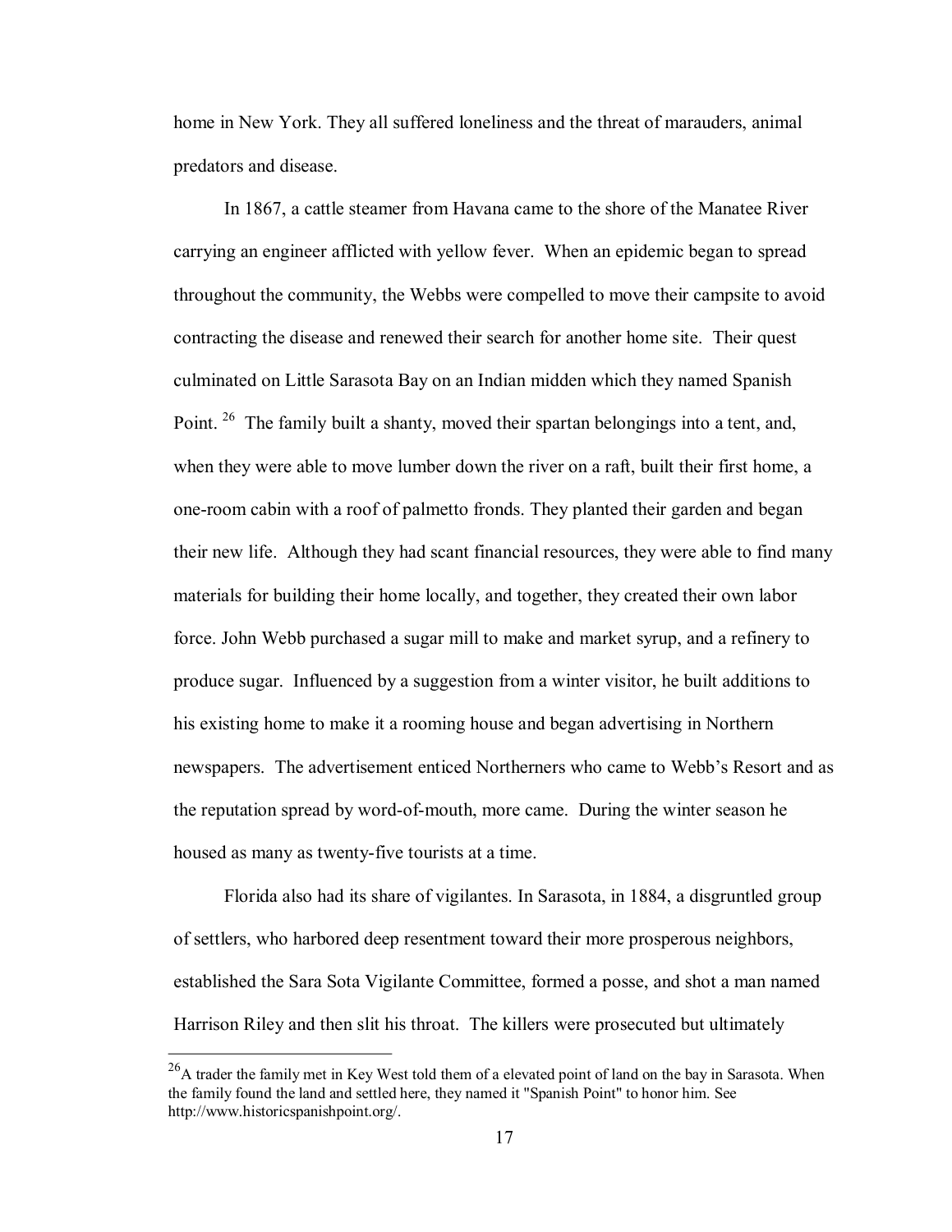vindicated by a jury comprised of members of the same secret society. Two days after the bloody incident, Charles Elliott Abbe, a successful and hard working citizen and the founder of the first Post Office in the town in 1878, was gunned down. The vigilantes had vowed to protect each other and remain incognito; however, local citizens were steadfast and persevered until the killers were exposed and brought to justice. Newspaper correspondents from far and near came to cover the trials, and the small town achieved a modicum of notoriety.

In 1885, an emigration and land promoter in Scotland, John Selwin Tait, organized a colony of approximately eighty people to journey to Florida, in conjunction with the Scottish Company, Florida Mortgage and Investment Company Limited. The company's solicitor in Edinburgh was Sir John Hamilton Gillespie who was, in addition, Writer to the Signet, a member of the Royal Company of Archers, and the Queen's bodyguard for Scotland. <sup>27</sup> The Board of the Scottish company had purchased fifty-thousand acres in the Sarasota Bay area from the son of Henry Disston, a successful Philadelphia saw manufacturer.<sup>28</sup>

Scottish immigration to America had begun in the second decade of the 18th century as part of a mass movement from the Borderlands of England because of a

<sup>27</sup> Janet Snyder Matthews, *Sarasota, Journal to Centenial*(Sarasota: Pine Level Press, 1985), 55.

<sup>&</sup>lt;sup>28</sup> Hamilton Disston was a sportsman who came to the area in the 1870s to hunt and fish. Upon his father's death in 1878, Disston was bequeathed a large sum of money and sought his own ventures. He became one of four Philadelphians under contract to the governor of Florida, William Bloxham in 1881, to implement the drainage of specified interior areas of the State for development in 1881. Disston was given the opportunity to own four-million acres of land at the price of twenty-five cents per acre. He turned a tidy profit when Florida Mortgage and Investment Company Limited paid him one dollar for each acre they purchased. Ultimately, Disston's future expectations for profitable development were impeded by ill advised overdrainage of land; a nationwide economic panic in 1893 that sent land prices plummeting, and a halt to railroad construction beyond downtown St. Petersburg, precluding traffic to Disston City. It has been speculated that Hamilton Disston's death on April 30, 1896, was by his own hand, resulting from anguish over vanquished dreams.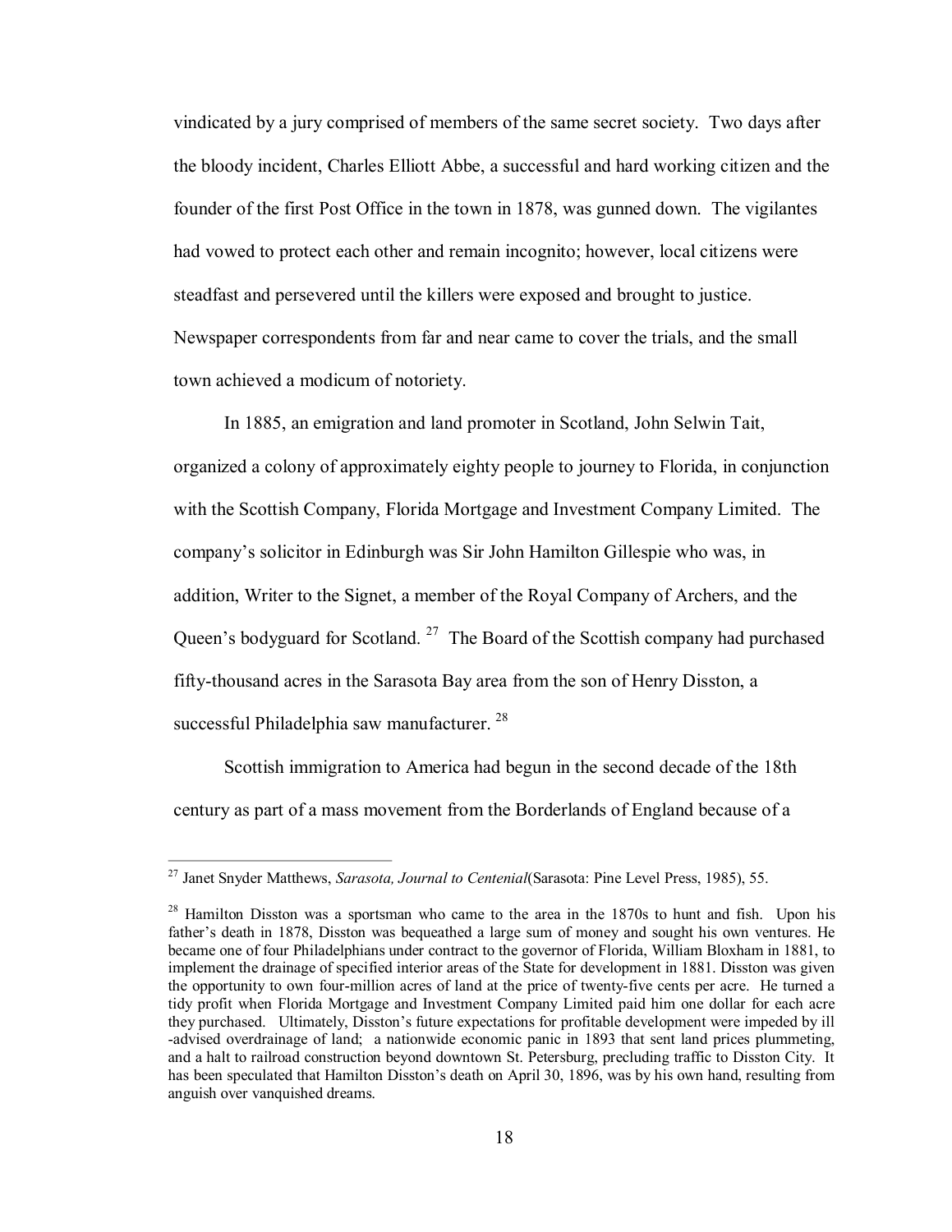severe economic depression. Alex Browning, a Scottish colonist who was a child at the time of the migration, wrote a vivid memoir of the journey across the ocean and the settlement of Sarasota. Written in 1932 for his children and grandchildren, his first chapter notes:

In 1885, the British people were passing through a great commercial depression, many families emigrating to America, Canada and other British Colonies....at this time my father's business was dull and the outlook was dreary. About this time, my Uncle Lawrie's warehouse burned to the ground.....Somehow a pamphlet about Sarasota in Florida got into my uncle's possession, written by a promoter named Tate. It looked so promising the family got into communication with the author, who had inveigled some other well to do families into the signing of papers and establish a first class colony. Mr. Tate was a nephew of the Archbishop of Canterbury and all the gentlemen involved were of high standing. None of them had ever been to Florida which may be an excuse for the prospectus written by Tate to induce the promoters promised a first class settlement which they would call the Ormiston Co gullible settlers to colonize. This land had been bought by Hamilton Disston, mostly in Manatee County and we were enlisted to buy forty acres of land and a town lot. The colonists paid one hundred pounds sterling for this, getting the advantage of a reduced fare on the Anchor Line Steamer, Furnessia. The promoters promised a first class settlement which they would call Ormiston Colony<sup>29</sup>

The Ormiston Colony was a failure. The colonists had been promised a town and arrived to find a barren expanse. There was no infrastructure, no lodgings, and only the few primitive scattered cabins of settlers. A promised wharf and a boarding house were yet to be built. Predators, reptiles, mosquitoes, and untamed wilderness confronted the unhappy travelers. Furthermore, it turned out to be the coldest winter in recorded history; snowflakes were falling when they disembarked. The members of the colony, certain they were headed for a tropical clime, had left their warmest clothing and

<sup>&</sup>lt;sup>29</sup> Sarasota County History Center. Vertical File: Sports History: Golf, cross-referenced as Gillespie John and Ormiston Colony- Alex Browning, "The Founding of Sarasota."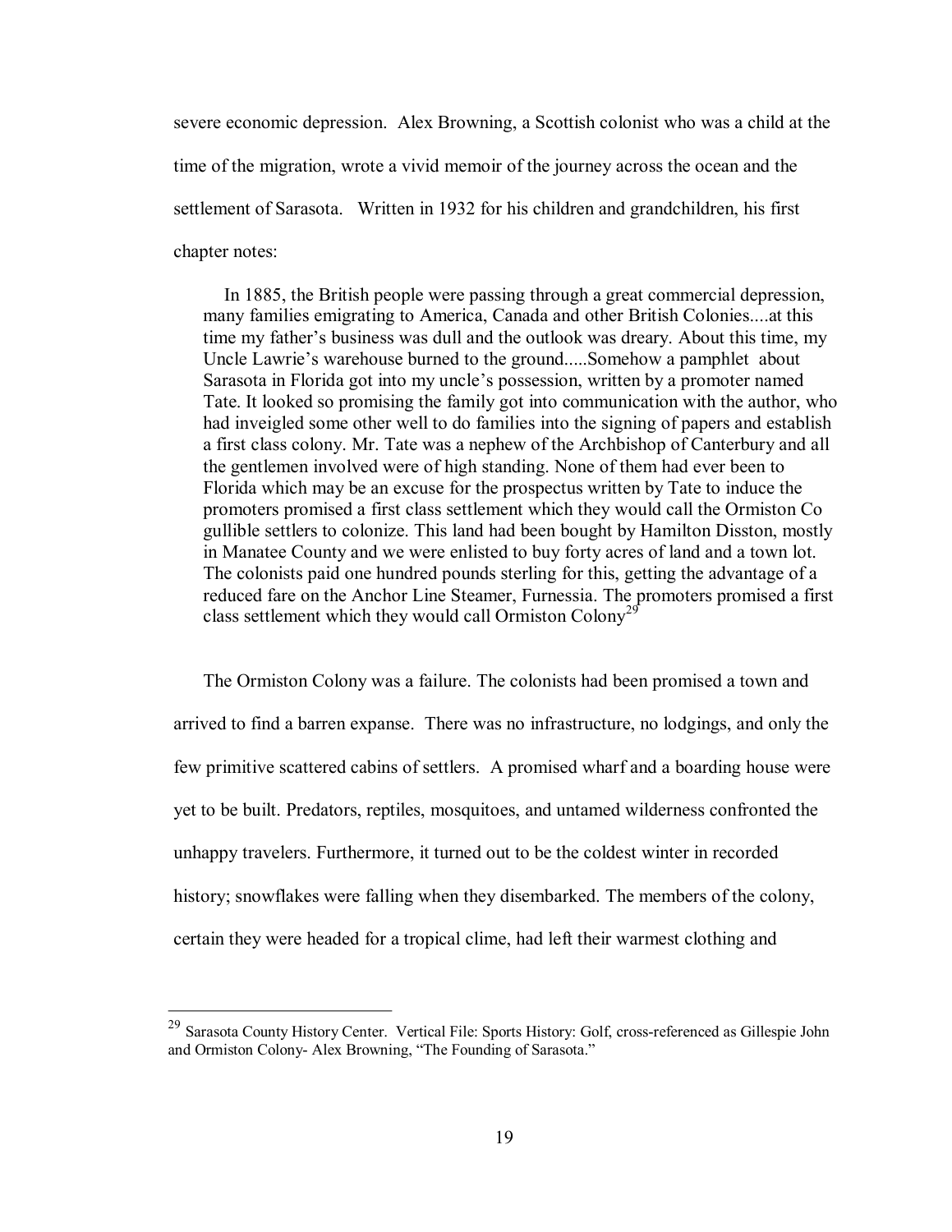blankets at home. The disgruntled Scots either went home or dispersed into other areas to the north where they had friends or family members.

The Florida Mortgage and Investment Company learned from its costly blunders. The son of the company president, John Hamilton Gillespie, was sent to Sarasota to manage the investment. Under his direction and capital, the company moved forward with building plans, initially investing fifty thousand pounds on grading and drainage. The town of Sarasota had been surveyed after the first migration failed and after the plat had been drawn up in Edinburgh. The company constructed a dock, a wharf, a warehouse and "portable" cottages. A sixteen by twenty-four foot schoolhouse, built with lumber Gillespie donated, was constructed on Main Street; roadways graded for wagons and riders; and an artesian well sunk at Five Points, the pivotal center of the town, to supply water. Forty acres were cleared for an experimental farm. In 1886, Gillespie built the beautiful De Soto Hotel, constructed on the bay front, to entice visitors to remain long enough to consider an investment in the available land.

Next to the new hotel, Gillespie built a home for his family. He was a lay reader and regular participant in the Episcopal Church of the Redeemer, which he built on his property. Notably, he also brought with him, from Scotland, the game of golf. He had learned the game in its cradle of St. Andrews in Scotland, and, in Sarasota, he built a number of golf courses, a clubhouse, and began a campaign for memberships and participation in the game.<sup>30</sup> He also donated land for the African Methodist Episcopal

<sup>&</sup>lt;sup>30</sup> Gillespie has been credited with the introduction of golf to the United States; however, research has proven this to be untrue. He did introduce golf to Florida in 1886 when the first game was played on a two hole course on his property near Main Street in downtown Sarasota. *Sarasota Herald-Tribune*, May 21, 1978.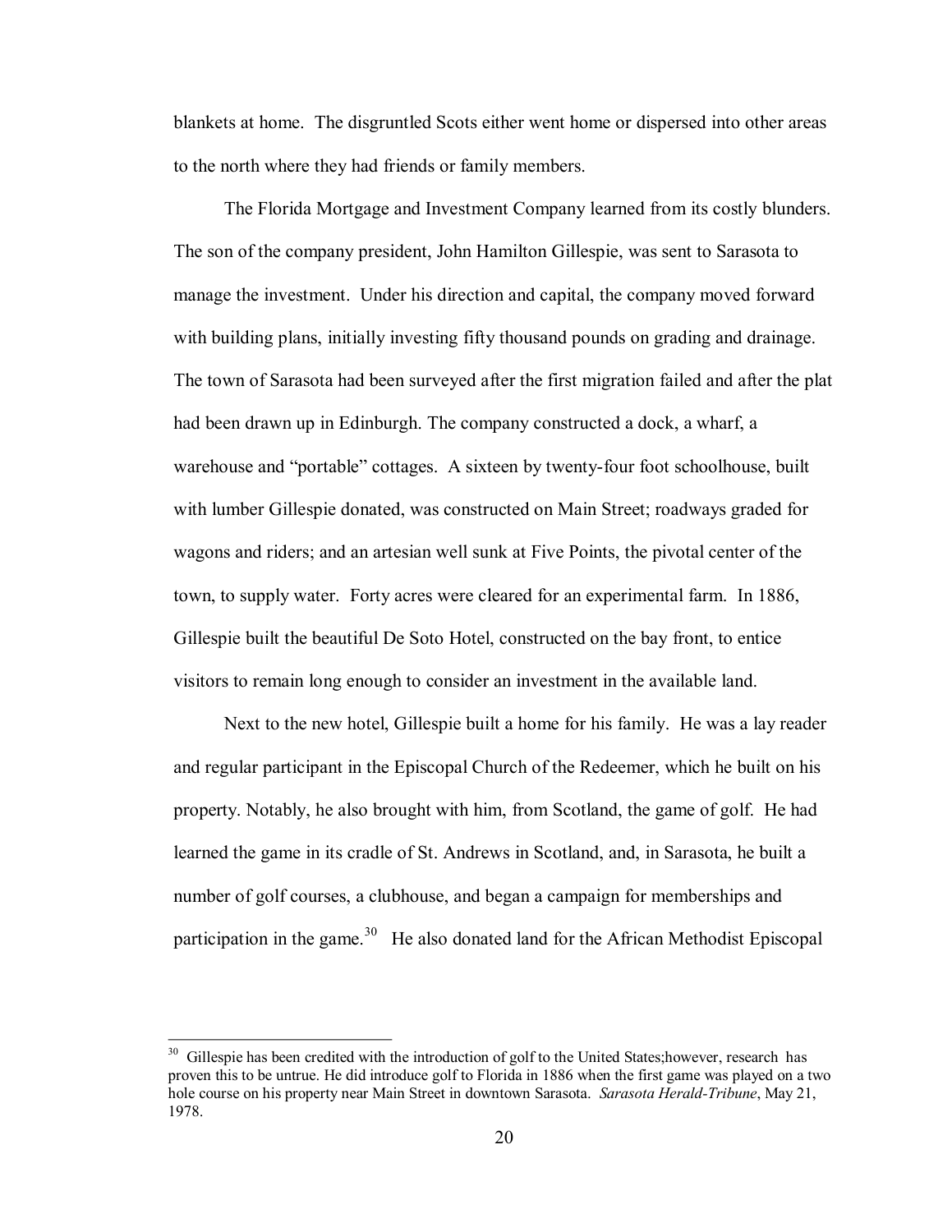Church and five acres for the Rosemary Cemetery. After Sarasota was incorporated as a town in 1902, Gillespie served six one-year terms as mayor.

The evolution of Manatee County, and its cities of Sarasota, Venice and Bradenton, continued in its nascent stage. It would take a huge investment of resources to move the frontier in the direction of a progressive, modernized, and relatively mobile society.

As one century faded into another, the prevailing milieu remained primitive and void of cultural refinements and an adequate standard of living. A walk through the sand, dirt, and shell-packed roads dented with buggy tracks and sullied with animal droppings, required caution by raising long skirts and maneuvering about to avoid soiling shoes. Domesticated beasts and poultry roamed the streets, eating whatever they could find and drinking from the polluted Main Street water trough. Mosquitoes were everywhere, and the dangers of malaria and other diseases lurked in the stagnant water, partially filled ditches, and diseasebreeding drains. Foul smelling privies were ubiquitous in the yards of homes, schools, churches and commercial enterprises.

Arriving residents began investing their minimal capital and labor in the town, Commercial enterprises appeared: drug stores, hardware stores, a dental office, a real estate office, a tailor shop, a livery stable, and an emporium named, Grantham and Broadway, which sold groceries, corn, oats, hay, dry goods, clothing, and novelties. There was an old company store at Main Street and Gulf Stream that dealt in dry goods, groceries, feed, and general merchandise. Another store owned by H.B. Harris advertised ice cream, cool drinks, fresh fruits, tobacco, and cigars. He later opened a barbershop.

21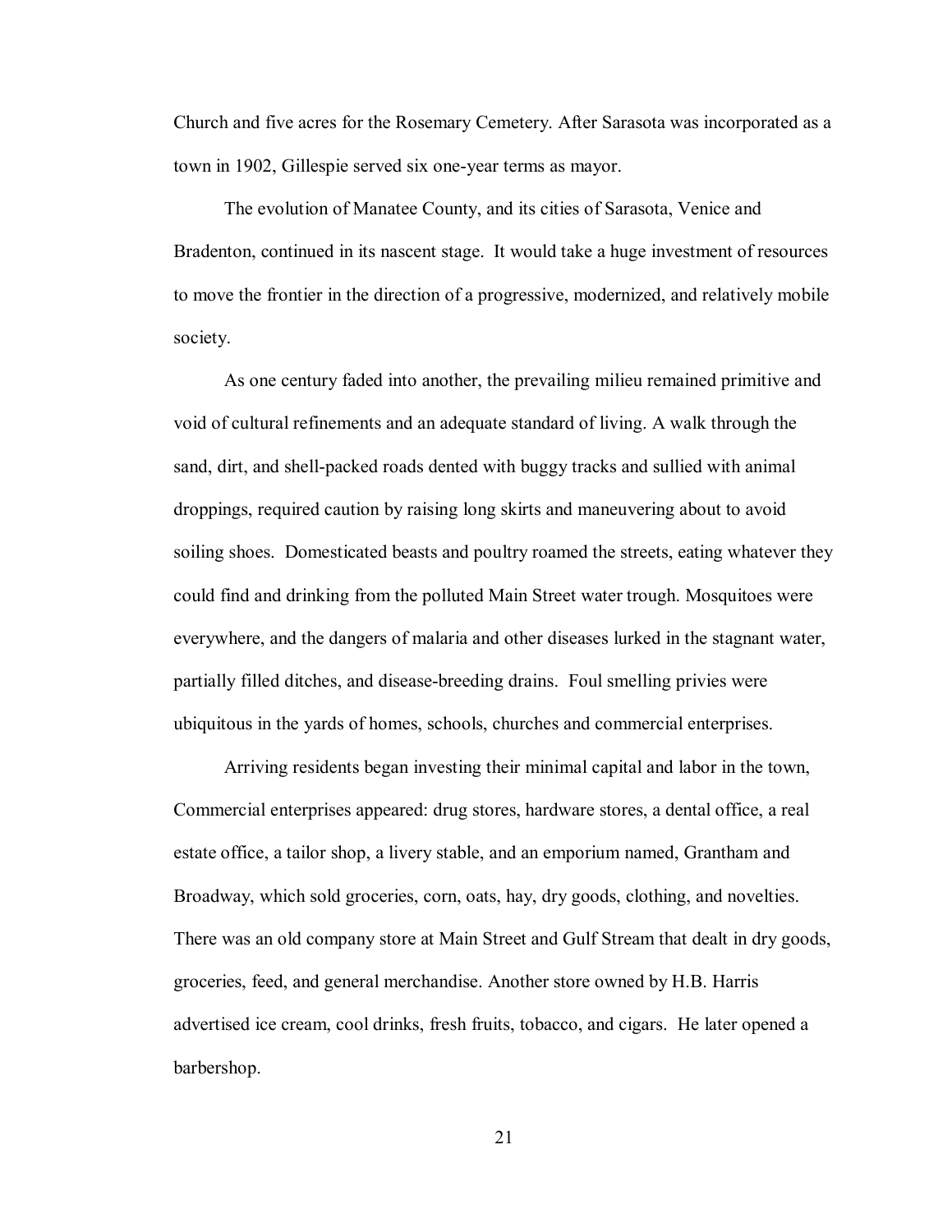In 1878, Charles Elliott Abbe applied for the first local Post Office to serve a population of forty families. Sarasota's blacksmith shop, a frame building on Main Street, was owned by Jerry Wesley Harvey, Sr. Harvey had a successful enterprise until Dr. Cullen B. Wilson introduced the first motorcar in the town and others followed suit. In time Harvey presciently combined his blacksmith work with auto repairs.

Travel and shipping were, for the most part, confined to water traffic until the second decade of the century. Horses and buggies were used inland when roads were passable. The southern terminus for Henry Plant's railroad system was Tampa; therefore, goods had to be shipped and people transported by water to the wharf on Sarasota Bay.<sup>31</sup> By 1910, bridges and boardwalks were built across streets inundated by the bay and kerosene lamps installed to light the way. The transition to electricity took about six more years as the current went on and off with frequent technical difficulties. The electrical installation, once innovated, was initially used to make ice and to store perishable foods.

Following the approval of a 25,000-dollar bond issue for street paving in 1909, lime rock was used to pave both Main Street and sections of adjacent roadways. Eventually, wooden boardwalks became embedded sidewalks, and the waterfront enforced with seawalls. Although Sarasota was beginning to move forward, livestock and domesticated animals continued to roam at will, horses remained the most prevalent form of travel, and adequate plumbing had yet to be introduced. Medical practice was

<sup>&</sup>lt;sup>31</sup> Beginning in 1882, Henry B. Plant developed the Plant System of railroads, hotels and steamship lines along the gulf coast and into central Florida, connecting Florida by rail with the North. While Plant's development was on the west coast of the state, his counterpart on the east coast was Henry Morrison Flagler. For more information on the railroad magnates of Florida, see Samuel Proctor, *Prelude to the New Florida, 18771919*, , 266284 in Michael Gannon, ed.*The New History of Florida* (Gainsville: University Press of Florida.1996), Les Sanford, *Last Train to Paradise* ( New York:Three Rivers Press 2002) and Susan R. Braden, *The Architecture of Leisure: The Resort Hotels of Henry Flagler and Henry Plant* (Gainsville: The University Press of Florida 2002).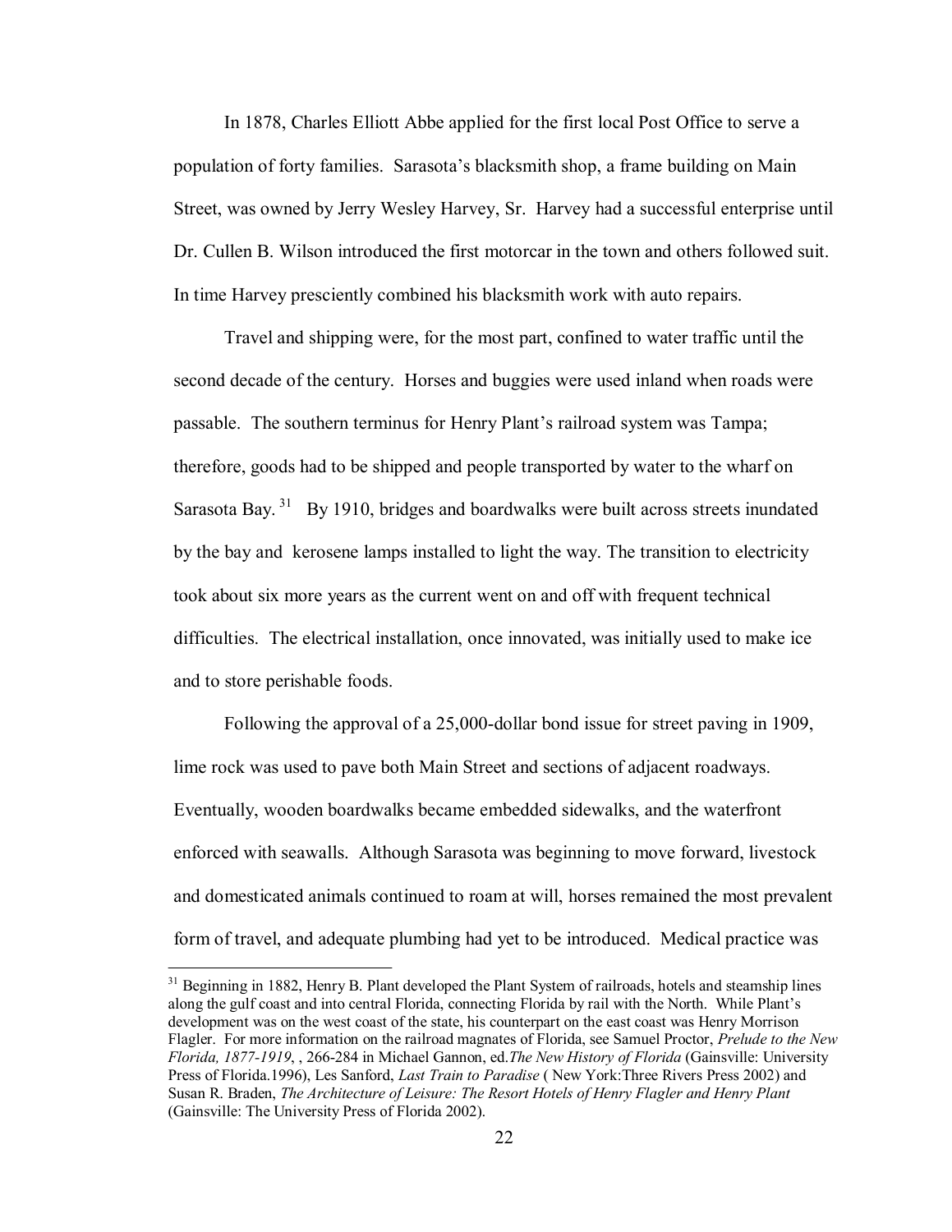inadequate, and disease was widespread. Infant and child mortality rates continued to be high; many women died in childbirth, and the projected life span was low.

In 1899, Cornelius Van Santvoord Wilson established the *Sarasota Times.* Historian Karl Grismer relates,

Wilson took an active interest in everything pertaining to the welfare of Sarasota. The first issue was published on a Washington Hand Press from handset type. Thereafter the newspaper never missed an issue until it was sold more than twenty-two years later. *The Sarasota Times* building was a small twostory timber structure in the central area of Five Points.  $32$ 

The barrier islands Longboat, Lido and Siesta Keys were pristine. A handful of families homesteaded on the land and fished the waters. When a small hotel was built at the north end of Longboat Key in 1913, the proprietors, the Dorritys, ferried passengers to and from the Sarasota mainland and other residents used skiffs for travel to and from the Key. Residents used a tiny post office location built in 1904, at the south end of Longboat Key to serve a population of twenty-five until a larger facility was established in 1914, located in the home of the postmistress, Mrs. Henrietta Tallman. Mail from the nearby community of Cortez was carried by motorboat to Longboat Key twice daily.

In 1912, a school was established at the south end of the Key to teach the children of employees of an experimental farm established to perfect the growing of avocado, guava and papaya.

Siesta Key, then called Sarasota Key, was more accessible because of its proximity to the mainland. A small bridge was constructed in 1915, and the island was populated by a small group of year round residents who were hardy and fiercely

<sup>32</sup> Karl H. Grismer, *The Story of Sarasota(* Sarasota, M.E. Russell Printing, 1947), 74.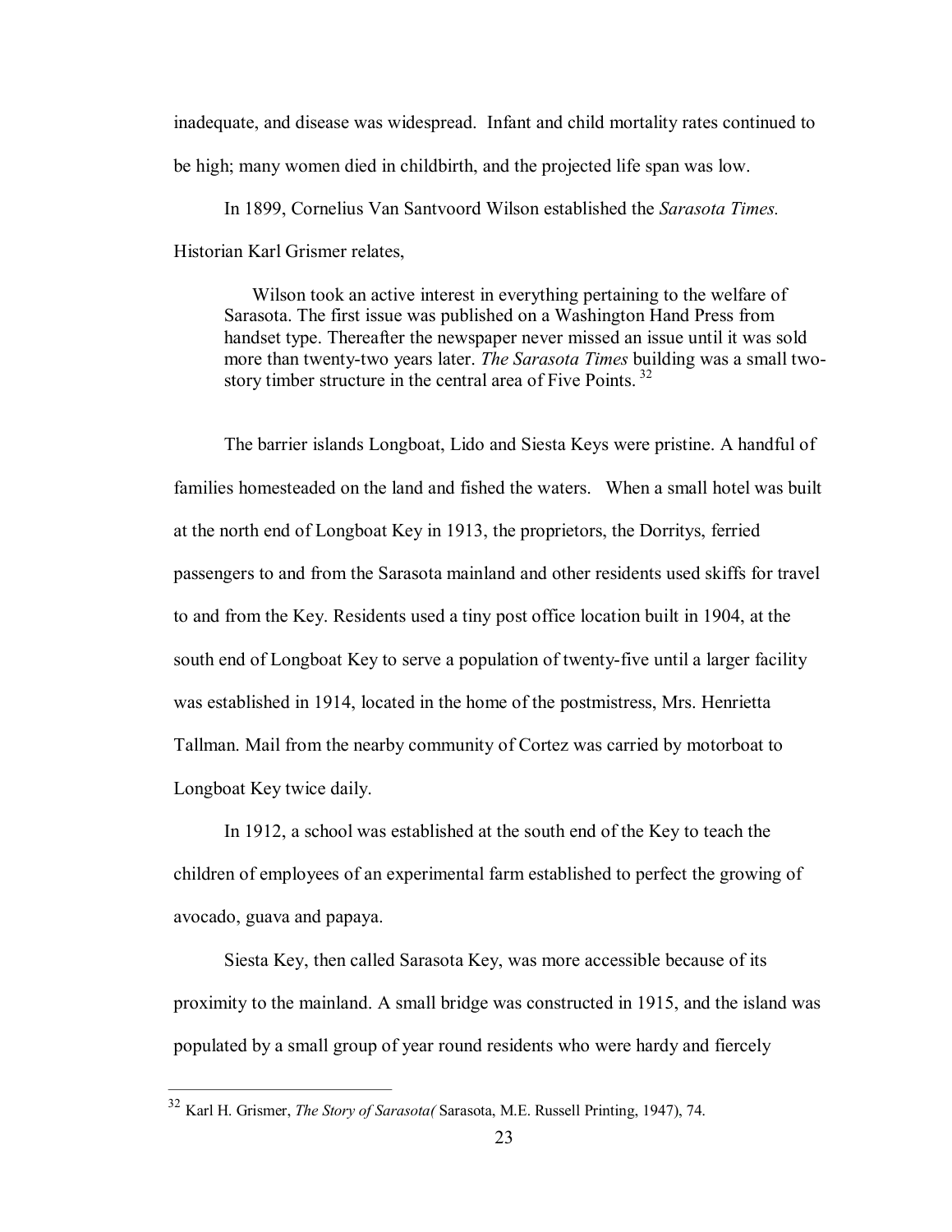independent farmers and fisherman. During the summer, Sarasota residents came to enjoy the powdery white sand and cooling water of the Gulf.  $33$ 

By 1903, a 50-line magneto telephone switch was installed in the post office and service became available. By the winter of 1903-04, Sarasota's population had increased incrementally and the small two-room school on Eighth Street was overcrowded. With financial backing from the Manatee County School Board and the contributions of Sarasota citizens, a two-story school building was constructed and opened in September 1904.<sup>34</sup>

That same year, Dr. Jack Halton arrived from Muncie, Indiana.<sup>35</sup> He later built the first sanitarium in the area, on the bayfront in 1908. Dr. Halton denounced the outdoor privies and inadequate cesspools in the business district and argued that the town's lack of sewers was a disgrace, singling out the Belle Haven Inn on the bayfront as a serious offender. The Inn was ordered to install adequate cesspools; however, without a sewer system, the problem persisted. Resident Joseph H. Lord financed and built the first sewers. Lord, a land investor, developer and realtor would become a potent force in the community.

In the early history of the town, council members drew up ordinances to govern the behavior of their constituency, which from a twenty-first century perspective, appear quaint and anachronistic. The citizens could be fined or sent to jail for blocking a sidewalk, profanity, fighting, driving a wagon too fast, entering a stable with an

<sup>&</sup>lt;sup>33</sup> Lora Colvin Whitney, Hail This Feisty Village( Torrinton, CT: Rainbow Press, 1984), 22.

 $34$  Grismer, 128.

 $35$  Dr. Halton moved to Sarasota in 1905. In March, 1908, he opened the Halton Sanitarium and managed the Belle Haven Hotel for three years. Source:*The Story of Sarasota* by Karl Grismer, 156-157.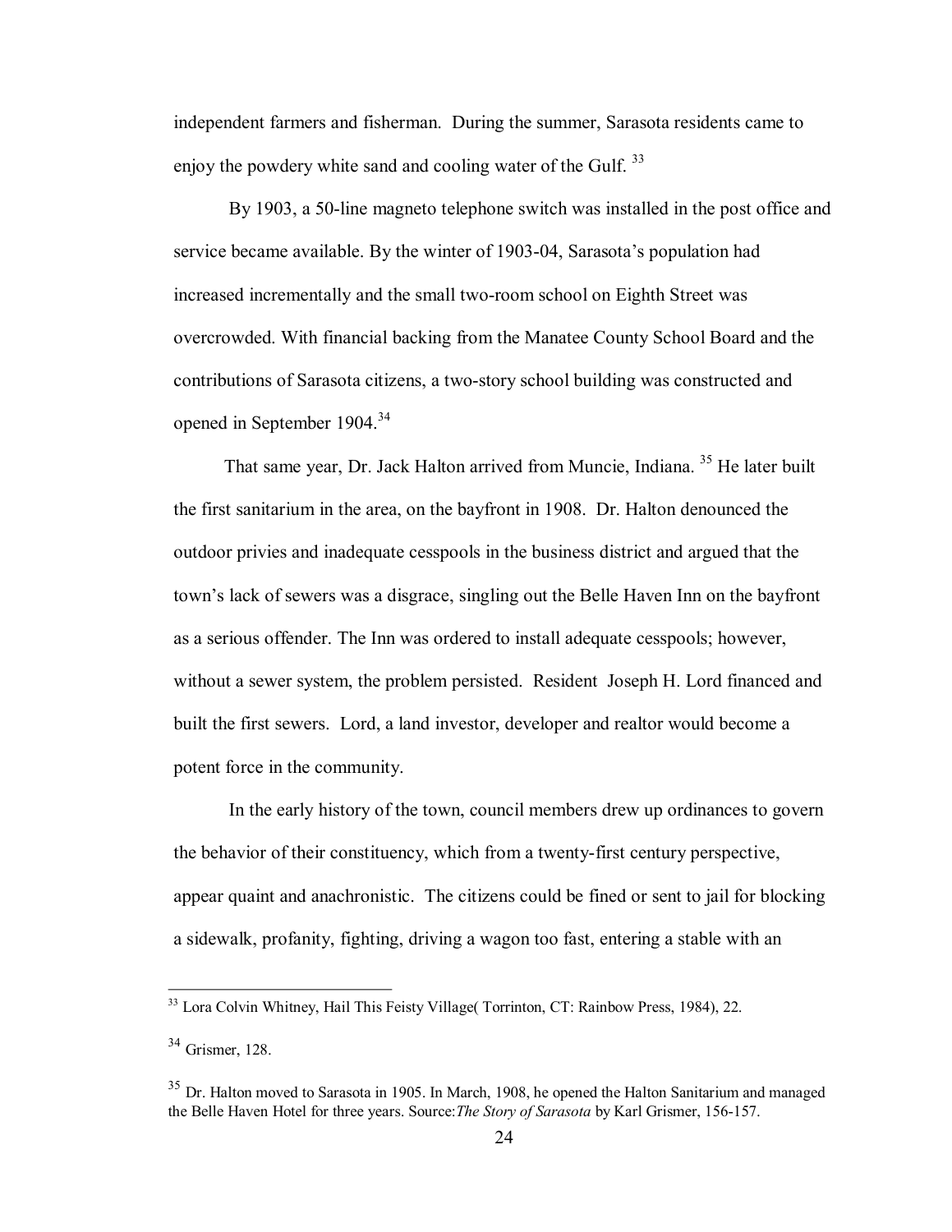uncovered light, or burning trash too close to buildings. Business owners whose property was on the shady side of the street had to install hitching posts in the front of their shops or offices. The ordinance outlawed prostitution, gambling, pool halls, and bawdy houses. Vagrants were not allowed to rest in privies or hitch rides on trains. People were warned against making noise, arriving nude, or exhibiting indecent behavior in church. $36$ 

Sarasota had a police force by 1900, despite its low crime rate. The speed limit on the downtown roads was six miles per hour, and cattle and hogs roamed the streets. There was rarely a person out walking about after ten o'clock at night, and it was common for doors to be left unlocked. A volunteer fire department was organized in late 1908 as a result of two fires that destroyed the 16-room Bay View Hotel and the Livery Stable. The department purchased three hundred feet of hose; however, the process was convoluted and inefficient. The hose reels had to be hauled several blocks and often arrived too late. It wasn't until 1915 that the city acquired modern firefighting equipment. Most structures at that time were constructed of wood and sporadic fires were unavoidable.

Although the town as well as the county was moving forward, it was at a snail's pace. The population was increasing incrementally, homes and mercantile buildings were going up and services were becoming available, yet the area remained rustic and agrarian. But soon this would all change.

<sup>36</sup> Janet Snyder Matthews, *Sarasota, Journey to Centennial*, (Sarasota, Pine Level Press, 1985), 82.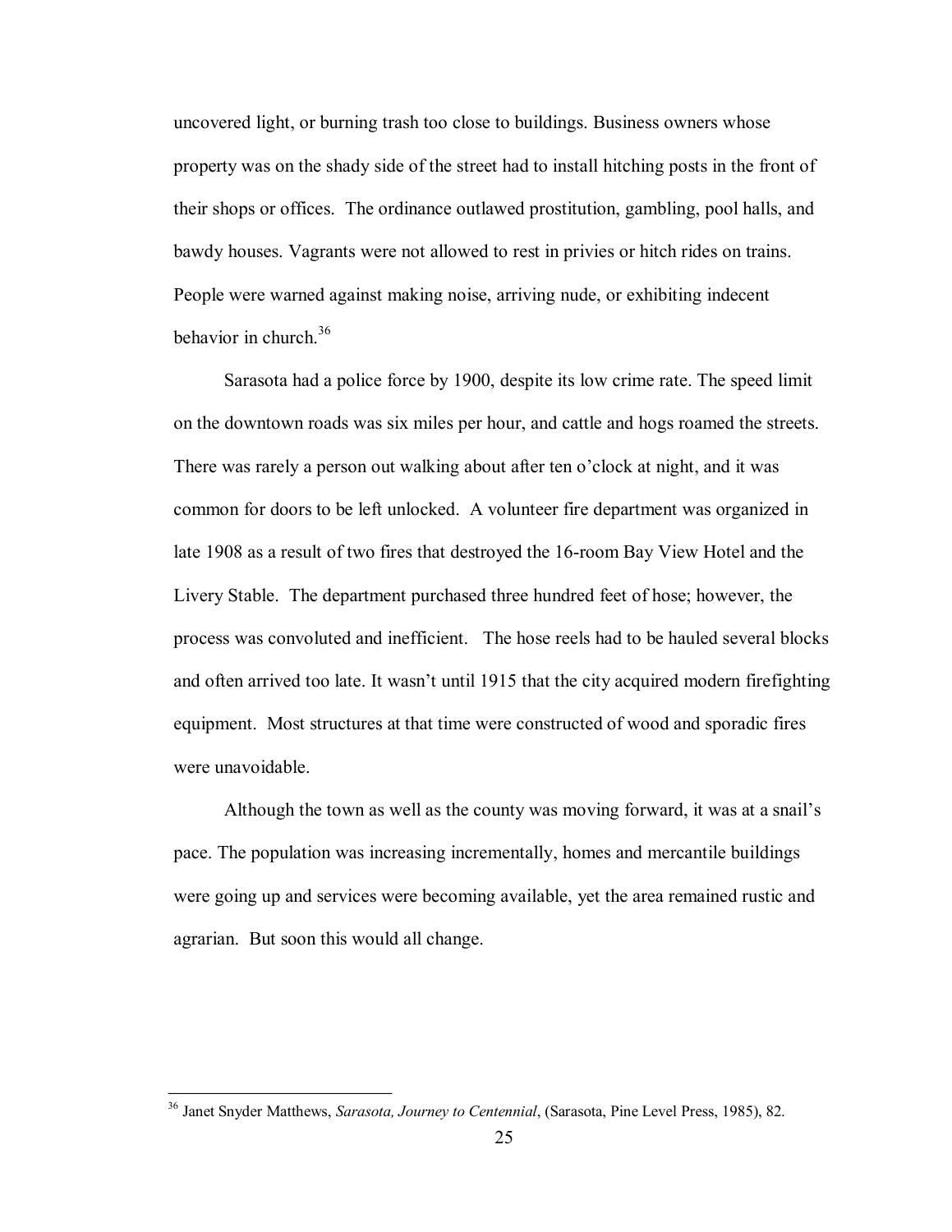#### Chapter Two

#### The Early Years

Bertha Matilda Honoré was the second of the six children of Henry Hamilton and Eliza Jane (Carr) Honoré. There were four boys: Adrian, Henry Jr., Nathaniel, and Lockwood. The younger daughter was Ida, who was described as a more petite version of her sister, quieter but equally charming and beautiful. Bertha's paternal French greatgrandfather, Jean Antoine Honoré, immigrated to Maryland in 1781 and within twentyfive years had moved to Louisville, Kentucky where he established a hardware business. He was an entrepreneurial man of wealth who established the first steamship line between New Orleans and Louisville. His son Francis was a gentleman farmer who married a woman named Matilda Lockwood. The couple had four children: Mary Ann, Benjamin, Francis Jr., and Henry Hamilton, who would become Bertha's father. As a representative of his father's hardware business, Henry traveled to Chicago and, inspired by the possibilities of that nascent city, began to consider a move for his family.

Bertha's mother, Eliza Carr Honoré, was the daughter of John and Mary Dorsey Carr. She was descended from Edward D'Arcy (Americanized, first to Dorsey and then changed to D'Orsay) who came to the southern colonies in the seventeenth century. Mary Dorsey may have provided the progressive role model for Bertha. In the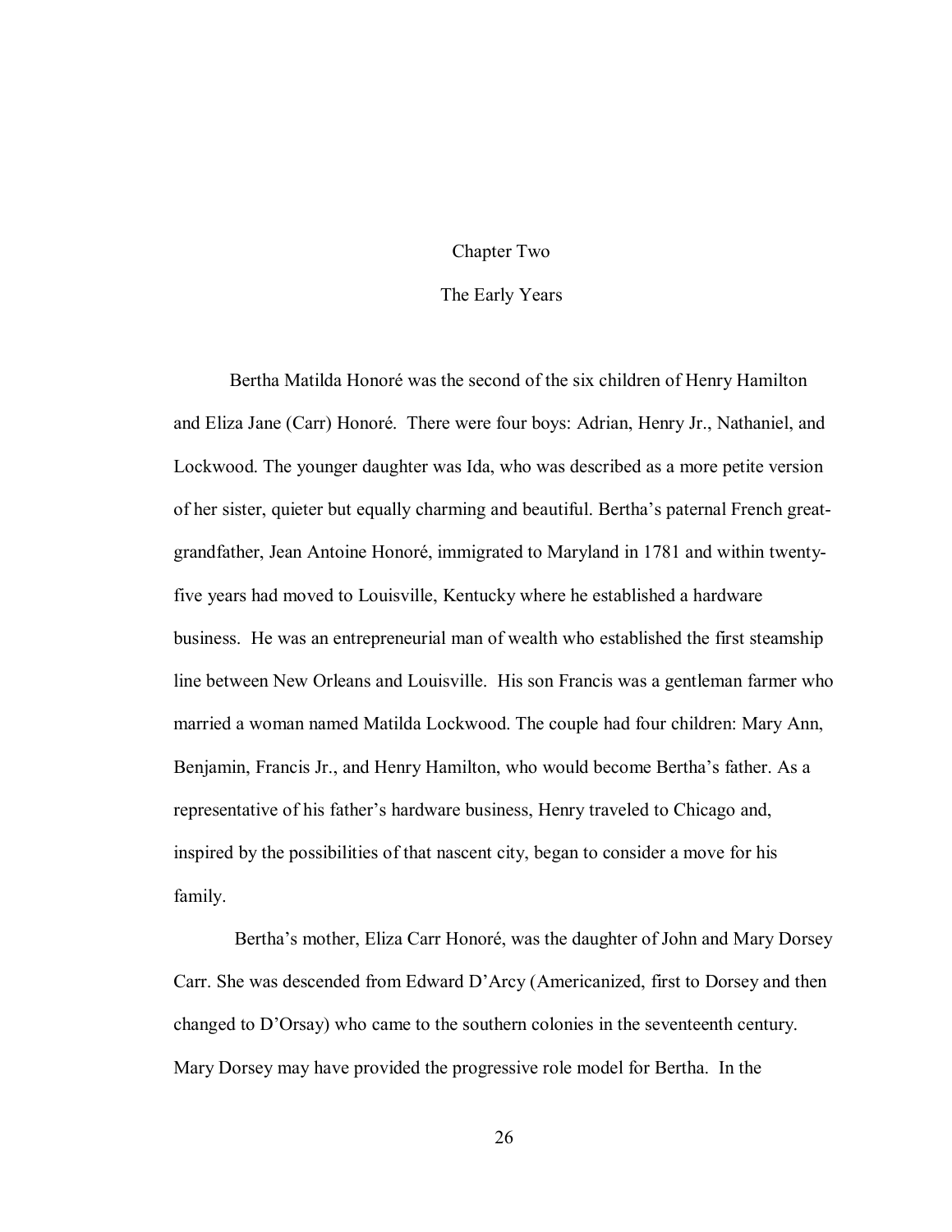biography, *Silhouette in Diamonds*, Ishbel Ross wrote, "She [Mary Dorsey Carr] freed her slaves because of her conscientious scruples long before manumission became mandatory. $^{37}$ 

Bertha was six when the family arrived in Chicago in the year 1855. Henry Hamilton Honoré invested in subdivisions of land on Chicago's West Side for himself and for other families of wealth who had also come from his native Kentucky. The Chicago they came to was a rough and tumble city with uneven wooden sidewalks, dirt paths and unpaved roads with mud and dust everywhere. The dominant modes of transportation within the city were horse and carriage or wagon; however, three years prior to the Honorés' arrival, the Michigan Southern and Northern Indiana Railroad had come to Chicago and connected the city with states in the East. The city became a burgeoning grain market with a natural harbor. Its location was ideal for commerce. In an article in the September 1858 issue of *Atlantic Monthly Magazine* titled "Illinois in Spring–Time," author Caroline Kirkland wrote,

To describe Chicago, one would need all the superlatives: grandest, flattest, muddiest, dustiest, hottest, coldest, wettest, driest, worst harbor on Lake Michigan, worst harbor and smallest river any commercial city ever lived on...most elegant in architecture, meanest in hovel-propping, most lavish, most grasping, public spirited in some things, blindest and darkest on others. And some souls would add, most fascinating or most desolate, depending on whether one goes there, gay and hopeful, to find troops of prosperous friends or, lonely and poor, with the distant hope of bettering broken fortunes… <sup>38</sup>

To Henry Honoré, Chicago, with a population of more than forty thousand, was a metropolis about to happen, a city on the cusp of development and modernization; he was a visionary with powers of persuasion, wealth, and important connections. He

<sup>&</sup>lt;sup>37</sup> Ross, Silhouette in Diamonds, 15.

<sup>38</sup> Caroline Kirkland,"Illinois in Springtime, With a Look At Chicago" (*Atlantic Monthly*, Volume 2, Issue 11, September 1858.), 487.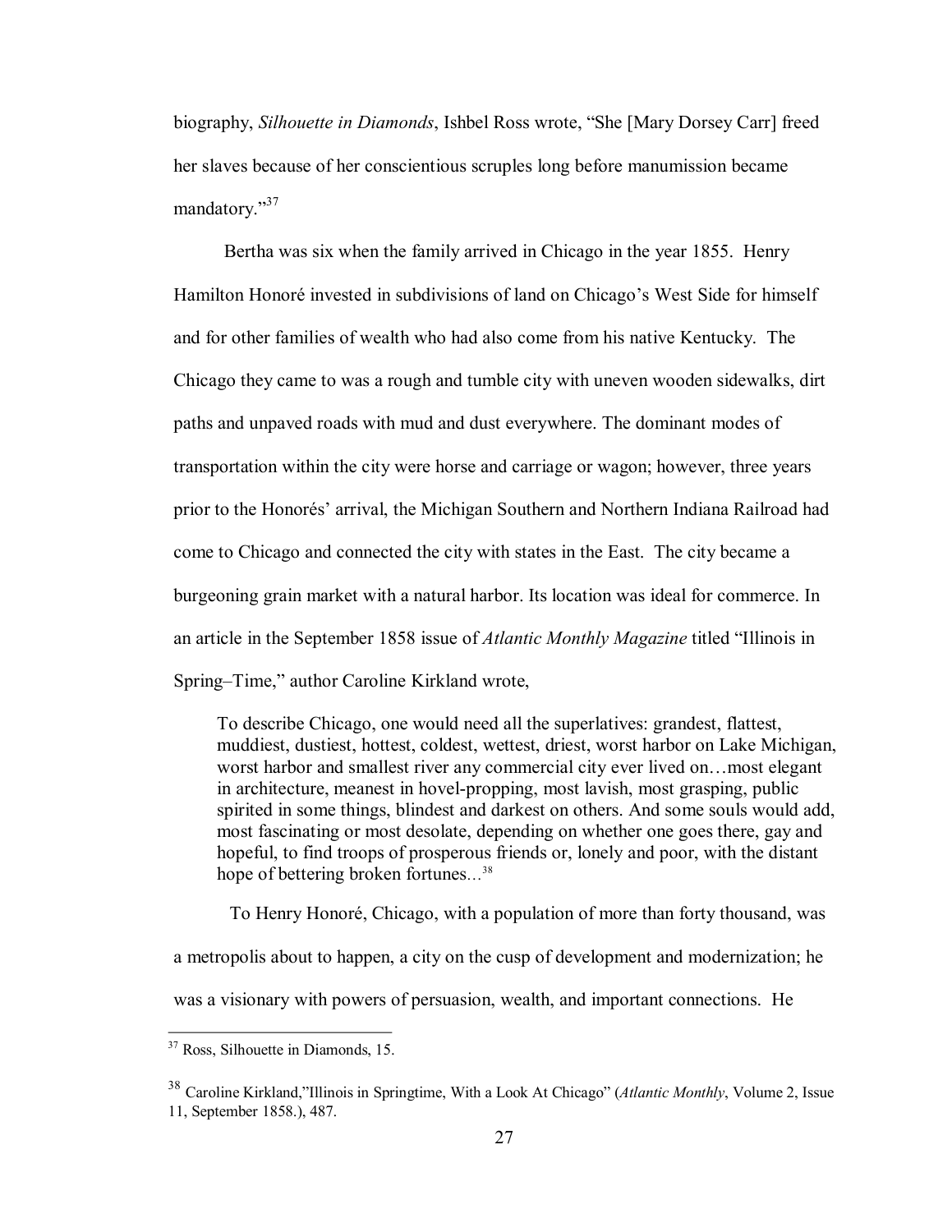became a developer, an innovator and an exemplar; he purchased and subdivided land and built and improved properties and neighborhoods.

Eliza Carr Honoré forged important friendships and became part of an elite social circle, many of whom were members of the coterie from Kentucky. The Honorés attended the First Christian Church and followed its credo of charity. They maintained ties with their native South by donating food and clothing to Confederate prisoners at Camp Douglas in Chicago while supporting the Northwestern Sanitary Fairs in 1863 and 1865, raising a great deal of money to aid wounded Union soldiers. <sup>39</sup> Eliza and Henry Hamilton encouraged their children to stay informed and to participate in political discussion and they nurtured them in the spirit of *noblesse oblige*.

Bertha began her education at St. Xavier Academy and moved on to the Dearborn Seminary. <sup>40</sup> In 1922, Lucy Harrison, the wife of former Mayor, Carter Henry Harrison Jr., wrote a series of articles about Bertha Palmer entitled, "Mrs. Potter Palmer As I Knew Her." The installments appeared in six consecutive Sunday editions of the

<sup>&</sup>lt;sup>39</sup> In the northern states, from 1863 through 1865, fund-raising fairs were designed to raise money for the United States Sanitary Commission. These "sanitary fairs" as they were called, sold donated articles, provided entertainments and operated restaurants. The fairs were an appropriate means for church women as members of social reform organizations, to replenish the treasuries of the regional Sanitary Commissions which served the needs of Union soldiers. The United States Sanitary Commission became an official agency on June 18, 1861. Modeled on the British Sanitary Commission during the Crimean War, the agency, primarily staffed by women, canvassed neighborhoods for donations, set up kitchens in the military camps, worked on hospital ships, provided blankets, uniforms, socks and gloves, prepared food and raised thousands of dollars of goods and funds for the Federal Army. It should be noted that Abraham Lincoln contributed the original draft of his Emancipation Proclamation to the Commission, which sold for three thousand dollars. See: http://www.routledge-ny.com/ref/womencivilwar/sanitary.pdf.

 $^{40}$  St. Xavier Academy was founded by the Sisters of Mercy in 1846. It was girls' day school in the 19<sup>th</sup> century and eventually became Xavier University. Both this academy and the Dearborn Seminary were prestigious schools known for teaching proper young women.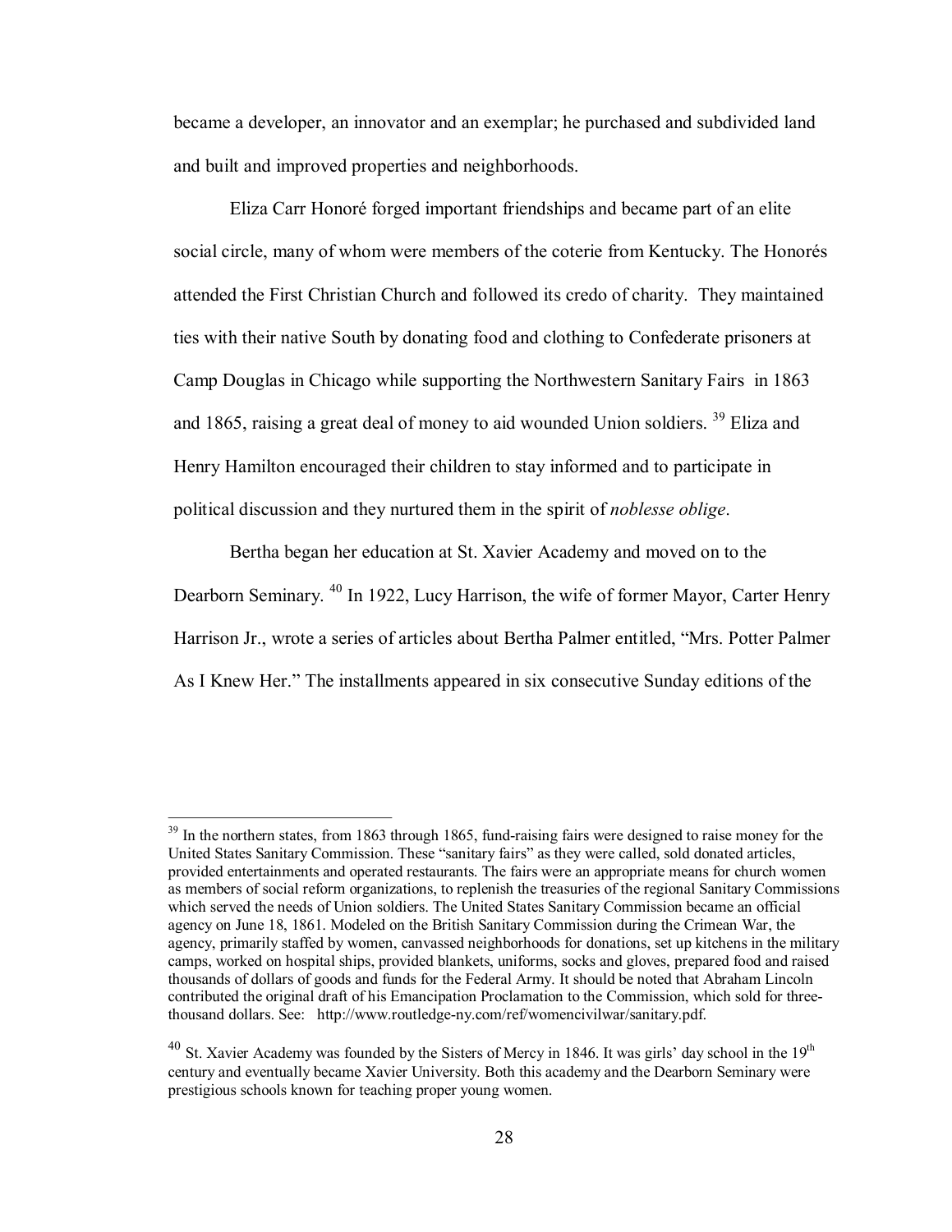*Chicago Herald and Examiner.* <sup>41</sup> In the Chapter, "Bertha As a Girl," the author

### remembers,

If there was one trait more than any other developed in the youthful Bertha it was her strict adherence to keeping her word. This honor system pursued her through life. One morning she asked permission of her mother to go to a neighbor's home to play. Permission was given but she was told to return in one hour. Young Bertha waited at the doorway for her friend to come out. When a member of the household found her waiting on the doorstep, she drew her in welcoming her. The little girl protested, saying 'I'm sorry I can't stay; I've got to go home now. I already made my visit standing on the doorstep waiting for someone to answer the bell.' The doorbell was broken<sup>42</sup>

Harrison also recalled that during her childhood days Bertha Honoré's greatest devotion was for her brother Adrian, whom she called Bud. She went to her big brother with her problems, and he always tried to solve them. Their close friendship continued throughout her life.

The Ashland Avenue area where the Honorés lived was, during Bertha's

childhood, almost in the prairies, and when the ponds flooded and froze, the children

could ice skate for miles. In another excerpt from her articles, Harrison offers the reader

a glimpse of the neighborhood during that period:

There was plenty of fresh air in the Ashland Avenue section and the cupola of the Honoré home (afterwards the Carter Harrison home) became a favorite stomping ground for the children who loved to look out at great vistas of places unknown. In the morning, in the cloud of dust, or, depending on the weather, in the sea of mud,

 $<sup>41</sup>$  Carter Henry Harrison, Sr., (father-in-law of the author of the articles) was born in Lexington, Kentucky</sup> and came to Chicago in the 1850s along with the Honorés. The elder Harrison served as mayor of the city during the years, 1879-1887. He purchased the first home of the Honoré family on Ashland Drive when they moved to more fashionable Michigan Avenue at the end of the Civil War. On the evening of October 28,1893, the former mayor came to the front entrance to his home to answer the door and was mortally shot by an assassin, Patrick Eugene Prendergast, a dejected office-seeker. (Prendergast was hanged for the crime the following year.) Harrison Senior's son, Carter H. Harrison, Jr. served as mayor of the city from 1897 to 1905.

<sup>42</sup> Mrs. Carter H. Harrison, Jr. , "Mrs. Potter Palmer As I Knew Her," *Chicago Herald and Examiner,* Unnumbered Pages. Private collections of Rollins Coakly.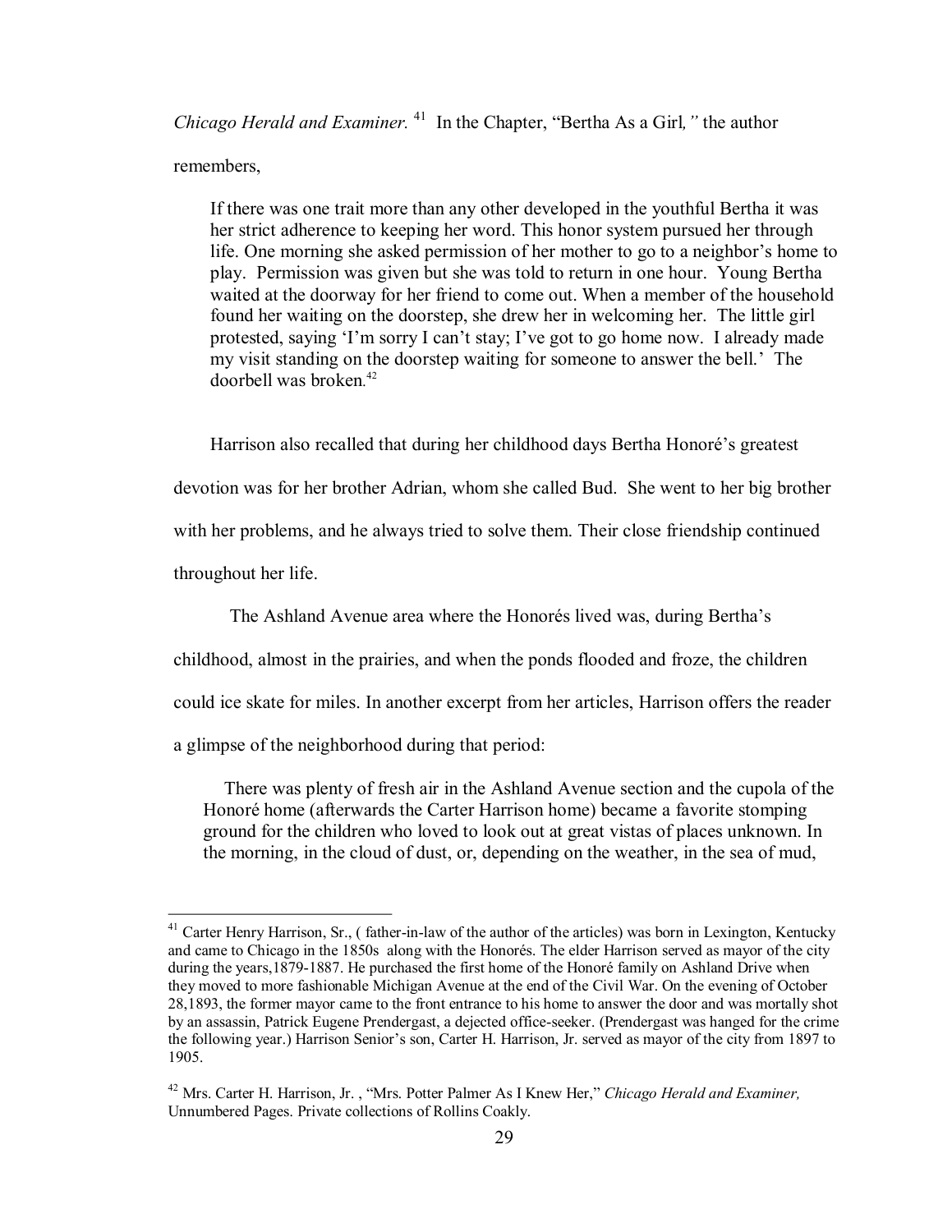the cow man [sic] took his herd of milk cows out to pasture on the rich prairie grasses.<sup>43</sup>

The Honoré family adhered to the social conventions of the upper classes of the day. All entertaining was done within the home, and the children were included in the large and lavish gatherings. During the Civil War, when parties were curtailed, the elegant home was open for sewing circles, bandage rolling, and fund raising for the war effort. The Honoré girls [Bertha and her younger sister, Ida] were kept discreetly distant from the often corrupt and brawling city of Chicago during the war. It was a time of brothels, gambling houses, and saloons as displaced persons who were victims of the raging turmoil came through the streets. Caroline Kirkland described the Chicago of 1858.

"Chicago has, with all her wealth, no public park or other provision for outof door recreation. She has no gallery of art or the beginning of one, no establishment of music, no public library, no social institution whatever, except the church." 44

The churches fulfilled the social as well as religious needs of the people. All that was to change, however, with the rapid growth of the area. After the Civil War, Bertha attended the Convent of the Visitation, a cloistered finishing school run by Catholic nuns in Georgetown, Washington, D.C. In June 1867, she graduated with honors in history, geography, the sciences, philosophy, literature, rhetoric and composition, advanced mathematics, and domestic economy. She also was honored for her talents in

<sup>43</sup> Mrs. Carter H. Harrison, Jr. *, Chicago Herald and Examiner*, Mrs. Potter Palmer As I Knew Her: January 22, 1922. From the private collections of Rollins W. Coakley.

<sup>44</sup> Caroline Kirkland*,* Illinois in Springtime:With a Look at Chicago, *Atlantic Monthly*, 2, number 11, (September 1858), 23. available from:http://condor.depaul.edu/~chicago/primar.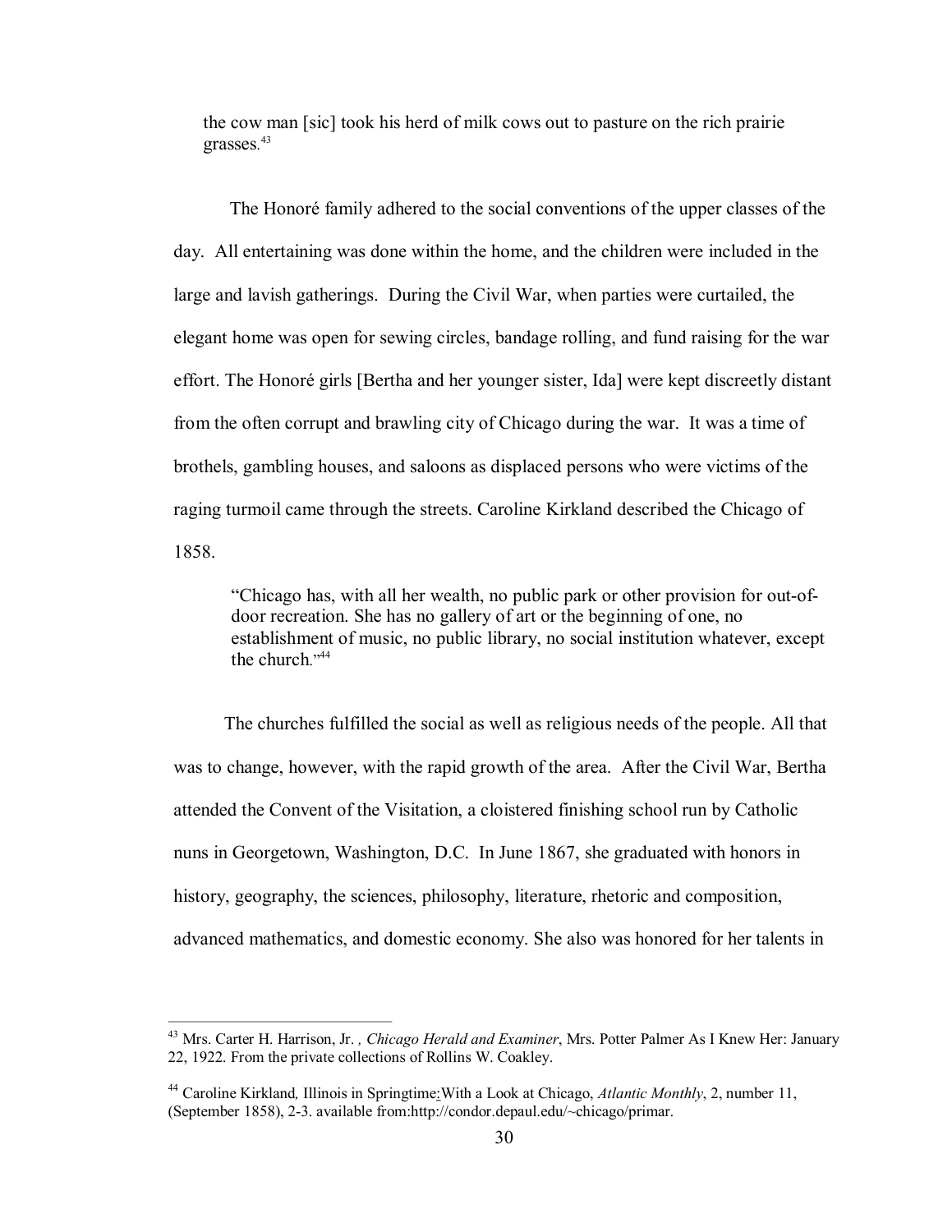piano, harp, and vocal music. <sup>45</sup> In later years she sometimes bemoaned the fact that too much of her time at the Convent was spent learning to hem linen towels and embroider handkerchiefs, yet she realized that that these were domestic skills considered *de rigueur* for a proper lady.

When the social season began in autumn of that year, the beautiful young woman made her debut in the new family home on Michigan Avenue. The traditional Bachelors' Assembly Balls followed the formal occasion held at the Tremont House, a leading hotel of the day.<sup>46</sup> The debutante social season was a time for the young and wealthy set to picnic, attend the theater, and enjoy a whirl of formal parties. Bertha enchanted many admirers; however, one uncommon man came to the front of the line. Potter Palmer, returning from his sojourn in Europe, had made up his mind. Bertha Honoré would become his wife.

<sup>&</sup>lt;sup>45</sup> Rima Lunin Schultz and Adele Hast, *Women Building Chicago 1790-1990* (Bloomington and Indianapolis: Indiana University Press, 2001), 661-664.

<sup>46</sup> The balls were communal rituals that allowed eligible young men who had attended the debutantes' galas to repay their hostesses for hospitality.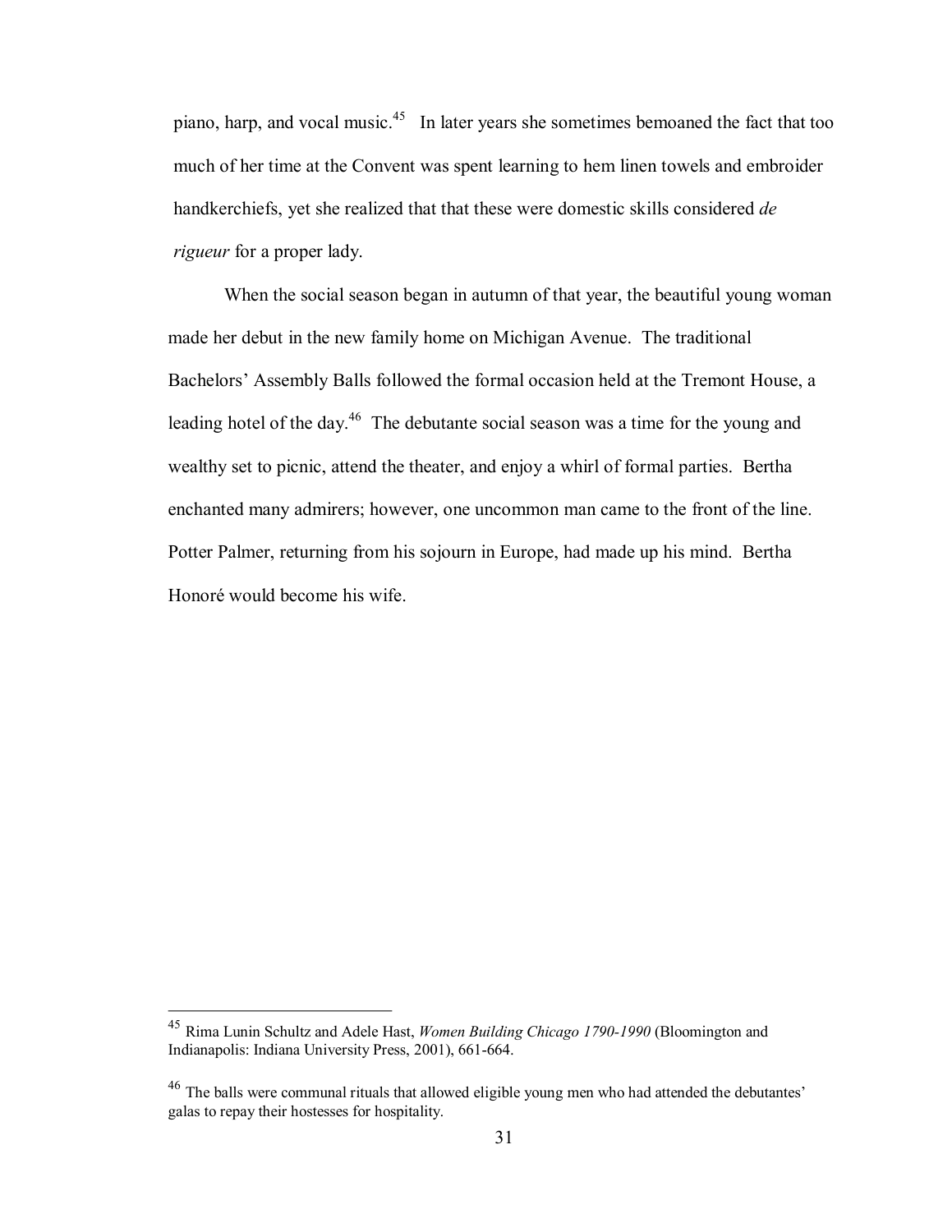# Chapter Three

# Potter Palmer

As the story has been told through the years, in 1862 the thirty-six year old retailer and entrepreneur, Potter Palmer, came to the Honoré home for a business meeting; he had been working in tandem with Henry Honoré on various real estate developments. Palmer reportedly gazed upon the very beautiful thirteen-year-old Bertha with her sparkling dark eyes, long dark hair and graceful movements and engaged her in conversation. Finding her to be intelligent with impeccable manners and an aura of selfassurance, he was at once smitten. When Bertha came of age, he vowed, she would be an ideal wife and companion.<sup>47</sup>

According to Ishbel Ross, Palmer was Chicago's richest bachelor but a lonely man. His life had been one steady drive for success." Ross described him as:

A man of reserve, stockily [sic] built, with dark brown hair, a high forehead and keen blue eyes that dimmed when he lapsed into one of the long silences habitual to him. He exhibited a wry sense of humor in the social chitchat of the family circle on the night that Bertha first saw him, but mostly the talk was of  $[$ the Civil]war.<sup>48</sup>

In future years, when his wife was famous for her congeniality, grace and eloquence, Palmer was often taciturn during social events and stepped into the shadows, proud of his beautiful wife but preferring to go for a walk or stay quietly in a distant

<sup>47</sup> Ishbel Ross, *Silhouette in Diamonds*,(New York:Harper and Bros.1960),10.

 $42$  Ibid, 11.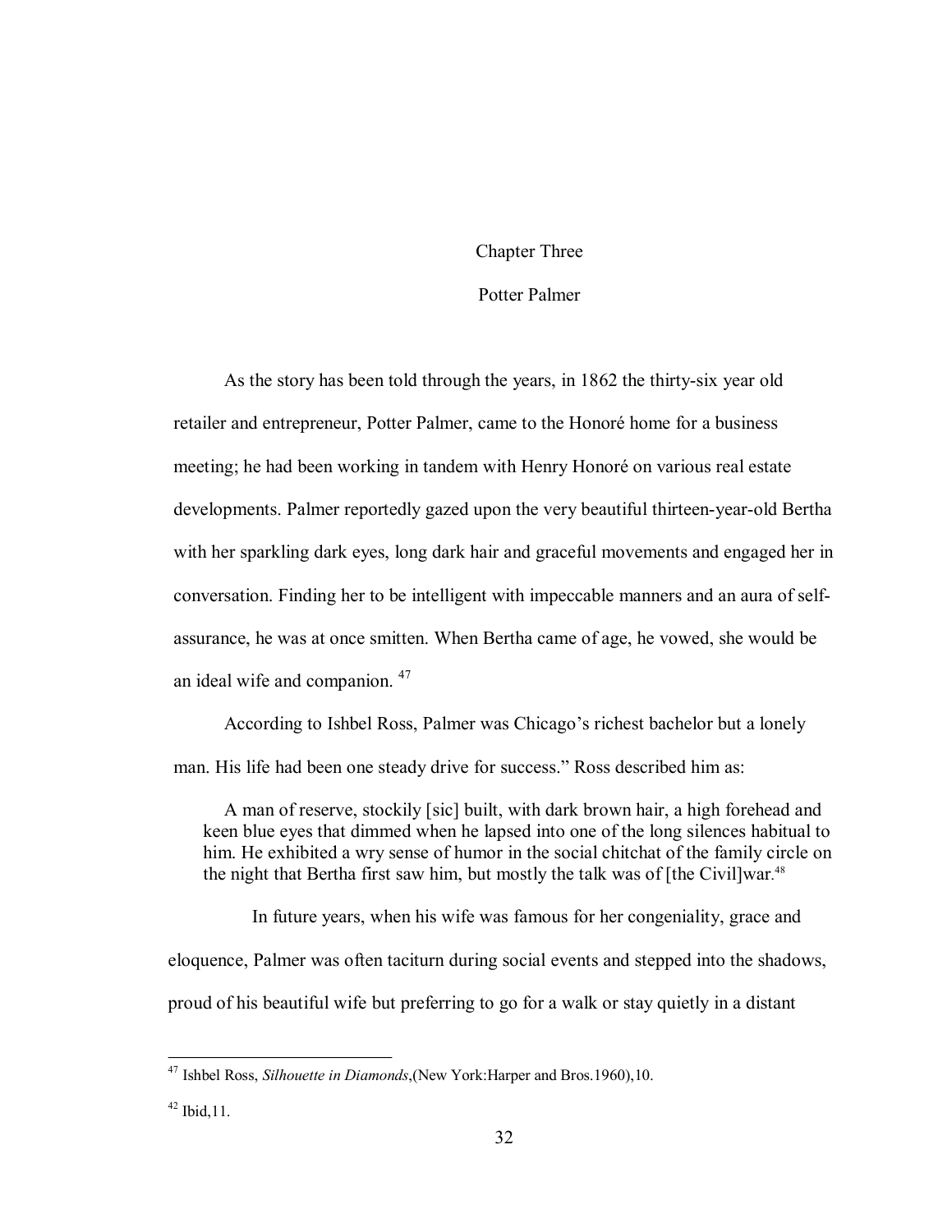room. The spotlight was on Bertha. He was known to be stubborn yet compliant when Bertha used her wiles to have her way.

Palmer was born on May 26, 1826, in the tiny hamlet of Potter's Hollow in Albany County, New York. He was the fourth of seven children of Benjamin and Rebecca Palmer; his mother was a descendant of the Potter family who were the original settlers of the town. The children were raised as Quakers, and Palmer attended the Friends Academy in a nearby community. Benjamin Palmer owned and operated four successful dairy farms; however, Potter was not interested in the life of a cattle rancher.<sup>49</sup> He took another road through the intervention of his uncle, Samuel P. Potter, who arranged for the young boy to work for Colonel Platt Adams as a clerk in the largest general store in Durham, New York. The Colonel recognized the young man's proclivity for the trade and left Palmer in charge of the store while he pursued his primary interest, political office. Within three years, Palmer was offered a partnership in the store; however, the entrepreneur within him was emerging, and he ventured forth on his own, fortified with money borrowed from his father.

His first experience as a proprietor was in a small general store in the Quaker community of Oneida County, New York, where, he broke with the tradition of negotiable prices and established a one-price cash policy.<sup>50</sup> When the small community was unable to support the store, he took his losses and moved to Lockport, New York. He advertised his new dry-goods store as "The Cheapest Place in Town!" and he continued his one-price, cash only policy, terms unacceptable to those townspeople who

<sup>&</sup>lt;sup>49</sup> It is ironic that Palmer's future wife, Bertha Honoré Palmer, would ultimately own and operate cattle ranches in Florida.

<sup>50</sup> Lloyd Wendt and Herman Kogan, *Give The Lady What She Wants* ( South Bend, and Books [sic] (Marshal Field & Company, 1952, 2001 Fifteenth Printing), 18.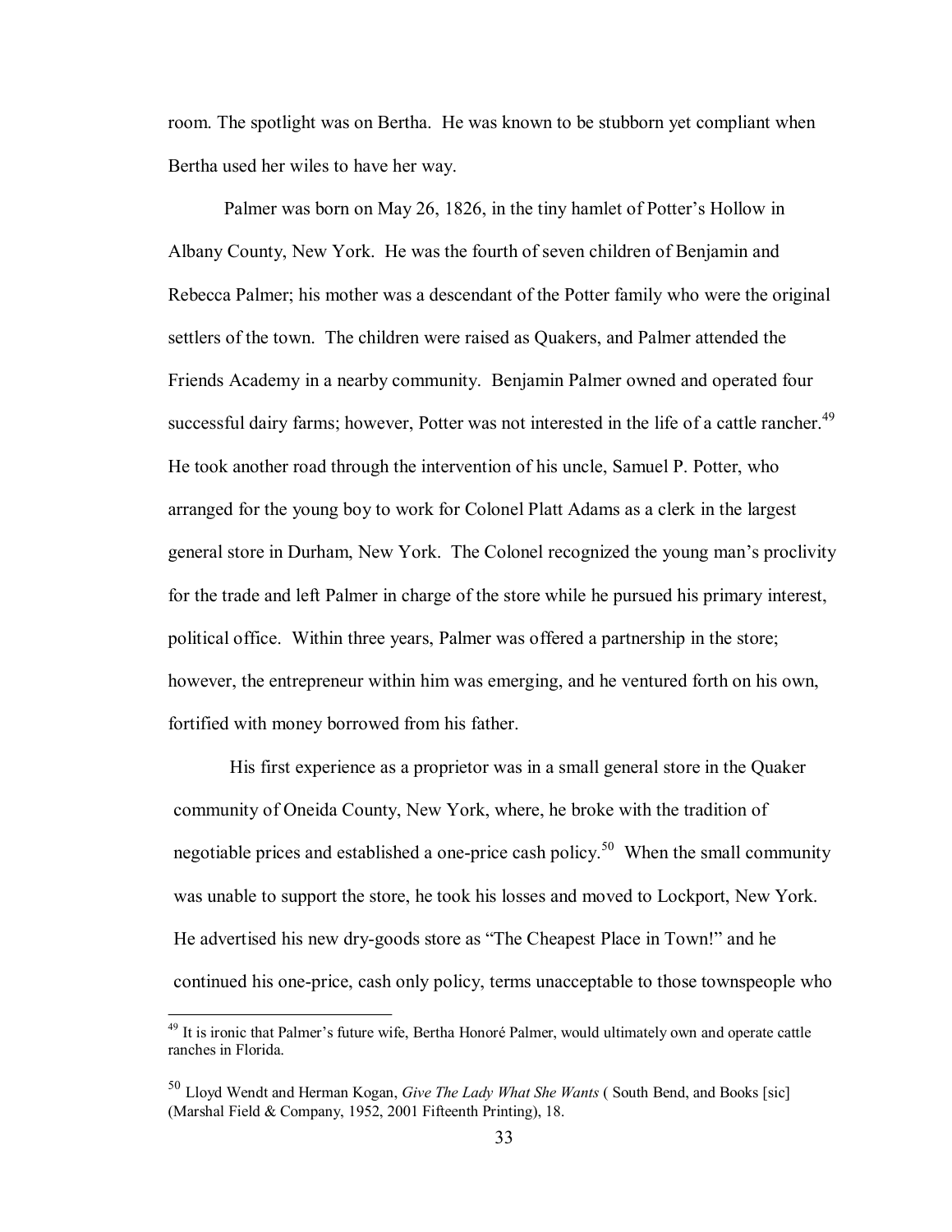relished driving a hard bargain by their cunning. Disheartened, Palmer was ready to move on to try his luck New York City. Fortuitously, a seemingly innocuous event changed the course of his life. He learned that the quarries in Lockport had received a large order for limestone to build a new courthouse in Chicago. The young man decided instead to explore that city. The year was 1852 and during a week's visit to Chicago, he was convinced that the burgeoning city offered great opportunities for success. He made his move. With two-thousand dollars from his earlier ventures and an advance from his father of three-thousand in gold, Palmer traveled to New York City to buy goods, "spending his money carefully and arranging for credit with those who would trust him,he went to auctions and importers, getting the best prices for a varied assortment of merchandise." <sup>51</sup> Before leaving the city, he visited the largest emporium in the city, the "Marble Palace," owned by the stalwart Irishman, Alexander Turney Stewart, who regaled the young man with stories and advice, focusing most of all on the importance of attentiveness, courtesy and honesty to be offered to every customer, reinforcing a philosophy already inherent in the young man.<sup>52</sup>

Palmer opened his dry goods store on Lake Street in 1852 at an opportune time. It was the dawn of nineteenth-century feminism, and women were beginning to venture out on their own, able to use their own discretion when making purchases for themselves and for the home and family.

During this transitional period, when proper women were always escorted, the dry goods store was an early bastion of shopping and meeting friends without a

<sup>51</sup> Ibid, 21.

<sup>52</sup> Stewart was a retail maverick, and by 1848 he built a large marble store on Broadway between Chambers Street and Reade Street, which was devoted to the wholesale branch of his business, and it was the largest retail store in the world at that time.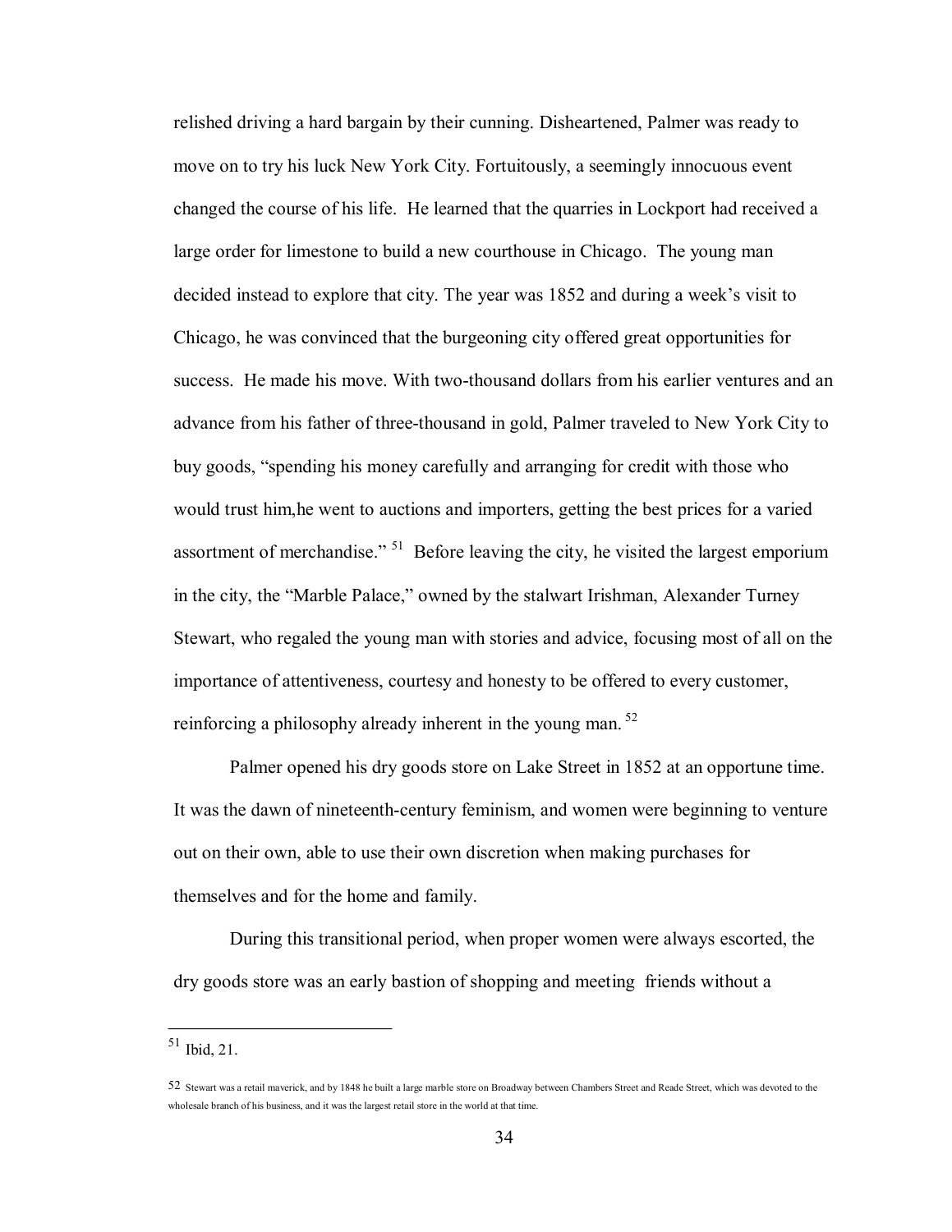chaperone. Other factors worked in his favor. In their book, *Give the Lady What She Wants*, Lloyd Wendt and Herman Kogan talk of Chicago's boom during the Civil War. It was logistically central to the country's railroad network and a collecting point for foodstuffs; it had become a huge grain market, a pork packing center, and manufacturers were receiving orders for farm machinery made in the city.<sup>53</sup> There was wealth, and wealth begot consumers. Immigrants were flocking into the area; household servants were available for middle-class women, freeing them from daily tasks and allowing more time to shop.

Young women from the East were coming to the city to find husbands. The crinoline and hoop skirt vogue called for many yards of fabric, which netted great profits. Following guidance in the women's magazines of the day and vogues popular in Paris, Palmer offered his customers the finest quality of Parisian silks, laces, gloves, and cloaks. With the 1861 passage of the *Married Women's' Property Act* in Illinois*,* women had control over their money and the right to spend it.

He decided to stock Persian rugs in addition to apparel and by making shrewd purchases directly from manufacturers, importers and wholesalers, he was able to sell at lower prices. The enthusiasm for dancing brought many young women into the store for new frocks, cloaks, hats and shoes for polkas and waltzes, dances unheard of in an earlier decade. Palmer was insightful and cognizant of the importance of appealing to the ladies, sparking what amounted to a retailing revolution by allowing the customers to purchase the article with a guarantee of a full refund if they decided to return it. Furthermore he undercut his competition and sold on credit. The store became famous

<sup>53</sup> Wendt and Kogan *Give the Lady What She Wants,* 61.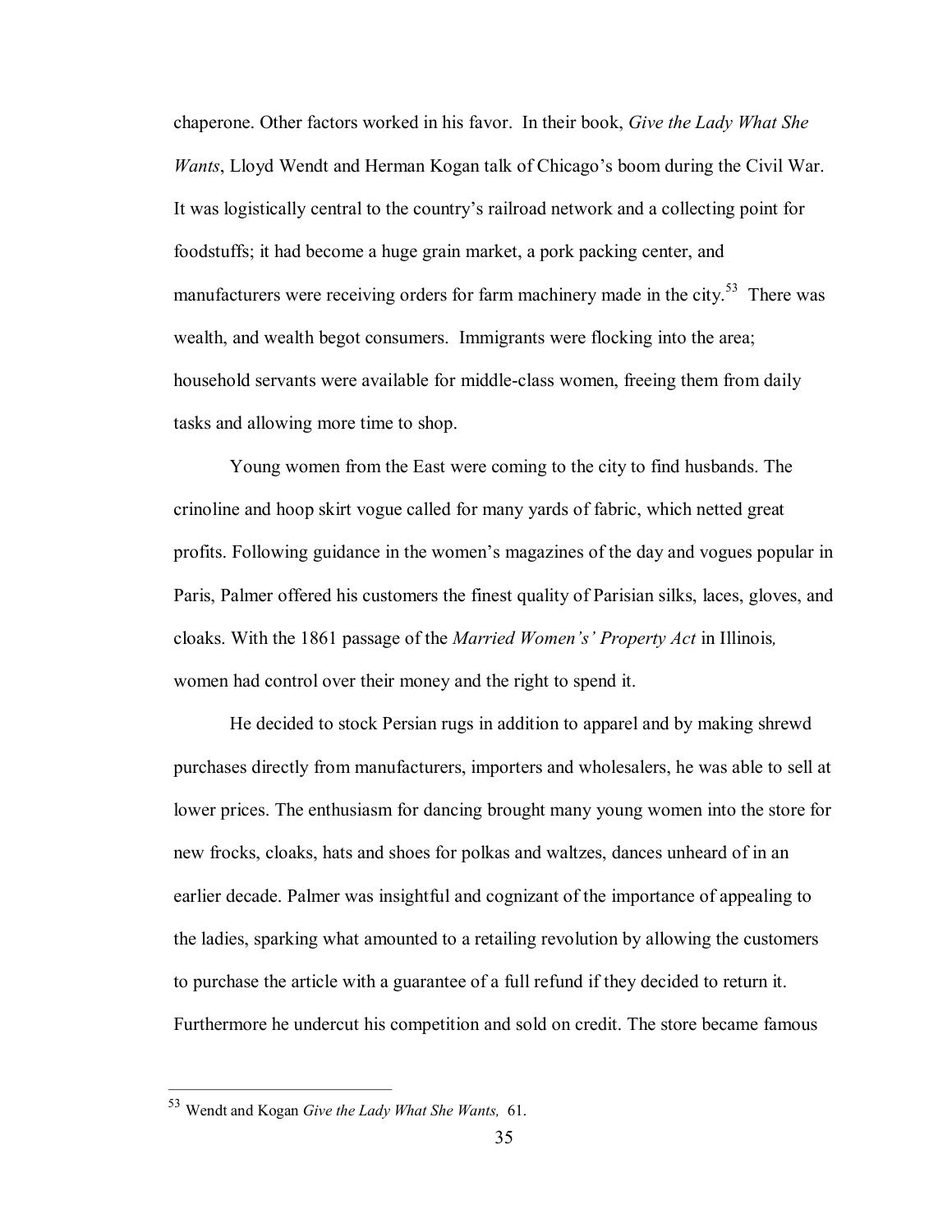for its unusual and attractive window displays and consistently eye-catching advertisements. With the onset of the Civil War, Palmer bought up warehouses packed with cotton and made a tidy profit selling when the prices rose; it was the beginning of a successful wholesale business that warranted the opening of an office in New York City. He purchased the total production of factories and sold and shipped the goods directly to jobbers and retailers, thereby circumventing the warehouse. The Quaker tradition of hard work and ethical dealings served him well as hands–on-management involved him in every facet of the business. He was always the first to arrive at the store in the morning and remained after closing to review the accounting or process orders. He was known to have an abundance of energy, extraordinary instincts and exemplary ethics. In 1857, five years after the opening of his 137 Lake Street store, he moved to larger quarters next door. Within one year he was able to move into his own marble palace located one block east of his original location. Day after day, year after year, he never wavered in his quest for success and wealth. As his retail business flourished, Palmer invested the profits in real estate.

His achievements came at a price. He had amassed a fortune of seven million dollars at the age of thirty-eight; however, his health had suffered and his physicians ordered him to rest. Palmer no longer had a choice. Following a period of negotiations, he sold his store to two young and ambitious retailers, Marshall Field and Levi Z. Leiter<sup>54</sup>

<sup>54</sup> For comprehensive facts on the lives and careers of Leiter and Field, refer to Wendt and Kogan, *Give the Lady What She Wants, s*and John William Tebbel, The *Marshall Fiels; a Study in Wealth* ,(New York: E.P. Dutton 1948) and Harold M. Mayer and Richard C. Wade, (*Chicago:Growth of a Metropolis* (Chicago: University of Chicago Press 1969).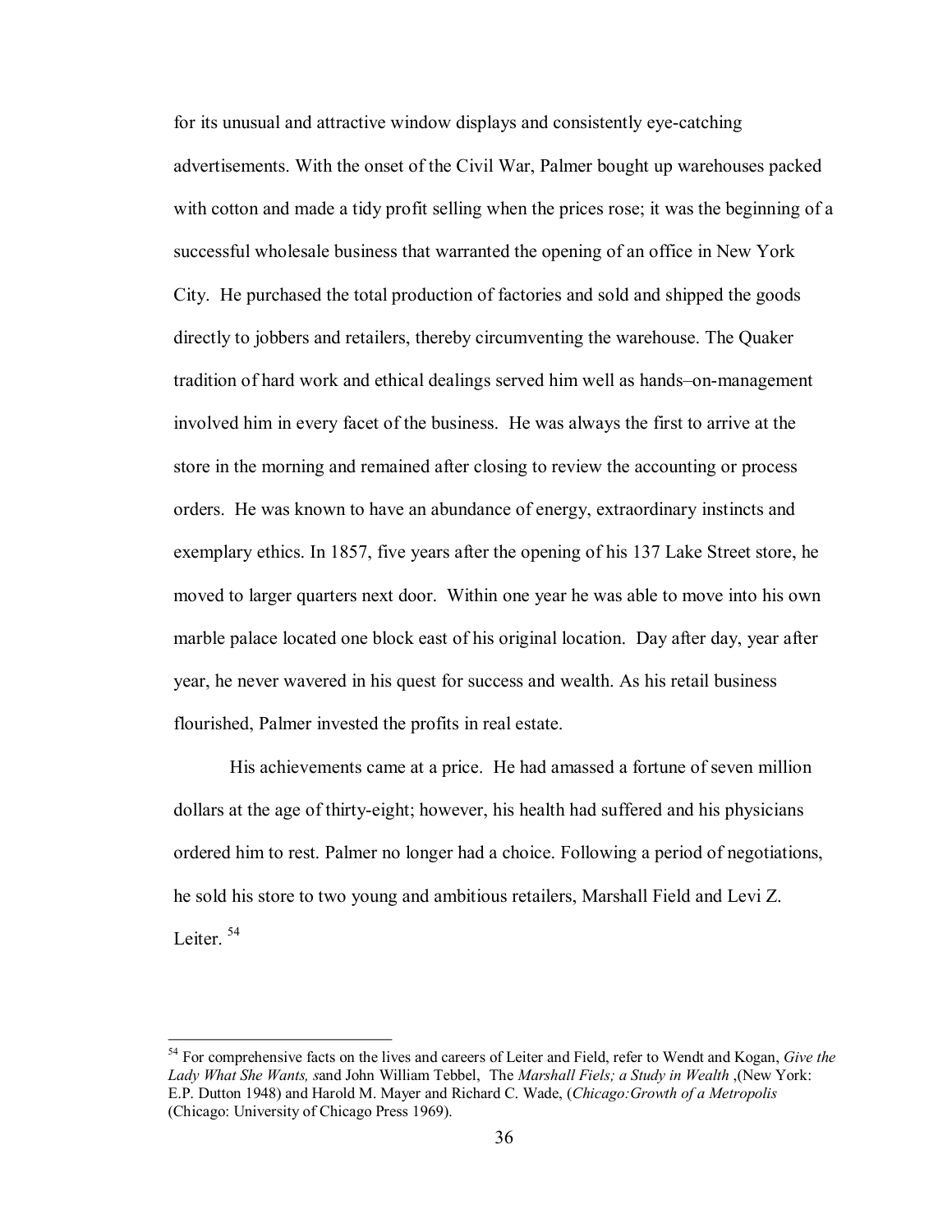Palmer then went abroad for approximately three years. In the *Chicago Tribune* article on his upcoming wedding in 1870, it was stated, " He left a monument to his business ability in the magnificent store occupied by Field, Leiter and Company, his successors<sup>"55</sup>

Bertha Honoré had become familiar with P. Palmer and Company and the store's welcoming owner who, attired in a frock coat, greeted all customers and made certain that they would be offered the most attentive and courteous attention. She would arrive with her mother and sister in their brougham, often passing the time between social calls to shop at their leisure. Palmer always gave the Honoré family his personal attention; however, Bertha and Palmer did not meet socially during that time. During the years of Palmer's retail entrepreneurship, Bertha was immersed in her studies, friends, and family, and her social activities and obligations were carefully orchestrated by her mother.

Palmer returned from Europe in 1868 with renewed vitality. His career in merchandising was behind him. He had, surprisingly become somewhat of a *bon vivant*, enjoying the sporting life and the attention of pretty women. He built a ball field for the Chicago White Stockings (later known as the Cubs) and frequented the horse races. Although he had learned to enjoy the fruits of his labor, his entrepreneurial spirit had not diminished. He was determined to transform the city by moving the site of the retail business from Lake Street runnne 1870ing east and west to State Street that ran north and south. He tore down old buildings, widened avenues,

<sup>55</sup> *Chicago Tribune*, June, 1870.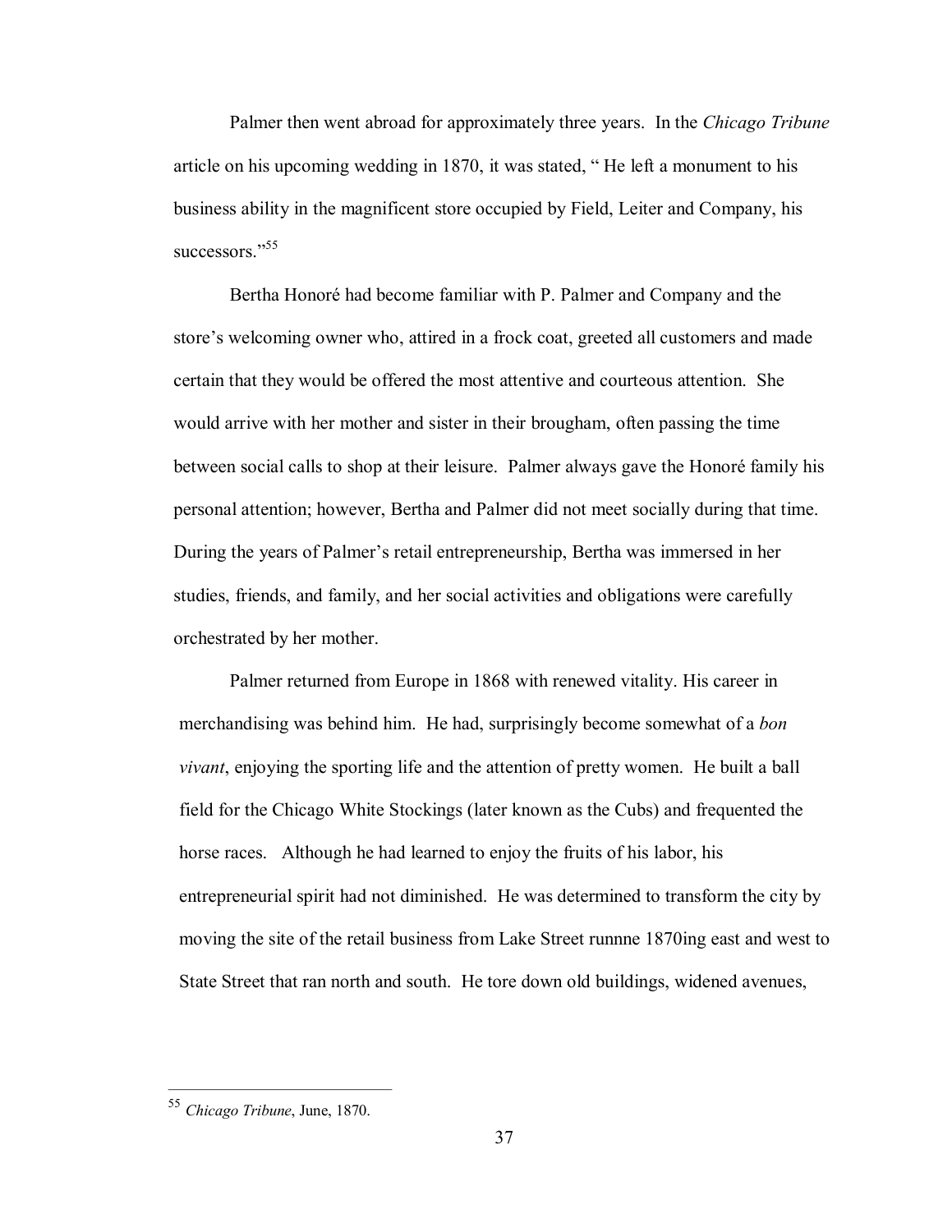and constructed stores, banks, and other buildings for commercial use. His acquisitions proliferated, and he platted new land for development.

There were, reportedly, one hundred-seventeen properties listed as holdings of Palmer in 1870. Ten of those buildings, located on State, Randolph, and Madison Streets, were listed as "high rental" with income ranging from three thousand to fifty thousand per year. The additional one hundred and seven properties were rented for sums ranging from one hundred to eighteen hundred per year. The gross income thus amounted to two hundred thousand dollars.<sup>56</sup>

During the intervening years, Bertha Honoré had blossomed from a lovely young girl to a poised and beautiful woman. By 1871, she was of marriageable age, and Palmer began courting the twenty-one year old belle in earnest, sending flowers and messages requesting permission to escort her to theaters, restaurants and galas. He asked her parents for their consent and despite the difference in the ages of the prospective bride and groom, they agreed, convinced he would make their daughter happy. Bertha did not act impulsively; she considered his proposal and ultimately Palmer triumphed. Rumors circulated that "the marriage was a business transactionthat Honoré, who was deeply in debt, had virtually sold his daughter to Palmer to help the family financially. Nevertheless, the marriage proved to be solid and fulfilling to both partners."<sup>57</sup>

<sup>&</sup>lt;sup>56</sup> Paul M. Angle, ed. *Potter Palmer's Chicago, Chicago History*, (Vol. V, No. 10, Winter 1959-60, The Chicago Historical Society,Note: According to the American Institute for Economic Research, his rentals would total \$4,117,286.00 in today's market.

<sup>57</sup> Gioia Diliberto*, New York Times, (*December 20, 1998 Arts and Architecure ), 42 Also, *Chicago Tribune* (1860-1872); July 29, 1870; ProQuest Historical Newspapers Chicago Tribune, 4. Palmer-Honore. See also Ross, *Silhouette in Diamonds* ,31. No personal diaries or letters to friends or family have been found in regard to Bertha's private thoughts about Palmer as her future husband and a man more than twice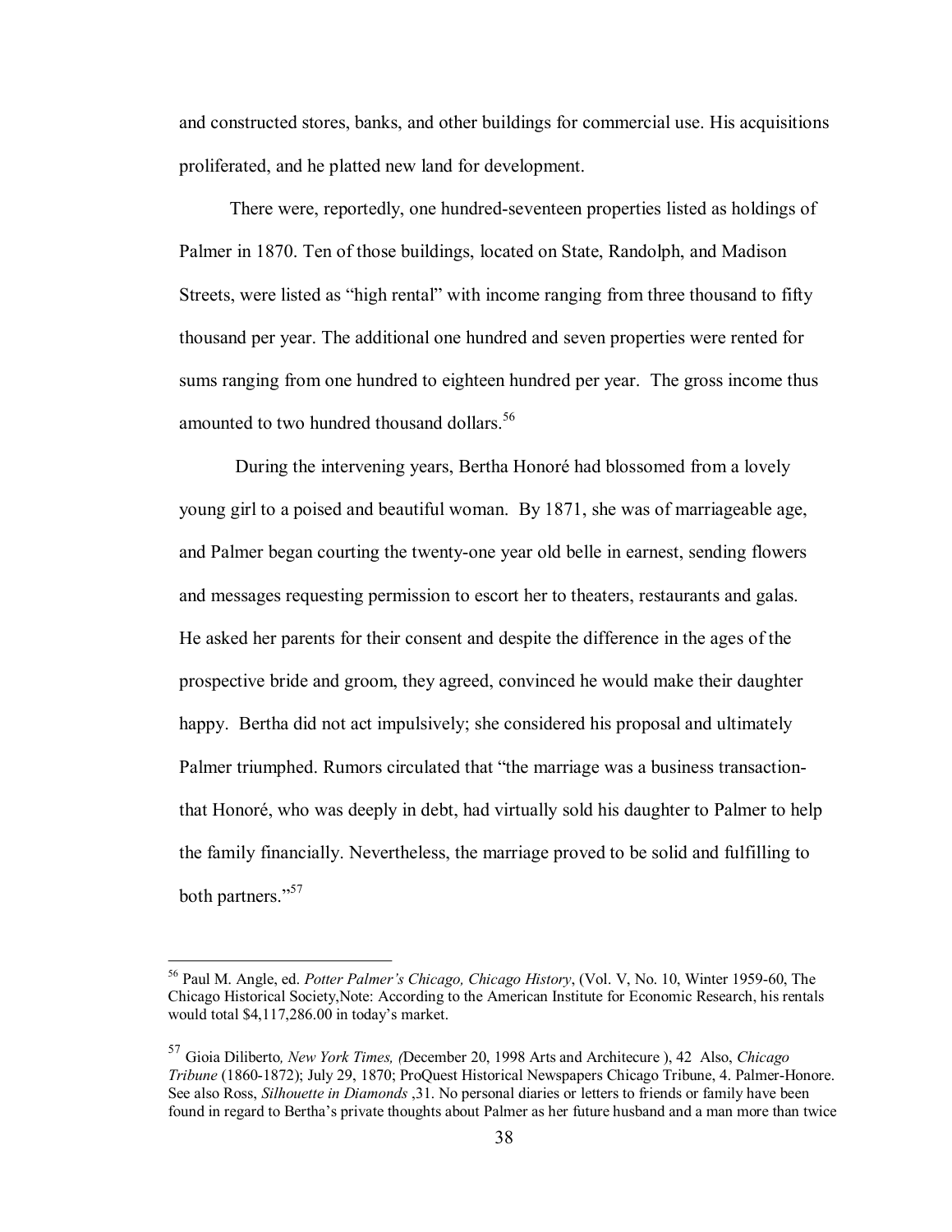As a wedding gift, Palmer built a hotel in Bertha's honor, which would include

spacious and elegant apartments as their first home. They were married in the Honoré

home on July 28, 1870. A news story about the wedding was printed the next day in the

*Chicago Tribune*:

#### PALMER-HONORE

# BRILLIANT WEDDING IN HIGH LIFE; MARRIAGE OF POTTER PALMER AND

# MISS BERTHA HONORÉ.

Fashionable circles, commercial circles, and all other circles in the city of Chicago, have been exercised for the last month or two, over a rumor that Mr. Potter Palmer, the well-known millionaire, was to be married. His great wealth made the topic interesting, and attracted to it more than ordinary attention. The rumor became a reality yesterday afternoon, when Rev. J.S. Sweeney, pastor of the Christian Church, united Mr. Palmer and Miss Bertha Honoré, of this city, in the holy bonds of matrimony. Palmer is prominently before the public in connection with that happy event, as it generally is in a bridegroom. He is six feet high, slight, but well made and erect as a poplar. The long years of business anxiety and care have not bent his back nor detracted from his appearance. The forehead is full and its bumps well developed. The eyes are a sort of hazel with a glimmer of fun in their sharp scrutinizing glance. The lips are clearly cut and when compressed indicate strength of character and inflexibility of purpose…

Since his retirement he has been recuperating his health in Europe and enjoying his hard won millions. He thought in far-off lands of dear Chicago; he came back and sought a congenial partner for life. The lady, Miss Bertha Honoré belongs to one of the most respectable families of the city. She is endowed with personal charms of a high order, is well educated and very intelligent. She is particularly distinguished for her Christian principles. A long acquaintance ripened into friendship and friendship into love, and love was consummated yesterday in marriage. The engagement has been short-only two months. About a year ago, he communicated with his family of his being baptized. Last Sunday he renounced the 'devil and all his works', and was received into the First Christian Church by baptism. The time appointed for the wedding was five o'clock. About half past five, the bridal party entered and immediately proceeded to the chapel, where the ceremony was performed in a brief but impressive manner. The only persons present were the immediate relatives of the bride and groom. There were no bridesmaids, groomsman or ushers.

The bride's dress was of white satin, shrouded in point lace. It was a gorgeous garment made in Paris exactly for the occasion. The ceremony over, the bridal party

her age. It is impossible to determine whether her acceptance of the proposal was her own desire or dutiful compliance with the wishes of her parents.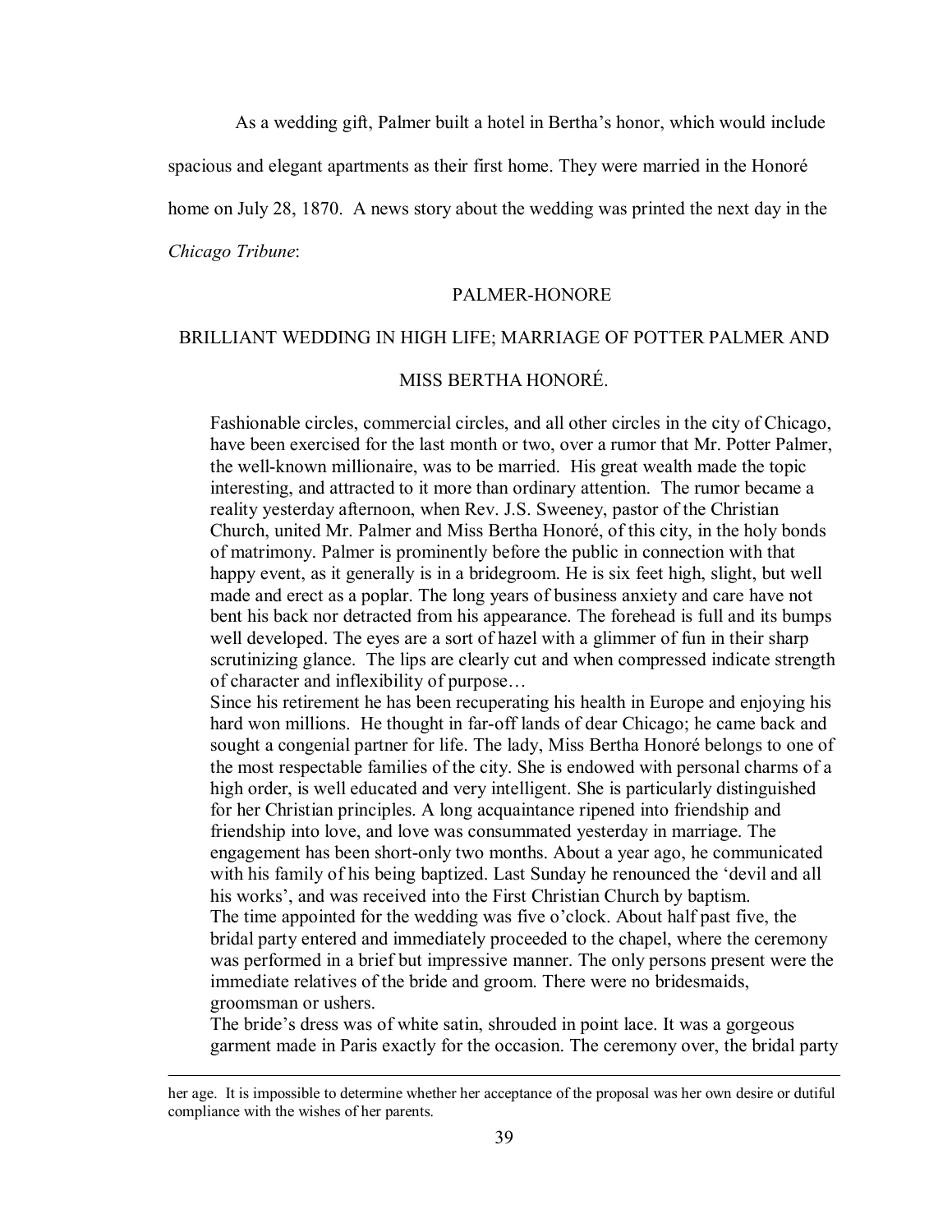returned to the residence of Mr. Honoré, at the corner of Michigan Avenue and Adams Street, where a reception was held. There was an immense assemblage of friends of both parties. The refreshments were provided by Kinsley, and were served on two thousand pieces of silver. The happy couple left last night for New York, en route to Europe where the honeymoon will be spent.<sup>58</sup>

<sup>58</sup> The greater portion of the copy refers to the bridegroom rather than the bride, a practice prevalent at the time. In fact, Potter Palmer was the better known of the couple. That would soon change.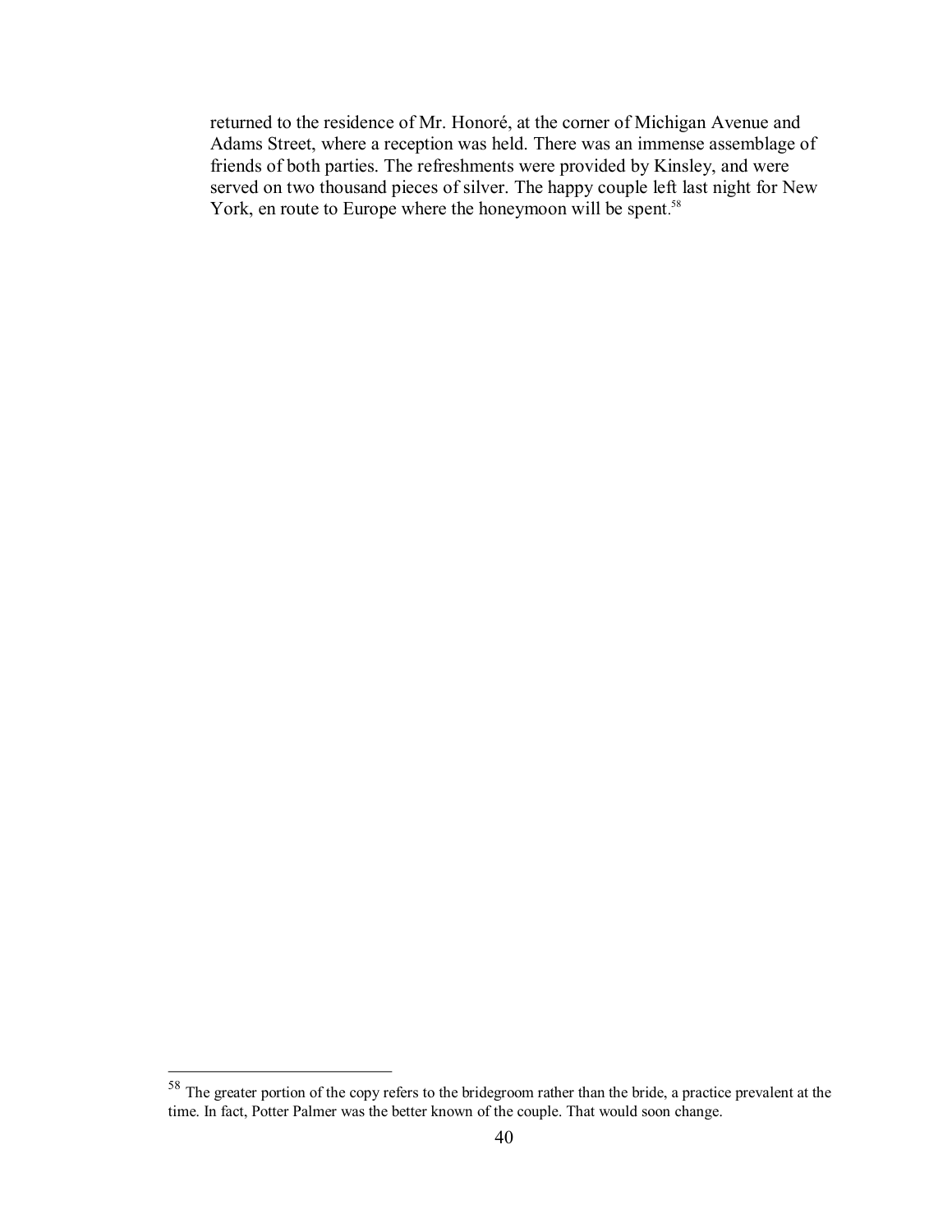#### Chapter Four

## As Mrs. Potter Palmer

Palmer's wedding gift to his bride was the Palmer House Hotel built at a price of \$3,500,000. It was in the process of construction when the couple boarded the ship for Bertha's maiden voyage abroad.

The honeymoon itinerary precluded both Paris and cities in Germany because of the Franco-Prussian War.<sup>59</sup> Nevertheless, there was much to see and it was Palmer's first opportunity to indulge his wife's whims and desires, buying her anything and everything, particularly fine jewelry, high fashion apparel, and lavish furnishings for their homes.<sup>60</sup> It was the beginning of a lifetime of acquisition and an unremitting climb to the very pinnacle of social ascendancy. Their honeymoon was spent in the finest hotels in England and the Continent, where they met up with other wealthy Americans and attended the theater, toured museums and gardens, visited historical monuments, castles, and the locales of events Bertha had known only through books. Her heretofore secluded world expanded.

<sup>&</sup>lt;sup>59</sup> Franco-Prussian War of 1870–71 was a conflict between France and Prussia that marked the rise of German military power and imperialism. It was provoked by Otto von Bismarck (the Prussian chancellor) as part of his plan for a unified Germany.

 $60$  It has been noted in various articles, that despite her love of rare and precious jewelry, Bertha was often cavalier about caring for it and would sometimes misplace a costly piece. Potter Palmer felt secure only when he had control over her jewels and was said to have slept with them under his pillow when they were traveling.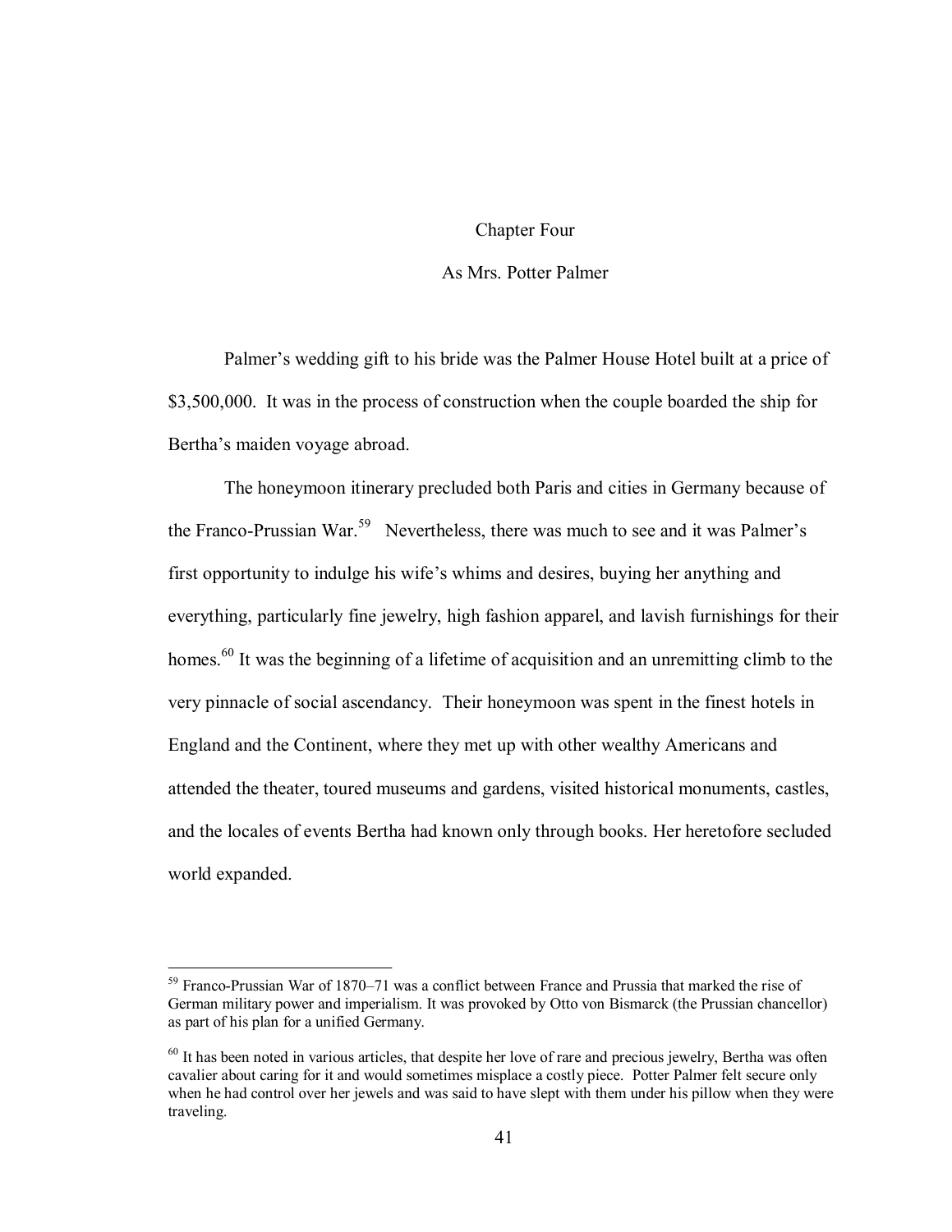On their return to Chicago, they moved into Palmer's country house outside the city limits, preparing to move imminently into the recently completed Palmer House. At eight stories high, it was the tallest building in the city; its two hundred twenty-five rooms were decorated with Italian marble and French chandeliers.

On the night of October 8, 1871, Bertha was at home alone, except for the servants; Palmer had left his bride briefly to travel to New York for his sister's funeral. That night, the infamous Chicago fire occurred, reportedly started by Mrs. Catherine O'Leary's cow kicking over a kerosene lamp. <sup>61</sup> The *Chicago Tribune* building was destroyed, and the paper was forced to stop publication for two days. In the post-fire issue which appeared on October 11, 1871, the headlines announced that twenty six hundred acres of buildings had been destroyed and eighty thousand people had been burned out. Hotels, banks, public buildings and great business blocks had been swept away, over a hundred dead bodies had been found in the debris, and tens of thousands of citizens were without a home, food or clothing. The report continued:

But to a blow, no matter how terrible, Chicago will not succumb. Late as it is in the season, general as the ruin is, the spirit of her citizens has not given way, and before the ruins are cold, they are beginning to plan for the future. Though so many have been deprived of homes and sustenance, aid in money and provisions is flowing in from all quarters, and much of the present stress will be alleviated before another day has gone by.<sup>62</sup>

<sup>61</sup> *The Chicago Tribune* reporter who created the story, Michael Ahern, later admitted that he had concocted the story because he thought it would make colorful copy. Alternative speculation has been Daniel "Pegleg" Sullivan who reported the fire and trying to steal milk in the barn that night; Louis M. Cohn may have started the fire during a crap game; Engineer and Physicist, Robert Wood blamed it on the breaking up of Biela's Comet and said the fire was caused by methane in comets. It might also have been caused by a prolonged low pressure weather system. Sources: Karen Sawislak, *Smoldering City: Chicagoans and the Great Fire*, (Chicago:University of Chicago Press, 1995).

<sup>62</sup> *Chicago Tribune*, October 11, 1871.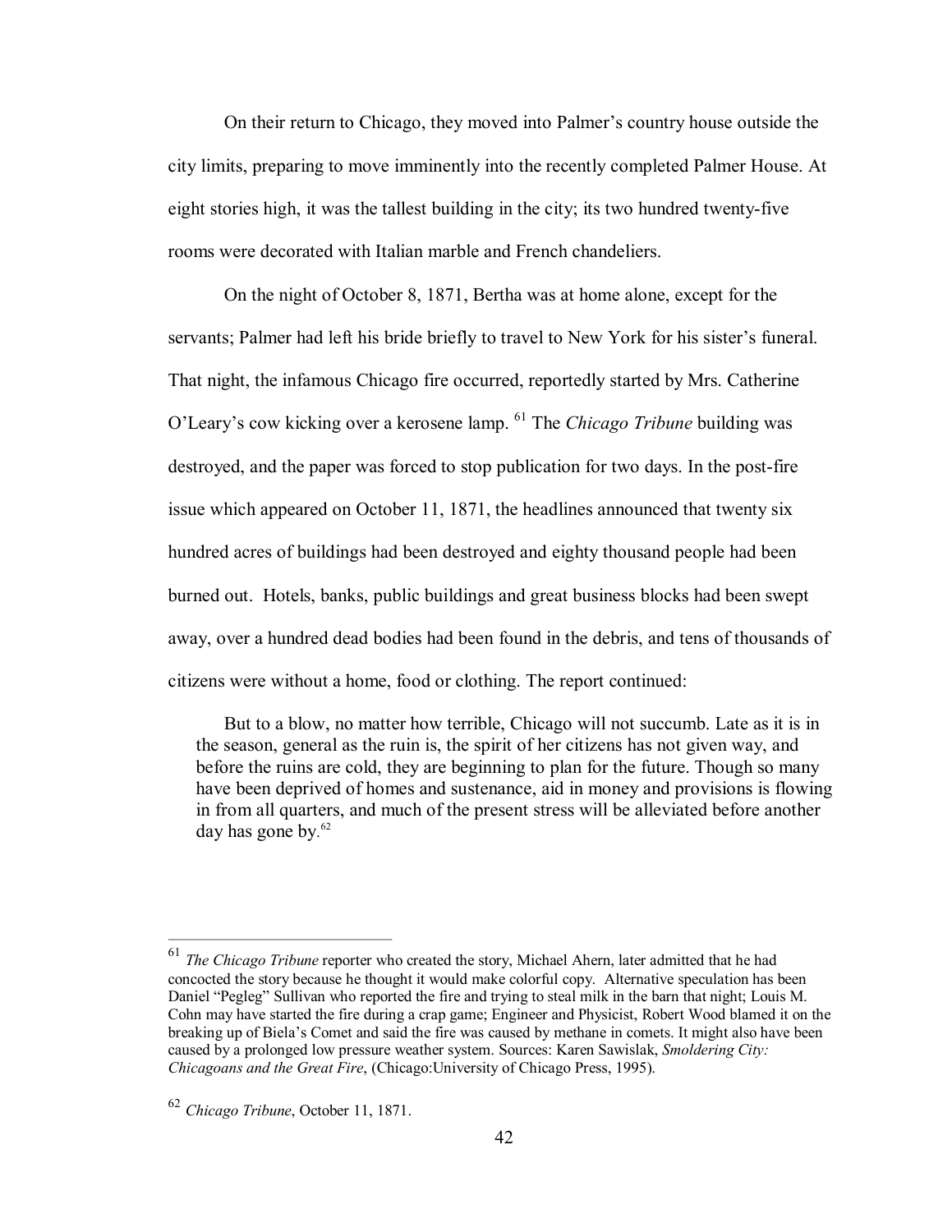Worried that harm may have come to her family on Michigan Avenue, Bertha busied herself by rallying her neighbors and her servants, sharing the task of storing their cherished possessions away safely to prepare their houses to be shelters. The fires burned totally out of control for twenty-seven hours. When she procured transportation, she went to her parent's home to find them unharmed but in a state of shock. Their home and most of the furnishings were in ruin. She immediately brought her family to her home and opened the house to others as a refuge, inviting the dispossessed and giving them whatever food and clothing she could find. She joined with others whose homes were left intact to do whatever was possible to comfort and provide for those less fortunate.

When Palmer returned he learned the worst. The wealth of both the Honorés and the Palmers was gone. The Palmer House, thirty-two buildings on State Street, and most of the Honoré properties were in ruins along with most of the finest buildings in the city.<sup>63</sup> Palmer was extremely discouraged. All but five per cent of his buildings had burned, and he did not have the income to pay his taxes. Moreover, his own country home was filled with family, friends and homeless *guests* he did not know. They were without gaslight and bare essentials. The writer credits Bertha with reassuring her husband and convincing him to move ahead.<sup>64</sup> William H. Carter, President of the city's

<sup>63</sup> For more information on the Great Chicago Fire of 1871, see: Paul M. Angle, ed.*The Great Chicago fire,:Described in Seven Letters by Men and Women Who Experienced its Horrors,* (Chicago History Society, 1946). Also *History of the Great Chicago Fire,* October 8,9 and 10, 1871, (Michigan Historical Reprint Series, *Scholarly Publishing*, University of Michigan Library, March 31, 2006), and David Lowe, *The Great Chicago Fire,* (Dover Publications, March 1, 1979).

<sup>&</sup>lt;sup>64</sup> Although other sources give all the credit for determination to Potter Palmer, since Ms. Ross actually interviewed Honoré Potter while writing her biography, he may have repeated incidents he learned from his family.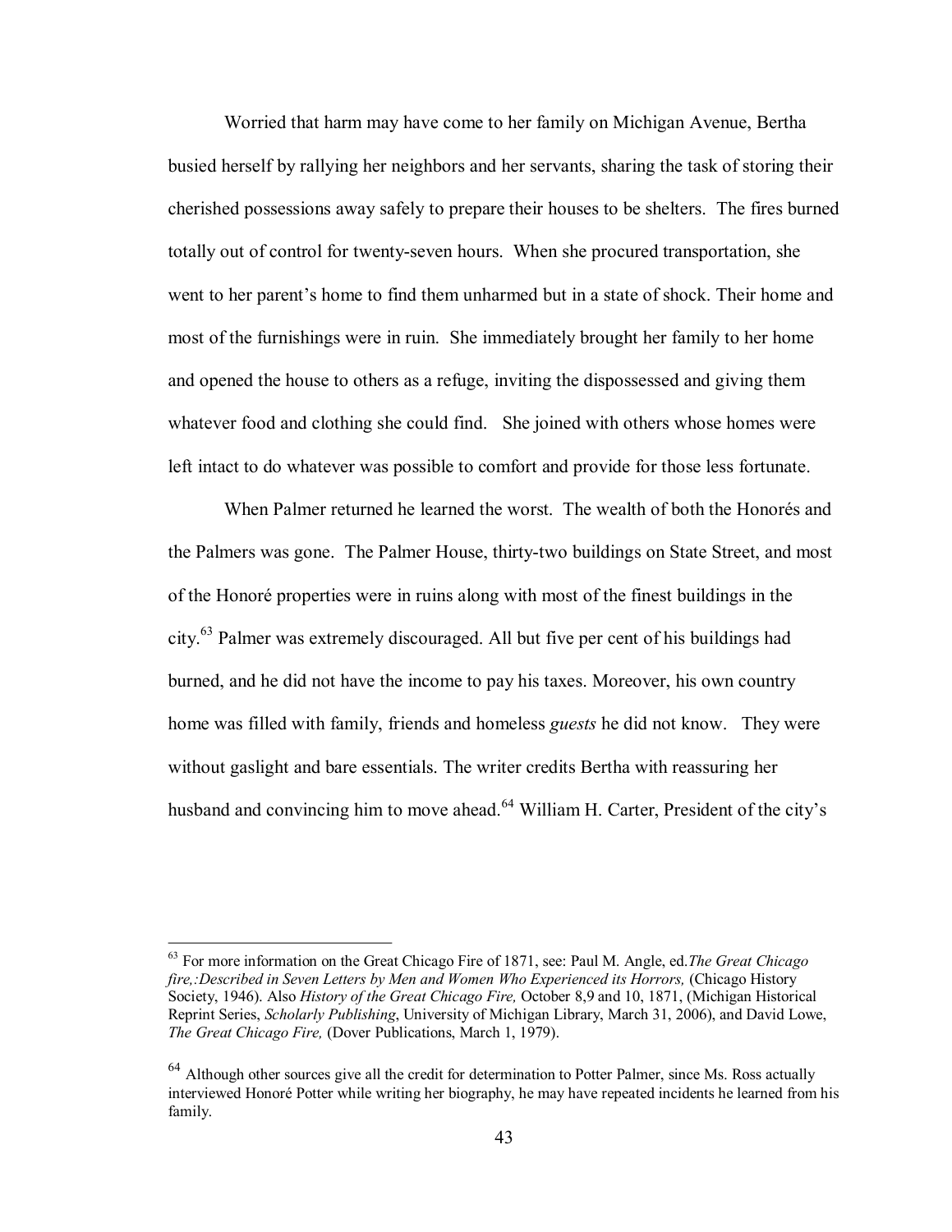Board of Public Works, predicted, "Chicago is burned down but not despairing-she has

the energy and push and will rise phoenix like from the ashes.<sup>65</sup>

Palmer began the formidable process of rebuilding before the last ashes were

cool. With his borrowed funds, he began to rebuild, determined to move expeditiously.

According to an article in the *Chicago Sun-Times*,

It was Bertha who drove a buggy to the nearest town with telegraph wires still intact and wired and wired New York business men seeking an extension of credit for her husband. The Connecticut Mutual Life Insurance Company allowed him to borrow \$1,700,000, the largest single loan made in the United States up to that time. In total from mortgages and other sources, he was able to amass three million dollars, all possible because of his impeccable credit rating.<sup>66</sup>

In 1872, Palmer was lauded for being in the vanguard of the rebuilding of Chicago

by a real estate journal of the day, *Land Owner*:

Mr. Palmer is now more than ever before entitled to the esteem of our citizens. His many marble buildings, including the Palmer House, fell before the fire fiend when he was east he returned to see them all in ashes. With a fortitude unexampled, he gave immediate orders for the clearing away of the rubbish and their re-erection in more elegant style than before. His architect was ordered to hasten the hotel with all possible dispatch, as he recognized that Chicago was temporarily crippled in its accommodations for the traveling public. With Spartan energy he now calmly but firmly commences again, with faith in Chicago undiminished, with belief in her future strengthened by knowledge of her marvelous past. <sup>67</sup>

Losing no time, he saw to it that the rubbish was cleared expeditiously and

the ground leveled, and he ordered the architects to proceed with all deliberate

speed toward the building of a new Palmer House. He had the irregular blocks on

<sup>65</sup> Williams H. Carter, Letter to His Brother, (October 5, 1871)

http://www.chicagohs.org/fire/conflag/carter/html..

<sup>&</sup>lt;sup>66</sup> Brenda Warner Rotzoll, "The Other Bertha Palmer", *Chicago Sun-Times*, March 16, 2003, Lifestyles Archive, Sarasota County History Center Archives, MSS 39 Rollins Coakley Collection.

<sup>67</sup> *Land Owner*, *Journal of Real Estate Building and Improvement*, January 1872.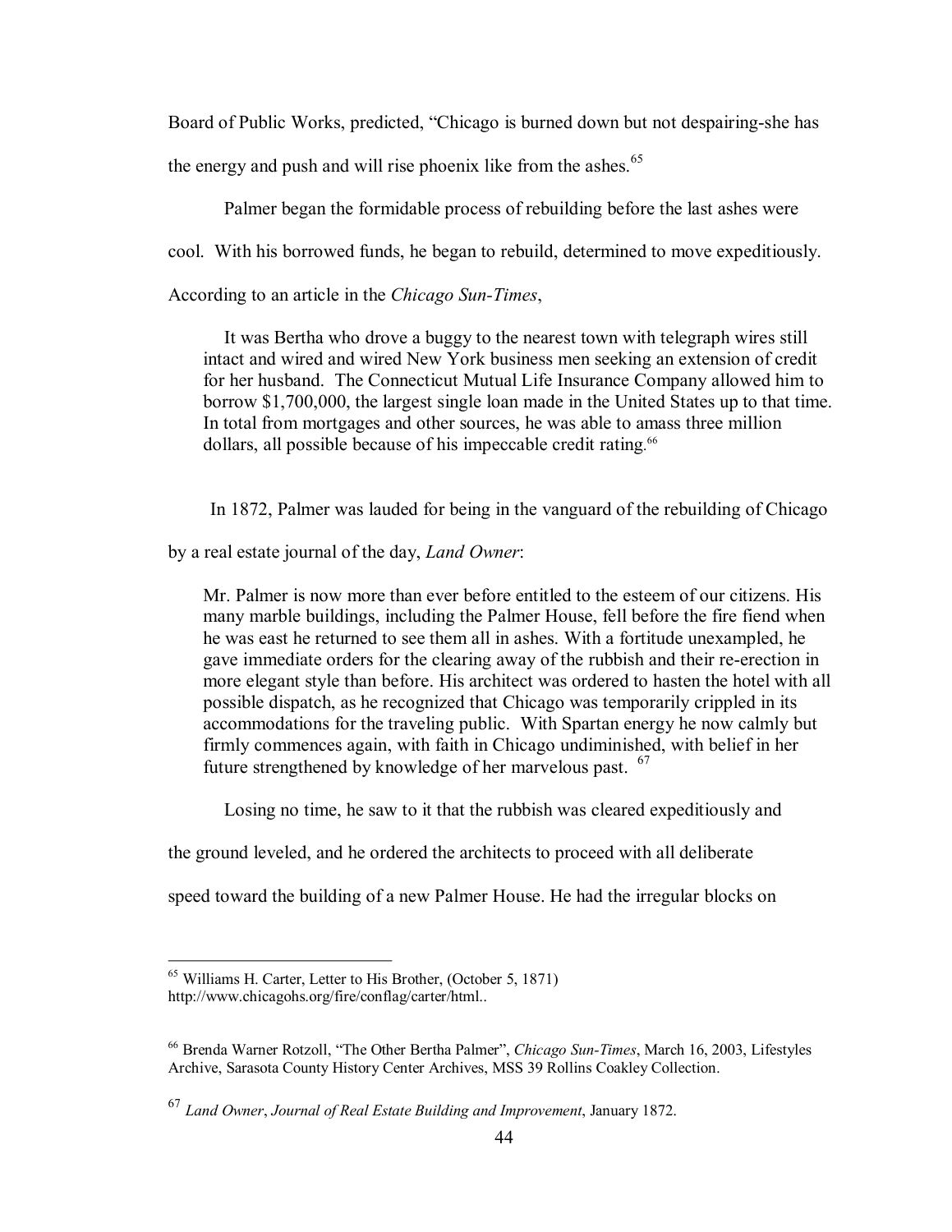State Street cut to uniform proportions, making the street wide enough for horse drawn trolleys and carriages. When the work was finished, he proudly opened a hotel that he guaranteed was fireproof. He was so confident, in fact that he said in advertisements:

If at the expiration of one hour, the fire does not spread beyond the room, the person accepting this invitation is to pay for all damages done and for the use of the room. If the fire does extend beyond the room (I claim it will not), there shall be no charge for the damage done.<sup>68</sup>

The new Palmer House became an internationally renowned hotel of grandeur and luxury that attracted the aristocracy of Europe and America.

By 1874, the Palmers moved into their spacious apartments in the hotel. They had survived the financial panic of 1873 despite the debts Palmer had incurred after the fire. <sup>69</sup> He was able to convince his creditors to allow more time, and he mortgaged property at higher rates. With diligence and brilliant maneuvering, he was able to pay off his loans and the Palmer interests emerged whole.

On February 1, 1874, Bertha gave birth to their son, Honoré, who was given the name of his mother's family, "…which, according to The Chaperon, traced its lineage back to Bruges in 1679. The Honoré coat of arms-three silver serpents twisted together

<sup>68</sup> American Experience, *Chicago: City of the Century, People and Events*: Potter Palmer (18261902) available from: http://www.pbs.org/wgbh/amex/chicago.

 $69$  An important event of President Grant's second term in office was the severe financial depression by which it was marked. The era of high prices and business,activity which had followed the war yielded its legitimate effect in an abnormal growth of the spirit of speculation. The inevitable consequence followed. In 1873 came a financial crash that carried ruin far and wide throughout the country. It began on October 1, in the disastrous failure of the banking firm of Jay Cooke & Co., of Philadelphia, the financiers of the Northern Pacific Railroad. Failure after failure succeeded, panic spread through the whole community, and the country was thrown into a condition resembling that of 1837, but more disastrous from the fact that much greater wealth was affected. Years passed before business regained its normal proportions. A process of contraction set in, the natural change fron high war-prices to low peace-prices, and it was not until 1878 that the timidity of capital was fully overcome and business once more began to thrive. www publicbookshelf.com/public\_html/.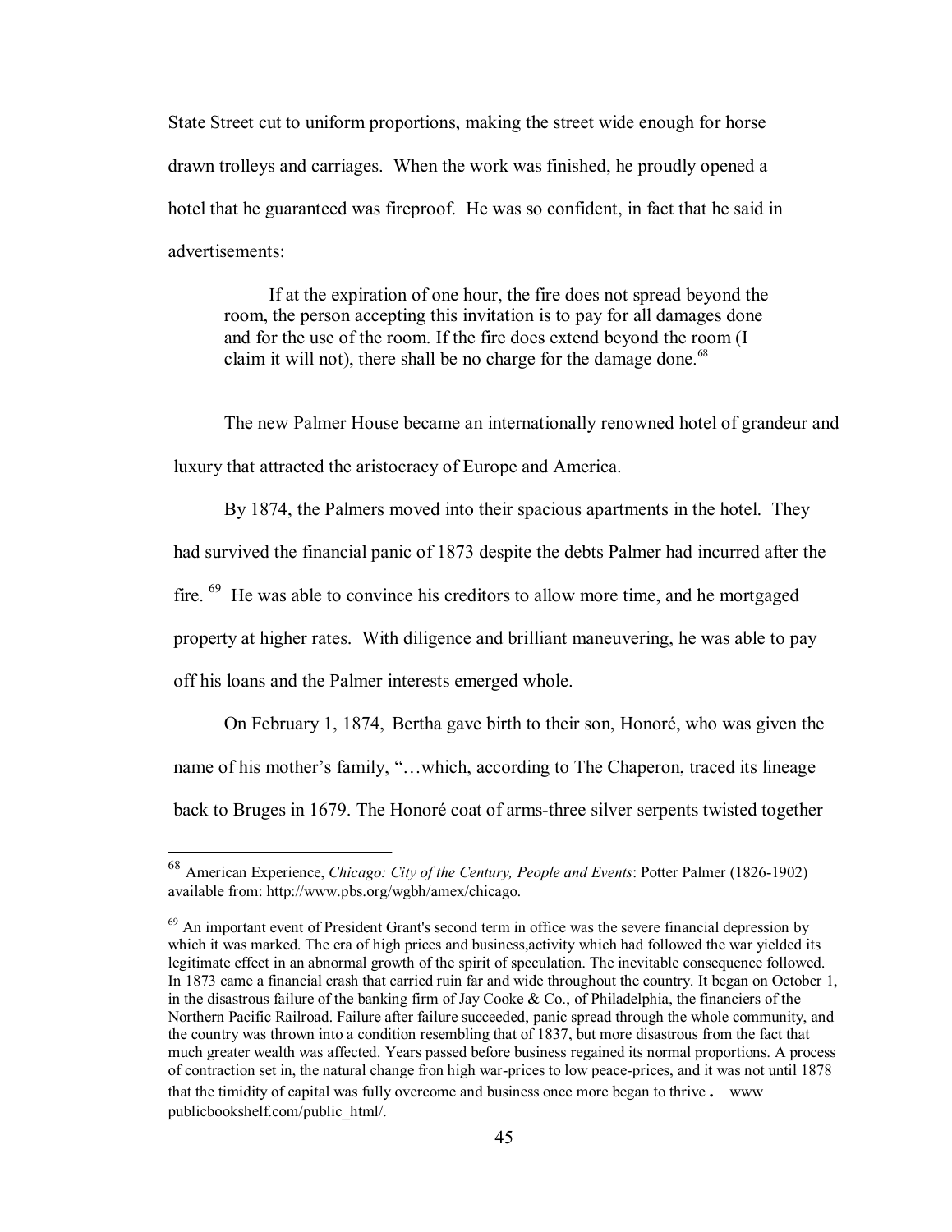with tongues and tails terminating in arrowheads-represented wisdom and a love of life."  $70$  On October 8, 1875, the Palmers welcomed their second son, Potter Jr. In later years Potter, Jr. was dubbed "Min" for his small size, and Honoré was given the nickname of "Cap or Cappy."

These domestic years were times of contentment for Potter Palmer who took great pleasure in his home and family. His greatest joy was observing his wife in their home with the children. Palmer cherished his *Cissie* as he called his young wife and when men admired and complimented her, his jealousy and rancor was often evident. A story circulated that he once locked her in her rooms, and she was discovered by one of the schoolboys that often called on her to talk and to enjoy sweets and a drink on their way home from school. She slipped a note under her door and asked the child to take it to her brother Adrian so he would come and unlock the door. <sup>71</sup> There was never a scandal or allegation to warrant his jealousy; from all accounts Bertha was a faithful and devoted partner to her husband within the home and in his business affairs. At the end of the workday he regaled her with minute details about guests of the hotel, employees, maintenance, purchasing, bookkeeping, and contractual negotiations, and she absorbed the most complex elements of owning and operating sizeable interests in both the hotel and real estate industries. At that young age, she had an innate entrepreneurial bent. As

<sup>&</sup>lt;sup>70</sup> The Chaperon, Mrs. Potter Palmer, An American Beauty, (Society Column, *Chicago Herald-American*, *March 17, 1940)* "The Chaperon" was the *nom de plume* of Mary T. Dougherty who wrote the "Chaperon" column for the *HeraldAmerican*. She moved to New York City in 1927 to work for the *New York Journal*. She was society Editor for the Sun-Times. When she returned to Chicago, she wrote a society column titled "Cholly Dearborn." Dougherty died in 1974. Source: *Chicago Tribune*. ProQuest Newspapers Chicago Tribune.

<sup>71</sup> Ross, *Silhouette in Diamonds,* 41.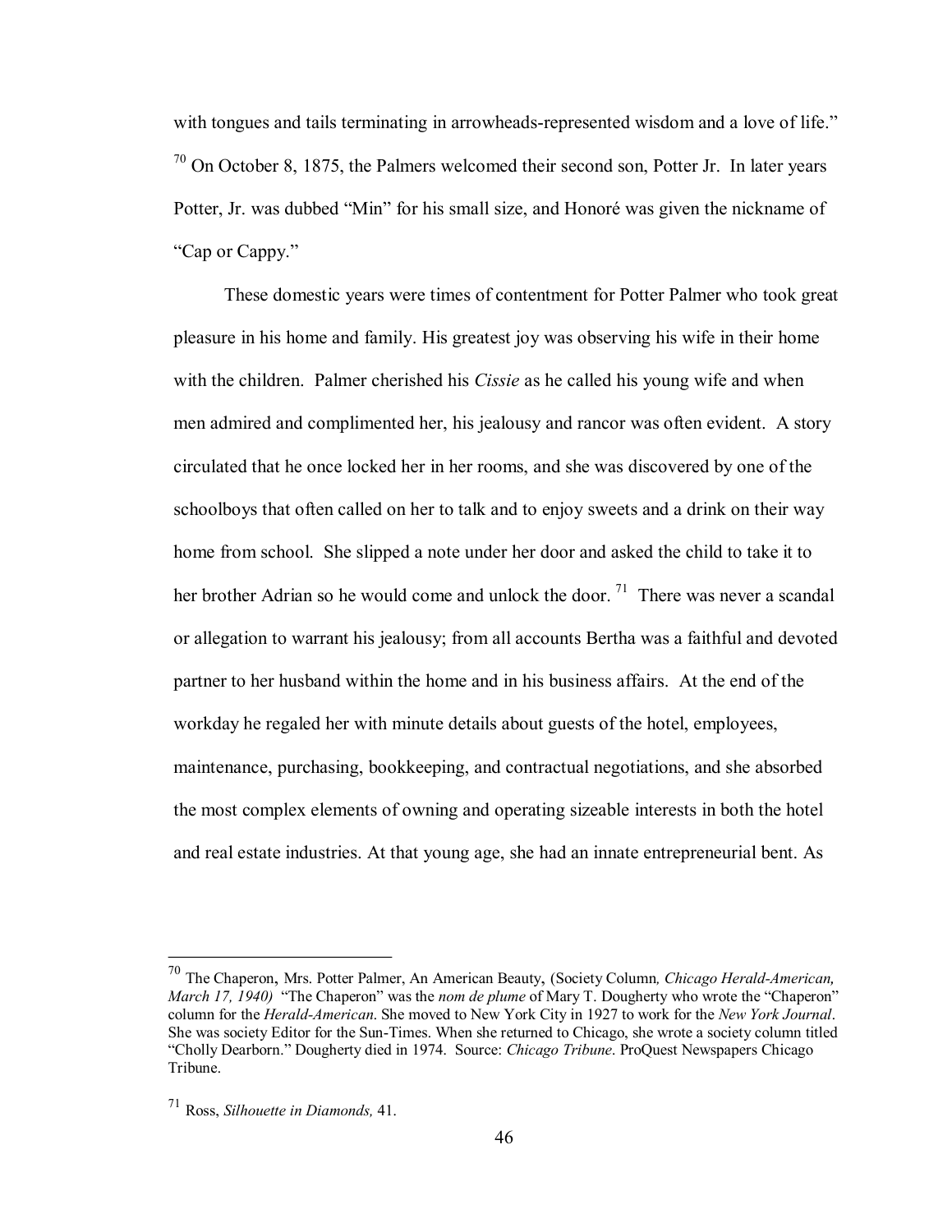she learned, she became a knowledgeable and pragmatic advisor involved in every facet of their business.

On October 20, 1874, the year of Honoré's birth, Bertha's sister Ida, married Frederick Dent Grant, the son of the President of the United States. Ishbel Ross speculates that Bertha nurtured the romance between the two who met socially when Grant was assigned to military duty in Chicago. If this is true, her involvement was a harbinger of the future when she would actively nurture another romance, one between Ida and Frederick's daughter, Julia, and Russian Prince Michael Cantacuzene from Russia. The hypothesis suggests a self-serving motivation on Bertha's part. Surely entrée into the White House and later the Russian aristocratic inner circles would propel her social status significantly just as marrying Potter Palmer had assured her access to Chicago's elite.

The wedding of Ida and Frederick took place at the Honoré home in Chicago, and the Palmers supplied the silver service for the banquet. Thereafter, when Frederick was deployed on long westward expeditions where she could not join him, Ida lived in the White House. As in Chicago, she was a much-admired favorite. Bertha Palmer was often in the receiving line with her sister on state occasions, and the Palmers hosted the Grants whenever they visited Chicago. The Palmer House became, in effect the Midwestern White House.

Two years later, in the executive mansion, Ida gave birth to a daughter, Julia. When the little girl was five, her brother Ulysses was born and Ida suffered a difficult delivery and went through a long period of healing. Her sister Bertha remained with her throughout the ordeal. In 1889, President Harrison appointed Frederick Dent Grant

47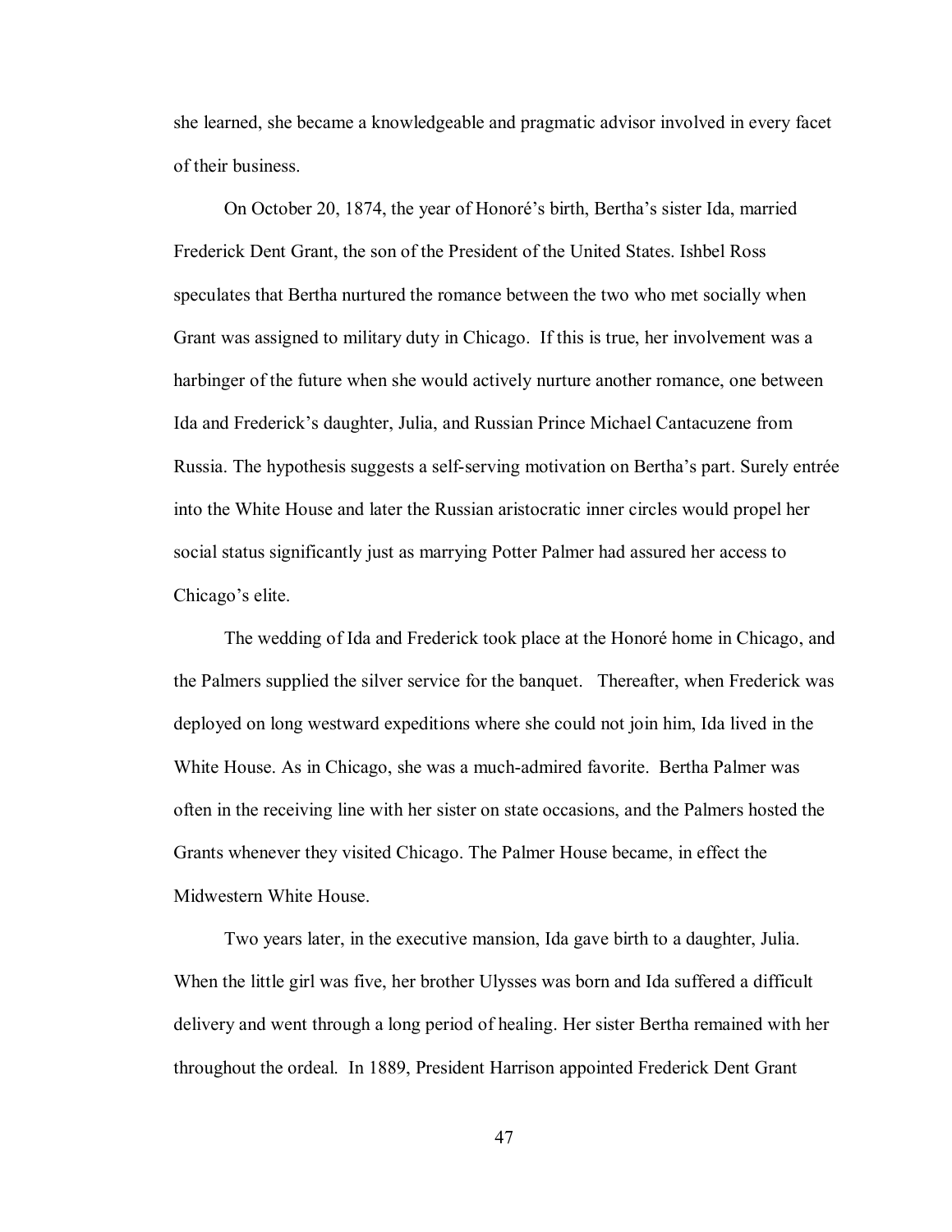"Envoy Extraordinary and Minister Plenipotentiary to Austria." The family traveled to Vienna where they lived for four years. Bertha and Julia had from the beginning an extraordinarily close bond that would endure until the end of Bertha's life. As a child, Julia often spent holidays with the Palmers and in later year accompanied them on travels abroad. Bertha became a surrogate mother and confidante to the young girl who played with her cousins as though they were brothers.

By 1882, Potter Palmer had acquired the means to begin work on a house that would fulfill his family's social needs. He broke with tradition when he chose to drain and fill three thousand feet of marshland on Michigan Avenue, creating solid land that would eventually become Lake Shore Drive, since the fashionable section was then on Prairie Avenue. He hired the architects Henry Ives Cobbs and Charles S. Frost to design his home with a projected cost of ninety thousand dollars. The construction took three years, and Palmer spent seven hundred thousand dollars, almost eight times the original estimate and the equivalent of fifteen million dollars in 2007. Bertha Palmer became involved early in the plans for the house, and continued to make suggestions so expensive that at one point her husband tried to sell the house before it was completed, to cut his losses. Finding no takers he had to continue, and advised his accountant to keep him ignorant of the mounting cost.<sup>72</sup>

In the end, the Palmers had the largest, finest, costliest home in Chicago. It had a great tapestried hall, an eighty foot tower reached by a spiral staircase, marble mosaic floors, a Louis XVI drawing room and a grand staircase of carved oak with newel posts bearing the Honore coat of arms. Bertha Palmer's Moorish bathroom was ebony and gold; her dressing room contained a sunken tub shaped like a swan. She slept in a Louis XVI bed and washed her face in a mother-of-pearl basin.<sup>73</sup>

<sup>72</sup> Rollins E. Coakley Collection, Sarasota County History Center MSS 39.

<sup>73</sup> Jeanne Madeline Weimann, *The Fair Women* (Chicago: Academy Chicago,1981), 14.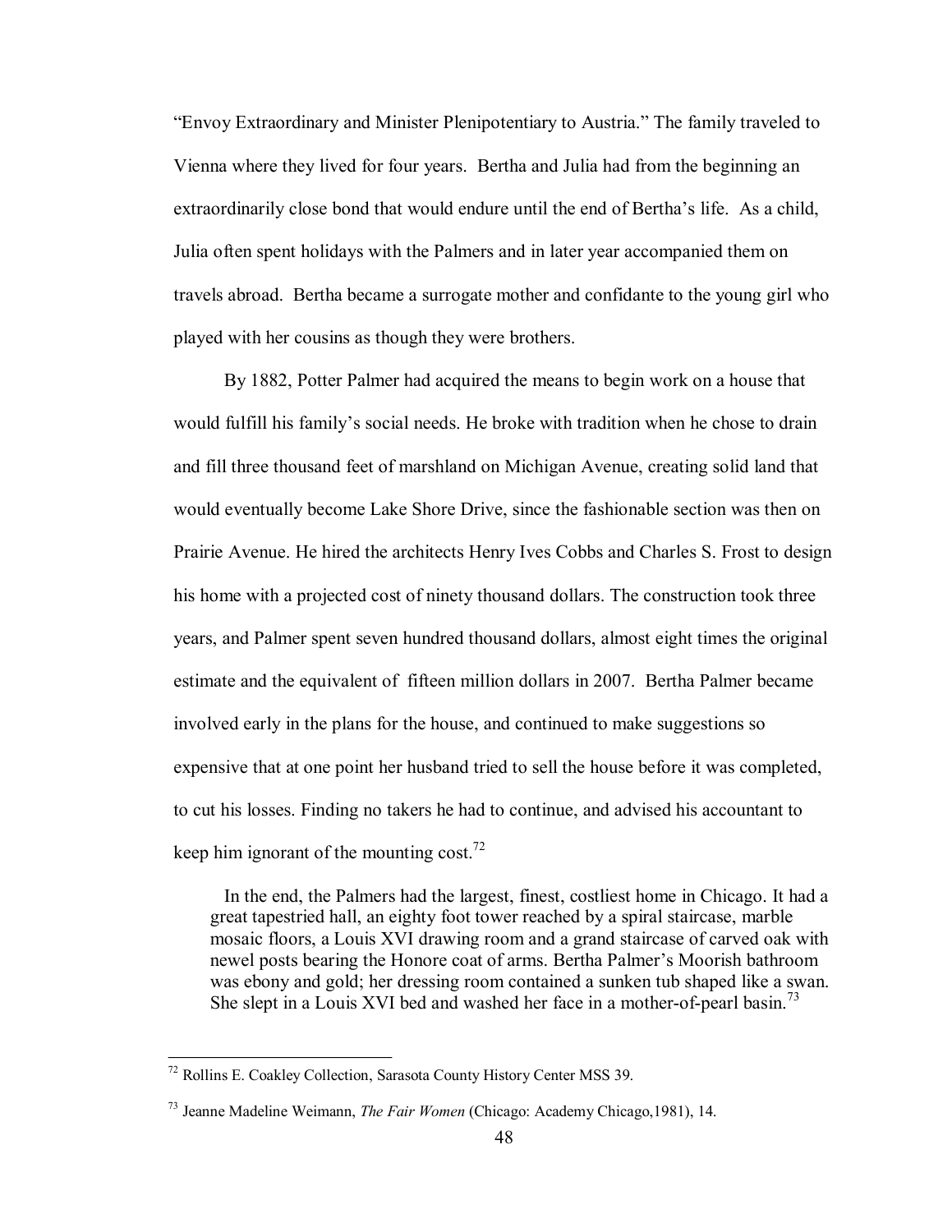In May 1893, *Godey's* magazine described the house with enthusiasm: "Mrs. Palmer's house is easily the finest residence in the city, surpassed by no other in the world. It is built like a baronial castle, is of dark and light stone, has turrets, towers and marble halls, is as large as many hotels and as beautiful as Aladdin's palace "<sup>74</sup>

For years, Bertha continued to add to the pastiche of decorative treasures garnered from all over the world. The house was the showplace of Chicago and the scene of sumptuous galas, musicales, and charity balls, ostensibly to obtain funds for the needy while enhancing the social status of the hosts. As author, Jeanne Madeline Weimann states:

For Bertha Palmer, the charity ball was ideal; she could benefit the poor while entertaining her society friends. Her annual balls were the social events of each season. Interestingly, she cautiously chose her lists of guests so that those whose affinity was for the downtrodden in the labor movement and those who were strictly society friends did not cross paths in her home.<sup>75</sup>

Bertha was an astute politician and a most gracious hostess, but she treasured her privacy. There were no doorknobs or locks on the outside of the house. As told by art historian Patricia Erens:

Potter Palmer could not go into his own home until a servant opened the door. Even Bertha's closest friends had to write for an appointment. This was then filtered through the hands of several of the house's twenty-six servants: butlers, maids and social secretaries, in that order.<sup>76</sup>

<sup>74</sup> *Godey's* magazin*e*, May 1893, Mrs. Potter Palmer (MSS, Ryerson and Burnham Archives, Art Institute of Chicago).

<sup>75</sup> Weimann, *The FairWomen,* 28.

<sup>76</sup> Patricia Erens, Masterpieces, Famous Chicagoans and Their Painting,(Chicago: Chicago Review Press,1979), 27.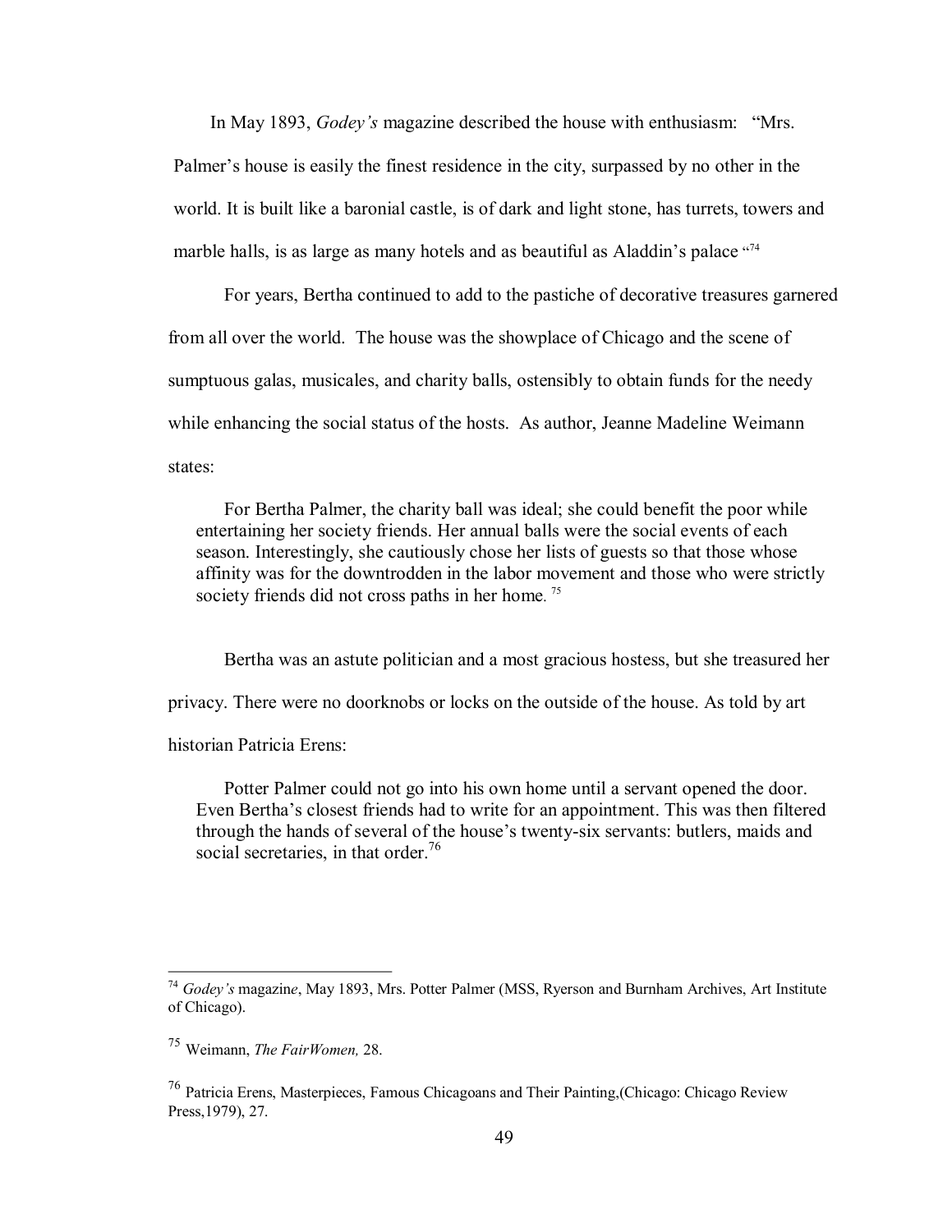Potter Palmer remained involved in civic affairs; he was an incorporator of the Chicago Chamber of Commerce, an early member of the Chicago Library Association, one of the three creators of the Chicago Interstate Industrial Exposition, Commissioner of the South Side Park System, and a manager of the Y.M.C.A. He was involved in the Citizens League, a group that worked with troubled juveniles, and the first President of the Chicago Baseball Club, while continuing to manage his real estate empire.

In 1890, the *Chicago Daily* published an article titled "The Men of Millions "and listed the estimated wealth of over two hundred leading Chicagoans, stating that most of the aggregate wealth of \$506,500,00 had been amassed since the Chicago Fire. There wasno available attribution for the estimates printed other than a mention of "an eastern statistician." The first ten names on the list are:

| Marshall Field       | \$25,000,000               |
|----------------------|----------------------------|
| Philip Armour        | \$25,000,000               |
| George Pullman       | \$15,000,000               |
| Potter Palmer        | \$10,000,000               |
| Peck Estate          | \$10,000,000               |
| Mrs. C.H. McCormick  | \$10,000,000               |
| Columbus R. Cummings | \$8,000,000                |
| G.F. Swift           | \$8,000,000                |
| <b>Nelson Morris</b> | \$8,000,000                |
| L.Z. Leiter          | $$8,000,000$ <sup>77</sup> |

Potter Palmer declined a position in President Grant's cabinet in 1870 when the

portfolio of Secretary of the Interior was offered to him. As stated by Ishbel Ross,

Potter liked Chicago and abhorred the jungle of politics. His decision was reached after he talked things over with *Cissie…* The Grant administrations were checkered with scandal, and tales of nepotism abounded. Interested as she was in public service, Bertha recognized Chicago as home ground.<sup>78</sup>

<sup>77</sup> *Chicago Daily Tribune* ( June 28, 1890) 1 Proquest Historical Newspapers,*Chicago Tribune*.

<sup>78</sup> Ross, *Silhouette in Diamonds*, 47.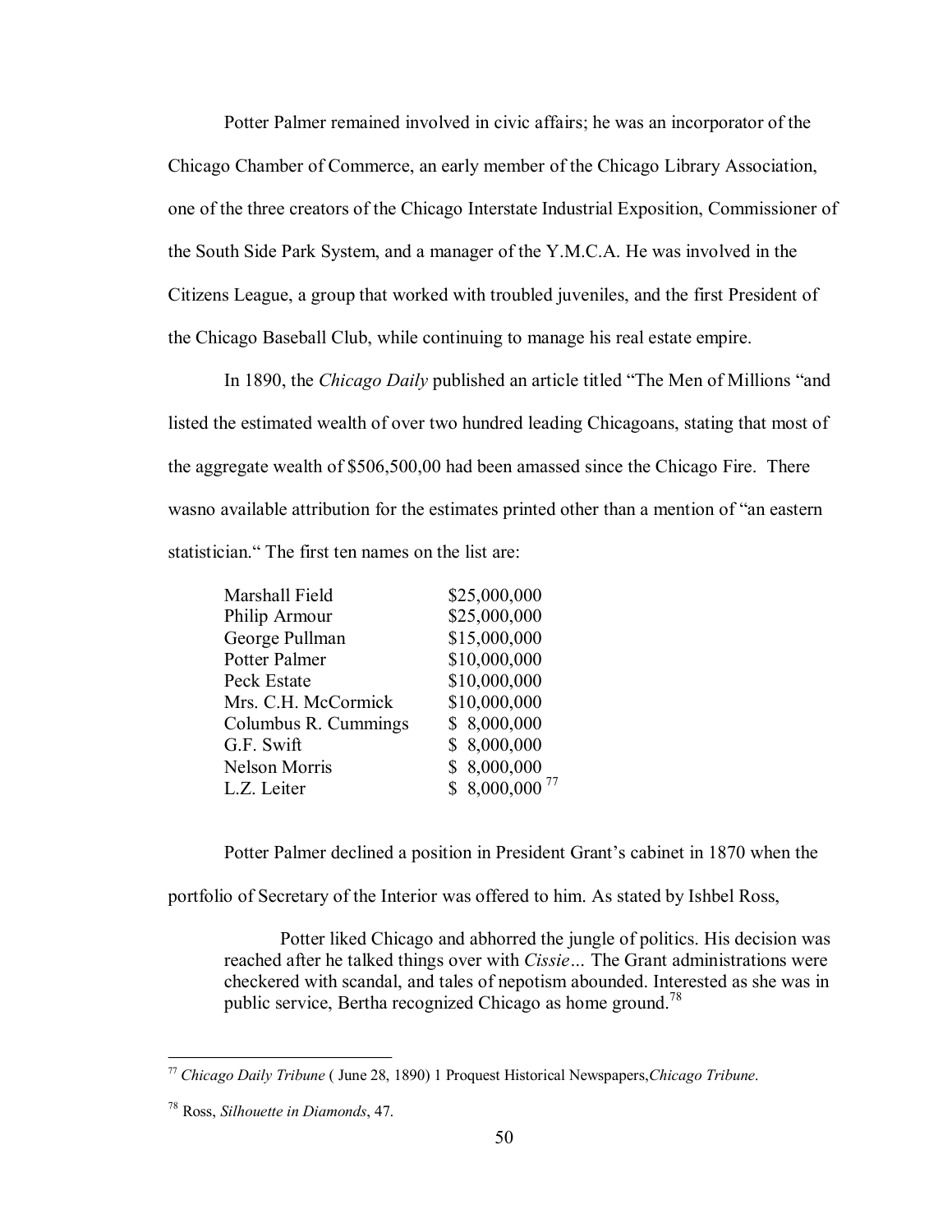It is also possible that the Grant scandal*s* were the key to Bertha's acquiescence since it is known that she would have enjoyed being the wife of a cabinet officer.  $^{79}$  In 1896, she actively lobbied for her husband's appointment to the mission in Berlin to fill the vacancy created by the death of Theodore Runyon. Bertha created copious lists of "Influential friends to be counted upon" and prevailed upon them to urge President Cleveland that Potter Palmer be considered for the position. She wrote a special list of names titled "Strong letters have gone forward from:" and personally wrote several letters by her own hand. There was, however, no copy of a letter that she herself sent to the president. One of her most ardent solicitors was Malcom McNeill, Secretary of the Chicago-Southern States Exposition Company, whose letter was dated February 3, 1896. In an article in the *Chicago Daily Tribune*, dated February 5, 1896, it was announced from Washington, D.C.:

Edwin F. Uhl, Assistant Secretary of State will be Ambassador to Germany to succeed the late Theodore Runyon…In talking over the subject of the German Embassy it was stated by officials at the State Department and the White House that the letters, telegrams and personal appeals made for Potter Palmer were of an unusually satisfactory character and that if they had been made at the beginning instead of the end of the administration they would have landed the Chicago Representative in the office without doubt.<sup>80</sup>

It was noted in another article that Palmer lacked "diplomatic usage of the German language which was an important credential for the position.<sup>81</sup> Bertha was disappointed and as Ross relates, "It was becoming evident to her friends that Mrs.

 $79$  Chicago Southern States Exposition Company Files, Box number 286, Chicago History Museum Archives.

<sup>80</sup> "Uhl to Get the Place," (*Chicago Daily Tribun)e*, February 5, 1896.

<sup>81</sup> "Palmer's Chances Not So Good, "(*Chicago Daily Tribune*, February 2, 1896), 5.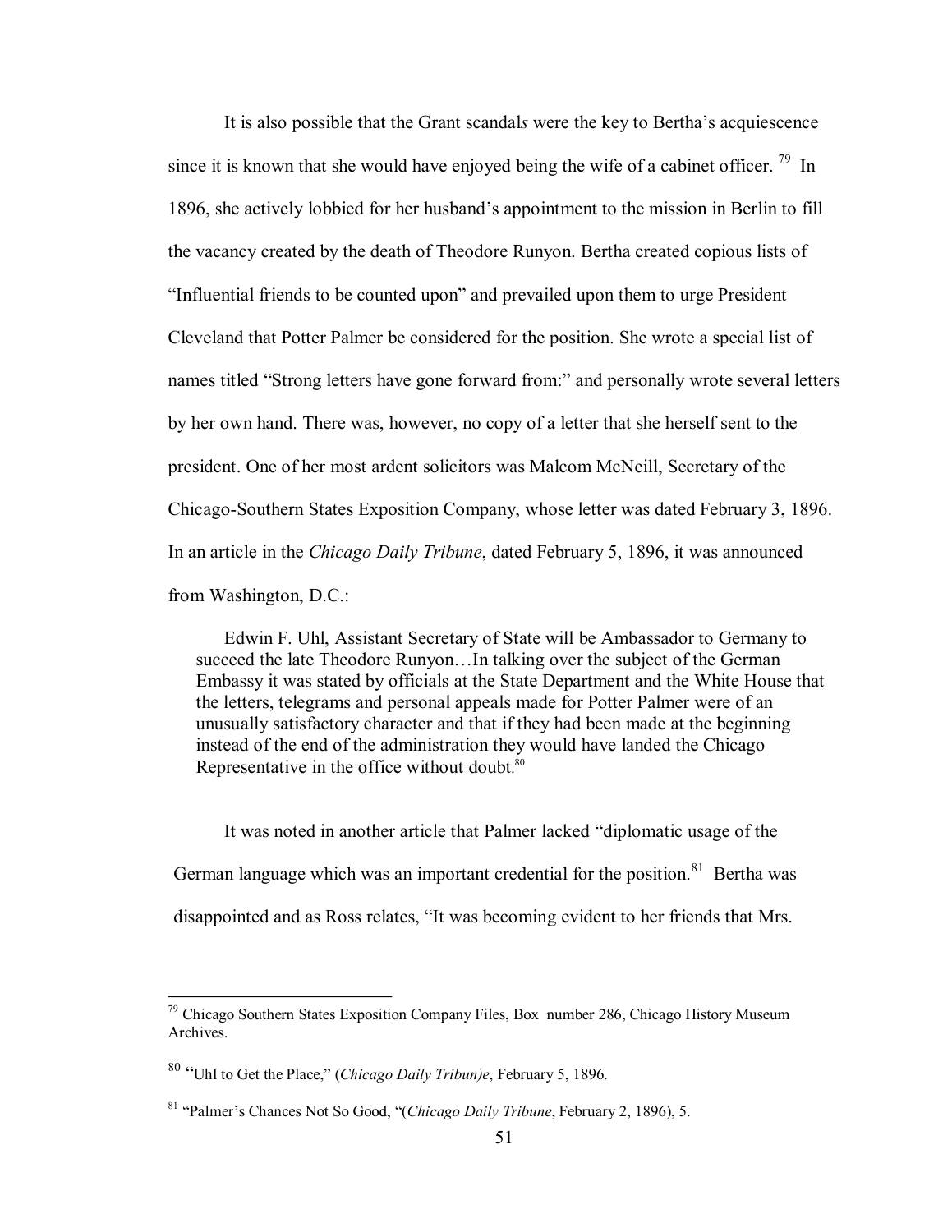Palmer was restless for larger things."<sup>82</sup> At a later time, in 1901, she worked diligently to secure political office for her son, Honoré. She had conquered much of the social world; now she was bent on entering the political realm.

Potter would, in 1893, be appointed vice president and director of the World's Columbian Exposition, a position that would catapult his wife into her highest and most notable position. Despite the impressive philanthropic resumé and largesse, by all accounts, he began receding into the shadows as the lovely Bertha stepped forward.

Bertha's young sons were well attended to by servants; she had none of the perfunctory responsibilities of a young mother yet she was actively involved in their upbringing, organizing, and prioritizing her social schedule whenever possible in order to have time for them. As they grew older, she insisted on their participation in physical exercise and outdoor activities. She did not believe in pampering them, and when they misbehaved, they were appropriately punished. <sup>83</sup> She loved them dearly and no matter how late she returned to her home after a social event, she always stopped to look in on them before going to her own rooms.

Honoré and Potter were afforded every advantage and were nurtured in the spirit of conquering uncharted orbits. They were expected to work assiduously, excel academically, behave appropriately, and associate with the *right* people. In an anecdotal excerpt from *Mrs. Potter Palmer, An American Beauty,* Mary T. Dougherty, known by the followers of her column as The Chaperon, relates a story told to her by Charles Batty, Bertha Palmer's English coachman:

<sup>82</sup> Ross, 124.

 $83$  Ross, 50. In later years, workers of the family holdings in Sarasota remembered the adult Honoréregaling them with stories of the "walloping he would get from his mother.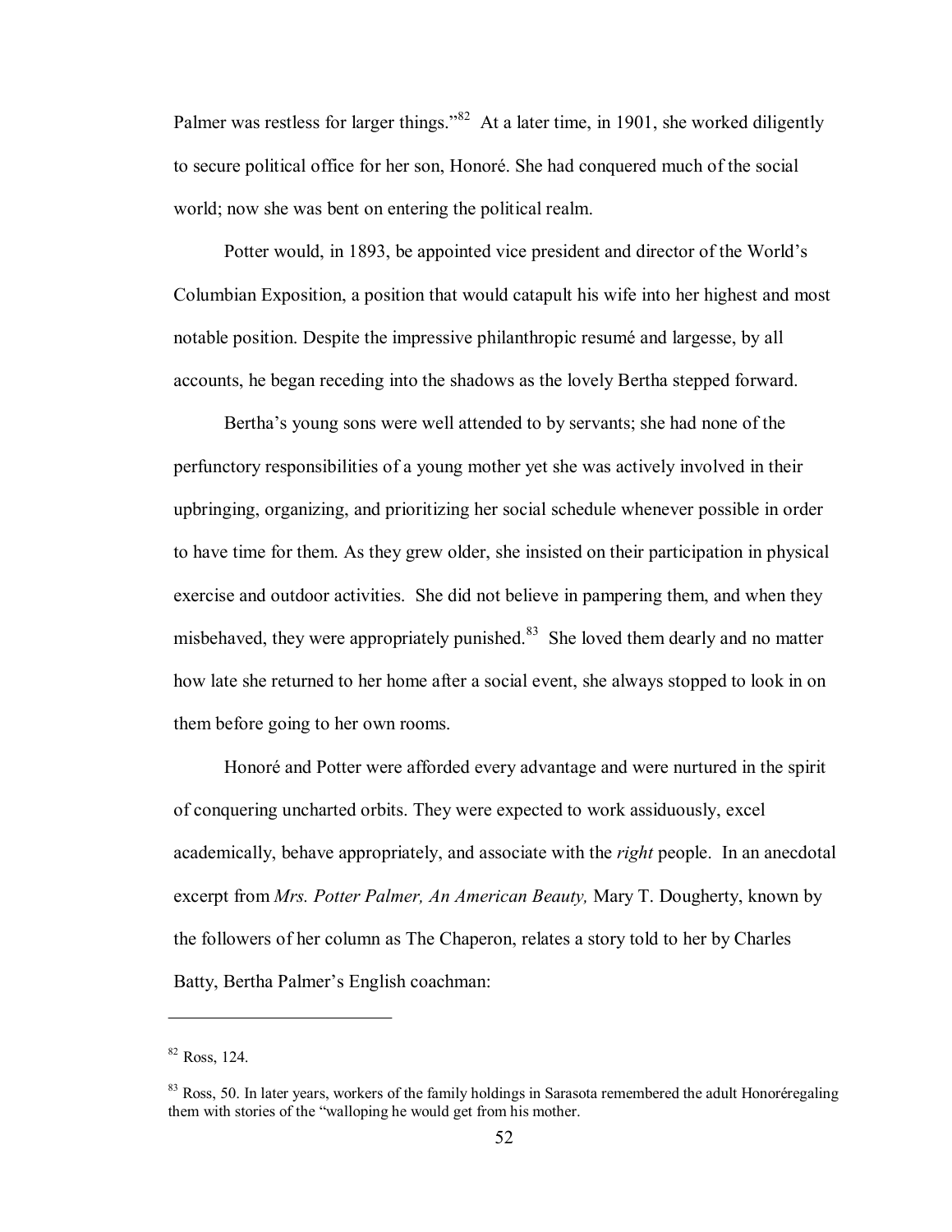In the year, 1880, he remembers driving her down Michigan Avenue on summer day when a thunderstorm was beginning to brew. 'Charles', she said through the speaking tube in her firm low voice, 'hadn't we better turn back?' 'If you wish, Madam,' said Charles continuing on his course. After a few minutes, she spoke again, 'Charles, aren't you afraid?' 'Madam' said Charles, Ajax defied the lightning, but if you want to turn back we will.'

To have subjected Mrs. Palmer to a drenching would have been to ruin the most beautiful toilette in Chicago and Charles forewent his own love of defying the elements to bring her home dry.

He wasn't so pliant with the little Palmers, Honoré and Potter, Jr. Dressed in their Fauntleroy suits of velvet and lace, they would come down to the stables to watch him wash the carriages. One day as he was directing a heavy stream on the side of the brogham, they began tickling with long switches the legs of a quick tempered horse in one of the stalls. Charles took the most direct action and turned the hose on the boys.

Soaked and vanquished, they ran back to the house and that night their father paid a visit to the stables. After hearing Charles' story, he said, quietly. 'If any christening is to be done, I will do it myself' and went away. <sup>84</sup>

Relating the tale to The Chaperon, Charles Batty was later inspired to write a poem:

I was coachman for Mrs. Potter Palmer Who since has passed away. She was such a beautiful lady And a favorite of her day.

She treated her help As a fine lady should And we all tried to please her As well as we could.

I trust she has gone with the angels to dwell And that someday I'll see her-you never can tell. <sup>85</sup>

Charles Batty also remembered that "the only difference of opinion between Mr. and

Mrs. Palmer was about the trees in the yard: " Mr. Palmer would come home in the late

afternoon and begin to prune the branches vigorously. Mrs. Palmer would come out, sigh

but say nothing and take the saw out of his hands and go back in the house." It was the

<sup>84</sup> The Chaperon, *Mrs*. Potter Palmer, An American Beauty, *The Chicago Weekly*, pages 10,11, from the private collections of Rollins Coakley sent to Hope Black.

<sup>85</sup> Ibid, 11.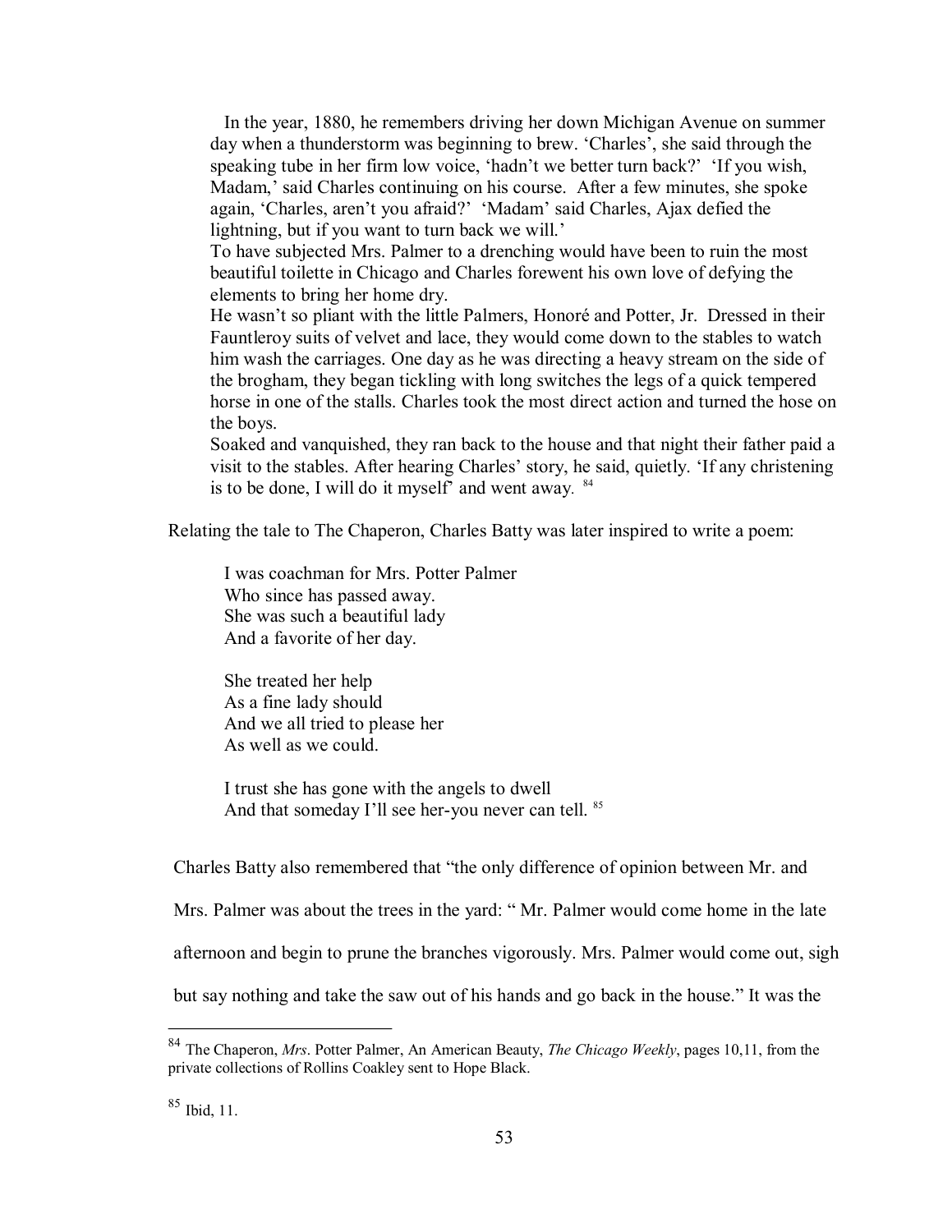testimony of many of Bertha Palmer's servants and workers that she was never heard to raise her voice. Her children recalled that they never heard a cross word pass between their parents. 86

<sup>86</sup> Ibid,11, and Ross,*Silhouette in Diamonds*, 42.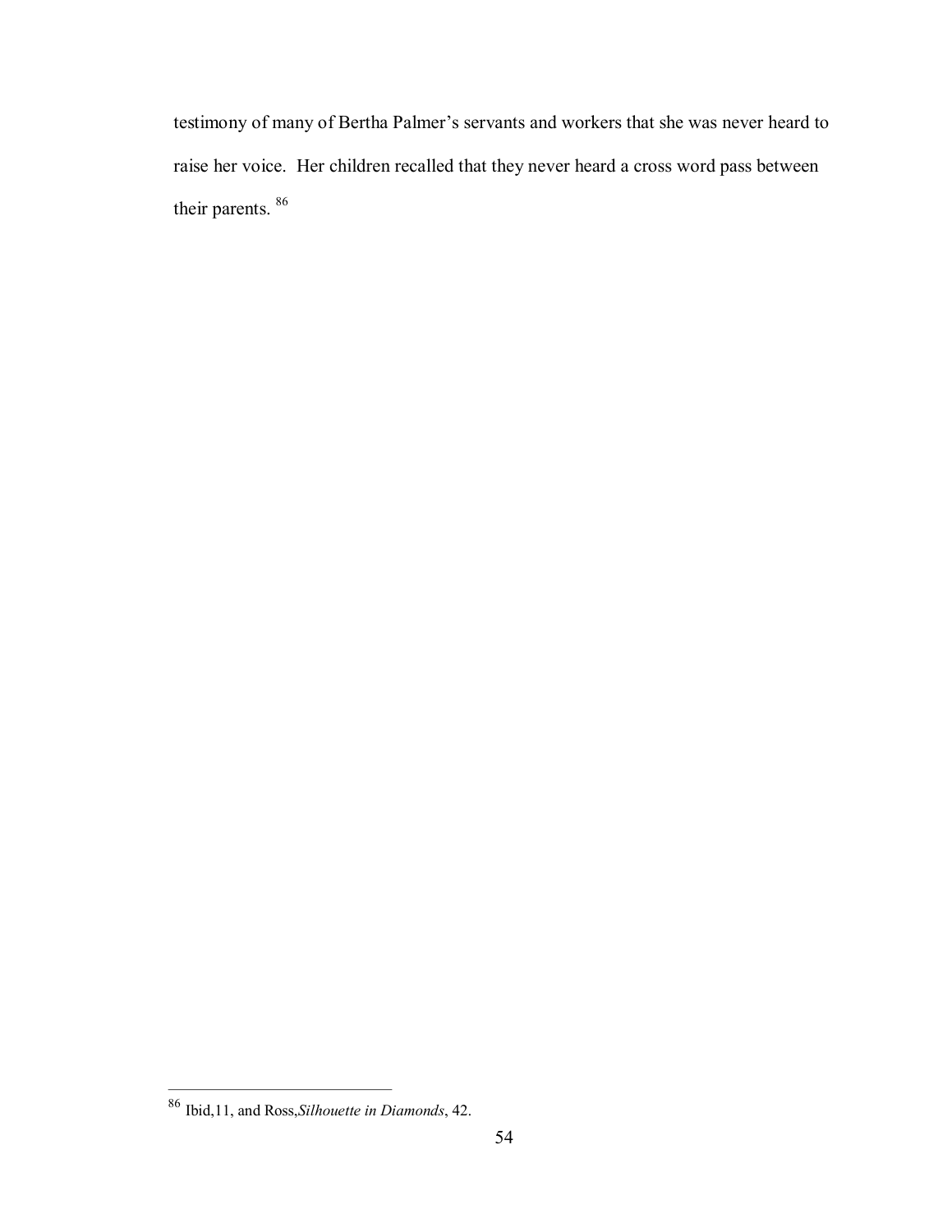### Chapter Five

### Philanthropy and High Society

Spared of all but administration of her home, Bertha was free to concentrate on her societal considerations. She lost no time in entering the realm of wealthy matrons and courted those who had the most outstanding and useful credentials.

In her book, *Noblesse Oblige,* Kathleen D. McCarthy states that the "Civil War legitimized a more significant role for women through the work of the Sanitary Commission."<sup>87</sup>, However, benevolence and participation by the wealthy in aiding the poor and needy began much earlier as the Industrial Revolution brought urbanization, and the exodus from the countryside to the cities begot population density, poverty and disease. Furthermore, the anonymity of living in the crowded cities militated against widespread communal caregiving, although mutual aid networks did exist. Initially the church and individual benevolent souls served as social workers; however, with the passing of time, continual growth and the disparity between rich and poor, some among the wealthy became involved in civic philanthropy, giving their money and time to minister to those in need.<sup>88</sup>

<sup>87</sup> Kathleen D. McCarthy, *Noblesse Oblige, Charity & Cultural Philanthropy in Chicago*, 18491929 (Chicago: University of Chicago Press, 1982), 5.

 $88$  Ibid.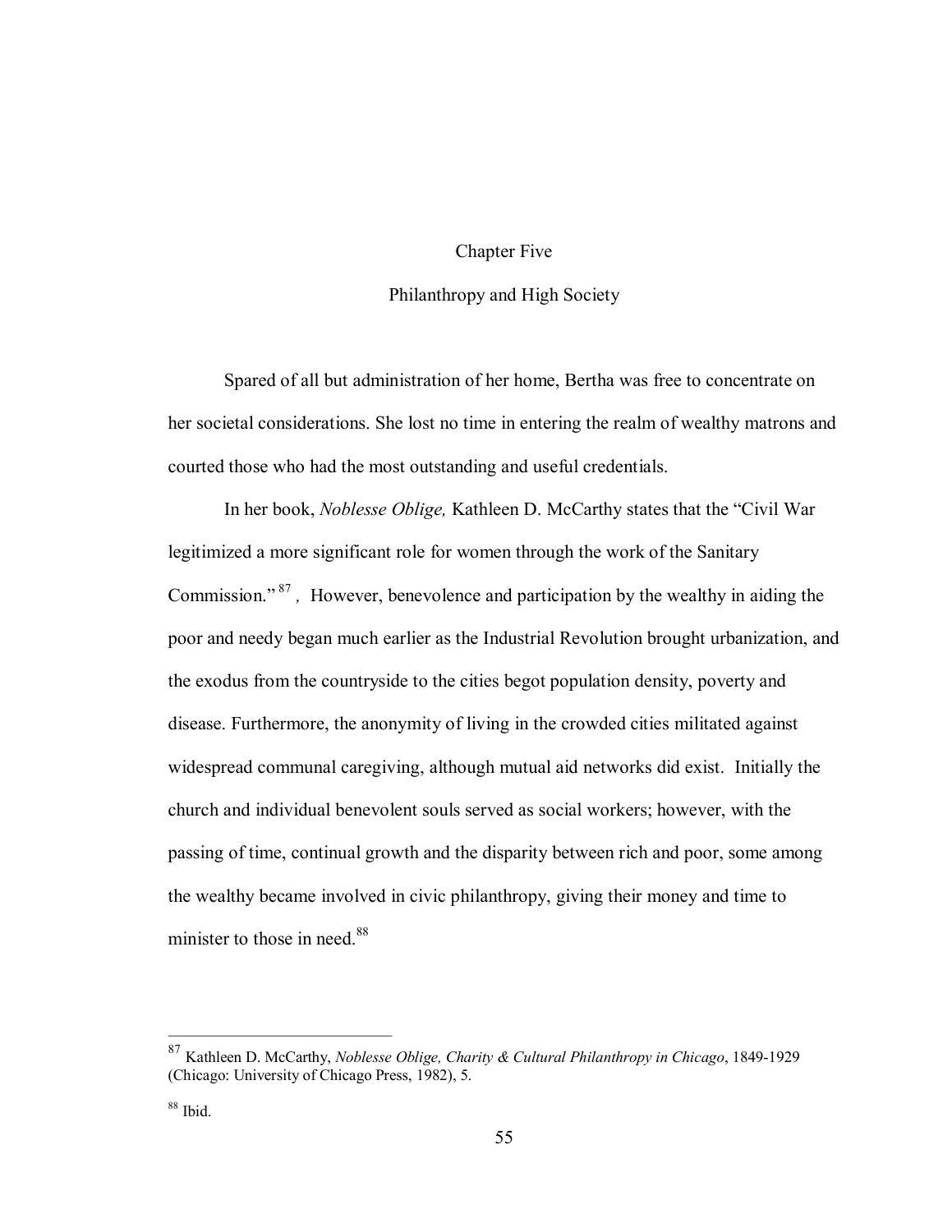Philanthropy had become the accepted practice of upperclass women, through benevolent giving, advocating social reform, and by volunteering in social institutions. Participants saw philanthropy as a way to enhance their political power, improve the lives and opportunities of less affluent women, and to develop artistic and cultural institutions. Humanitarianism was, in addition, a means of widening a woman's social network and forging relationships with important people.

Clubs for women combined social activism, fund raising, study, and discussion. In 1874, Bertha Palmer met Ellen Martin Henrotin at meetings of the newly formed Fortnightly Club, the first women's literary association in the city.  $89$  Subsequently, she joined the Friday Club, another exclusive literary group. Henrotin was interested in social reforms, and she had encouraged Bertha Palmer to participate in the Fortnightly Club, and the Chicago Women's Club, which helped to support women in public work in the city. Henrotin would then and in the future have an important influence on Palmer's choice of organizational membership and involvement and would be involved in the dedication ceremonies of the Women's Building at the Columbian Exposition in 1892. Bertha Palmer became a leader in the Fortnightly in 1880 and became president in 1901. She was also active in the Chicago Women's Club beginning in 1888 and served on its reform committee beginning in  $1891.^{90}$ 

<sup>&</sup>lt;sup>89</sup> Ellen Henrotin was a prominent Clubwoman in Chicago concerned about the disparity in pay offered to women. She served as president of the General Federation of Woman's Clubs. The first Resolutions Committee was established during the Ellen Henrotin Administration (1894-1898). All her life she sought solutions to a multitude of social problems. She was married to Charles Henrotin, a banker and the president of Chicago Stock Exchange and a member of the Committee on Dedication of the Columbian Exposition. Jeanne Madeline Weimann, The Fair Women, (Chicago:Academy Chicago 1981), 13.

<sup>90</sup> Rima Lunin Schultz and Adele Hast, ed., *Women Building Chicago 1790*1990,( Bloomington: Indiana University Press, 2001), 662.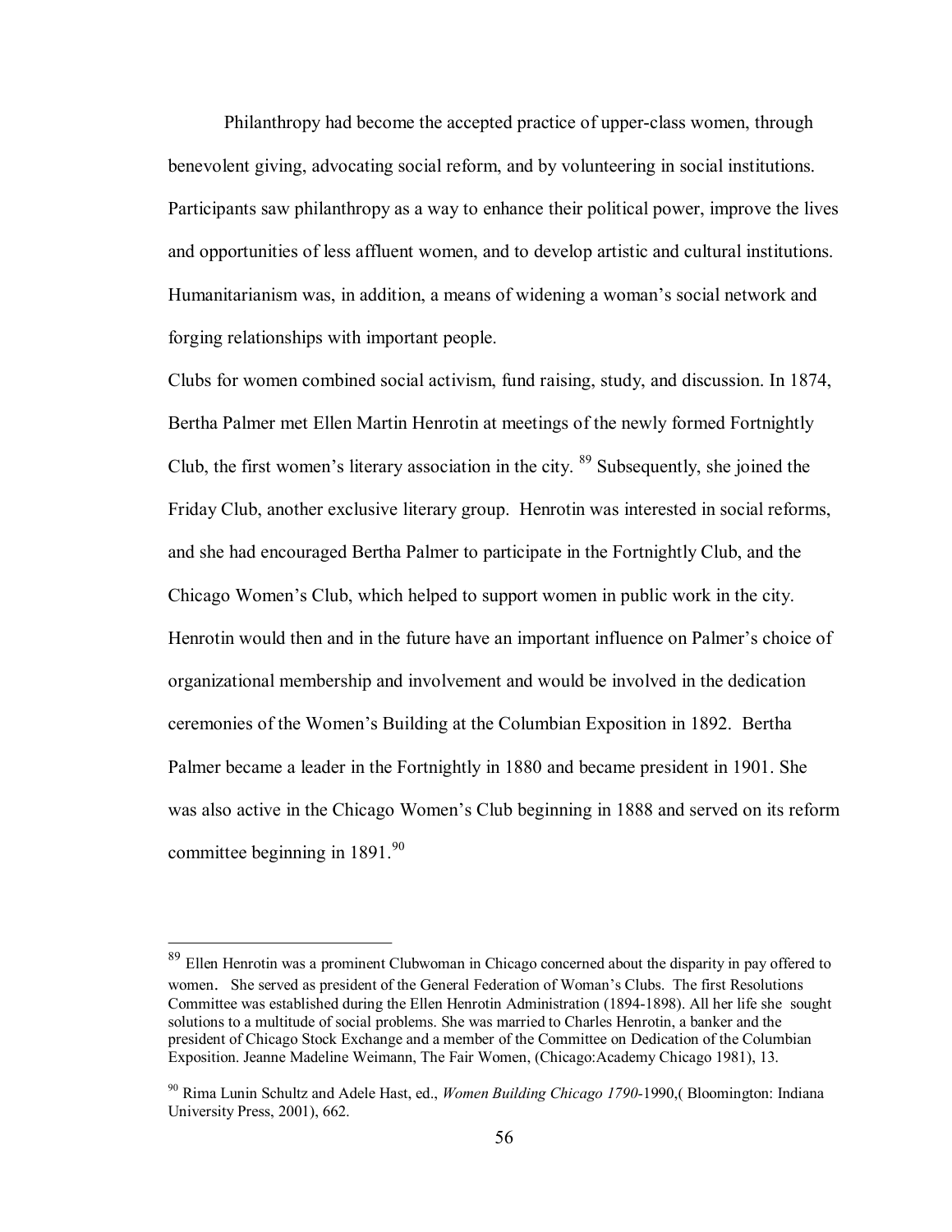One important offshoot of the Woman's Club was the Protective Agency for Women and Children that placed night as well as day matrons in Police Stations to protect female prisoners from abuse from policemen. The agency gave legal advice to help incarcerated mothers keep their children and learn how they might obtain divorces if they had been battered or deserted.<sup>91</sup> Palmer supported Hull House both personally and financially until Jane Addams became interested in the writings and philosophy of Leo Tolstoy. In Palmer's view, Addams's pacifist and anti-imperialistic pronouncements tainted her image, and accordingly Palmer distanced herself from the famous social worker.

Some privileged women of the Gilded Age honored the responsibilities of their elite status and forged personal links to the needs of the poor. They became activists for the prevention of communicable disease, more equitable and adequate healthcare, the implementation of better sanitary conditions, educational opportunities, and homes for the dispossessed. Bertha Palmer personally championed better education for women and equality of wages. She became a patron of the Women's Trade Union League and was instrumental in organizing millinery workers to improve their working conditions, holding a number of meetings in her home. She allied herself with reformers and became involved in the Woman's Christian Temperance Union, founded in Chicago by Frances Willard, despite the profitability of the bar receipts in the fashionable Palmer House. She strongly believed that drunkenness interfered with a man's ability to provide for his family and forced his wife to seek employment outside the house.  $92$ 

<sup>91</sup> Weimann, *The Fair Women,* 14.

<sup>92</sup> Ibid., 18.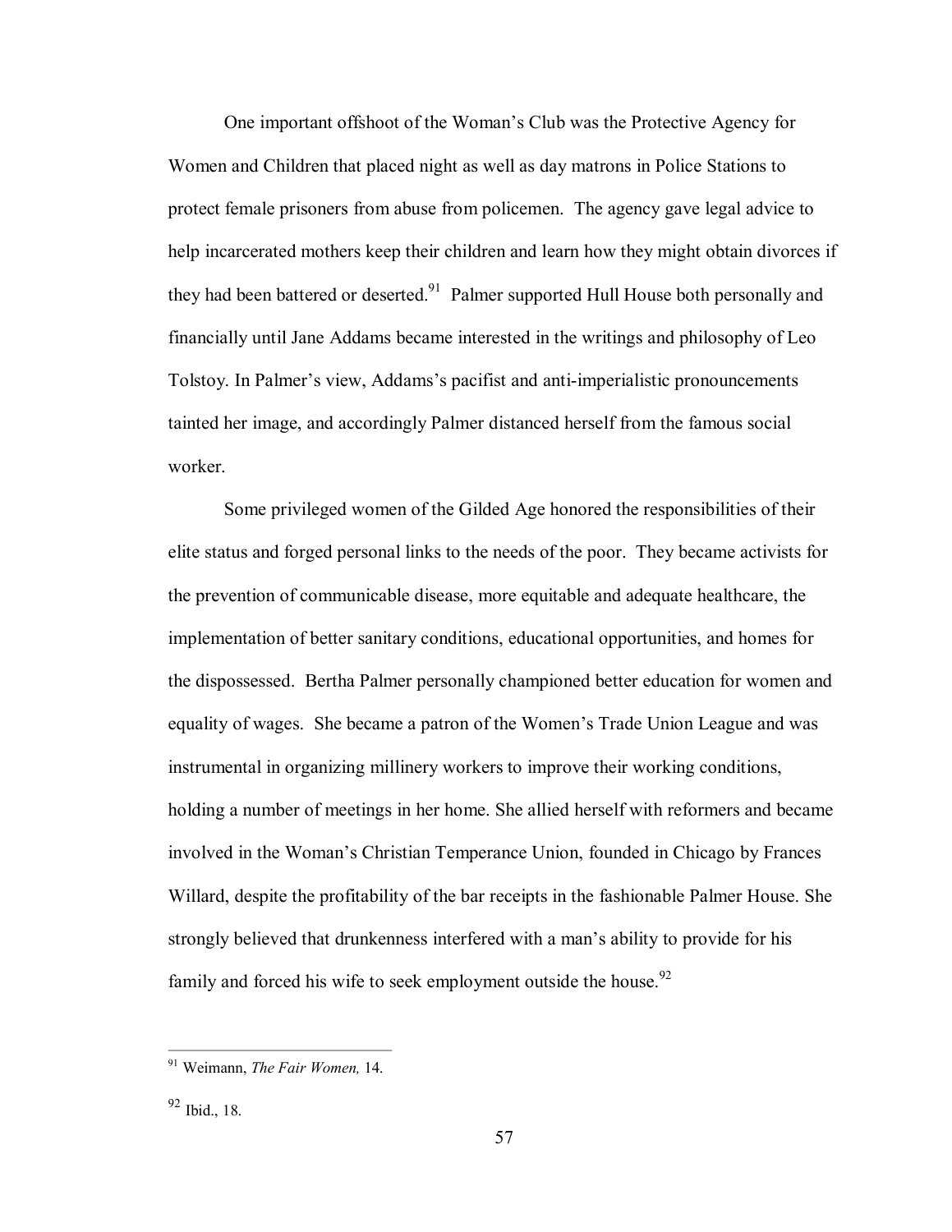The Philadelphia Centennial Exposition of 1876 served to clear another path for the cultural enhancement of the community and a way to help women in their quest for opportunities. As Kathleen D. McCarthy has written: "The exhibition of America's fine arts at the Exposition was found to be sadly deficient in comparison to the riches of the old world and as a result, a decorative arts movement was developed to elevate domestic handiwork and moved feminine artistry to the center of the creative process." $^{93}$ 

The Chicago Society for Decorative Arts was founded in 1877 as a cultural and charitable organization focused on helping impoverished women who were victims of the Civil War by training them to make high quality objects of art and household items. They were trained to produce products within their own homes, providing sustenance and care for their families. <sup>94</sup>

In addition, the members of the Society, including Bertha Palmer, amassed an art library and formed study groups to learn about artistic technique. These studies were augmented by trips to Europe, and for Bertha Palmer such trips provided the foundation of her collection of objects d'art.<sup>95</sup> Her experience in a movement extolling the handiwork of women laid the groundwork for her blueprint for the Women's Building Exhibition of the Columbian Exposition of 1893. Bertha became a member of the board of the Society from 1878 to 1884, and briefly chaired its embroidery and sales committee. Eventually, the organization abandoned philanthropy to concentrate solely on raising

<sup>&</sup>lt;sup>93</sup> Kathleen D. McCarthy, *Noblesse Oblige, Charity and Cultural Philanthropy in Chicago, 1849-1929* (Chicago: The University of Chicago Press, 1982), 35.

<sup>&</sup>lt;sup>94</sup> The Chicago Society was a branch of a national organization established in New York City.

<sup>95</sup> Ibid, 36.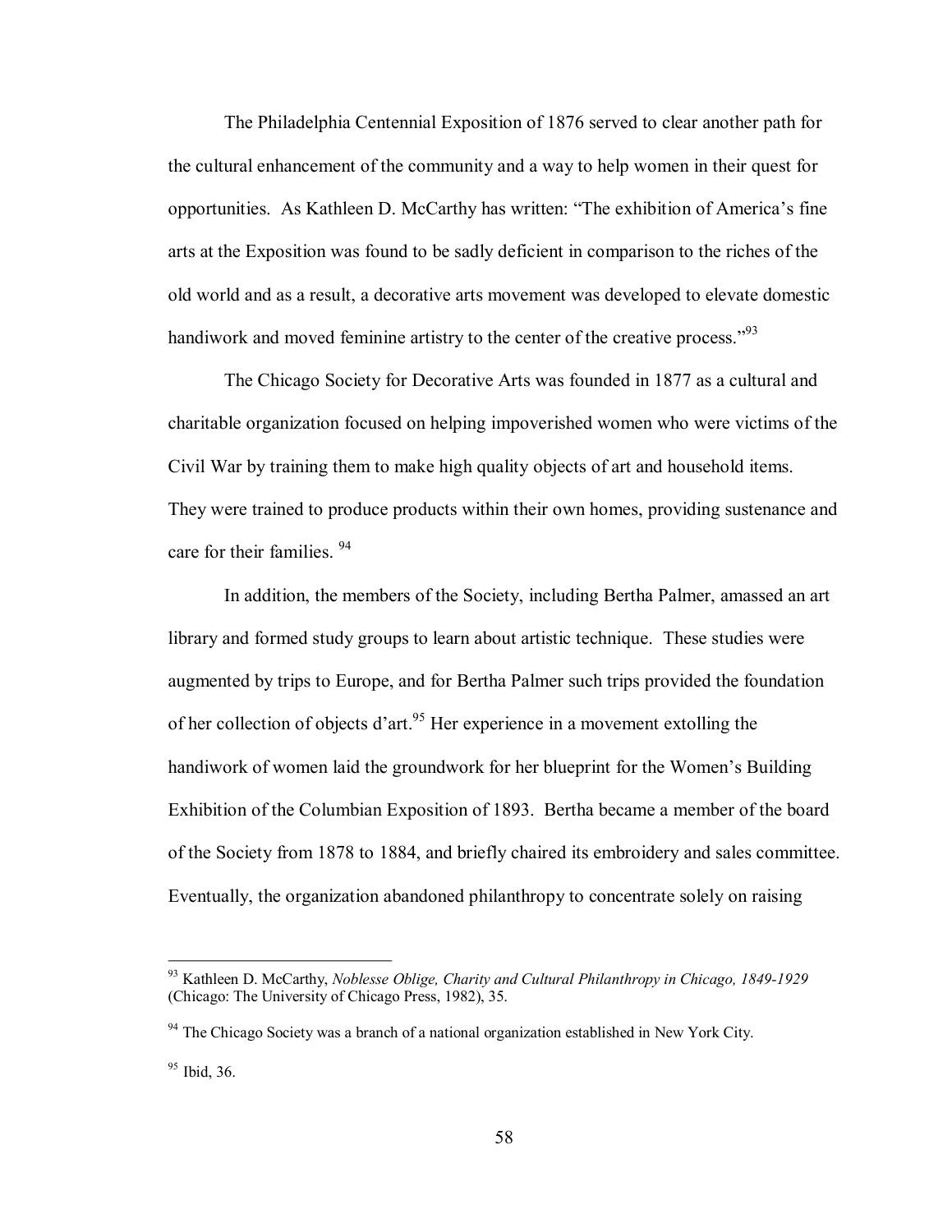standards of taste in the decorative arts, as its members pursued a relationship with the Art Institute of Chicago.<sup>96</sup>

<sup>&</sup>lt;sup>96</sup> Schultz and Haste,.Women Building Chicago 1790-1990, 662. There was no reference to indicate Palmer's role in moving from philanthropy to setting higher standards for art.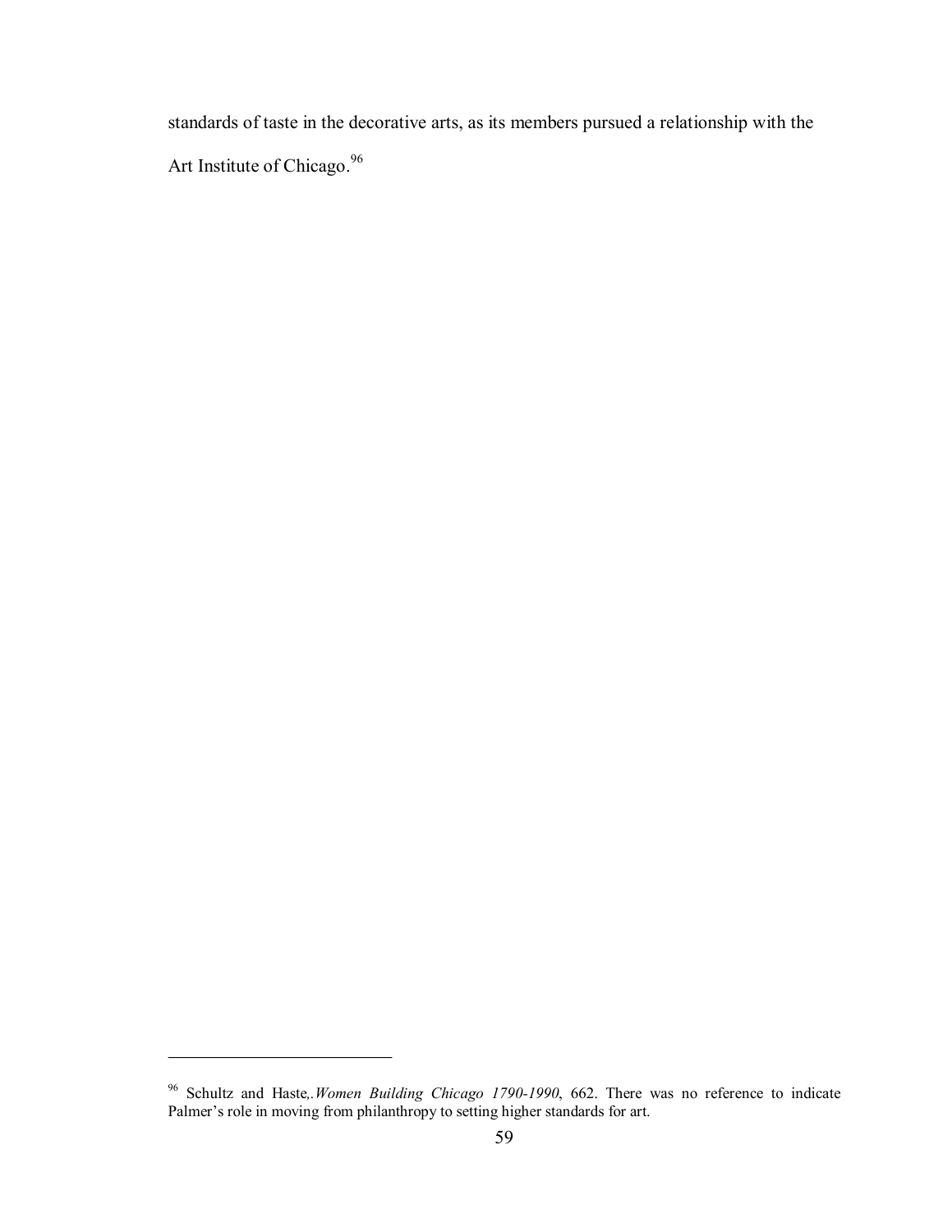### Chapter Six

#### World's Columbian Exposition

On April 25, 1890, President Benjamin Harrison signed a bill into law, making Chicago the official site of the World's Columbian Exposition. Steering committees were formed for fund-raising and general planning, which included an exhibition hall for the achievements of women. Officers were appointed and Potter Palmer became a second vice-president of the Exposition. Given her husband's prestigious appointment, her social position, and formidable civic and cultural achievements, Bertha Palmer was a popular choice for the presidency of the Board of Lady Managers of the Women's Building.<sup>97</sup> While Mrs. Palmer was widely recognized, controversy erupted over her appointment, particularly among the women of the newly formed Queen Isabella Association. They were for the most part professionals and suffragists who, in opposition to Bertha Palmer, believed women's achievements would be diminished by separating their exhibits from men's. Early on she voiced her unequivocal conviction that a separate building should be constructed to house the achievements of women. Art historianMargo Hobbs states: " Palmer feared that women would be ignored or overshadowed if they were forced to compete with men for the limited space in their exhibition halls.

 $97$  For detailed information about the Chicago Exposition of 1893 and Mrs. Potter Palmer's involvement, read: Jeanne Madeline Wiemann, *The Fair Women, The Story of the Woman's Building, The World's Columbian Exposition, Chicago 1893* (Chicago: Academy Chicago, 1981), and David F. Burg, *Chicago's White City of 1893*, (University of Chicago Press, 1976).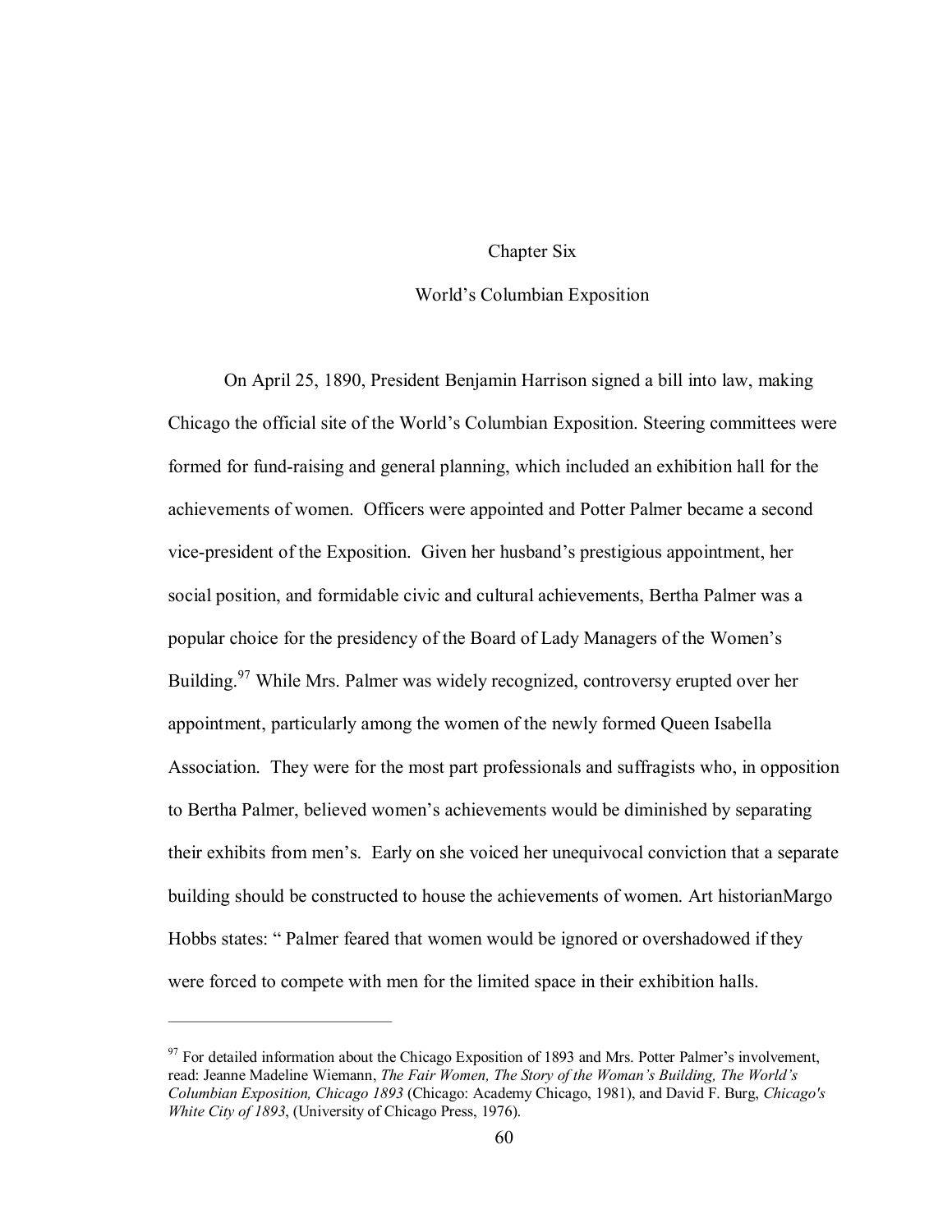Establishing a separate venue for women and highlighting the domestic arts reflected Palmer's belief that women had their place in society."<sup>98</sup>

The men who ran the Fair, the elite of Chicago's corporate leadership, sought to restrict the women's involvement in the fair to fundraising and when that became impossible, to subordinate women's voices. Bertha Palmer was an exemplary diplomat; she did not attempt to silence her critics, rather she sought to control the arena in which they expressed themselves. She helped organize a World's Congress of Representative Women that featured speakers who offered many different viewpoints on issues of interest to women. She believed in the leadership of women in society, particularly in advancing the improvement of working conditions, wages, medical facilities, and educational opportunities. She did not, however, align herself with suffragists. Her southern heritage militated against her acceptance of their more radical stance; she believed in feminine grace, womanly attributes, and limitations on women's ambitions and expectations. There were dissenting opinions and conflagrations, and Bertha Palmer was often the target of hostility. Several African-American groups protested when their demands for representation were ignored. Bertha rationalized that it was necessary to satisfy the interests of both North and South.

There was universal agreement that Bertha's travels to Europe to meet with heads of state, government officials, aristocracy and the notable and wealthy cultural trendsetters to garner support for the Women's Building at the Exposition, was key to its success. Through her personal connection with a number of ambassadors, members of the

<sup>98</sup> Margo Hobbs, *Bertha Honore Palmers Philanthropy in the Arts* Thesis submitted in partial satisfaction of the requirements for the degree Master of Arts in Art History, Theory and Criticism, (The School of the Art Institute of Chicago, 1992),2. Private Collection of Rollins B. Coakley.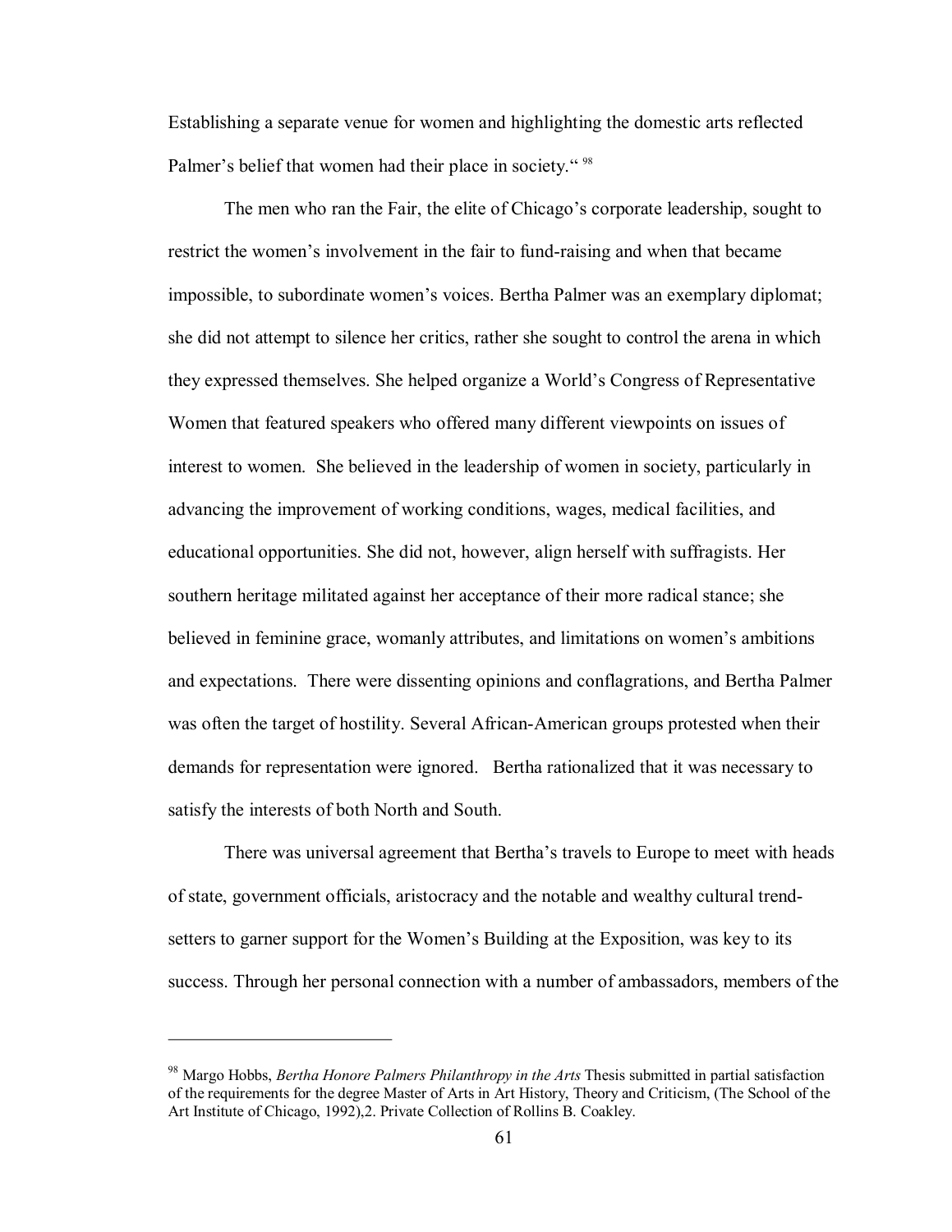court and the aristocracy, her stunning appearance, her extraordinary gowns and jewels, and most of all her warm and gentle coercion, she was a formidable presence even in the hallowed halls of state. In her articles, Mrs. Carter H. Harrison, Jr. observed, "Once tasting power she never again felt the slightest desire to give it up.<sup> $299$ </sup> Throughout the exhibition, she prevailed and upheld her position of leadership. Voices of dissension ultimately were silenced. They became resigned to the power of her invincible personality and the support of the devotees who were either in agreement with or beholden to her. In reading through the multitudinous correspondence between Bertha and her Board as well as prominent visitors to the Exposition, one fact is obvious. The Woman's Building became her domain, and the letters she received from one and all were submissive beyond the flowery style of the period. As an example, Susan B. Anthony wrote in April of 1893:

Our national organization did not consent to ask for separate space but it was with the expectation-the promise of ample space within the rooms to be allotted to the National Council-which I now learn is to be very limited-but my dear Mrs. Palmerwhile I shall feel very sorry to have the space we need-I shall surely make the most and best of what you are able to give.  $100$ 

A.B. Farquar, Executive Commissioner of the Board of World's Fair Managers of

Pennsylvania, wrote in April 1892:

I can say without flattery that my interview with you was the most pleasant and profitable part of an unusually interesting and instructive visit Mrs. Farquar is an enthusiastic advocate of your plan. As I remarked to your father, whom I had the pleasure of meeting after I saw you, that you will have it all your own way for Paris would not have hesitated in this choice, if Minerva and Venus had been combined

<sup>99</sup> Mrs. Carter H. Harrison, Jr. "Mrs. Potter Palmer as I Knew Her*," Chicago Herald & Examiner,* January 22, 1922.

<sup>&</sup>lt;sup>100</sup> Chicago History Museum Archives, Reports and Correspondence of Columbian Exposition, 1893, Board of Lady Managers, Box 5.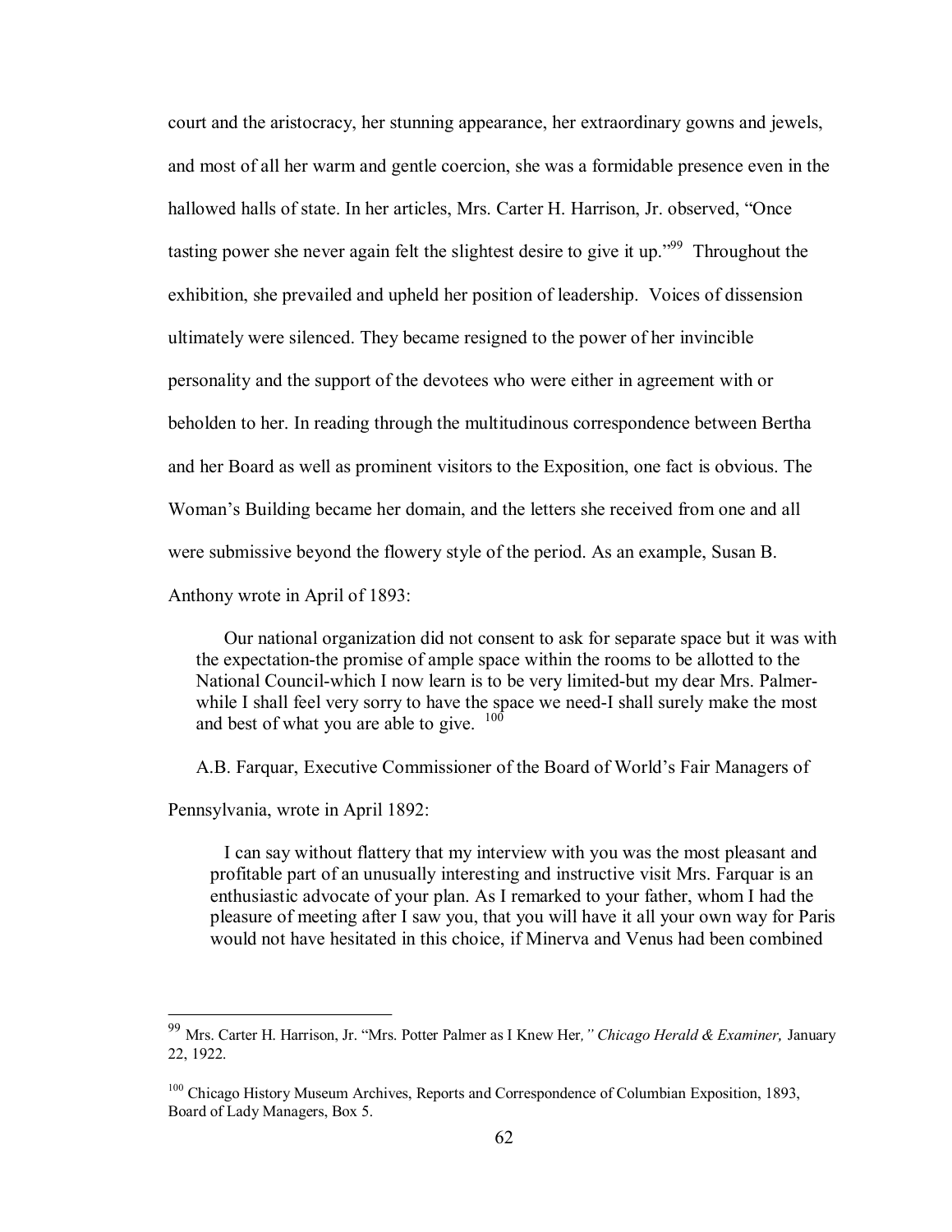into one. At any rate, I cannot choose but to serve you in every way possible. You have in Mrs. Farrquar a zealous ally.<sup>101</sup>

Colonel J.W. St. Clair, Secretary of the World's Columbian Commission, wrote to Palmer at the Grand Hotel in Paris on May 9, 1892, in regard to a controversy during a session of the National Commission over the powers of the Board of Lady Managers in the matter of awards:

I beg of you not to allow this, or any other occurrence on this side, to disturb the pleasures of your visit, or militate against the work I m confident you are doing, and will be able to do, in the interest of the Board of Lady Managers and the Exposition generally while you are abroad. Remember me kindly to Mr. Palmer, and with the hope that you may both thoroughly enjoy your visit, I remain, Your friend and coadjutor, J.W. St. Clair<sup>102</sup>

Palmer was instrumental in commissioning Boston architect Sophie Hayden, whose plan for the Woman's Building was chosen in a national competition. She also commissioned artists Mary Cassatt and Mary Fairchild MacMonnies to paint murals. The Woman's Building had evolved through her efforts and others into a building celebrating the accomplishments of women, created by women and for the advancement of women. There were forty-seven separate exhibits.

She advocated a "baby-sitting" building at the Exposition and raised the necessary twenty five thousand dollars by allowing the public to visit her home for three days and nights, giving them souvenir spoons to take away. By virtue of her personal efforts and accommodation, the Fair enhanced the perception of women throughout the world and stressed the impediments in their lives. The exhibits combined the wares of domesticity

 $101$  Ibid.

 $102$  Ibid.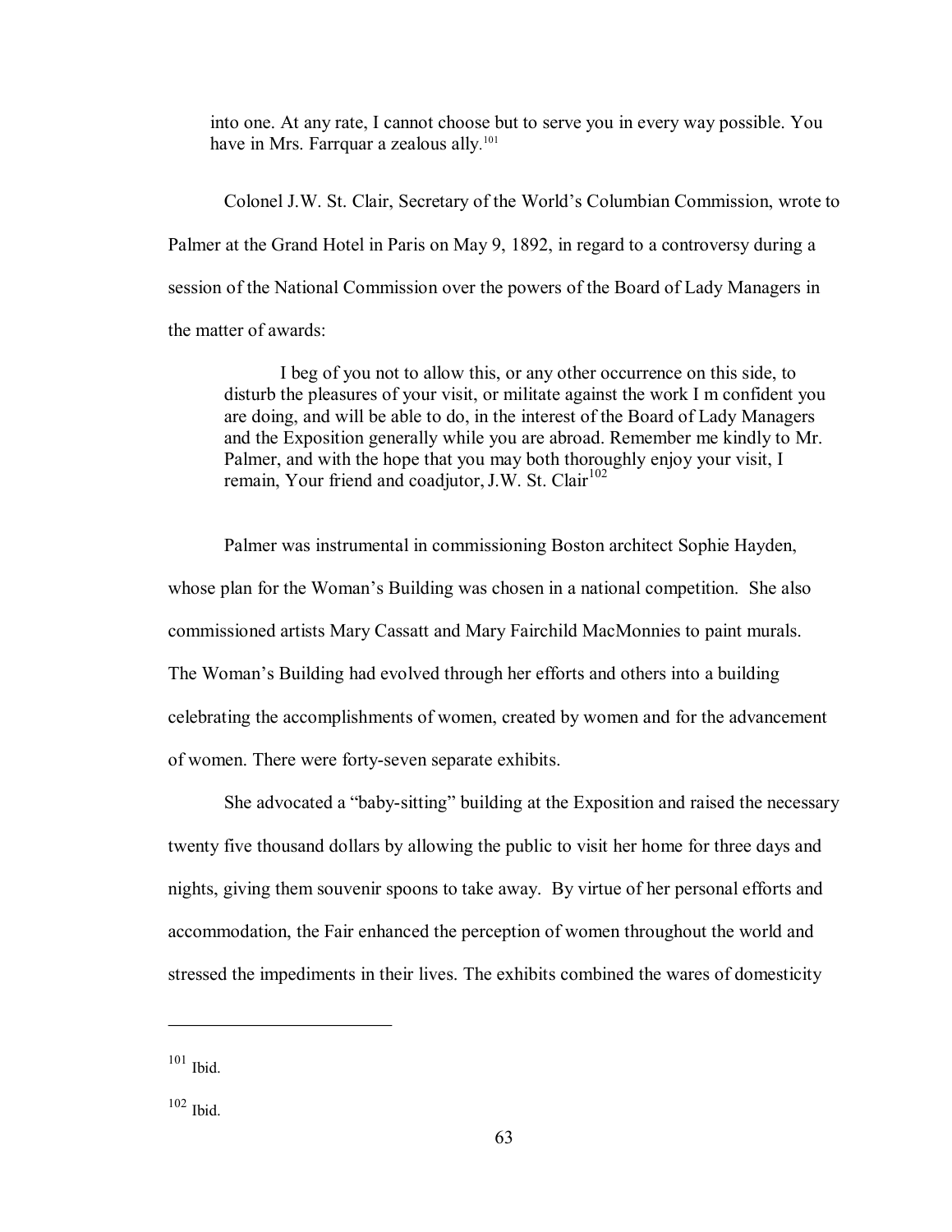with the decorative arts along with exhibits of the literary and artistic accomplishments of women from forty-seven nations. She was indefatigable and innovative and took every possible advantage of her opportunity. She handled everything that came her way with calm and composure. Even when the Infanta Eulalia, representing the King of Spain, declined the invitation to a reception in her honor given by Palmer, famously saying, "I prefer not to meet this innkeeper's wife," Bertha was unperturbed and remained gracious. The Infanta did have her comeuppance five years later when Palmer was invited to a gala in her honor. Palmer said, " I cannot meet this bibulous representative of a degenerate monarchy." $103$ 

After Bertha's appointment to head the Board of Lady Managers, the Palmers began to assemble a magnificent art collection. Margo Hobbs elaborates,

When the Palmers began to collect art in earnest, just prior to the World's Columbian Exposition, they were part of a trend among Chicagoans. The Art Institute was a part of this as well, taking advantage of the World's Fair to build a permanent structure…Bertha Palmer was also motivated by her unique position as President of the Board of Lady Managers, she was considered the nation's hostess. In the process of decorating her home, she considered the social gatherings she would hold over the course of the World's Fair. <sup>104</sup>

In 1873, Potter Palmer had met Sara Tyson Hallowell, (1846–1924), a Quaker

from Philadelphia, who was an important agent in Paris for American collectors and museums and was instrumental in introducing Impressionist works to the United States. She had come to Chicago to become secretary of the art department at the Interstate Industrial Exposition. In 1889, the Palmers were introduced to an art dealer, Paul Durand-Ruel and artist Mary Cassatt by Hallowell, and through these associations began a

<sup>103</sup> Aline B. Saarinen, *The Proud Possessors* (New York: Random House, Conde Nast, 1958), 9,10.

<sup>104</sup> Hobbs, "Bertha Honore Palmer's Philanthropy in the Arts "M.A. Thesis, 62.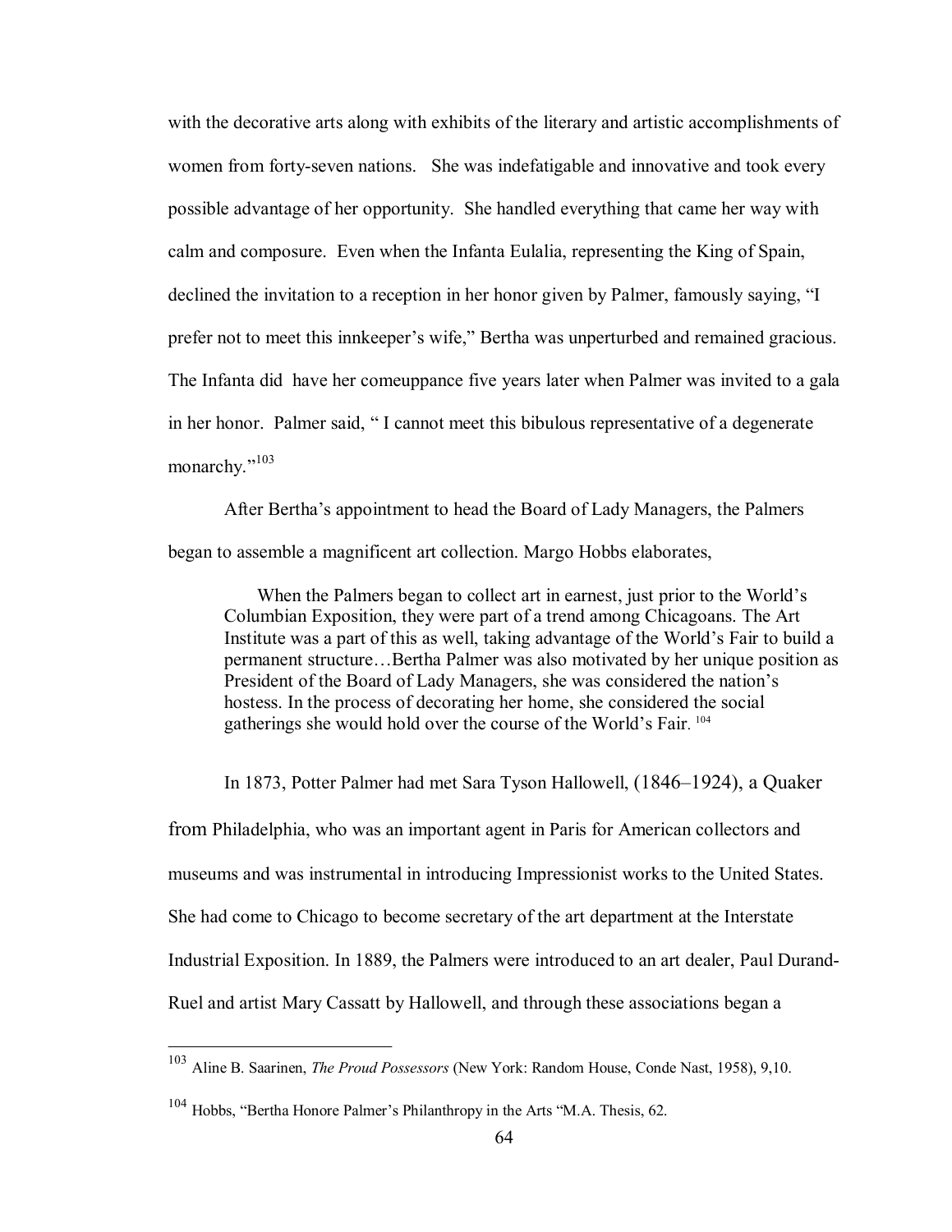prodigious collection of French Impressionists. Later the Palmers purchased works by younger artists, members of the Symbolist and Synthetist groups assuring Bertha that her avant-garde acquisitions would cause a sensation during social gatherings in her home. <sup>105</sup> When she later furnished her opulent mansions in Paris, London and Osprey, Florida, she adorned the walls with those works of art.

Palmer herself became a subject for art. Following the opening of the Exposition, the Board of Lady Managers commissioned Anders Zorn, a notable painter serving as Swedish commissioner for the event and a good friend of Bertha's, to paint a portrait of her. Patricia Erens relates:

The portrait captures Bertha, fascinating and commanding, at the height of her success. Still young, with dark eyes and silvery hair, the picture reflected the perfect image of how a social leader should look. Bertha wears the same gown she had worn for the official opening of the Exposition.<sup>106</sup>

Zorn was not the only artist to celebrate Palmer. She is the only American woman immortalized by August Rodin. "The marble bust-sculpture of the American beauty can be appreciated at the Musée Rodin in Paris." <sup>107</sup>

 $105$  Ibid, 75.

 $\frac{106}{107}$  Erens,25-26.<br> $\frac{107}{107}$  http://www.paris.org/Musees/Rodin.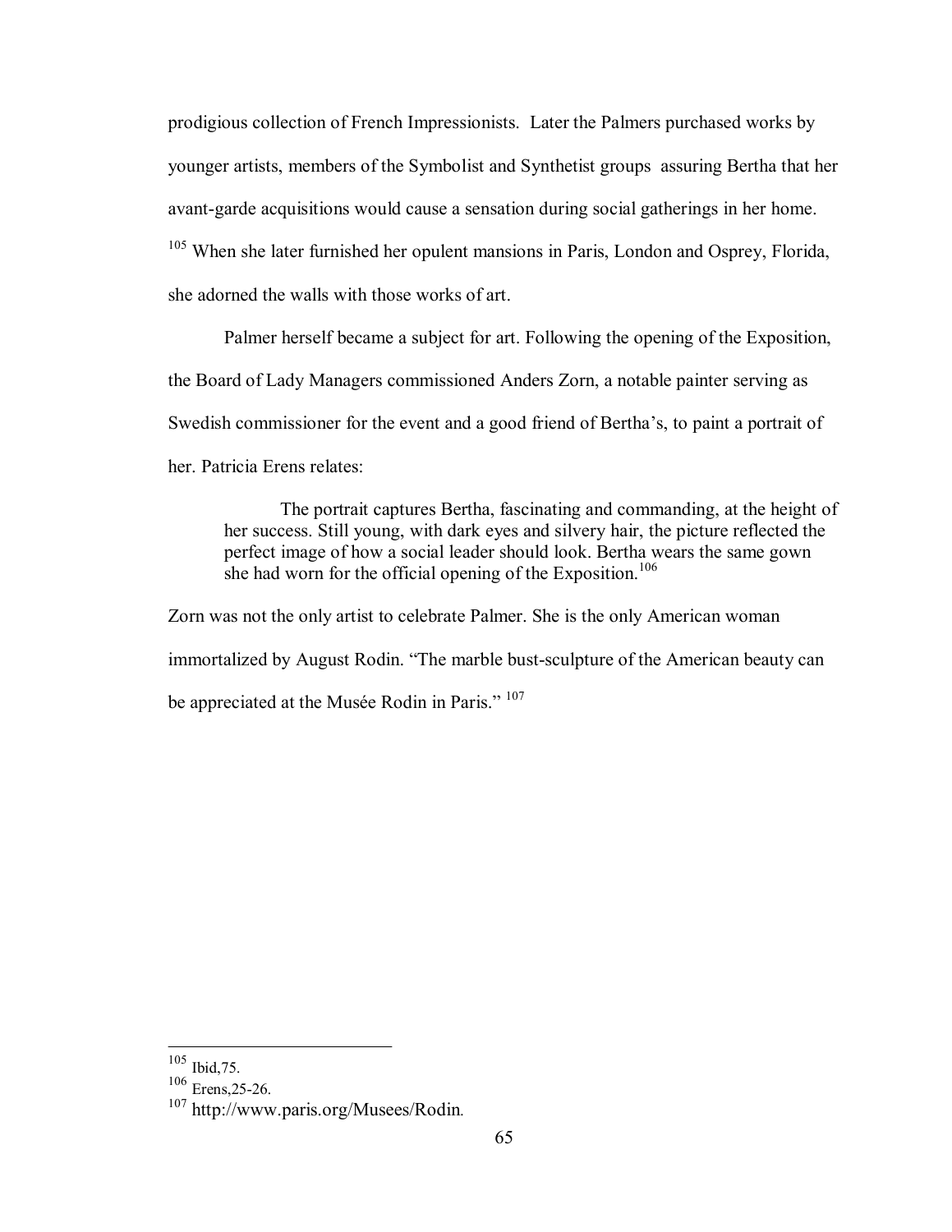# Chapter Seven

#### Newport

In 1896, Bertha Palmer found new a new milieu to enter, the bastion of the scions of Aristocracy East, Newport, Rhode Island. Among the residents were the prestigious William Astors, the Stuyvesant Fishes, the Cornelius Vanderbilts and the August Belmonts. The Palmers rented a châteaux and attempted to assimilate into the world of the gilded rich. Their acceptance was not instantaneous. Midwesterners, particularly the *nouveau riche,* were not considered on a par with old money from the northeast. The break in the ice came when she held a sumptuous coming–out gala in honor of her niece, Julia Grant. As she continued to host the renowned and royals of Europe, famous artists and writers, and to entertain in the understated good taste *de rigueur* in Newport, she was slowly accepted.

Princess Julia Cantacuzene, Countess Speransky née Grant, wrote of her relationship with her Aunt Bertha in her memoirs:

My uncle and lovely aunt [Potter and Bertha Palmer] put all possible pleasure in my girlhood, and gave me much that our limited means would not have offered. My aunt, slim and graceful, with her hair grown silvery white, had kept her freshness and seemed more beautiful than ever. She had no daughter and gave me the affection she could have lavished on one. Whenever the question of my marrying came up, I found in her a true friend whose advice was easy to follow. I was grateful that in spite of our small means, I was not pushed into a 'brilliant match.'...<sup>108</sup>

<sup>108</sup> Princess Julia Cantacuzene, Countess Speransky née Grant, *Revolutionary Days*, Begun as articles for the *Saturday Evening Post* in 1918; published as a book*, Revolutionary Days. Recollections of Romanoffs*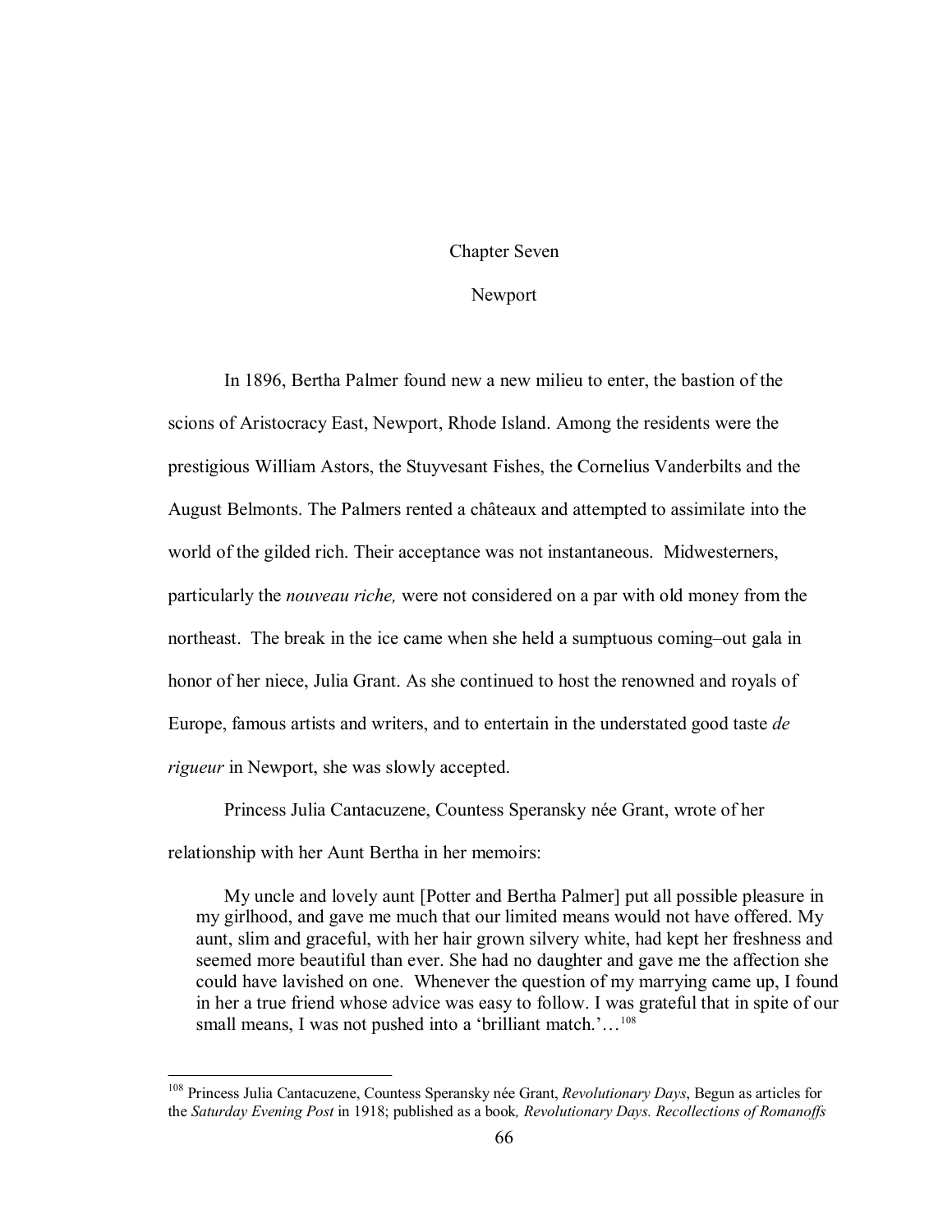Julia and her Aunt Bertha were kindred spirits. Both enjoyed a life of affluence and splendor. During her father's tenure as envoy to Austria, Julia Grant had come to love the excitement of court life with its fine parties and dances, elegant clothing, and a beautifully furnished home with servants to see to her every need. Julia's most memorable event was her presentation at the Austrian Court Ball, Wearing a gown made in one of the leading Parisian house of the *belle époque*, she was presented to the emperor and then danced in the ballroom of the Hapsburgs to an orchestra conducted by Strauss himself. When Frederick Grant's tenure came to an end, the family's return to New York was clearly a letdown for Julia as they went from the opulence of the Viennese Court to a small and modest three-story house in New York City. They had little money. Fortunately, since her brother was at West Point and her parents were preoccupied, Julia was thrilled to spend the summers with the Palmers at Bar Harbor and then at Newport.

In the early autumn of 1898, my mother was to join my father in Puerto Rico, where he was military commander. She did not want to take me with her for fear of the climate and the roughness of a newly conquered country. Uncle Palmer had passed a bad summer at Newport and was being sent abroad to spend the time of cold weather on the Nile. My aunt was taking the two boys [Honoré and Potter II] along for a year's travel before they settled down to business. The Palmer family proposed to take me abroad with them and I was perfectly enchanted when my mother accepted for me.  $109$ 

Potter was becoming increasingly infirm and tired easily. Bertha decided to plan a trip abroad for her husband, joined by Honoré, Potter II, and Julia, lest his health further deteriorate during Chicago's winter of 1899. They planned to spend several months on a

 $109$  Ibid.

and Bolsheviki, 1914-1917 (Boston, Small Maynard & Company, 1919) Current edition: (Chicago, The Lakeside Press, 1999), 44,45.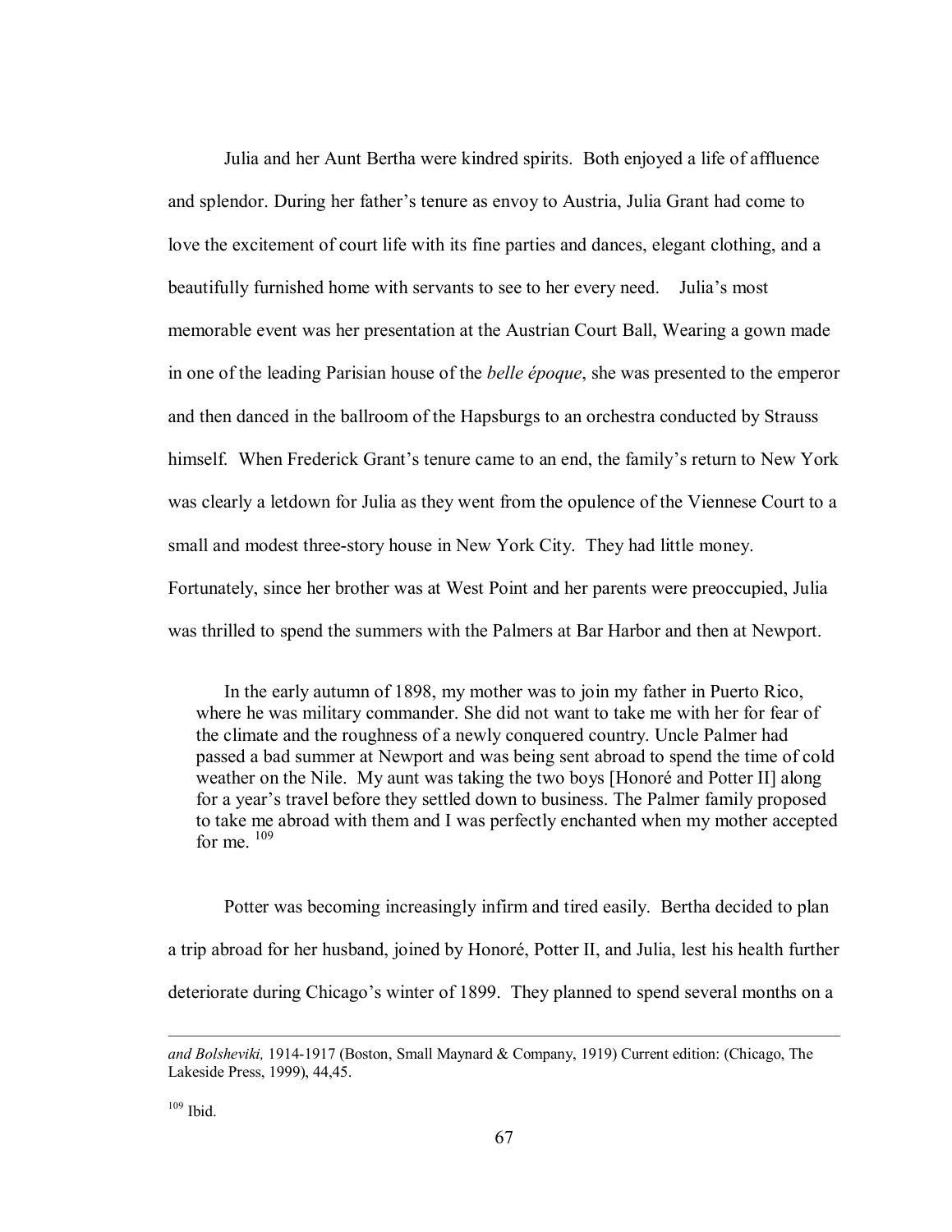sightseeing tour but, in Egypt, where they had gone for the mild climate, Potter fell ill and they immediately traveled to Rome for better medical treatment. As he rested and recuperated, Bertha began a whirl of royal entertainments. Wherever her travels took her, she took advantage of every opportunity to enhance her status among the elite. As Potter's health improved, he made an effort to participate socially in his own backstage way and agreed to an audience with Pope Leo XIII.

During their stay in Rome, Julia Grant met Prince Michael Cantacuzène of Russia. Within a short period of time after a whirlwind courtship, they were engaged and Bertha lost no time in telegraphing her sister and Frederick Grant, urging them to give their daughter their blessing. The Palmers soon sailed for the United States where Bertha rented the Astor's villa, Beaulieu, in Newport, and decided that this would be a suitable setting for the wedding. She was in her element planning the wedding. In the historical introduction to Julia's memoirs, Editor Terence Emmons reflects,

In her memoirs, Julia skimps on the details of the courtship. She recognized in this marriage a means of regaining the social life she enjoyed in Vienna during her father's diplomatic career. And there was an air of adventure to the prospect that appealed to her nature as well. By her own admission, she knew nothing of the country she was about to adopt. As Julia's temporary guardian, Aunt Bertha could easily have squelched the affair simply by catching an earlier steamer home. Instead, she seems to have taken an active part in persuading Julia's parents to give their consent. It is not unlikely that having a prince in the family was an idea that flattered her social ambitions.  $110$ 

This was the third time in Bertha Palmer's life that marriage fulfilled her

ambitions: her own, her sister Ida's, and that of her niece, Julia. Julia did not have to be

<sup>110</sup> Terrence Emmons, Historical Introduction to book by Princess Julia Cantacuzene, *Revolutionary Days,* (Chicago: The Lakeside Press, R.R. Donnelley, 1999 reprint), xxi. Original Publication: (New York:Scribner & Sons, 1920). *Revolutionary Days* affords the historian a firsthand account of Julia's life during an important period in Russian History and a glimpse into the relationship she enjoyed with the Palmer family.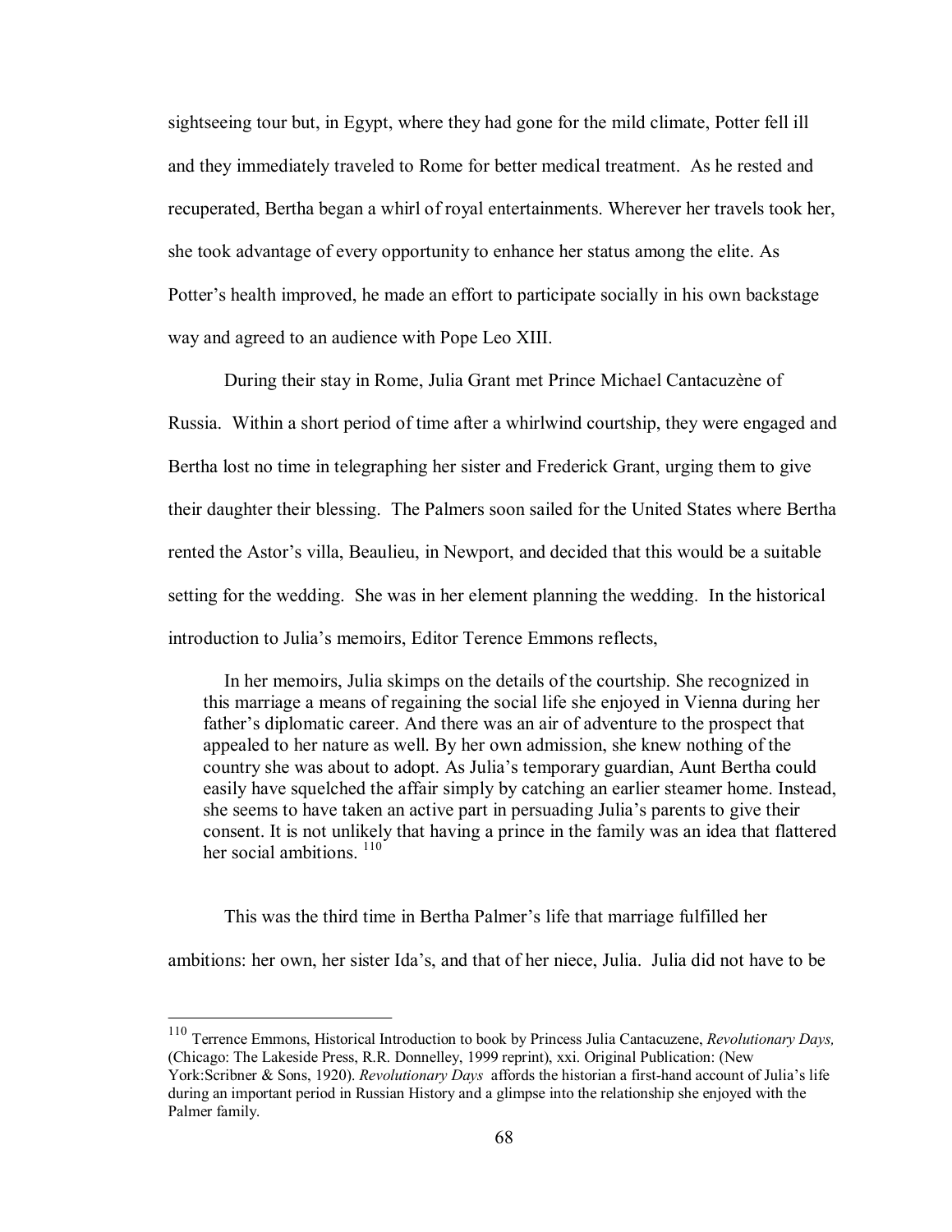persuaded; the glamour of becoming a princess was alluring to the young woman. She

hadn't a clue as to the political turmoil brewing in her new country.

On September 25, 1899, the *Newport Daily News* carried the following headlines on its front page: " Miss Julia Grant Wedded to Prince Cantacuzene." The article continued:

General Grant's granddaughter is now a Russian princess. Today at noon the American ceremony according to the rites of the Protestant Episcopal Church, following the Russian service last evening made Miss Julia Grant, daughter of General and Mrs. Frederick Dent Grant, the wife of Prince Cantacuzene/Count Speransky. It was the closing and the crowning social event of the Newport season of 1899 and among the most brilliant affairs of the kind ever chronicled in the social annals of this city, bringing to an end a series of entertainments in honor of the bride and groom which has probably never been surpassed in number and elaboratness of arrangement. The Russian orthodox service was held at Beaulieu, the William Waldorf Astor villa which Mr. And Mrs. Potter Palmer were occupying for the summer. 111

The prestigious guest list, the gowns, the jewels, hundred of roses and orchids in

profusion, the décor and array of wedding gifts to the bride and groom, and the music

performed by the St. Cecilia Quartet ensured that Bertha Palmer had created her *magnum* 

*opus* in Newport.

<sup>&</sup>lt;sup>111</sup> A Two-Fold Function, Miss Julia Grant Wedded to Prince Cantacuzene, *Newport Daily News*, September 25, 1899, 1,2,6,8,10,12.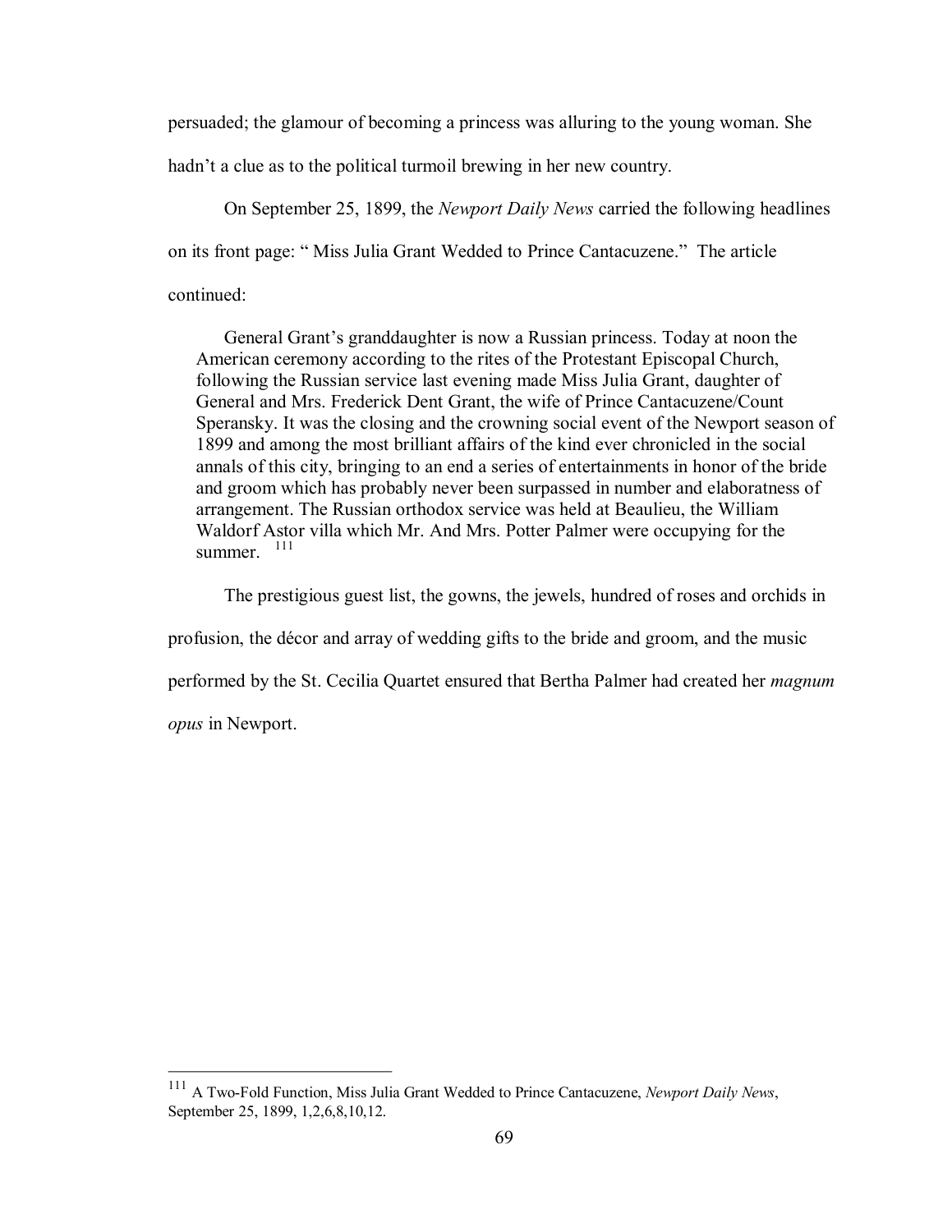## Chapter Eight

# The Paris Exposition

In 1900, Bertha Palmer was appointed by President William McKinley as the only female member of the National Commission representing the United States at the Paris Exposition. Her primary focus was to look after the interests of Americans in Paris. Despite Potter's precarious health, Bertha rented a large house and staffed it with servants in anticipation of grand entertainments. The media wrote of her French heritage and, unlike other Americans who remained within the confines of their colony, she moved comfortably within the cosmopolitan community-at-large, speaking flawless French and frequenting the grand fashion salons of the city. Ishbel Ross notes that Palmer was well schooled in Debrett and acquainted with members of the nobility.<sup>112</sup>

She was subjected to opposition, especially from Mrs. Ferdinand Peck, the wife of the official head of the American Commission who was chagrined that Palmer was receiving too much attention and too many honors. Mrs. John Logan, wife of the former senator from Illinois, led the forces at work to diminish the hegemony of Palmer. Many other women who Bertha had worked with at the Columbian Exhibition continued to resent that she was singled out as worthy of credit for its success. They felt that she had

<sup>&</sup>lt;sup>112</sup> Debrett's is a specialist publisher, founded in 1769 with the publication of the first edition of **The New** Peerage. This genealogical guide to the British aristocracy evolved into a keystone of British society and is published today under the name Debrett's Peerage & Baronetage, a book which includes a short history of the family of each titleholder. Debrett is also considered to be the last word in British manners.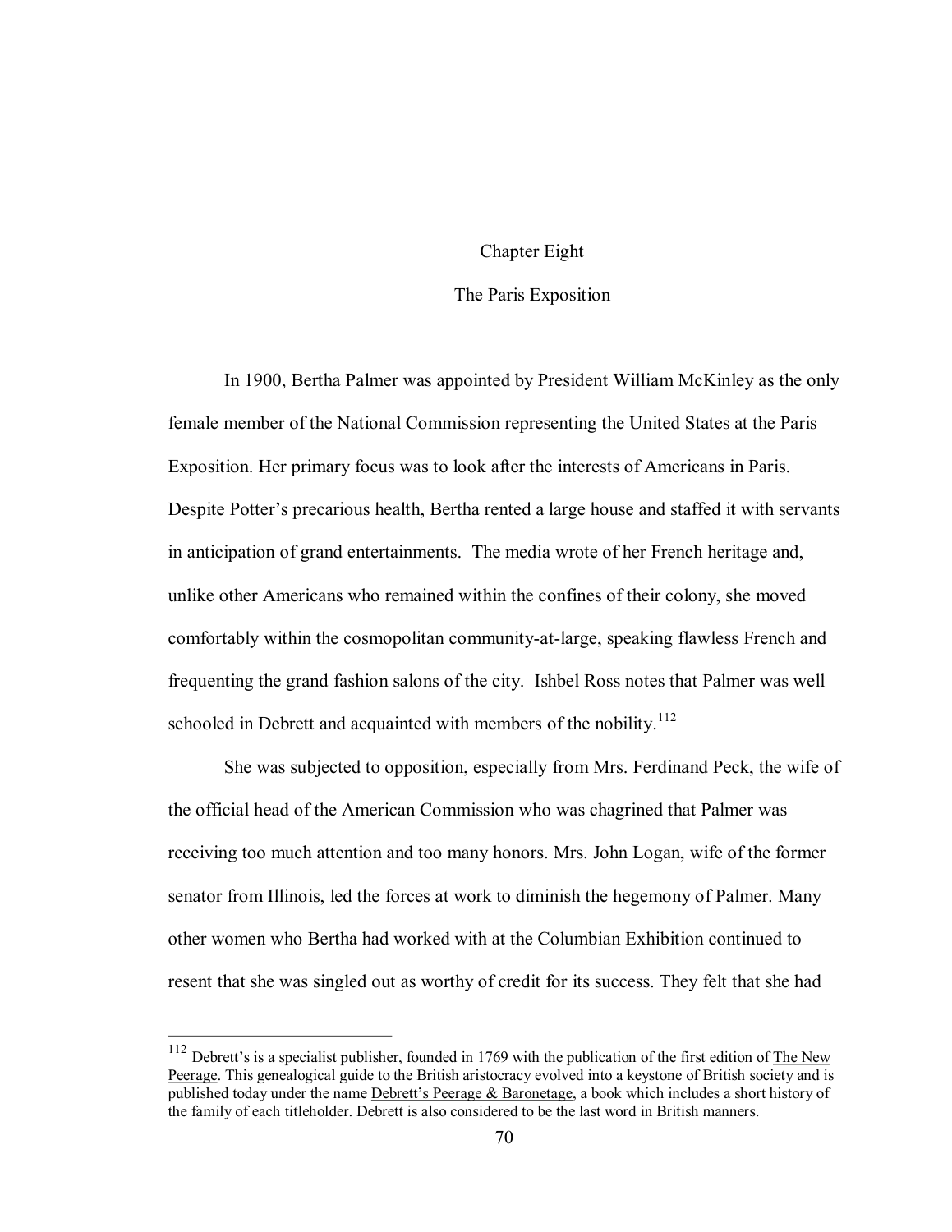been manipulative in securing her appointment to this exposition. She became the subject of gossip and innuendo among visiting Americans. Nevertheless, Bertha went on with her social obligations and seemingly ignored the petty chides and scuttlebutt. One of her accomplishments was successfully appointing Jane Addams as juror of exhibits in social economy. The highlight for Bertha was the invitation to visit Queen Marie Henriette of Belgium at the Royal Villa. Potter had kept a low profile during the various events. His health had improved somewhat, but he required a great deal of rest and was usually unable to keep up with his wife's schedule; however, he agreed to accompany her on the trip to Brussels.<sup>113</sup> When the last vestiges of the exposition were swept away, Bertha Palmer was awarded the Legion of Honor for her work. The Exposition had been a grand success. Her critics were silenced.

The following year she focused her energies on her son Honoré's entry into the world of politics. He was by then a man of twenty-seven and a graduate of Harvard. Ross states, "Bertha had come back from Paris determined that Honoré should enter the political field….in later years he [Honoré] never made any secret that he would not have thought of entering politics but for the prompting of his mother who threw the gauntlet before him to end the 'civic mess' in the city.<sup>114</sup> Bertha provided headquarters for the campaign, entertained, and wrote personal letters to her wealthy and influential friends asking that they attend political rallies and speak in support of her son. She wrote a letter in January of the election year to Charles Hutchinson, a banker and President of the Chicago Art Institute, asking that Honoré be made a member of the board of the Institute. In April 1901, she wrote to Judge Lambert Tree:

<sup>113</sup> Ross, *Silhouette in Diamonds,* 172.

 $114$  Ibid, 179.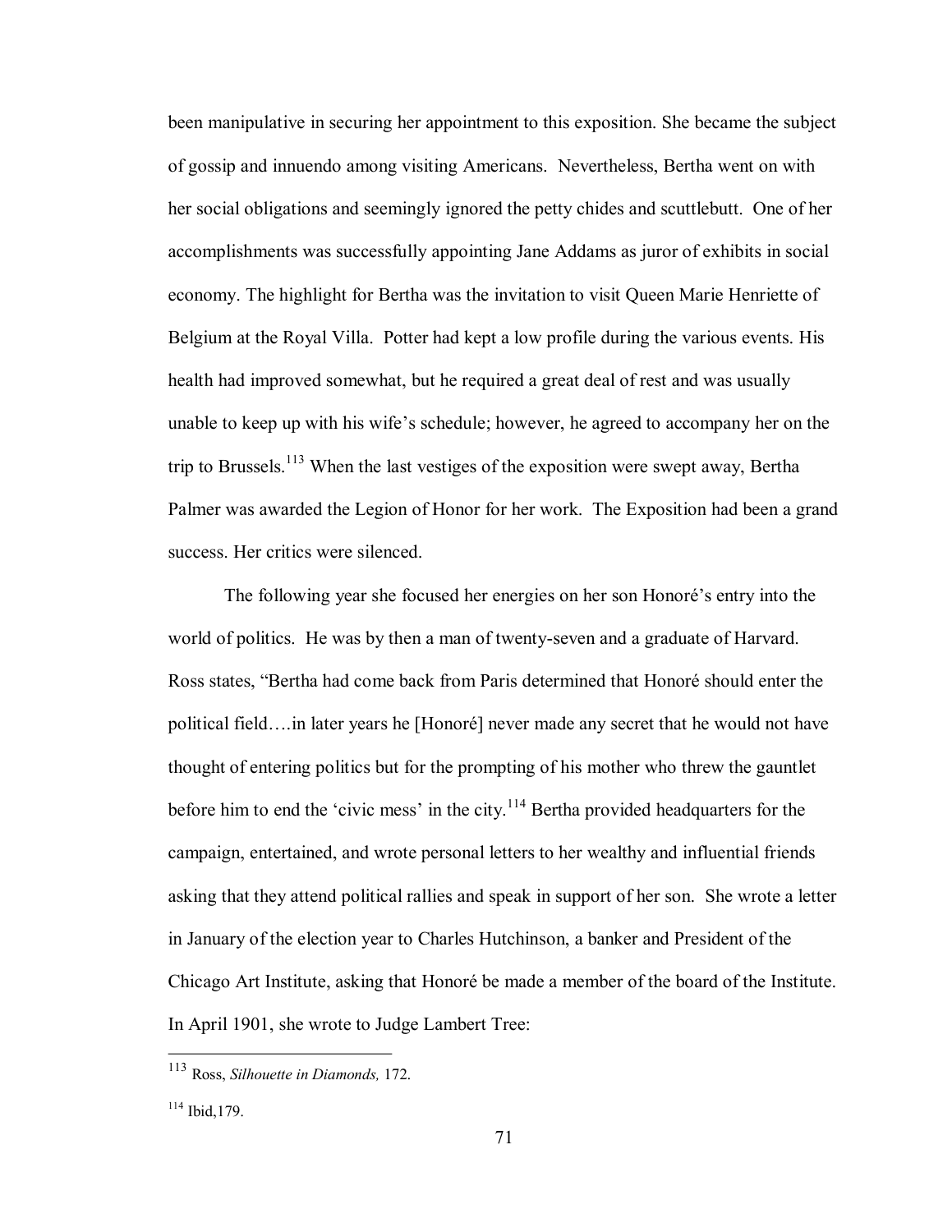Dear Judge Tree,

My son, Honoré opens his headquarters at number 133 North Clark Street tomorrow at eight P.M. He asked me to write and to beg you to be present and to say a few words. You are such a favorite in the party and I sincerely trust that you can gratify Honoré, and his parents by being with him at his little informal warming."

In a subsequent letter, she said: Honoré was greatly disappointed that you could not come yourself for a few moments to your many friends and herewith. It is planned to have two large rallies to close the campaign on Friday, the  $22<sup>nd</sup>$  and the  $29<sup>th</sup>$ ...Can you not be present and say a few words of encouragement to Democratic voters on one of those dates?<sup>115</sup>

In the end, Honoré was elected alderman by a plurality of thirteen hundred votes

over his opponent. The headline in the Chicago Journal was "Honore Palmer is Chosen

Alderman" with the subheading, "His Mother is Pleased." The article stated:

Honoré Palmer, under the careful and judicious training of his mother, Mrs. Potter Palmer, and under the guidance of 'Jimmy Quinn', yesterday won a signal victory over Alderman Helm and John Maynard Harlan in the Twenty-First Ward.<sup>116</sup>

Honoré Palmer would be re-elected in 1903. In 1910, the year the family came to

Sarasota, he reportedly, turned down an opportunity to run for Congress. Instead, with

his brother and uncle, he undertook a primary administrative role in the acquisition and

management of the Palmer properties within and outside of Florida.<sup>117</sup>

<sup>115</sup> *Chicago Journal* ,April 3, 1901, MSS, Tree, Archives of Newberry Library. Correspondence.

<sup>116</sup> Ibid*.*

<sup>117</sup> Janet Snyder Matthews, *Venice, Journey from Horse and Chaise. (*Sarasota: Pine Level Press,1989),176.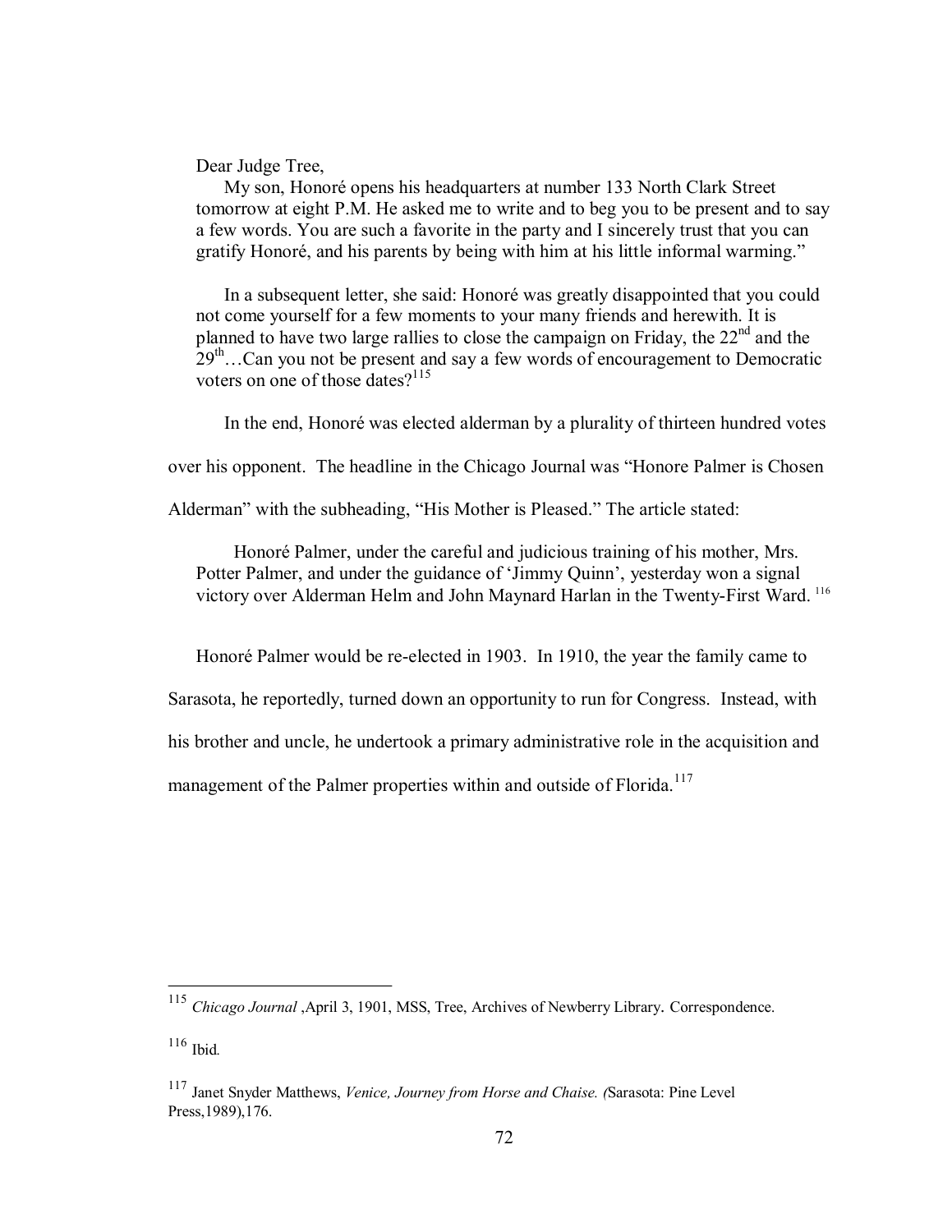Chapter Nine

The Years Alone

By early 1902, Potter Palmer was very fragile and he no longer wished to leave his home. Bertha often appeared at social and civic functions alone. Her husband's life ended on May 4, 1902; the immediate cause of death was edema of the lungs. Ishbel Ross spoke with Honoré Palmer about the funeral in the late 1950s when he recalled that:

His father lay in state in the grand gallery of the mansion. and the funeral took place the following morning at the residence. The public streamed past as though he had been a mayor or other public official. Among hundreds of business and social friends were many Negroes, old and young, who had worked for Potter Palmer. Tears streamed down the faces of some and they all agreed that he had treated them well. Friends were allowed at the house, however Palmer's burial at Graceland Cemetery was for family members only. The death of her husband was one of the crucial turning points of her life and for a time she was uncertain about the course she would follow.  $118$ 

After the funeral, Bertha observed a period of mourning. In her husband's name, she established a medal and a cash award for American Art at the Art Institute of Chicago's annual exhibition. As the sole benefactor of his estate of eight million dollars, most of it in real estate, she and her brother Adrian became trustees.<sup>119</sup> She maintained total control of funds to be dispersed to her adult sons and following her husband's advice, continued to invest her money in real estate and art. Her world was changing; her

<sup>&</sup>lt;sup>118</sup> Ishbel Ross, *Silhouette in Diamonds* (New York: Harper and Brothers, 1960), 182-183.

<sup>&</sup>lt;sup>119</sup> When Marshall Field learned that his old colleage had left everything to his wife, he said, "A million dollars is enough for any woman." Ross, *Silhouette in Diamonds,* 183.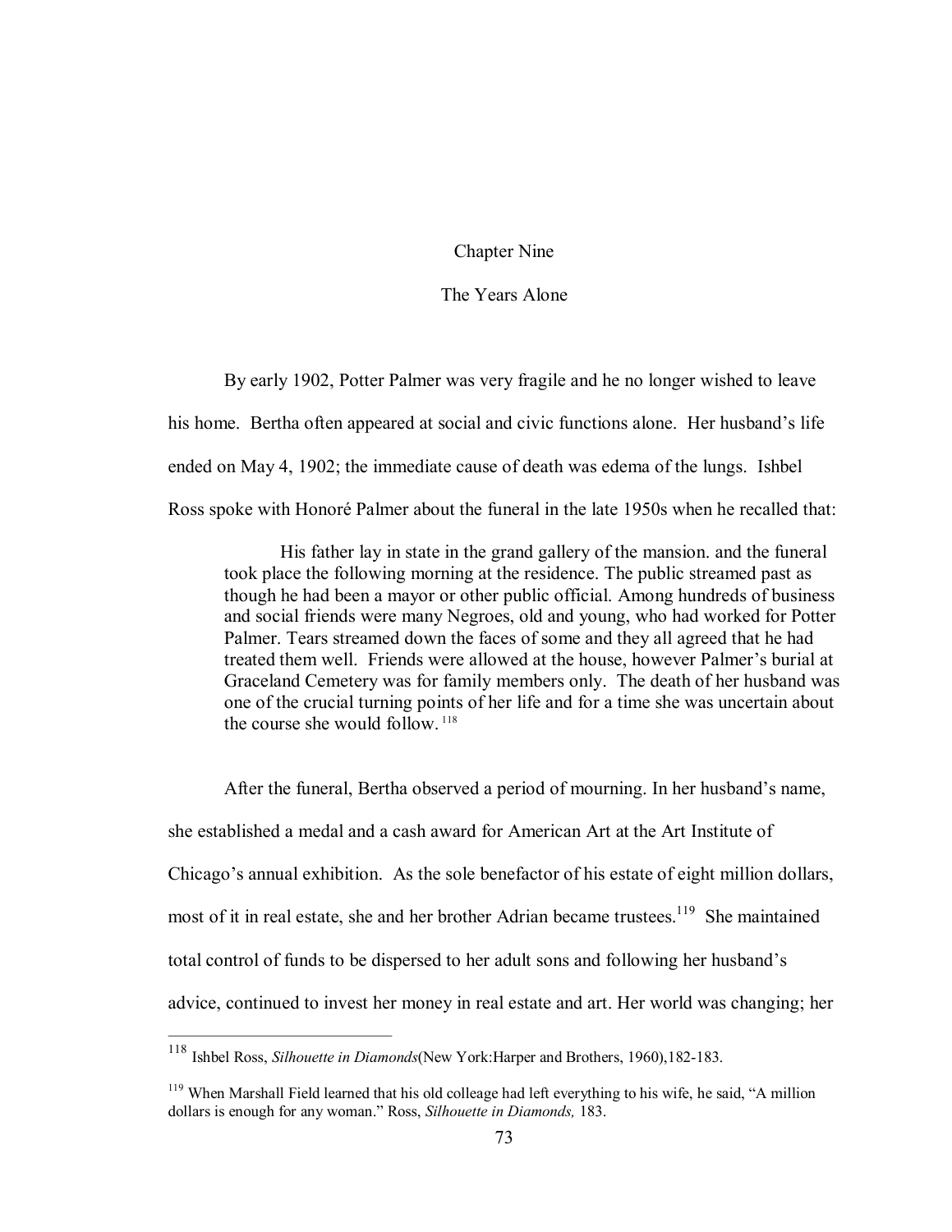once energetic mother was frail, and her friend and in-law, Julia Dent Grant, the wife of the former president, passed away in December of that same year. Following the second funeral in the family, Bertha's sister Ida and Frederick Grant traveled to Russia to spend time with their daughter and her family.

In the summer of 1903, Palmer traveled to England for the wedding of her son, Honoré, and the wealthy and beautiful Grace Greenway Brown, a match she heartily approved. Palmer was in half mourning during the occasion, wearing lavender and gray in place of black. Following the festivities, she left on a motor trip through France with her niece, Julia, however she was afflicted with typhoid fever and it was necessary for her to stay on in Paris with her devoted niece as her constant companion. Ishbel Ross relates, "She disliked invalidism yet accepted her fate with philosophical calm and received many visitors as she convalesced." <sup>120</sup>

As her energy and zest gradually returned, she exchanged her widow's black for brighter apparel and returned to the *haut monde*. Much of her time was spent in Europe; the castle in Chicago was often unoccupied and dark. She had in the past stayed at the finest hotels when abroad; she decided instead to purchase grandiose houses in London and Paris and concentrated on filling them with opulent furnishings and priceless works of modern art. Her acquisitive lust had not abated. Her public rooms were elaborate stages for entertainment and for the display of treasured collections. Her forte was not to follow the current vogue but to create it. As fine paintings from Europe were purchased

<sup>120</sup> Ross, *Silhouette in Diamonds*, 184. There is no evidence beyond that of this author who did have the opportunity to interview family members when she was writing her book, that Palmer had previously considered moving to Florida for the winter season or contemplated major investments there. Ross listed her sources, but there was no direct attribution to speculation. Palmer's life was full, and her stature was at its highest at this time.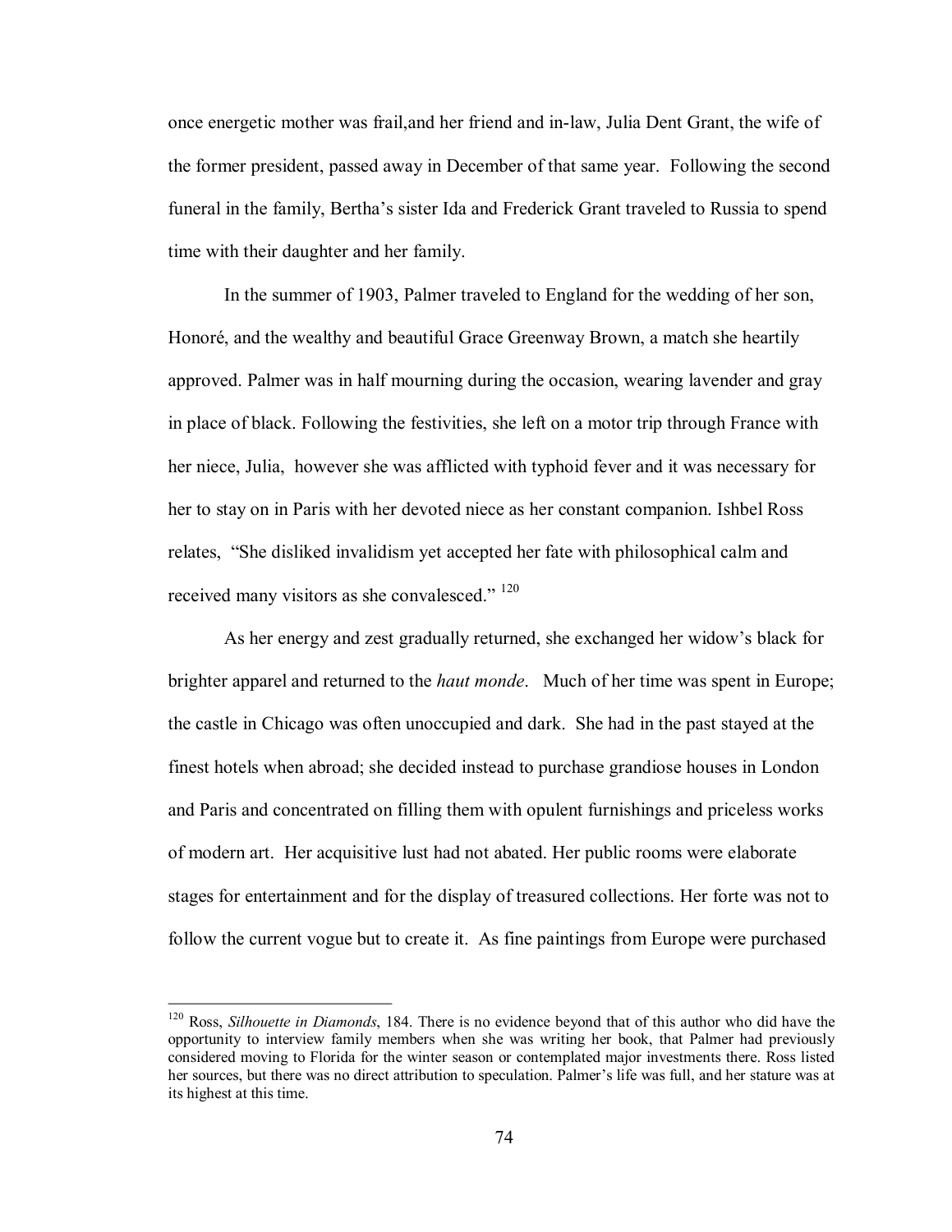and shipped to the United States by the wealthy, among them the Morgans, Vanderbilts, Whitneys, Fricks and Mellons, and once avant-garde Impressionist art became conventional, Palmer was in search of unexplored antique acquisitions, items whose value had not yet been universally acknowledged.

Bertha Palmer returned to Chicago from sojourns in Europe sporadically, visiting with friends and hosting philanthropic galas. She continued to receive legendary renown as the epitome of flair and fortune in that city. Ross quotes *Elite* magazin*e* as stating, " Some of her friends were growing old while she was growing young. Mrs. Palmer goes on her shining way. After her husband's death, she was absolutely unaccompanied in Chicago. Mrs. Palmer married when very youngand now is having out some of the youth denied her then."<sup>121</sup>

The same year that Potter Palmer died, Queen Victoria's death marked the end of the longest reign in history. The Queen's son, the Prince of Wales, ascended the throne as King Edward VII. In Europe, Bertha Palmer had fostered continuing relationships with the privileged and prominent; she would now ascend the ladder to the very pinnacle of social acceptance: the Court.

Following the somber Victorian period, the Court and those in its favor reveled in the vitality and opulence of the brief Edwardian era.<sup>122</sup> The world of the King's court was clear of the inhibitions and restraints of his mother's reign. He welcomed rich commoners and foreigners to share his enjoyment of horse racing, golf, hunting, and extravagant banquets. He liked political and economic discussions and kept his

<sup>121</sup> *Elite* Magazine, January 28, 1905.

<sup>122</sup> Crowned in 1902, Edward died in 1910, leaving the throne to his eldest son, who became George V.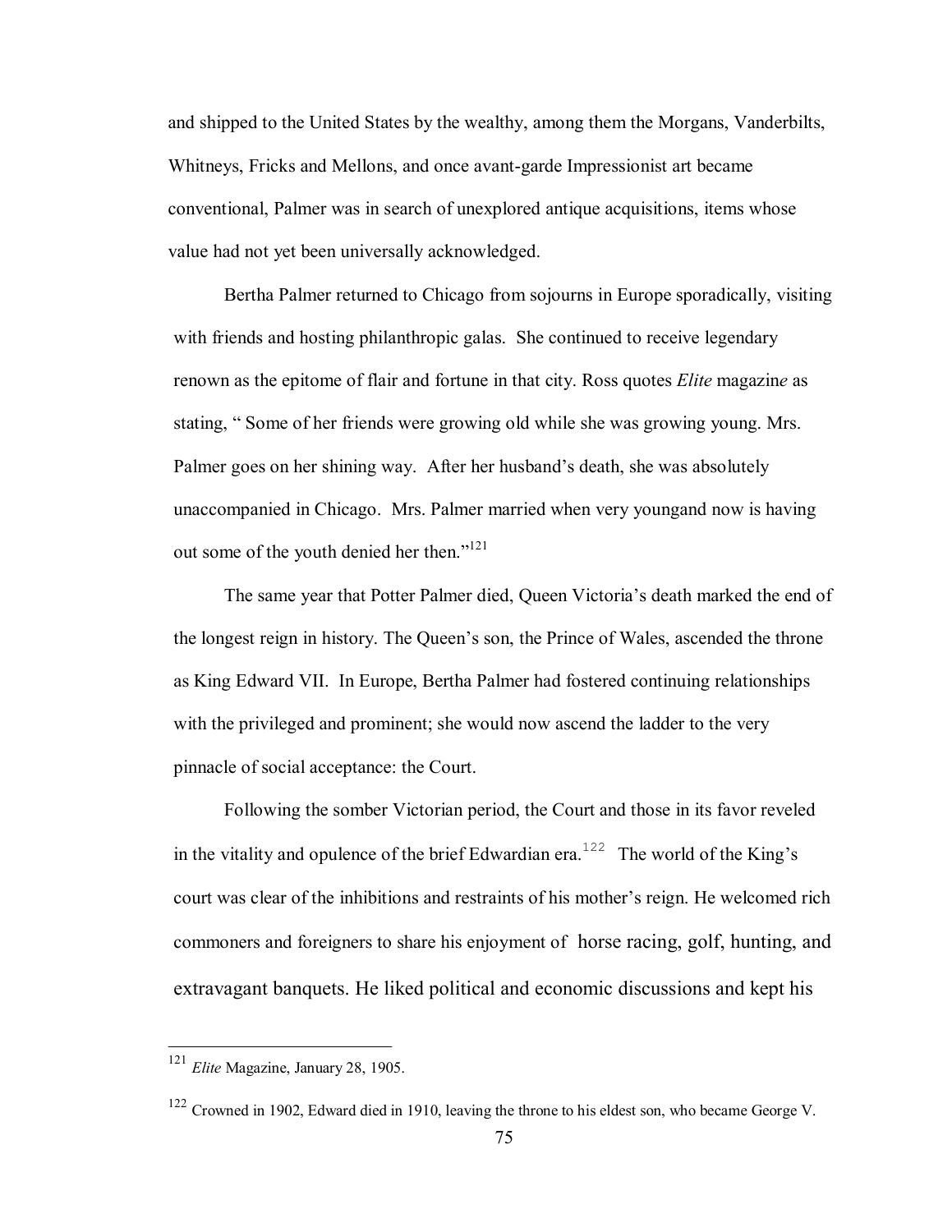guests on edge with his acumen. He particularly liked the company of women. Edward treated his marriage with indifference, keeping mistresses throughout his married life, including actress Lillie Langtry, socialite Jennie Jerome (mother of Winston Churchill and wife at the time to Lord Randolph Churchill), Daisy Greville, Countess of Warwick, actress Sarah Bernhardt, dancer La Belle Otero, Mrs. George Keppel, and wealthy humanitarian Agnes Keyser. Although she became a close friend of the King, Bertha Palmer's reputation remained untarnished. She attended races at Ascot, went to hunting events and often played golf with the King. She learned of his particular preferences and gave intimate dinner parties of eight in London, at Sandringham Castle or at Biarritz. She schooled herself judiciously in the finite details of European and American politics and people in order to keep pace with the King's insight and opinions.

Palmer did not confine herself to England. She traveled by rail and luxury automobiles to France and Italy and was often joined by her family in Europe. "She traveled with mountains of luggage, from tartan rugs to diamond stomachers with many attendants to look after them.  $423$  She enjoyed the diversity of events during a given day and changed her outfits several times, frequenting the designers for the latest fashions.

In 1906, Palmer's mother died. In the *Chicago Daily Tribune*, the headline was "Fatal Fall for Mrs. Honoré." and the obituary noted,

Mrs. Eliza Carr Honoré, 80 years old, wife of Henry H. Honoré, died at 4:30 p.m. yesterday at her residence, 2103 Michigan Avenue, as the result of injuries caused by a fall last Wednesday… She fell down several steps of a stairway in her residence, fracturing her collar bone and receiving other injuries... the surviving members of her family are her husband and six children, Adrian C. Honoré, Mrs. Potter Palmer, Henry H.

<sup>123</sup> Ibid, 199.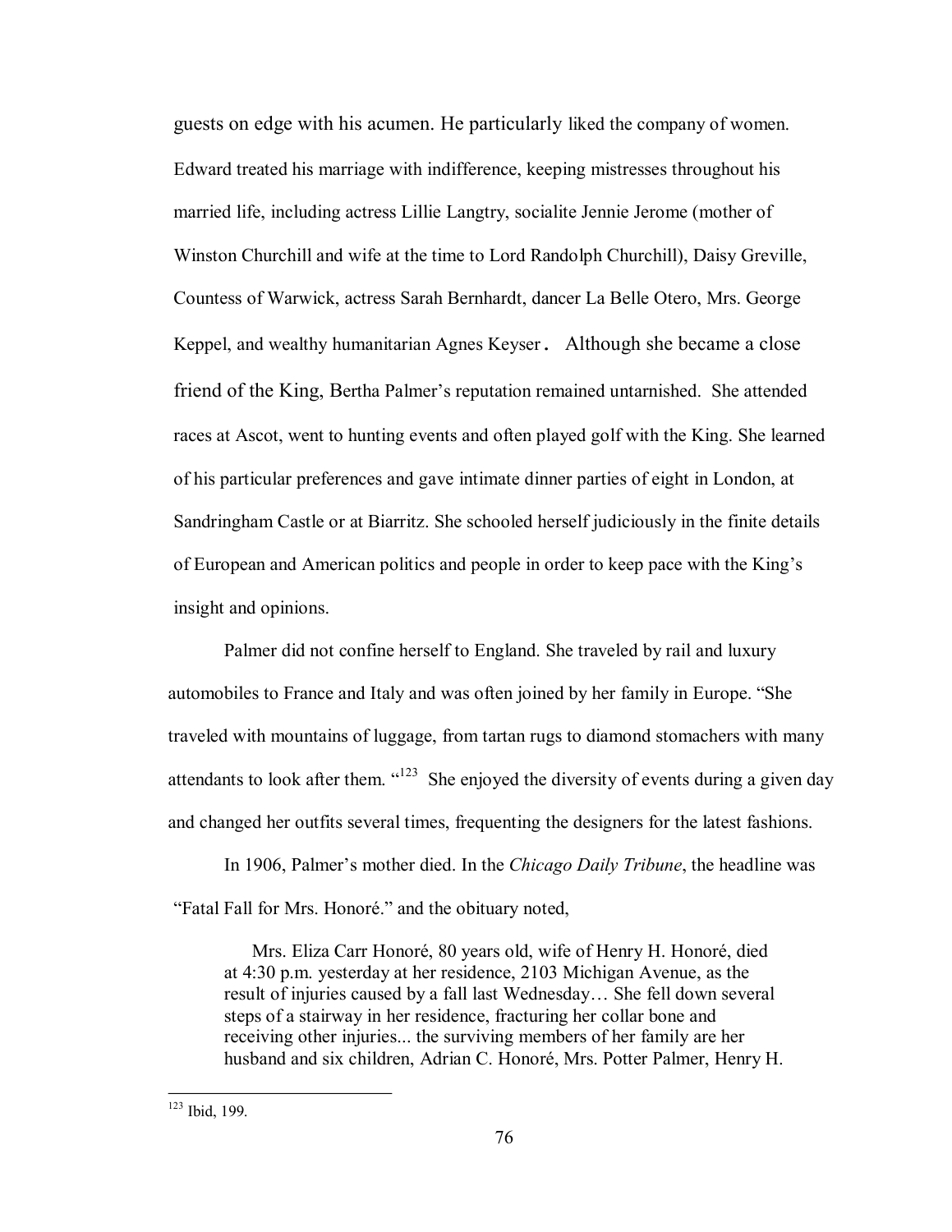Honoré Jr.,Mrs. Frederick D. Grant, Nathaniel K. Honoré and Judge Lockwood Honoré. Mrs. Palmer is now in Europe. Arrangements for the funeral which will be private, have not been completed.<sup>124</sup>

Henry Honoré would survive his wife's death for ten years. Eliza Honoré had always been an ambitious cheerleader for her children and had taken great pride in their accomplishments. While the young Bertha was close to her mother and followed her lead in the proprieties of social behavior, there is no available information on their more intimate adult relationship.

The years following the *fin de siécle* were, for the wealthy, a whirl of entertainments in Europe: grand balls, horse races, polo matches, theater, opera, hunting weekends, sumptuous mansions in the cities and the countryside, and luxurious motor cars. The earth continued in its course, seasons changed, and the pages of the calendar were torn away. It was a good period for the gentile white elite, particularly for men. Between 1871 and 1914, Europe experienced forty years of relative peace. Despite the Boer War, the murder of King Alexander of Serbia, the 1905 revolution in Russia and internal anti-tsarism developing into the Social Revolutionary Party, Austrian annexation of BosniaHerzegovina, and Italy's declaration of war on Turkey, war on a continental scale was averted.

On the other side of the Atlantic, the Spanish–American War was a "splendid little war" according to Secretary of State John Hay. The press showed Northerners and Southerners, and blacks and whites fighting against a common foe, helping to ease the scars left from the American Civil War, replacing them with brand new scars of the United States versus Spain, non-state versus state, and the throwing of America's hat into

<sup>124</sup> "Fatal Fall for Mrs. Honoré," *Chicago Daily Tribune*, May 7, 1906; ProQuest Historical Newspapers *Chicago Tribune*, (1849-1985).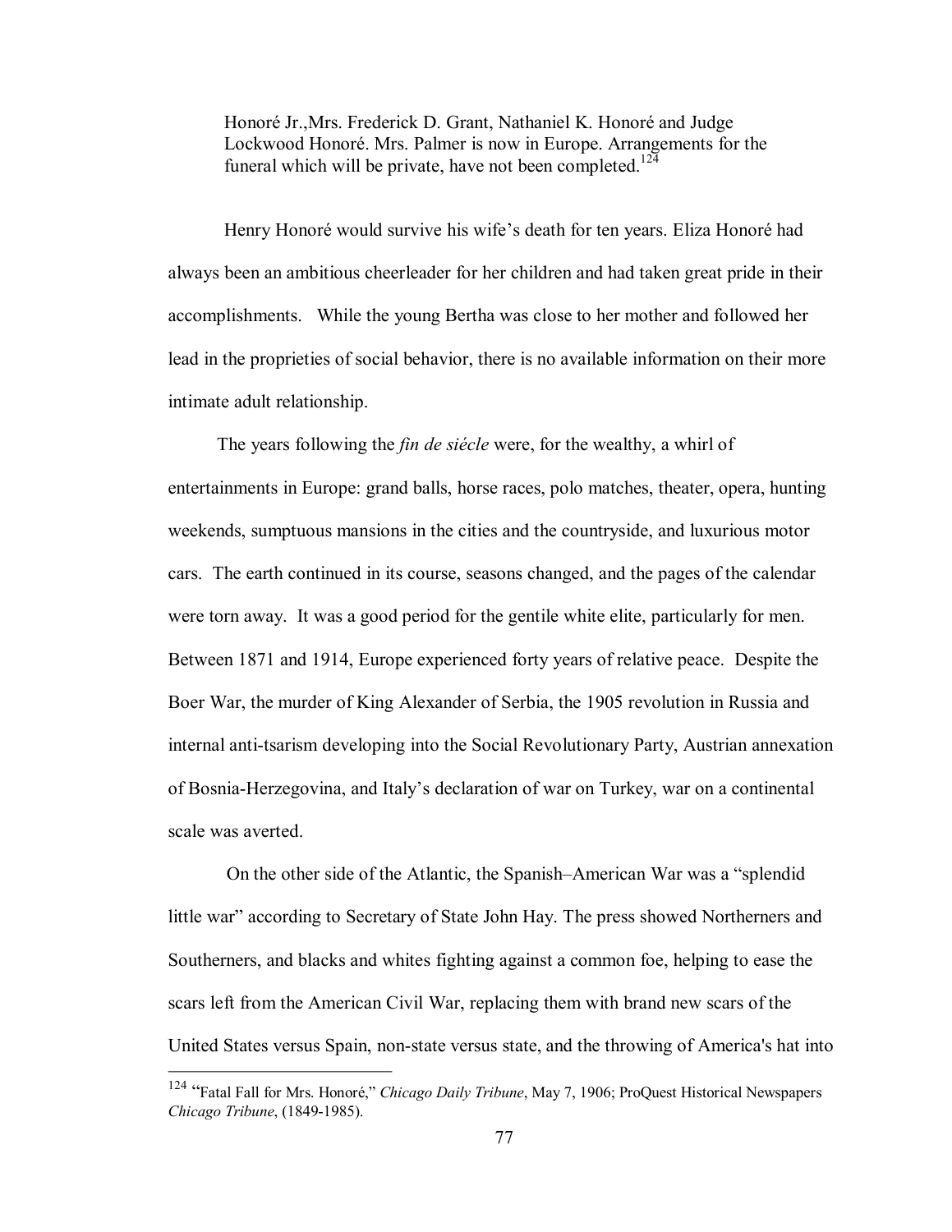the ring as another imperialist nation. The war enabled the young nation to emerge as a power on the world stage, and marked American entry into world affairs: over the course of the next century, the United States had a large hand in various conflicts around the world. The Panic of 1893 was over by this point, and the United States entered a lengthy and prosperous period of high economic growth until the United States Bank Panic of 1907.

Following the 1905 revolution in Russia, when the internal situation in Russia became dangerous, Julia Cantacuzene traveled with her two children to London to her Aunt Bertha's home. She returned to Russia while Bertha and the children left for Southampton where they would board a steamer and she would bring them to the safety of their grandparents in America.

Speculation sporadically arose about romances between Bertha and various wealthy and titled widowers. In fact, there were suitors of French ancestry with whom she was frequently seen. Some of the names circulated among the gossipmongers were the Earl of Munster, the Duke of Atholl, the Prince of Monaco, and the King of Serbia. Nevertheless, she remained Mrs. Potter Palmer.<sup>125</sup>

<sup>125</sup> Brenda Warner Rotzoll, "The Other Bertha Palmer, Lifestyle Archives," (*Chicago Sun Times*, March 16, 2003).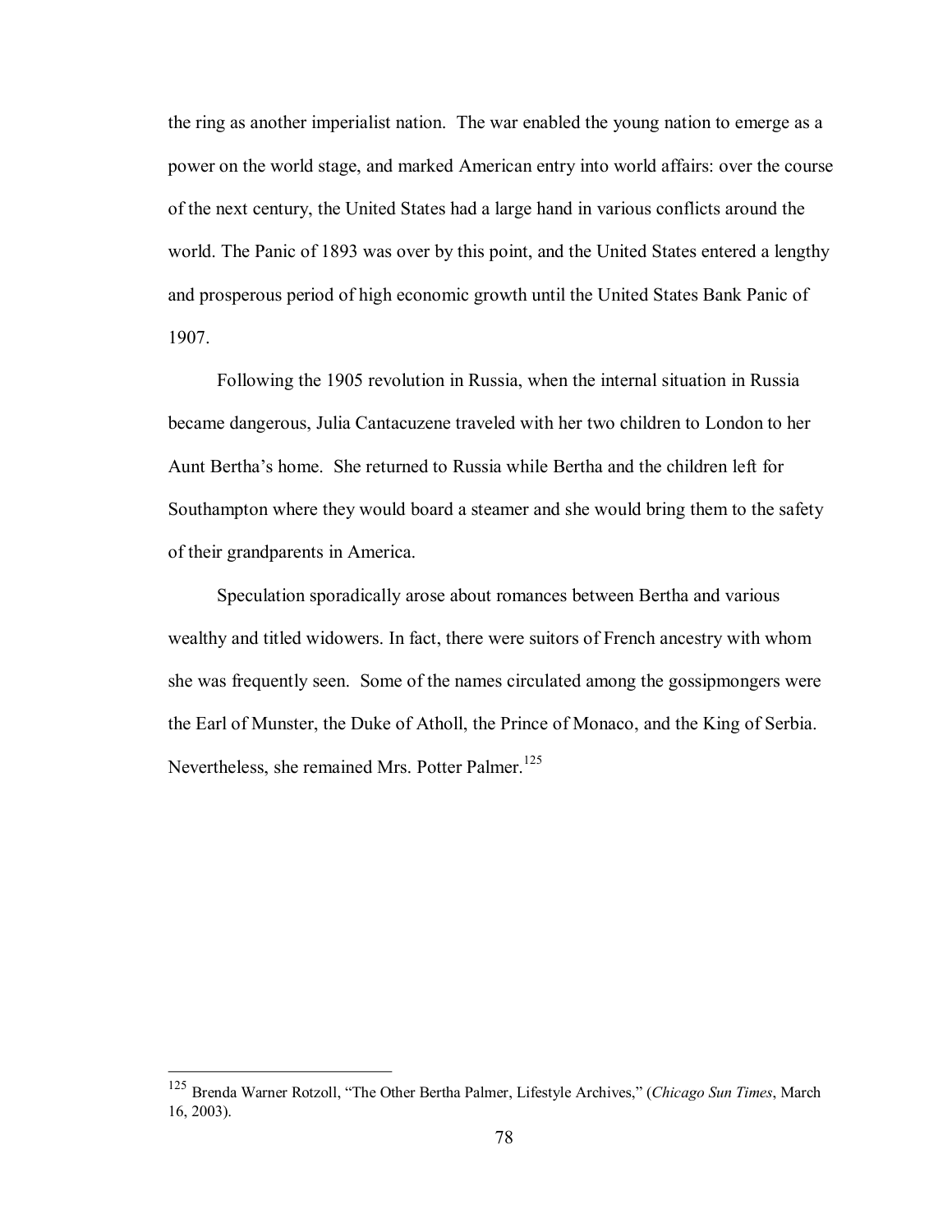# Chapter Ten

## The Sarasota Years

In 1907, a financial panic in the northern region of the country caused many prospective pioneers to relinquish plans to purchase citrus groves in Southeast Florida. Fueling the downturn were the reoccurring fires in the town of Sarasota, especially the leveling of the Hotel and Livery Stables, which had provided lodging and transport. The real estate business ground to a standstill. It was during this time that two enterprising realtors chanced to place an advertisement in a Chicago newspaper, a decision that would mark a sea change in the region.

The senior member of the real estate partnership, Arthur Britton Edwards, was a true "Cracker*"* born in 1874 in Sarasota, where his father was a descendent of an old Florida family. He grew up in the frontier community where there was no opportunity for education until the arrival of a professor from Ireland who taught Edwards and his siblings in their home and eventually in a newly constructed public school, five miles from their home.

Edwards was later employed intermittently by frontier cattlemen and served with the Quartermaster Corps during the Spanish-American War. Upon his return, and sparked by the advent of the extension of the Seaboard railroad from Tampa in 1903, Edwards opened the first real estate and insurance office in Sarasota, when the town's population was three hundred. Believing in the potential profitability of development of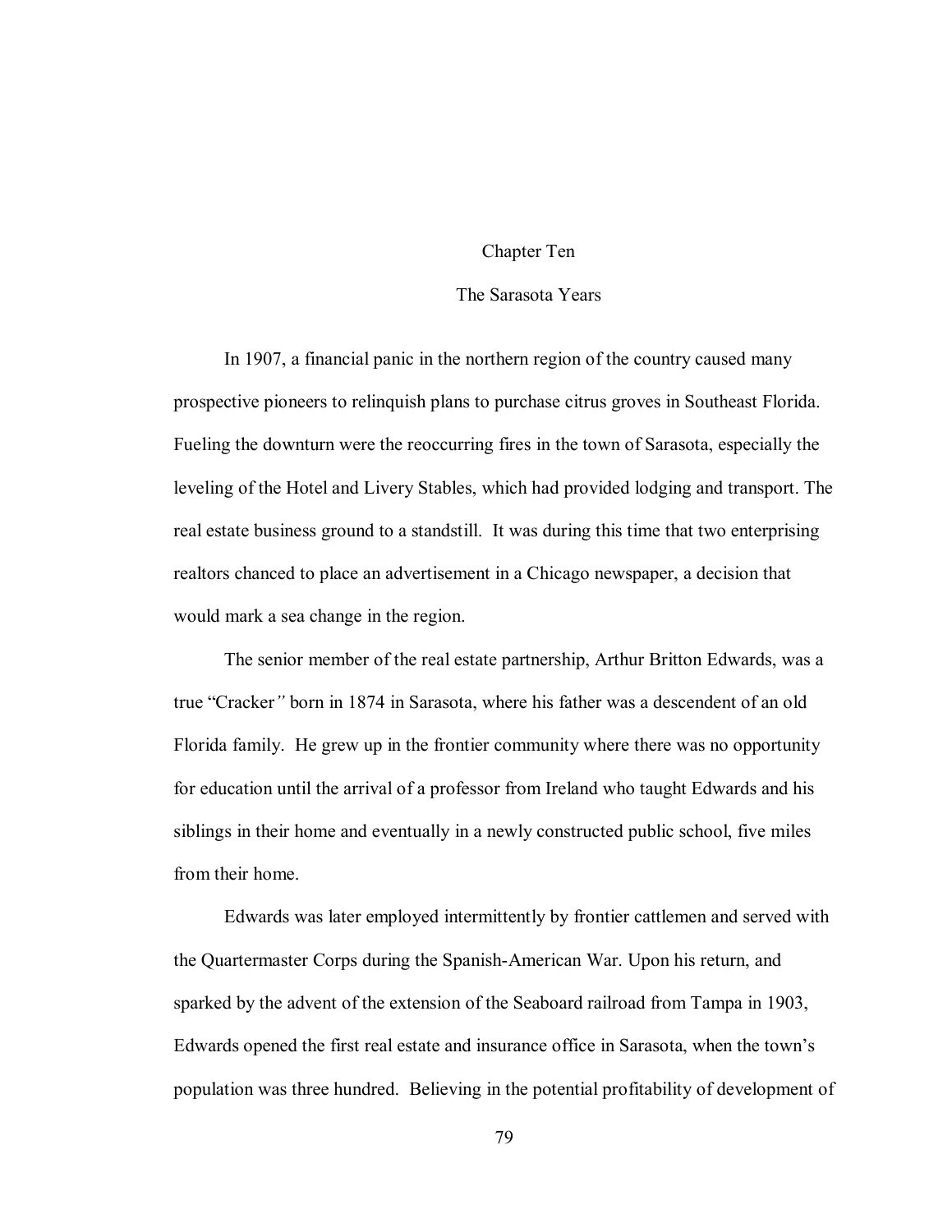the area, yet lacking funds to advertise, he innovatively contacted development departments of leading railroads requesting lists of people who had inquired about Florida. Once he had acquired the names, he wrote personalized letters and mailed them throughout the country.<sup>126</sup>

Concurrently, Joseph H. Lord, a native of Maine, came to Florida in the final decade of the nineteenth century to buy phosphate, agricultural and grazing land, and residential property in Venice and Sarasota. By 1904, Lord owned two hundred town lots and seventy thousand acres in the area. His ability to buy the land with cash greatly stimulated the local economy. He became a partner with A.B. Edwards in a real estate venture and, for visibility and contacts they opened an office in Chicago. It was then that he decided to advertise in the *Chicago Tribune*, an announcement that was read by Mrs. Bertha Honoré Palmer on January 10, 1910.<sup>127</sup>

Grapefruit and orange groves Beautiful Winter homes Fruit and vegetable lands In famous Sarasota Bay District of Manatee County on the Gulf. I am one of the largest growers and landowners in Manatee County and can furnish you with any kind or size of property desired. I also improve lands and raise groves for purchasers. Best location in the U.S. lowest prices, easy terms, call or write for free book and full information. J.H.. Lord **Owner** 922 Marquette Building<sup>128</sup>

<sup>126</sup> Karl Grismer, *The Story of Sarasota*, ( Sarasota: M.E. Russell, 1947), 300.

<sup>127</sup> Ibid, 155.

<sup>128</sup> *Chicago Tribune,* January 10, 1910.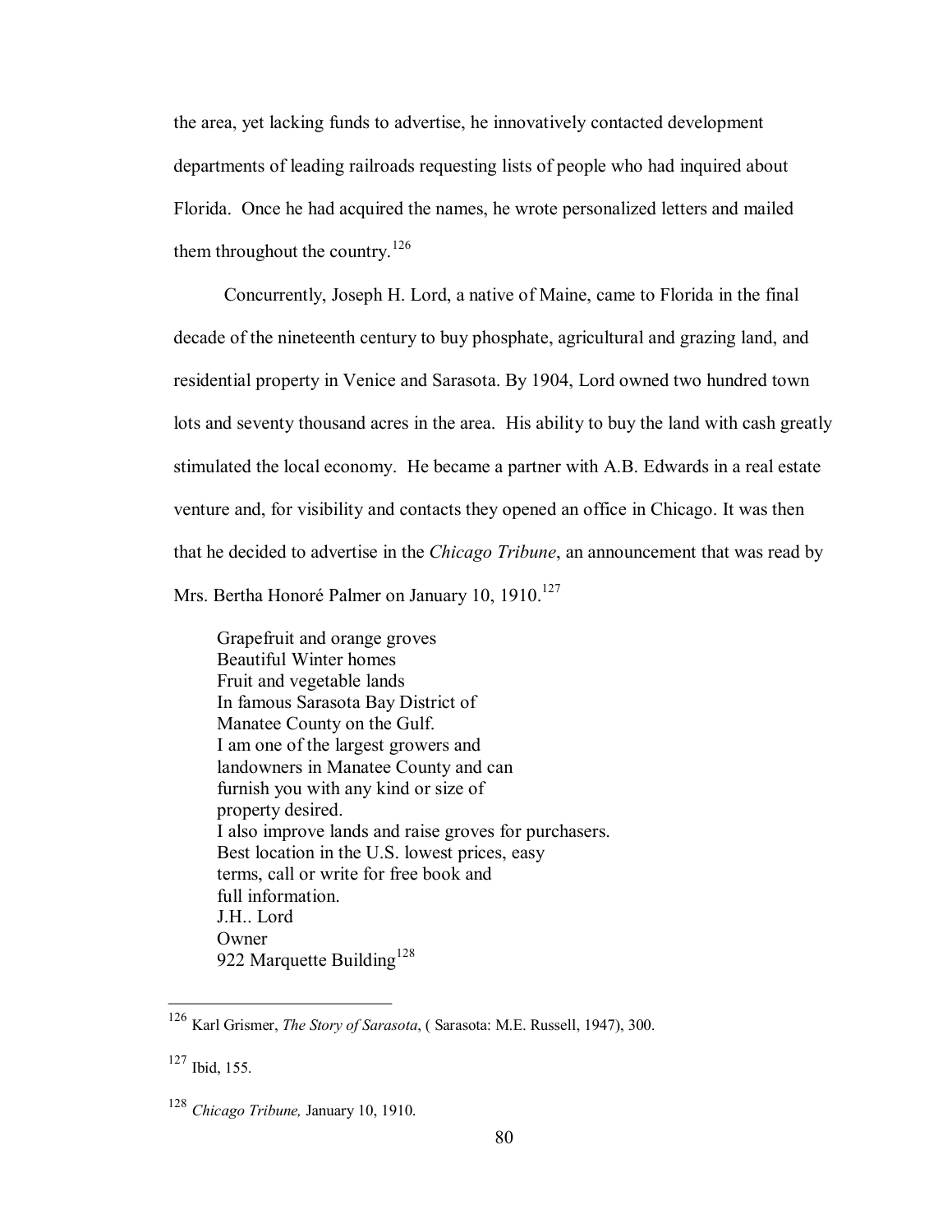Its timing in January may have been propitious. The winter season in Chicago was harsh and the winds from Lake Michigan (near the Potter mansion), exacerbated the freezing cold.

The question of what prompted Bertha Palmer to come to the rough frontier of southwest Florida at the age of sixty-one is difficult to resolve. She had experienced a lifetime of elegance and grandeur with properties in Chicago, Paris, Newport and London. If escaping the harsh winters of Chicago was the motivation, she had traveled to the south of France and Italy for warm waters, sunshine, and the drama of the mountain peaks for years and might have continued. Or she might have chosen to spend the winter season in southern California or southeastern Florida where in playgrounds of the wealthy, she would not have compromised her comfortable lifestyle. Furthermore, why did she immediately choose to invest her legacy in uncharted territory and venture forth into fields she had never experienced before: the agrarian world of farming and cattle ranching? This legendary lady of refinement was not above trekking through the muck of Florida's wetlands to determine her options.

The woman who had studied fine art, music and literature and spoke fluent French, became an autodidact in the assimilation of knowledge about crops, cattle ranching, manure, the chemistry of soil and water, the identification of trees and other vegetation as well as wildlife in the area, by writing to every viable source for materials and advancing heretofore unaccepted methods of operation. The question of why she chose to explore Florida and embark upon a new life there continues to be open to

81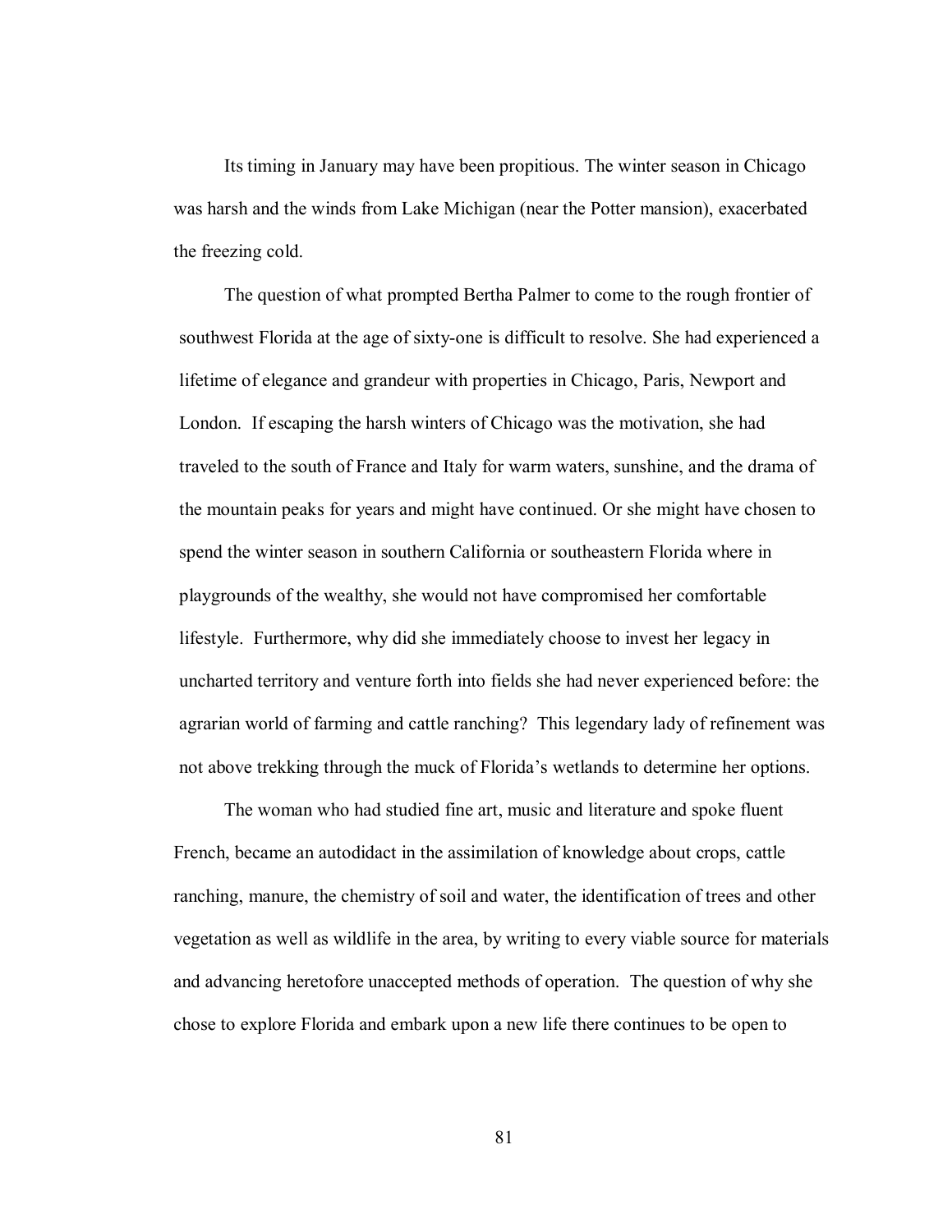speculation. Surely, the sleepy, sparsely populated village of Sarasota seems incongruous with the way of life to which she was accustomed.

Perhaps she had tired of the urban frenzy and the hectic pace; in the words of Leo Marx *in The Machine in the Garden,* perhaps Palmer was: "yearning for a simpler, more harmonious style of life, an existence closer to nature that is the psychic root of all pastoralism; genuine and spurious."<sup>129</sup> The frontier may have inspired her imagination and her entrepreneurial ingenuity beyond that of a more settled and developed region. The vast wealth at her disposal would allow her a sense of control over limitless possibilities and the advertisement may have ignited a spark of excitement for a new challenge in uncharted territory; a quest for the possibilities of another world.

It is conceivable that she sought an opportunity to demonstrate, if only to herself, that she could achieve success in the management of a new enterprise, enriching the family coffers and reinforcing the renown she gained as an administrator of the World's Columbian Exposition seventeen years in the past. The wealth she had enjoyed during her lifetime had come from her father and from her husband; this adventure would be hers.

An event across the Atlantic warrants reflection: the death of King Edward VII, which occurred in May that same year. Although she had traveled to Sarasota in February prior to his death, she knew of his poor health and the dire prognosis. Her position as a friend of the King and Queen had placed her in the royal inner circle and given her entrée to the most notable places and people. This would all change when Edward was buried and George V and Queen Mary ascended the throne. Palmer rarely

<sup>129</sup> Leo Marx, *The Machine in the Garden* (New York: Oxford University Press, 1964), 6.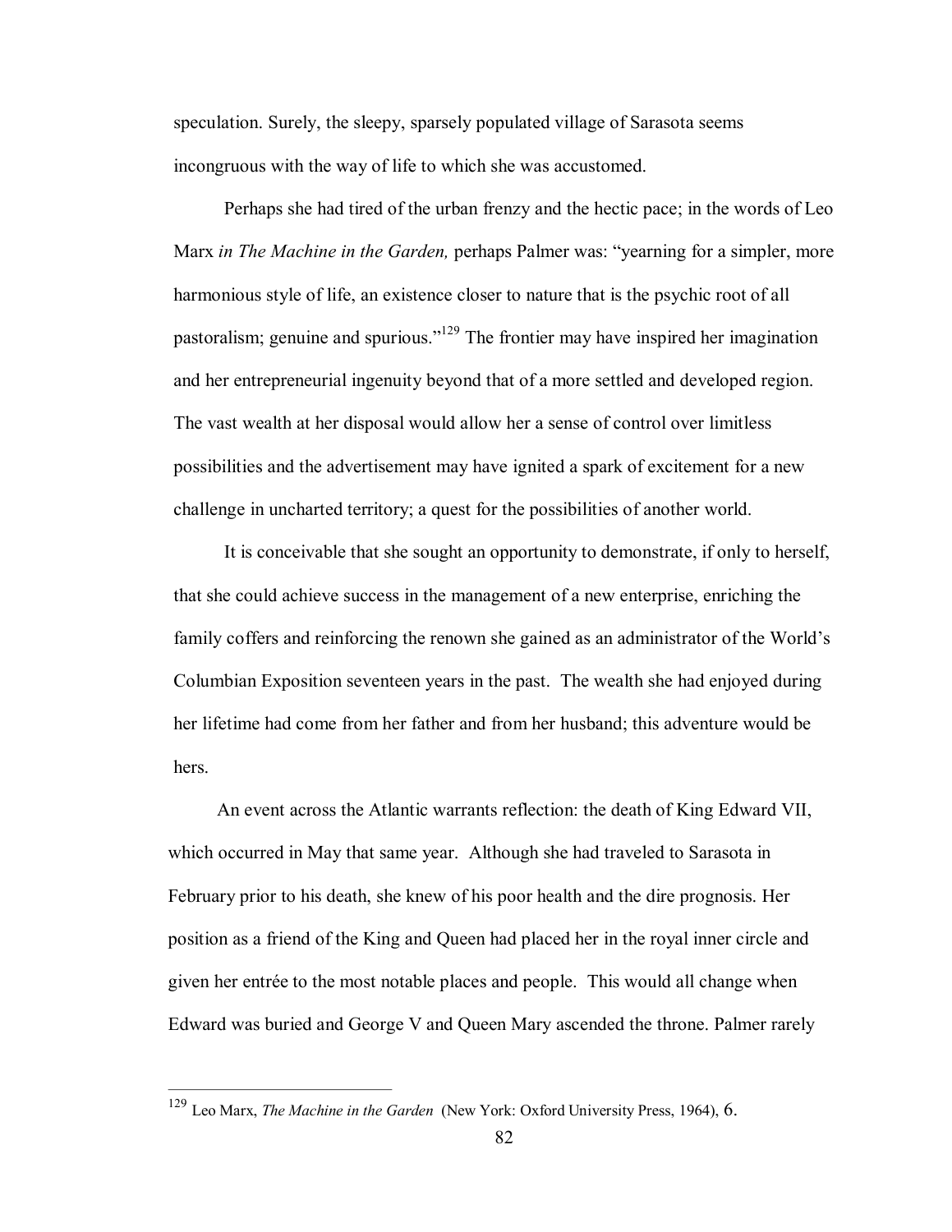traveled to London after the monarch's death. Returning to Chicago, she noted with sadness that her guest lists had to be modified; older friends were ill or had passed away; others had moved away and some had lost their fortunes. The old world was changing. This was a turning point in her life.

Her children and her niece, Julia, had married and she was blessed with the births of grandchildren and grandnieces and nephews. She may have looked upon this new generation as her and Potter's immortality; their descendants were carrying forward the Palmer and Honoré legacies. Never before was her need for family so paramount. While she donated willingly to the needs of the community, she rarely participated in the social life. The natural beauty of the beach and the inland areas of Sarasota became her garden of Eden and a wondrous magnet for family companionship.

Once she read Joseph Lord's enticing advertisement, Palmer was not a woman who would put things off; she asked her father to visit Lord's office located in the same building as the Palmer family suites, to evaluate his credibility; subsequently they both met with Lord in the Palmer mansion. The charismatic Lord was the consummate salesman; he was able to convince them to plan a journey to Sarasota, Florida.

Palmer arrived, via rail and water transport, in Sarasota, Florida, in February 1910 amidst a fanfare and a flurry of excitement. Before her arrival, the word was quickly circulated that Mrs. Potter Palmer, *the* internationally famous Mrs. Palmer, was coming to Sarasota to consider land acquisition. In the *Sarasota Times*, her arrival was front-page news. " The most distinguished party recently visiting Sarasota is that of Mrs. Potter Palmer, and her family will be arriving from Chicago."<sup>130</sup> The article simply

<sup>130</sup> *Sarasota Times*, February 24, 1910, 1.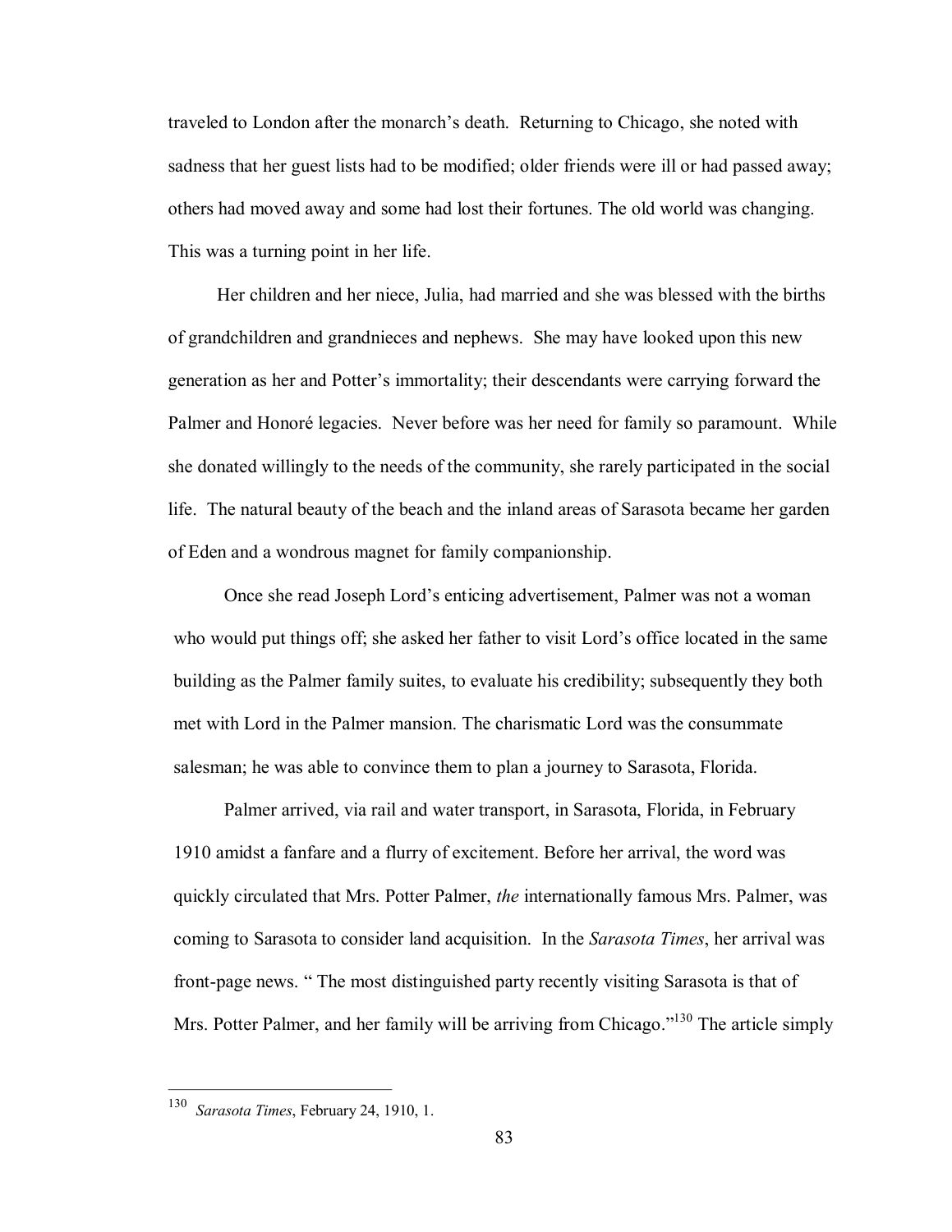stated that "rooms with bath at the Belle Haven were occupied and necessitated that Mr. Whipple, the proprietor engaged apartments for them at the Halton." which was untrue based on other writings of the time: the Belle Haven Inn was considered too shabby for the grand lady.<sup>131</sup> Instead, Dr. Jack Halton's new sanitarium was quickly converted for the use of the family, replete with some renovation and new furniture. <sup>132</sup>

Palmer traveled in a private railroad car with her two sons, Potter II and Honoré, her father Henry Hamilton Honoré, her brother Adrian, her general manager W.A. Sumner, her secretary, and a coterie of servants. She knew what she wanted. She had traveled to many locales in the world, and the Sarasota area was her choice for a winter home. She deemed Sarasota Bay more beautiful than the Bay of Naples. Yet she took her time before she signed legal documents; it was not in her nature to act impulsively. Palmer first employed a surveyor to appraise the land she was most interested in purchasing and estimate the worth of the timber. She employed an expert to analyze the soil to determine the percentage of carbon, hydrogen, nitrogen, phosphorus, potassium, magnesium, calcium, iron and sulfur, data required for agriculture. She thoroughly inspected the acreage for sale with the help of her brother, sons and manager. Although there is minimal information as to where and when she studied the composition of soil, she knew enough to gather experts for investigation.<sup>133</sup> She did have knowledge about trees, flowers, and other plantings prevalent in the Midwest and in Europe because she

131

Karl H. Grismer,*The Story of Sarasota* (Sarasota: M.E. Russell, 1947), 138.

By 1910, the auspicious year of Bertha Palmer's arrival, the hotel had lapsed into disrepair and would have undoubtedly created a bad impression of the community to Mrs. Palmer.

<sup>133</sup> *Sarasota Times*, February 23, 1911, Page One, Sarasota County History Center Newspaper Archives.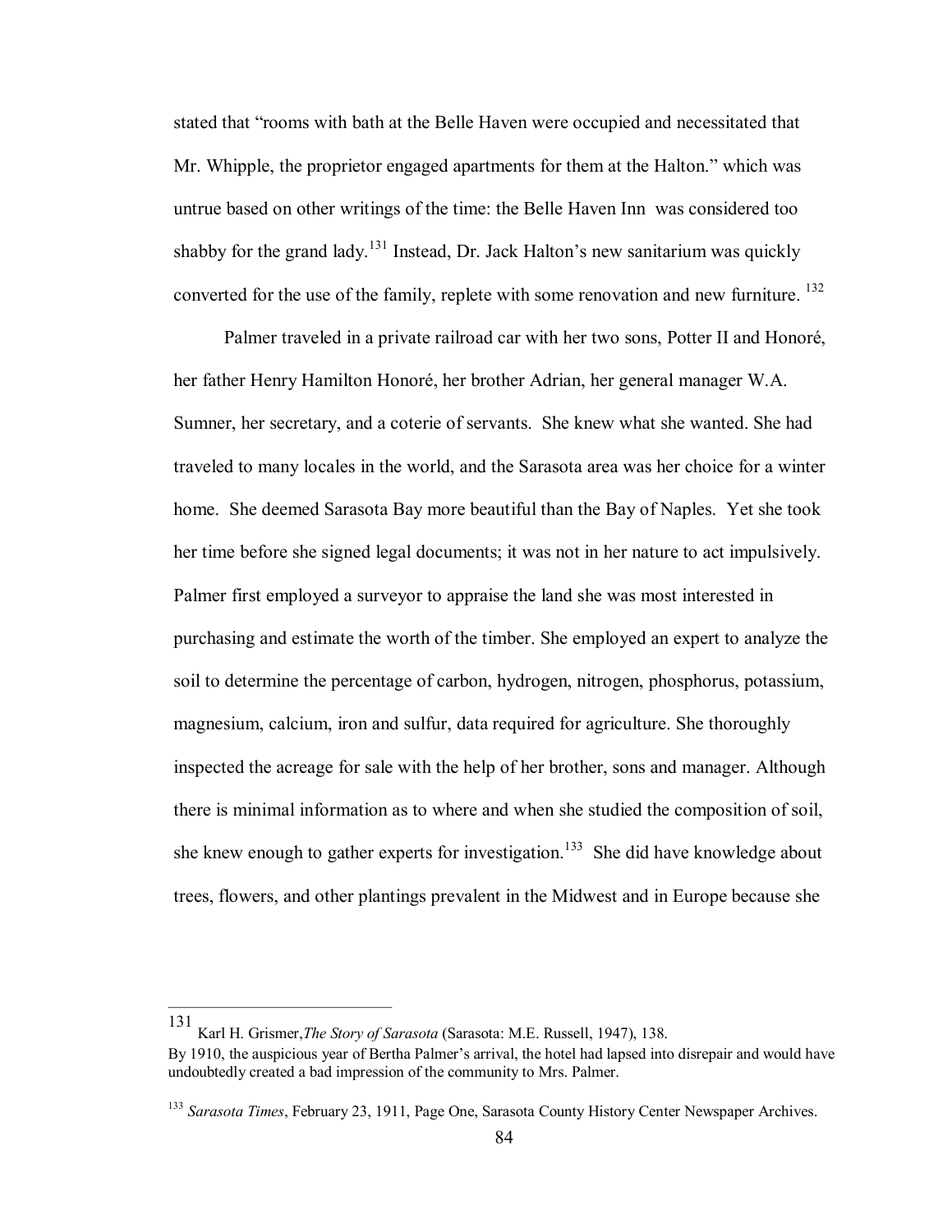had personally supervised gardens wherever she lived. She often said that if she had any talent, it was her "joy in watching things grow." <sup>134</sup>

In his biography of John Ringling, *Ringling, The Florida Years,* David Weeks states: "Almost overnight Mrs. Palmer became Sarasota's most widely publicized winter resident, conspicuous in her French-built Cadillac limousine, at first, an object of intense curiosity. She would drive it about and when aware that the roads ahead in her destination had not been paved, she would have made arrangements to be picked up by her coachman and her car driven back to the garage. She contributed generously to all appeals and remained a patron without participating in the social life of Sarasota."<sup>135</sup> She was soft spoken, serious and single minded about making prudent investments to increase the family holdings.

The remainder of her life was spent between two different worlds, the dazzling life she had been accustomed to in Chicago, Paris, Newport, and London and the life of a gentlewoman farmer and rancher in Manatee County, Florida. She devoted herself to purchasing and improving her acreage, selecting her livestock, hiring her foremen, overseeing the work force, and directing the construction and furnishing of her home which she dubbed *The Oaks*, in Osprey, a community just south of Sarasota. She also engineered the construction of a home for the ranch foreman in Meadowsweet Pastures, the ranch lands in what is now Myakka River State Park, as well as cottages for the family and living quarters for her workers. Her hands touched every acre and within each boundary, every structure, waterway, flora, and fauna. There was not an order

<sup>134</sup> Sarasota Times, February 19, 1911.

<sup>135</sup> David C. Weeks, *Ringling, The Florida Years* (Gainesville:University Press of Florida, 1993), 39.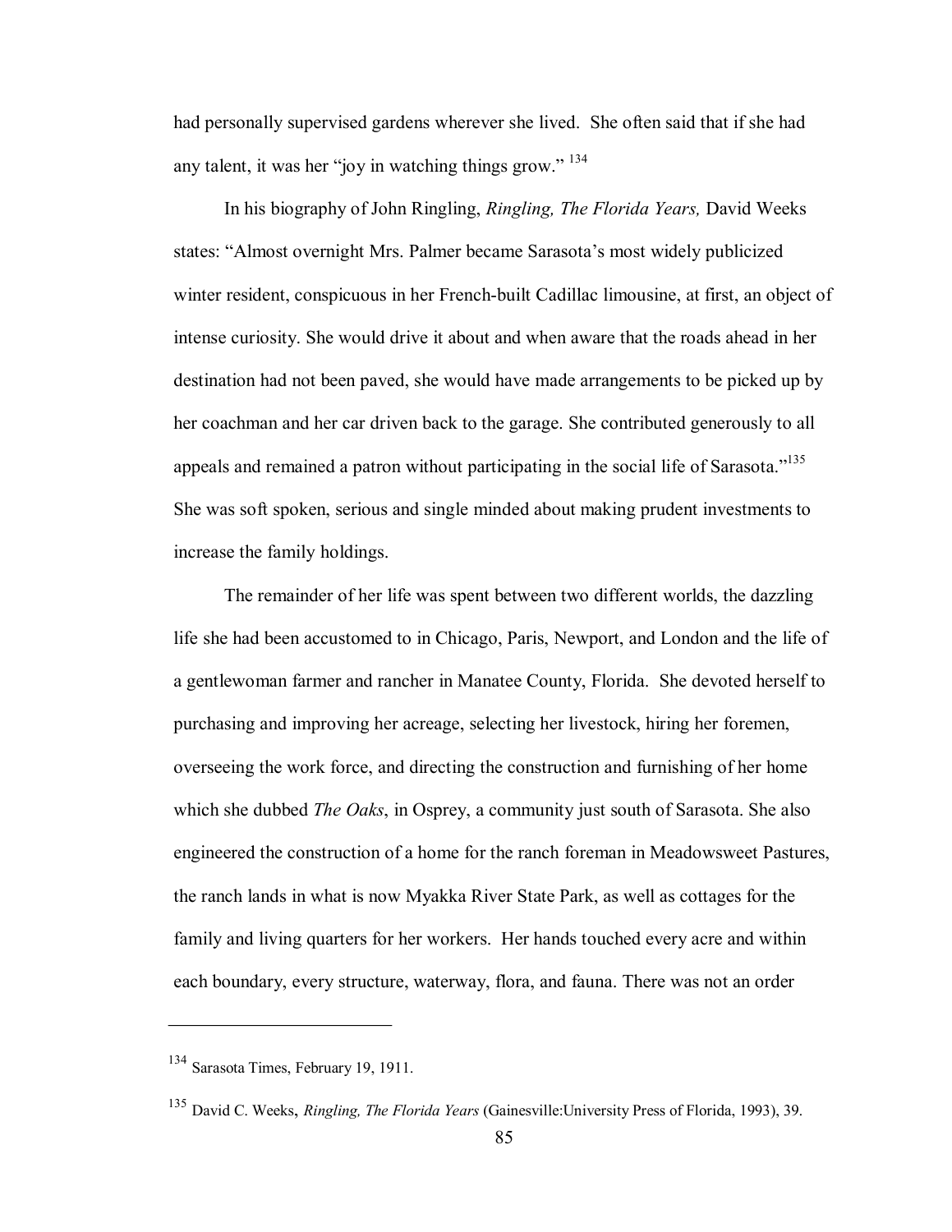written or a contract signed without her express approval. Whether on site or thousands of miles away, she would supervise each detail of her domain and she insisted on comprehensive briefings from her attorney, Charles T. Curry, as well as her managers and foremen before any decision was made. To accomplish this, she would immerse herself in accumulating definitive and the most up-to-date information about every aspect of farming and ranching in the new frontier.

Palmer wrote to a number of associations for agricultural information, including the University of Florida Agricultural Experiment Station, College of Agriculture in Gainesville.<sup>136</sup> She also read detailed circulars from the University of California College of Agriculture in Berkeley, the *Breeder's Gazette in Chicago*, the *Country Gentlemen Magazine* in Philadelphia and became a member of both the Florida Livestock Association and the National Agricultural Society.<sup>137</sup> She wrote letters asking for guidance on the hiring a man "who is capable of going on a farm and keeping run of things and making average estimates without going into elaborate bookkeeping and who will stay with me." <sup>138</sup> She also wrote to Clay, Robinson and Company, Live Stock Commission on April 13, 1917 asking "for a man for Meadowsweet Pastures who has made a success of handling baby beef."<sup>139</sup> "Other publications she sent for contained

<sup>136</sup> University of Florida Agricultural Experiment Station, Press Bulletin No. 187, Reprint July 29, 1916, Spanish Point Palmer Archives, Osprey.

<sup>&</sup>lt;sup>137</sup> Bertha Palmer Collection, Sarasota County History Center Archives, MSS32, Box 1, Folder 1.

<sup>&</sup>lt;sup>138</sup> Letter from Mrs. Potter Palmer to Mr. Clyde Marquis, Curtis Publishing Co, Philadelphia on January 17, 1918. Palmer Paper, MSS 32, Box 4, Folder 45, Sarasota County History Center Archives.

<sup>&</sup>lt;sup>139</sup> Letter from Mrs. Potter Palmer to Clay, Robinson and Company, Live Stock Commission, Chicago, April 13, 1917, MSS 32 Box 4, Folder 45, Sarasota County History Center Archives.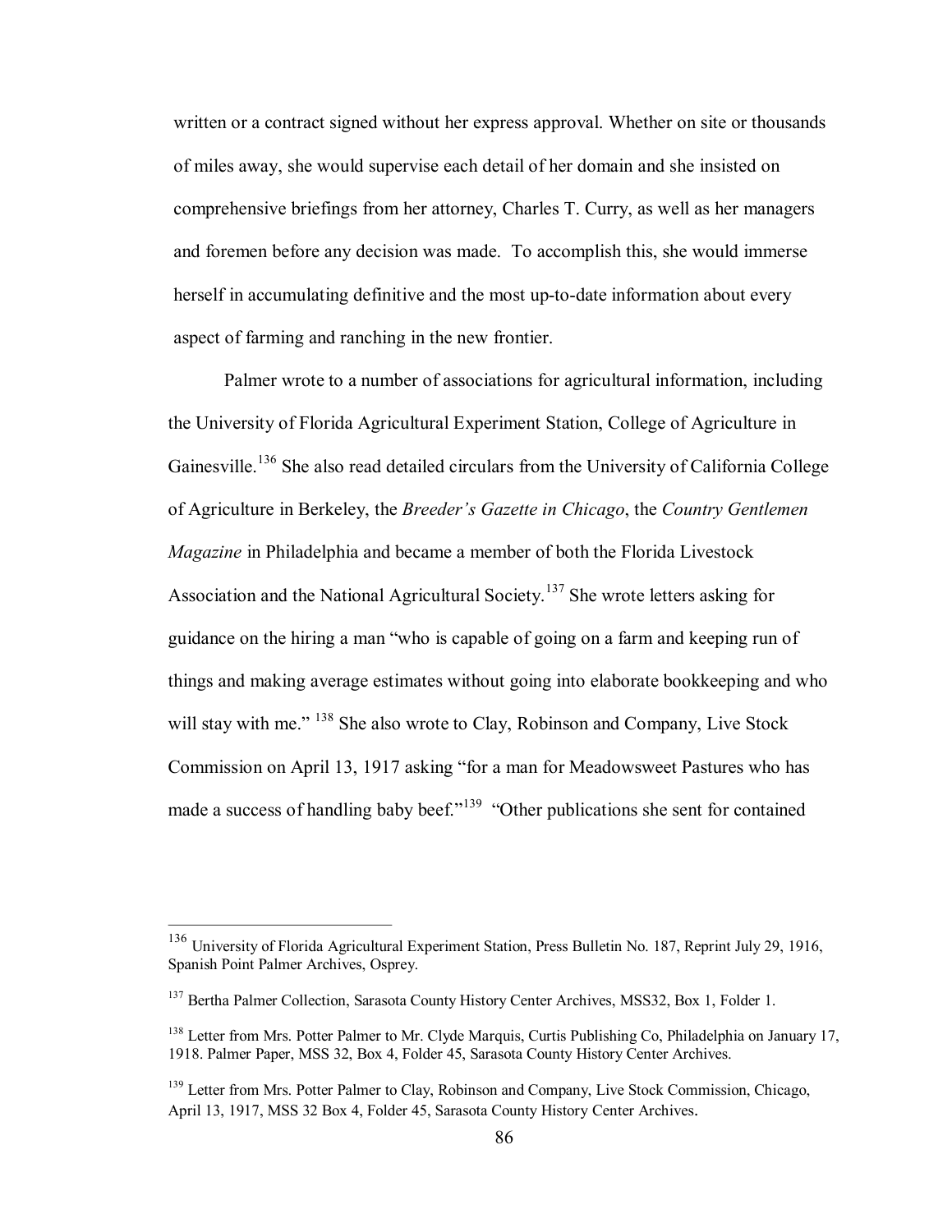bulletins on increased cattle production, economical winter feeding of beef cows, and utilization of waste tomato seed and fishmeal as feed for hogs."<sup>140</sup>

The people who worked for her were fond of Palmer. In January 1983 an interview was conducted with Clarence Sumerall who lived his life in Old Miakka and was acquainted in the 1920s with the foreman of Meadowsweet Pastures. Interviewer Anna Carton asked Summerall if he knew Mrs. Palmer. He responded:

Yes, I knew her. She was just plain every day. She didn't want to be taken advantage of. She could get you told if you needed it. But if you treated her right she was just as nice as could be. She had her own ideas about what she wanted to do. And if it worked, all right and if it didn't why she could afford to lose it. She liked to bird hunt. She liked to go out quail shooting and stuff like that. She'd pay good money for anybody that could handle the dogs. She wanted them dogs to mind. She didn't want to have to go out there and get the birds herself. But she never refused to pay good money. Mrs. Palmer didn't get half the praise she should have. Now, Honore [Mrs. Palmer's son] you'd a thought he was a farmer if you had just run into him. He didn't go out and do a lot of things. He had money and he'd just stay home and spend it. She did most of the planning.<sup>141</sup>

There is general agreement among those who knew her that the men in charge of her ranch, farms, and gardens were closer to Bertha Palmer as a person than anyone else outside of her own family. As Ishbel Ross said, "She was a strong and savvy woman taking charge in a man's world. "

In later years, the men who had worried about her reception, when she first arrived in Sarasota, realized that none of the fuss had been necessary. They found her 'a good sport; a swell girl,' in the words of Albert Blackburn who managed her ranch. She was equal to any emergency even mutiny on her ranch, criminally cut fences, unfriendly homesteaders, flooded crops and dying cattle. She could take a joke and kept her temper under stress."<sup>142</sup>

<sup>140</sup> Mark D. Smith, "A Look Back, Meadowsweet Pastures*"* (*Sarasota Herald Tribune*, March 17, <sup>1999</sup>.)

<sup>141</sup> Bertha Palmer Files, Spanish Point Historical Archives.

<sup>142</sup> Ross, Silhouette in Diamonds, 224.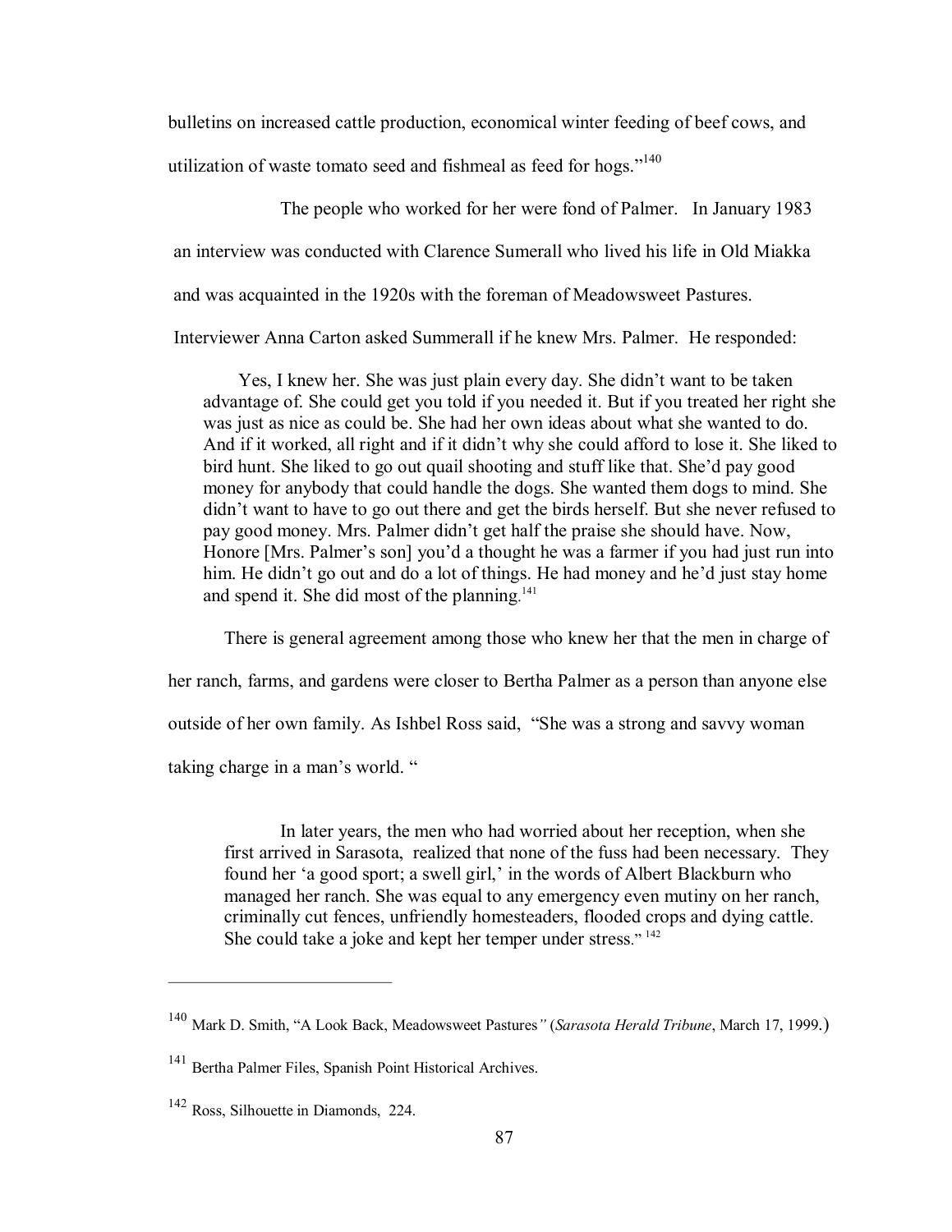In *The Story of Sarasota*, Karl Grismer wrote that Palmer and A.B. Edwards immediately got along very well. She was interested in the history of the area, and he was the person to enlighten her since he had lived there all his life and could relate his childhood memories and describe the transformation of the area, its tribulations, its qualities, and its promise. When their initial explorations, via water transport, took them to Osprey and the settlement at Spanish Point that had so captivated John Webb, she was enchanted with the sight of an enigmatic cabbage palm tree intertwined with an oak as if they were one tree, and also the huge Indian mounds and the breathtaking view of the bay.<sup>143</sup> When she asked Edwards if the property was for sale, he told her that Lawrence Jones, a member of the John Paul Jones whiskey family from Kentucky, owned the property. He set the price very high, eleven thousand dollars for the house and thirteen acres.

Later, Palmer went without Edwards to visit Jones to "beat him down" by trying to convince him that she'd save him money by dealing without an agent. Ultimately, she blinked and paid the eleven thousand dollars because she wanted that land. She would later purchase two hundred additional acres contiguous to the Jones land and create the estate at Osprey Point. Palmer had envisioned building her own home from the ground up, but she changed her mind when she saw an impressive and distinctive house which had been occupied only for a few weeks during the winter. In the winter of 1901, Lawrence Jones had also purchased twelve acres from Frank Guptill, an early resident of the town and the son-in-law of settler John Webb. Within four years he had sold the house to Mrs. Palmer's aunt, Laura Carr Honoré, at a handsome profit; she later

<sup>143</sup> Grismer, *The Story of Sarasota*),157.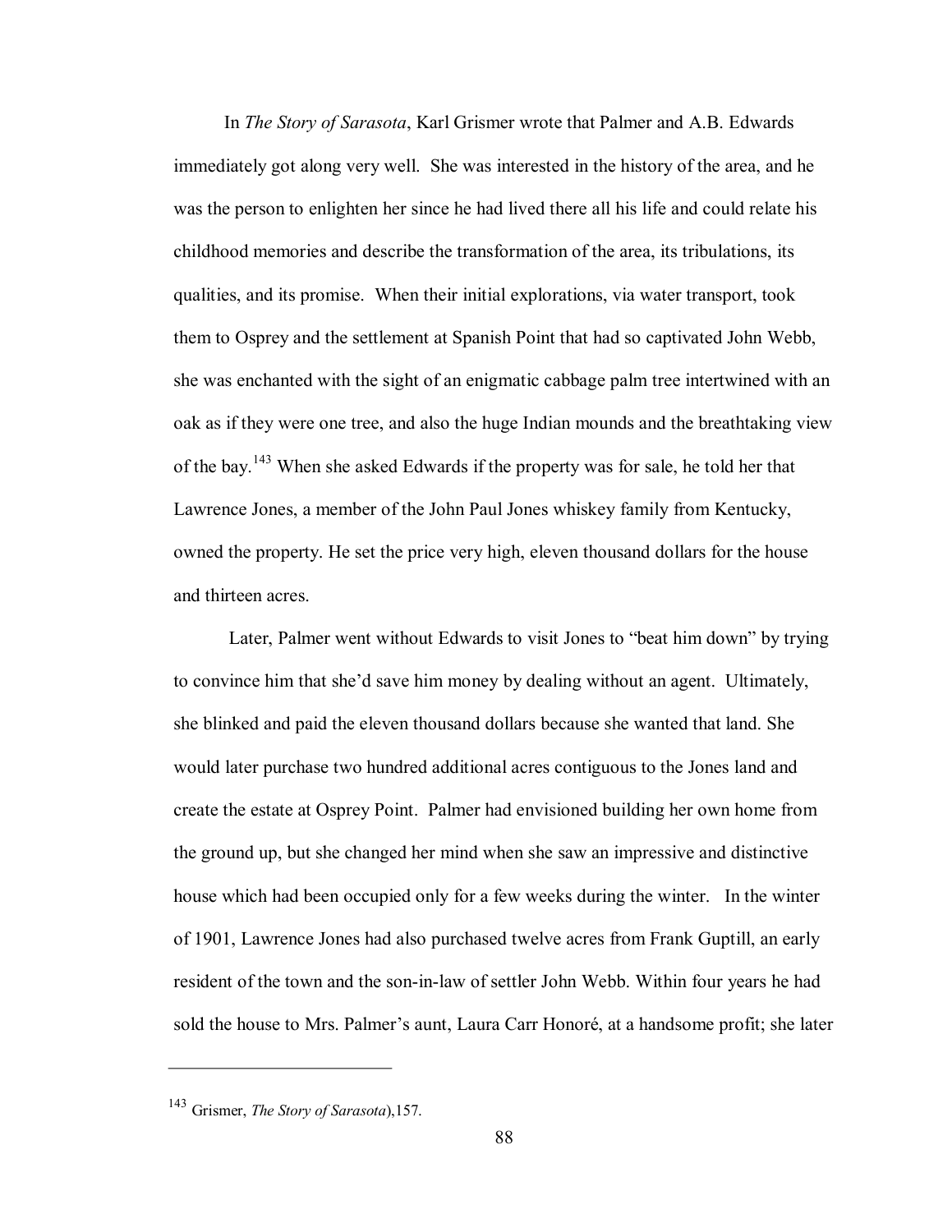sold it to Bertha Palmer who, with massive renovation and additions, made the house her own  $144$ 

Edwards was wise and did not indicate any anger over what amounted to a double-cross and the loss of his percentage of the purchase from Jones. It paid off; he and Lord would eventually sell most of the two hundred eighteen square miles or one hundred forty thousand acres of lands the Palmers would purchase. <sup>145</sup> When Joseph Lord arrived from Chicago, he continued his colleague's tour, taking Palmer by horse and buggy to look over his large land holdings.

During the weeks that followed, Palmer completed arrangements with Joseph Lord for acquiring a half interest in his extensive holdings. To develop the property, the Sarasota-Venice Company was organized with Adrian Honoré as President, W.A. Sumner, Vice-President, Potter Palmer Jr. as treasurer, and Honoré Palmer as secretary.

The Palmer family moved forward expeditiously in their acquisition of land. They formed a number of individual companies listed under family names, purchasing approximately one-fourth of the land that ultimately became Sarasota County, from Oneco through Sarasota, to Venice, a total of twenty-five miles. Palmer insisted that a railroad extension be implemented from Sarasota to Osprey before she would finalize the contract. The question of why the railway company decided to comply with her wishes has never been clarified. Some sources say she was a large stockholder in the Seaboard Railway Company and she threatened to organize a railroad of her own if the company did not comply. Another source stated that the railway company cooperated

<sup>&</sup>lt;sup>144</sup> Laura Carr, who was the sister of Eliza Carr, married Benjamin Lockwood Honoré, the brother of Bertha's father. She was Bertha's aunt both on the maternal and paternal sides. Ross, *Silhouette in Diamonds*, 14, 230.

<sup>&</sup>lt;sup>145</sup> Charles E. Harner, "First a Panic, Then a Lady Tycoon" (*Florida Trend*, June 1972), 140-152.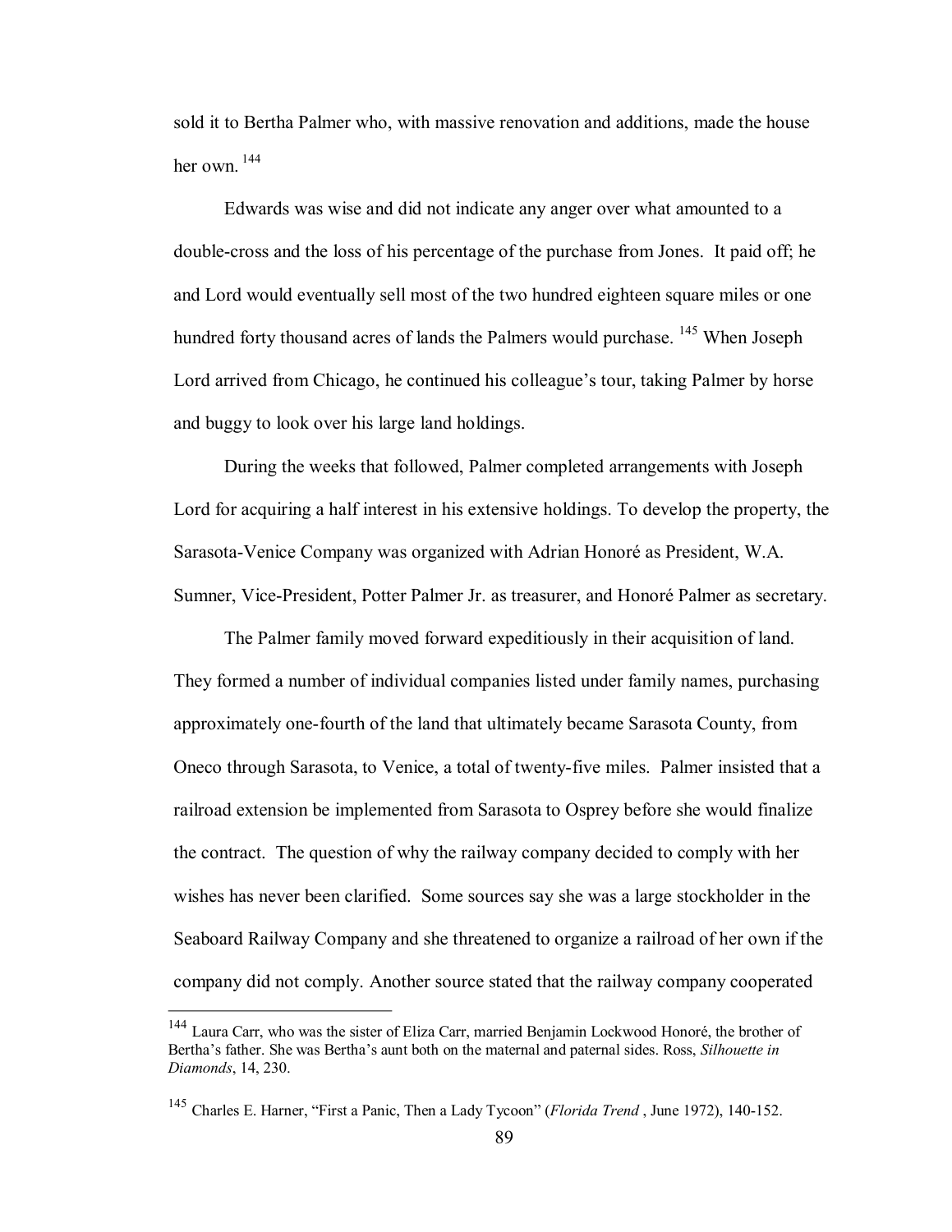because it was looking toward the future development of the west coast of Florida. Whatever the motivation, construction on the spur began thirty days later. <sup>146</sup>

Palmer's construction supervisor from Chicago, C. Thompson, arrived and set about having a dock constructed with rails to transport materials to Osprey. The transformation of the Jones homestead into a winter estate began. Janet Matthews describes the enhancement of the property in her book, *Venice, Journey From Horse and Chaise*:

She wrapped walkways, formal gardens, reflecting ponds, a tennis court and paths around Indian middans, homestead inns, winter houses, a community cemetery and chapel, boathouses and commercial docks. She beautified those elements around the remodeled Jones house, which she called The Oaks. Mrs. Palmer's Osprey Point estate contained its own electric plant and water system, several groves, separate buildings for house servants and grounds supervisors, a small village and commissary for white and black work crews, livestock and poultry sheds and a farm which she called Home Farm.<sup>147</sup>

Palmer furnished her thirty-one-room home with fine furniture and art, including her Impressionist collection of the works of Mary Cassatt, Picasso, Monet, and Degas. From Chicago, she brought her *Spode* china, family portraits, gold carved in sconces and Native American wall hangings; blending treasures of the past and present her winter home. Seventy workers were employed simply to maintain the property including domestics, gardeners, mechanics and stablemen. <sup>148</sup> The gardens were the work of Henri and Achille Duchene from France who adorned the property with native plantings and introduced new exotic non-native species. When the grounds were being designed, thirty-five master gardeners were employed along with more than two hundred

<sup>146</sup> Rollins Coakley Collection, Sarasota County History Center Archives, MSS 39.

<sup>147</sup> Janet Snyder Matthews, *Venice, Journey From Horse and Chaise*, (Sarasota:Pine Level Press, 1989),182.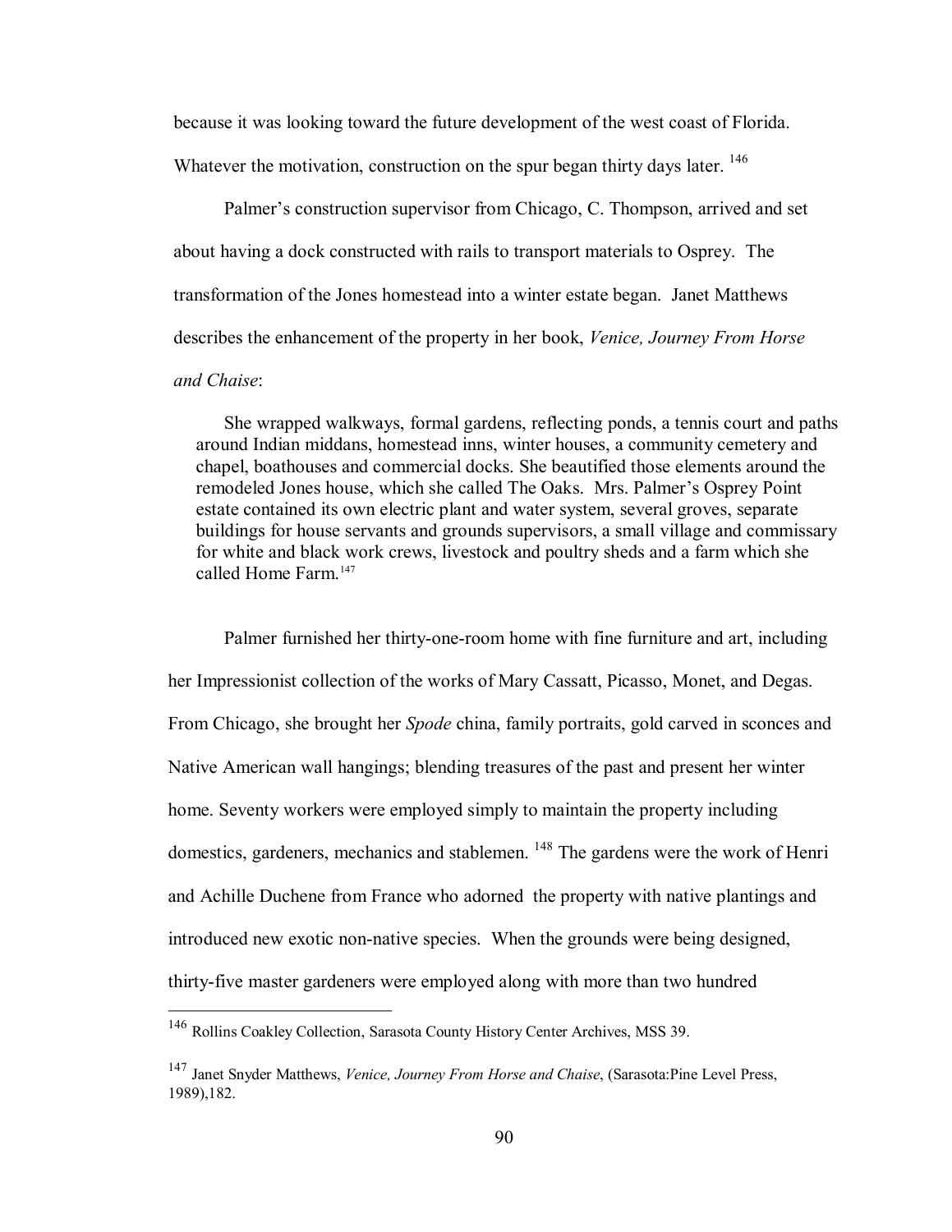workman. Palmer ordered what amounted to four freight cars of non-native exotic tropical plants from California alone.

She installed boardwalks throughout the property and walked about constantly overseeing the work being done. Several of the sources mention that if she came upon a wet and muddy area, she simply drew her skirt up and plowed through.

Renovations were undertaken on the *White Cottage*, the home built by John Webb, and the former Guptill home, which the Palmers called the *Hill House*. The family members used both homes.<sup>149</sup> It was stated in the *Fort Myers News- Press* and the *Tampa Tribune* that Mrs. Palmer initially hired three hundred workers (ending all problems of local employment) to enlarge the house and landscape the property.<sup>150</sup> She was known to pay the highest wages in the area and attracted skilled workers.

In the same year, Palmer purchased six thousand acres of land along with three thousand head of cattle on the Myakka river from Garrett "Dink" Murphy on land where Myakka State Park is now located, twenty miles east of Sarasota. She continued the use of his "Triangle Brand", which he had recorded in 1880. Murphy was reputed to own one of the largest herds in the state and some of the best pastureland. Palmer reportedly, paid seventy thousand dollars for the land that would become Meadowsweet Farms. <sup>151</sup> Upon her acquisition of the land, she made the decision to improve the runty cows she had bought by importing beef-type bulls including the Brahma, originally

<sup>&</sup>lt;sup>149</sup> The homes are currently used by Historic Spanish Point in Osprey for administrative offices.

<sup>&</sup>lt;sup>150</sup> Bert Collier, "Queen of Chicago Brought Culture to Sarasota", (*Ft. Myers News-Press*, April 4, 1976), 4E and June Hurley, "Bertha Palmer's Midas Touch Helped Florida Grow*"(Tampa Tribune*, November 15, 1976).

<sup>&</sup>lt;sup>151</sup> The Palmer ranch had been located in Manatee County, however, in 1921, the boundary of Sarasota County was established and the park is now primarily part of Sarasota county with the exception of Clay Gully picnic area which remains within Manatee County. Paula Benshoff, Myakka, (Sarasota: Pineapple Press, Inc.,2002), 43.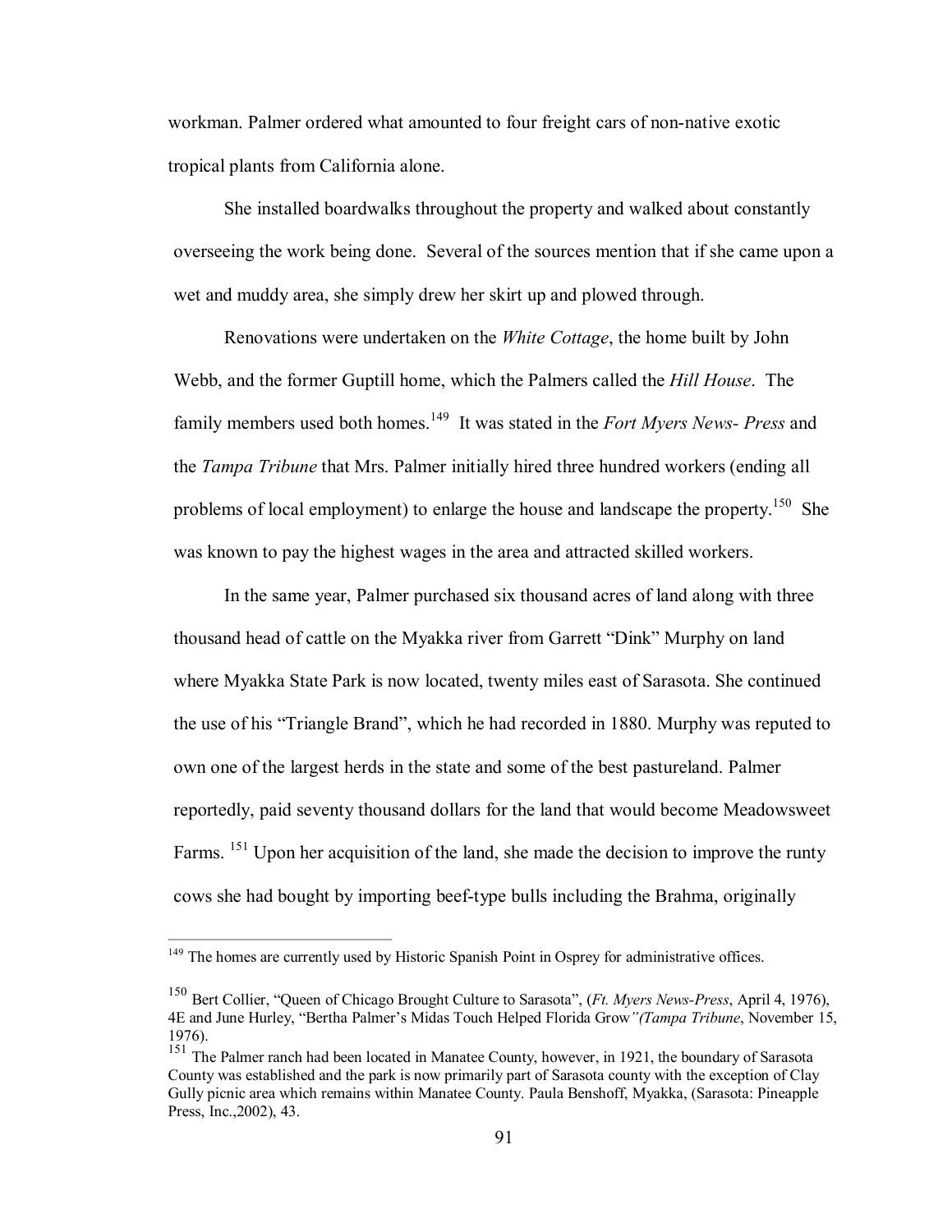from India and crossbred between English and Spanish breeds. She subsequently brought in Herefords from Texas and Angus from Georgia, breaking the tradition of free ranges by fencing the pastures to protect her cattle. <sup>152</sup> Since they were not native to the area, many succumbed from tick fever. Local cattlemen had long argued that cattle could not survive dipping, which was the only method that would work against the ticks. The process required gathering and dipping through a vat every fourteen days. In the summer, the combination of heat and hot rain on the dip might split the hide of the animals. In winter, many died of pneumonia. Palmer was not deterred by the suspicions of the local cowboys. She ordered cattle dipping vats installed on the ranch and approved the innovative dipping procedures, eradicating the ticks with no harm to the cattle. The ranch ultimately supported 2,200 head of cattle. In 1932, cattle dipping became mandatory in the state.<sup>153</sup>

In January 1917, Palmer was made a vice-president of the Live Stock Association.<sup>154</sup> In the February 22 issue of the same year, a letter to the editor to the *Sarasota Times* newspaper and signed by "A Subscriber" was published, congratulating Palmer on bringing in pure bred hogs to the region. "Mrs. Palmer added to her herds by buying the entire herd of a prominent breeder of Berkshires in the North. Mrs. Palmer is certainly to be praised for encouraging the pure bred industries in this part of the South

<sup>152</sup> Joe Akerman, *Florida Cowman, A History of Florida Cattle Raising (,*Kissimmee: Florida Cattleman's Association, 1976), 247-251.

<sup>153</sup> Joe G. Warner, Biscuits and 'Taters, *A History of Cattle Ranching in Manatee County*, (Bradenton, Great Outdoors Printing, 1980), 66-69.

*<sup>154</sup> Sarasota Times*, February 1, 1917.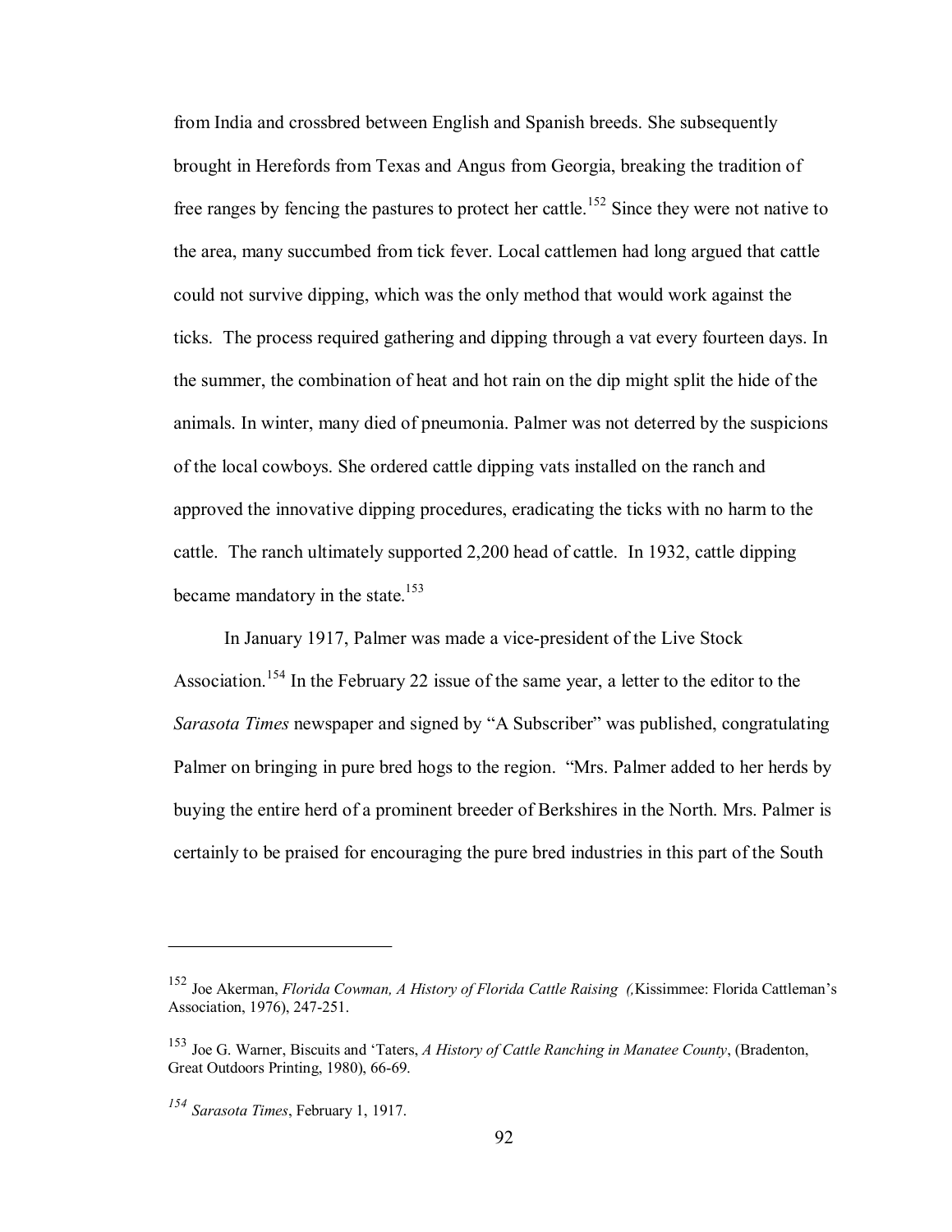and is proving to we Florida people that we are not solely dependent on citrus and truck farming." $155$ 

Palmer purchased the most modern equipment and materials, including a Chicago-built International Harvester gasoline tractor, a road grader, and wagons. New devices and innovations on a small or large scale fascinated her and she wanted to try the most current contrivances. She often sent for brochures and information regarding the product and its uses directly from the manufacturer and when the new equipment was delivered, she expected periodic reports from her foremen. At times the equipment was inappropriate for use on her lands and the machines were left to rot.

The socialite from Chicago was the first to introduce electricity to Sarasota during construction of her home and farm buildings in spite of the fact that Thomas Edison lived seventy miles to the south in Fort Myers. She built three large silos to store grain, a source of ridicule by seasoned Florida ranchers who knew that cattle in the South could graze throughout the year. She had difficulties growing particular crops; she insisted on growing corn during the spring on a field near the entrance to Meadowsweet Pastures, not understanding that planting seasons in the south were different. Thirteen hundred acres of citrus groves were profitable almost immediately and fruit by the carload was shipped north.

She insisted on detailed daily labor reports from Home Farm and Meadowsweet Farms. The reports were itemized by the name of the workman, the number of hours he worked and the cost of his labor. In addition, the foreman at the ranch sent Palmer semimonthly reports explaining the labor distribution for that period.

<sup>155</sup> *Sarasota Times*, February 22, 1917.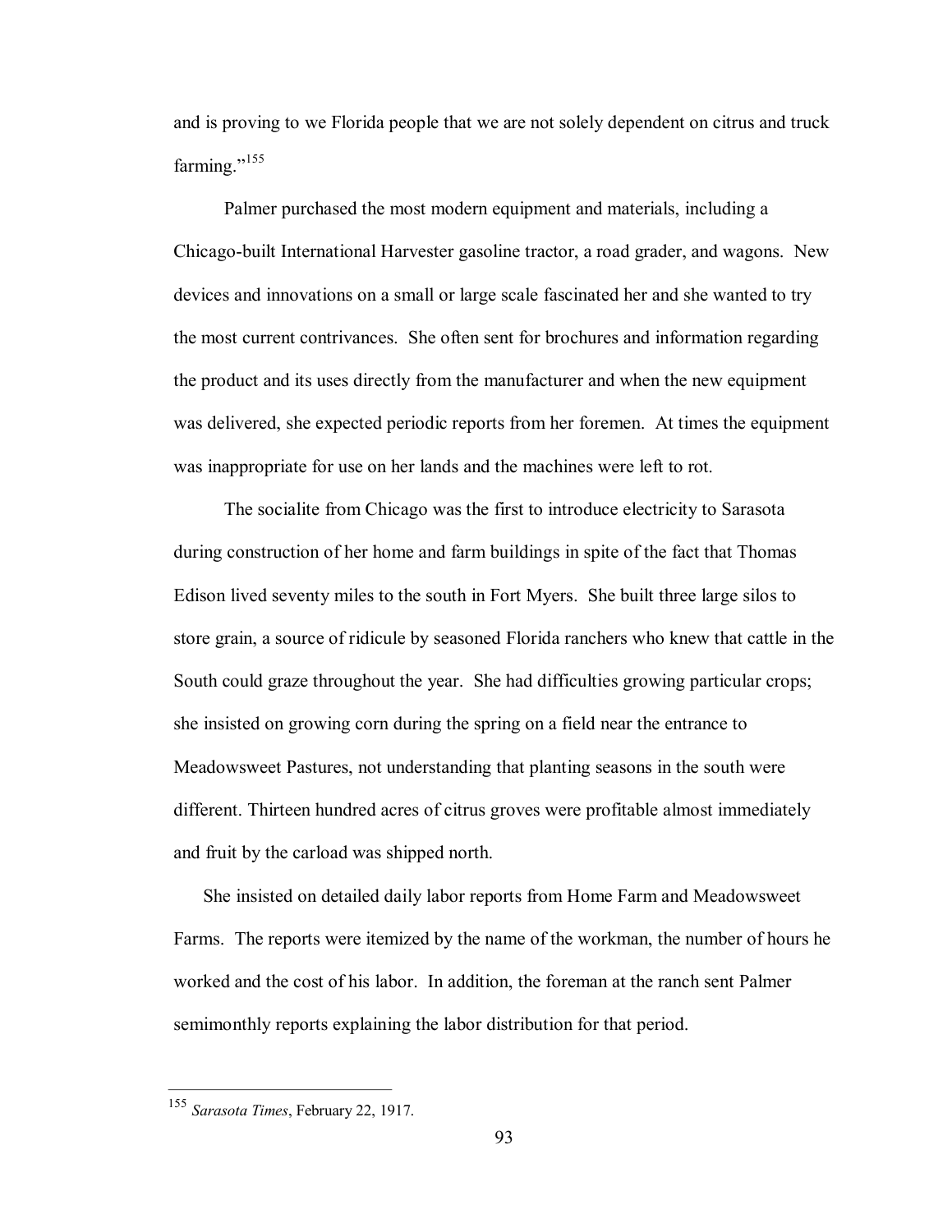Detailed reports were also sent from Home Farm (*The Oaks)*, specifying what each workman did during a given month. For example, a man named Lockyer, "Worked at making cuttings, potting, setting out plants in rose garden and elsewhere, worked in greenhouse, rose garden and flower gardens, pruned roses, watered, fertilized citrus trees and shrubs south of Avenue and helped fertilize in numbers one, two and three groves, and planted grass near Mirror Lake. $156$ 

Separate reports were itemized regarding "colored help." An African-American man named Joe Gilleson had worked on:

Domestic work, cutting wood, cleaning lumber for new house (several days at this) cleaning speed boat, helping on Flying Fish, hoeing in fertilizer, cleaning carpets and rugs, helping on old Cadillac, unloading Phantom, cleaning eaves, troughs on Oaks and leaves off of roof, watering, raking, spraying, wheeling sand for chimney of new house.<sup>157</sup>

African American workers were given the menial tasks; and they slept, ate and spent their non-working time in segregated quarters. They were referred to by the white staff as "colored work hands" and, by Palmer as "my Negroes". There is no indication that any possibility for advancement in wages or type of work existed. If when they went into town on their nights off, there were any reports of carousing, they would be dismissed.

<sup>156</sup> Palmer Papers, Meadowsweet and Home Farms, Bertha H. Palmer Collection, MSS 32, Box 4, Folder 49, Sarasota County History Center Archives.

<sup>157</sup> Ibid.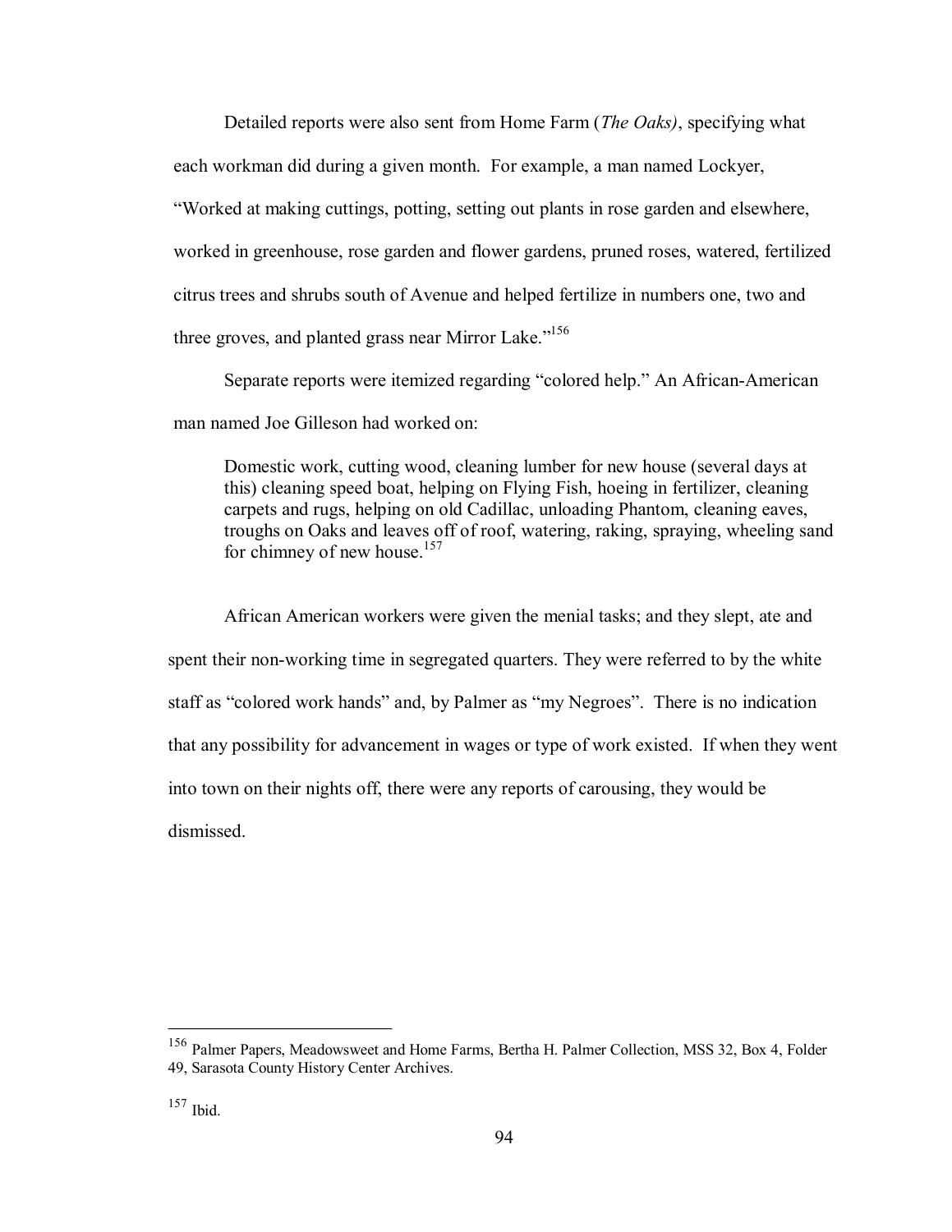Reports were also written in regard to transportation including motor trucks, tractors and horses and mules. This included the number of vehicles or animals, the number of hours they were used, the purposes of their use and itemized costs.<sup>158</sup>

Among the new plantings added to the ranch acreage, many were exotic and

ornamental. It is possible that Palmer was unaware that non-native plantings could be

invasive to the detriment of native species. In an interview, in a July 2007, Paula

Benshoff, Park Services Specialist for Myakka River State Park, said,

We have found several ornamental-type plants around the area where the ranch foreman's house was located. Though plants that are catergorized as invasive, i.e. bamboo, guava, citrus and turk's turban, are routinely removed, many persist. They are scattered over the shaded areas adjoining the ranch site. Plants not on invasive species lists i.e. Washingtonian palms and bananas, were not removed. However, the two palms planted by the driveway {to the ranch] have both died.  $159$ 

In her book, *Myakka*, Benshoff states, in regard to Big Flats Marsh in the Myakka

River:

Invasion of this marsh by exotic plants makes this my least favorite part of the river. Big Flats was once a diverse wetland, patched with clusters of bulrush, the golden blooms of marsh marigold, and the pink spikes of smartweed. Maidencane was probably the dominant marshgrass. Now you seldom see anything but paragrass ( tall thick invasive grass) and West Indian marshgrass in this section of the river. Only the native water paspalum is able to compete in a few places with these aggressive exotics. Invasive aquatic weeds are also a problem in the river and lake $160$ 

Benshoff elaborated further,

Robert Dye, Myakka's former park manager, once told me Albert Blackburn's [ Bertha Palmer's manager) son mentioned to him that his father had planted the

<sup>&</sup>lt;sup>158</sup> There were no daily records found on household expenditures, duties of maids, butlers and drivers; however, it is likely that those records were as detailed as farm and ranch accounting.

<sup>&</sup>lt;sup>159</sup> Interview with Paula Benshoff, Park Services Specialist for Myakka River State Park, April 26, 2007.

<sup>160</sup> Paula Benshoff, *Myakka*, (Sarasota: Pineapple Press, 2002),34,99.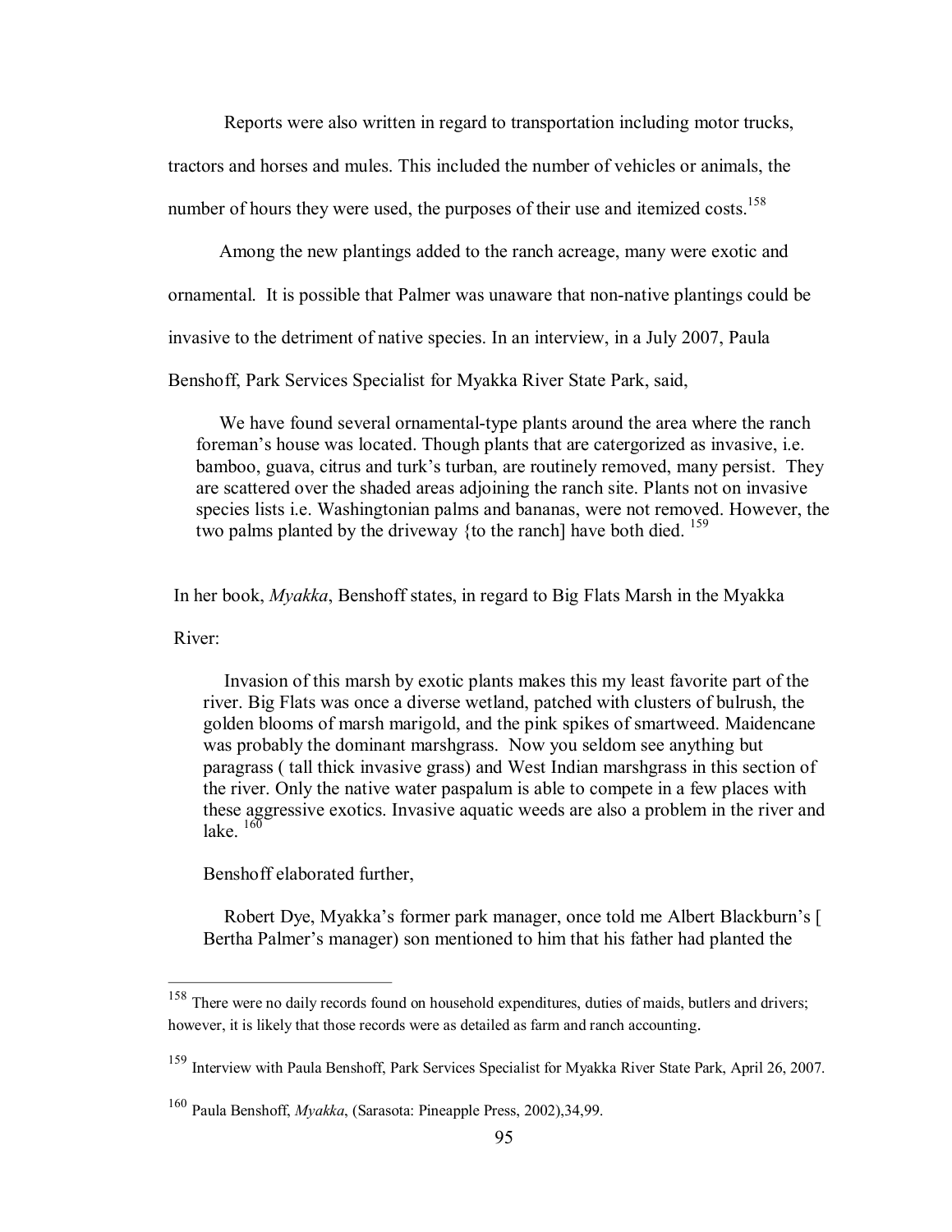paragrass [for grazing] when he worked for Mrs. Palmer. Paragrass is now considered an invasive exotic. We remove it when we find it in isolated marshes, but it would do no good to herbicide it in the river corridor as the seeds would keep floating downstream to the park and reestablishing. Until we can find a way to control it in the entire river floodplain, we won't treat it along the banks or in the marshes adjoining the Myakka River.<sup>161</sup>

Palmer established a "camp" for the enjoyment of the family at Upper Myakka

Lake; each family had their cottage with a porch. Prior to their first visit, she ordered

the installation of reliable electric, gas and water facilities. She brought in fine ponies

for her grandchildren to ride and hired a rancher from the Far West to instruct them.

She purchased child sized toolboxes in the hopes that the children would learn aspects

of construction and repairs. She bought many pets for them to care for, selected books

for their reading pleasure, and encouraged them to write well. She was an affectionate

and caring grandmother and when she and the children were separated, they carried on a

continuous correspondence:

Dear Grandmother,

The rabbits have not come yet. You said you wished me to remind you of this when I reached home. I thank you very much for the twenty-five dollars you sent me at Christmas. I have not spent it but you know how fond I am of books and I shall enjoy it very much later on. I send you 50 kisses and hope your cold is better now.

Love from Honore  $^{162}$ 

Dear Grandmother, Thank you for taking care of us. We had a very pleasant time at your house. Your grandson, Potter III<sup>163</sup>

<sup>161</sup> Paula Benshoff, email correspondence, August 16, 2007.

<sup>162</sup> Palmer Papers, Bertha H. Palmer Collection, MSS32, Box 2, Folder 3, Sarasota County History Center Archives, Children's Letters.

 $163$  Ibid.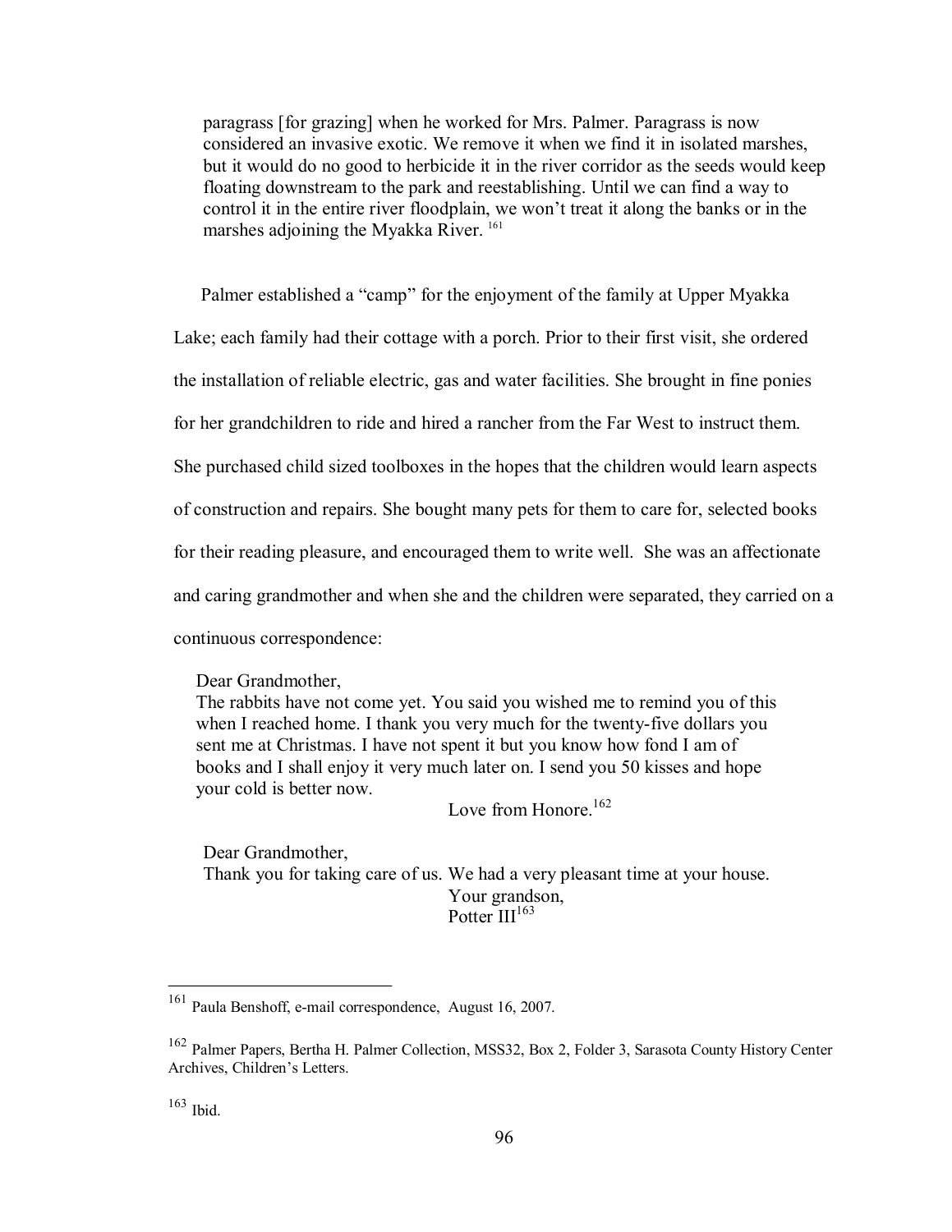December  $31<sup>st</sup>/16$ 

My dear Auntie Bertha,

Thank you very much for your nice present of toys. We have had a very happy Christmas. Mike was with us . The day New Year's Eve we are going to have all sorts of games. Love and best wishes for a very happy new year from your little niece,  $Ida^{-164}$ 

An article in the *Sarasota Times* stated, "The greatest of comradeship exists between Mrs. Palmer and her grandchildren-a palship approximated only by the keen enjoyment that Mrs. Palmer's father, the late H.H. Honoré, found in the company of his great-grandchildren." <sup>165</sup> Family life for the Palmers in Sarasota was a virtual scrapbook of walking on the beach, swimming, fishing, hunting and displaying the trophies, enjoying meals together on a table underneath the trees and relaxing in small groups, often enjoying the grandchildren's excitement as they presented plays for everyone who would watch.

In 1983, Paula Benshoff interviewed Walt and Ron Sweeting two of the sons of

Gene Sweeting, the past foreman of Meadowsweet Pastures. The interview began at

the boat basin where there was a long cypress building where cooking was done.

According to Walt,

When Mrs. Palmer wanted to rough it, she would come out and camp at the boat basin area as that was her favorite. Concrete pillars had been built with a round cypress flooring connecting them. The tent poles were put on the concrete pillars and the tents spread over the cypress floor. That is how Mrs. Palmer and her party would camp." [Mrs. Palmer's butler, her chef and several servants always accompanied her to the camp]

The ranch house and the boat basin area were extensively lit by electric lights. They were very bright. The electricity was made by the Delco plant. It was the children's job to keep the large batteries fill of water and in good condition. You'd be standing down at the lake and slowly the light would start to dim. Then all of a sudden the lights would flash bright and you'd know the Delco plant was cutting back on.

<sup>164</sup> Ibid.

<sup>165</sup> *Sarasota Times*, December 17, 1916, Sarasota County History Center Archives.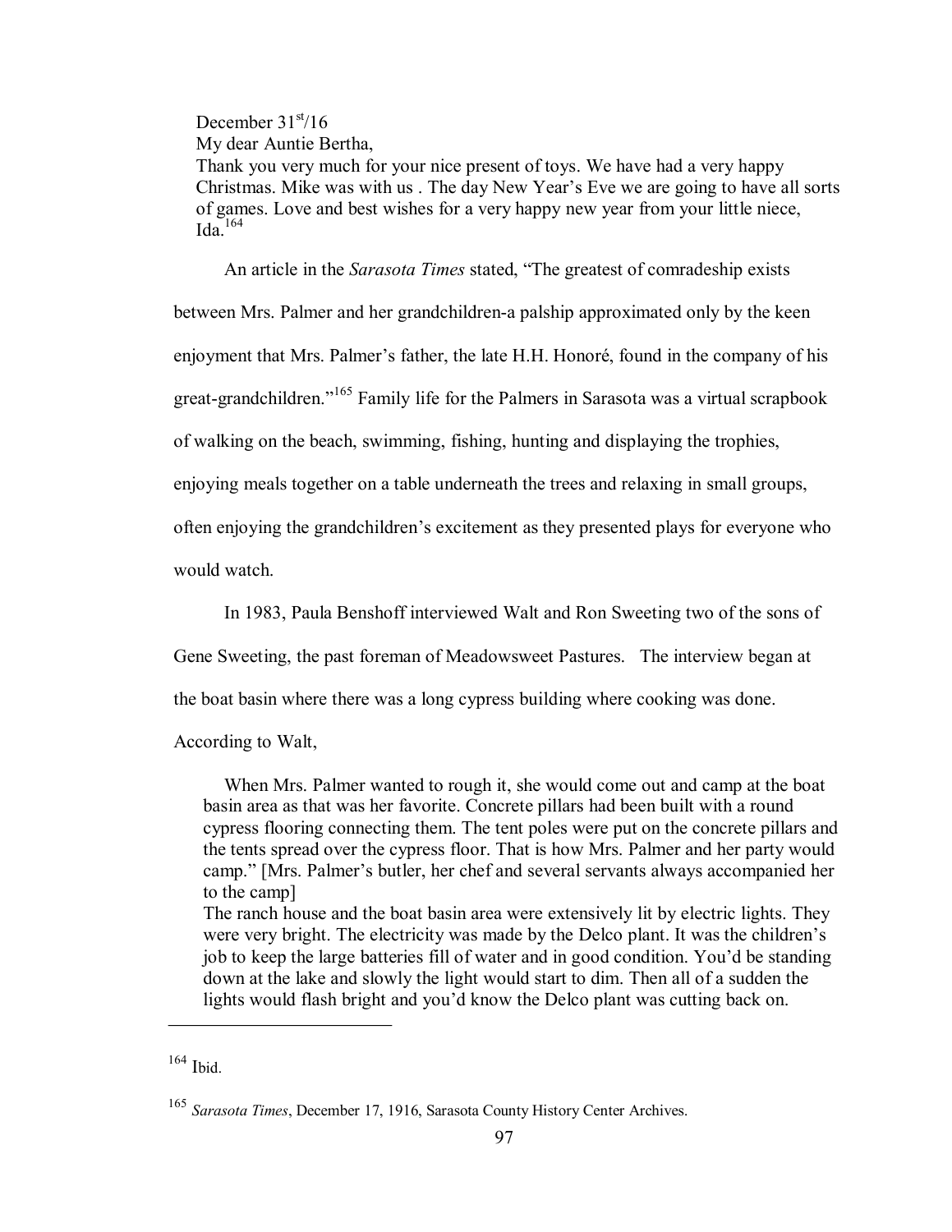South of the house there were three circular concrete structures. Two of them are silo foundations. They were built for storing food for black ginnys Black ginnys are same as black angus. But, the angus were too fragile and could not endure flies and rigors of Florida ranch life. The peas and all that were to make up their feed were only stored in the silos one year.

The third round structure was originally a compost bin, but they never used it. The children kept a baby alligator penned there.

In that area were a barn, a slaughterhouse, a blacksmith shop and the area they kept horses and mules. Mules had to be kept separate from the horses.

There were lots of vultures in the area. If a cow died there would be at least two hundred buzzards on him. There were Mexican buzzards too."<sup>166</sup>

Albert Blackburn, the son of Florida homesteaders, was the ranch manager and

hiring agent for Mrs. Palmer. According to the employment contract, signed on May 1,

1915, he agreed:

to take care of the cattle now ranging in Manatee County or else where in Florida; that he will give all of the cattle now West of the Railroad that are sick, the necessary and proper treatment; that he will turn out from the Miakka pasture all cattle, except such numbers of stock cattle, as can be properly taken care of on said pasture; that he will inspect all of the fences around said pasture, and see they are kept in proper condition; that he will ride over all the ranges or pastures upon which the cattle range or pasture and mark any ill calves that are unmarked; and that he will, in every way give the cattle on said range proper and efficient care. <sup>167</sup>

He was paid two dollars and fifty cents per day and was authorized to "secure the services of three or more men at two dollars and meals per day when necessary for marking the calves. "<sup>168</sup> He lived in a home on the property and was in addition, the contractor for some of Palmer's bayfront dredging. They shared a close personal relationship and she had confidence in his suggestions. She told him to hire anyone who could work and since the local supply of labor did not suffice, she bought in black and Italian workers from outside and paid the highest wages in the area. Palmer was said to

<sup>166</sup> Benshoff, Oral History Interview Records, Myakka State Park.

<sup>168</sup> Palmer Papers, *Contract of Albert Blackburn*, May 1, 1915, MSS32, Box 2, Folder 4, Sarasota County History Center Archives.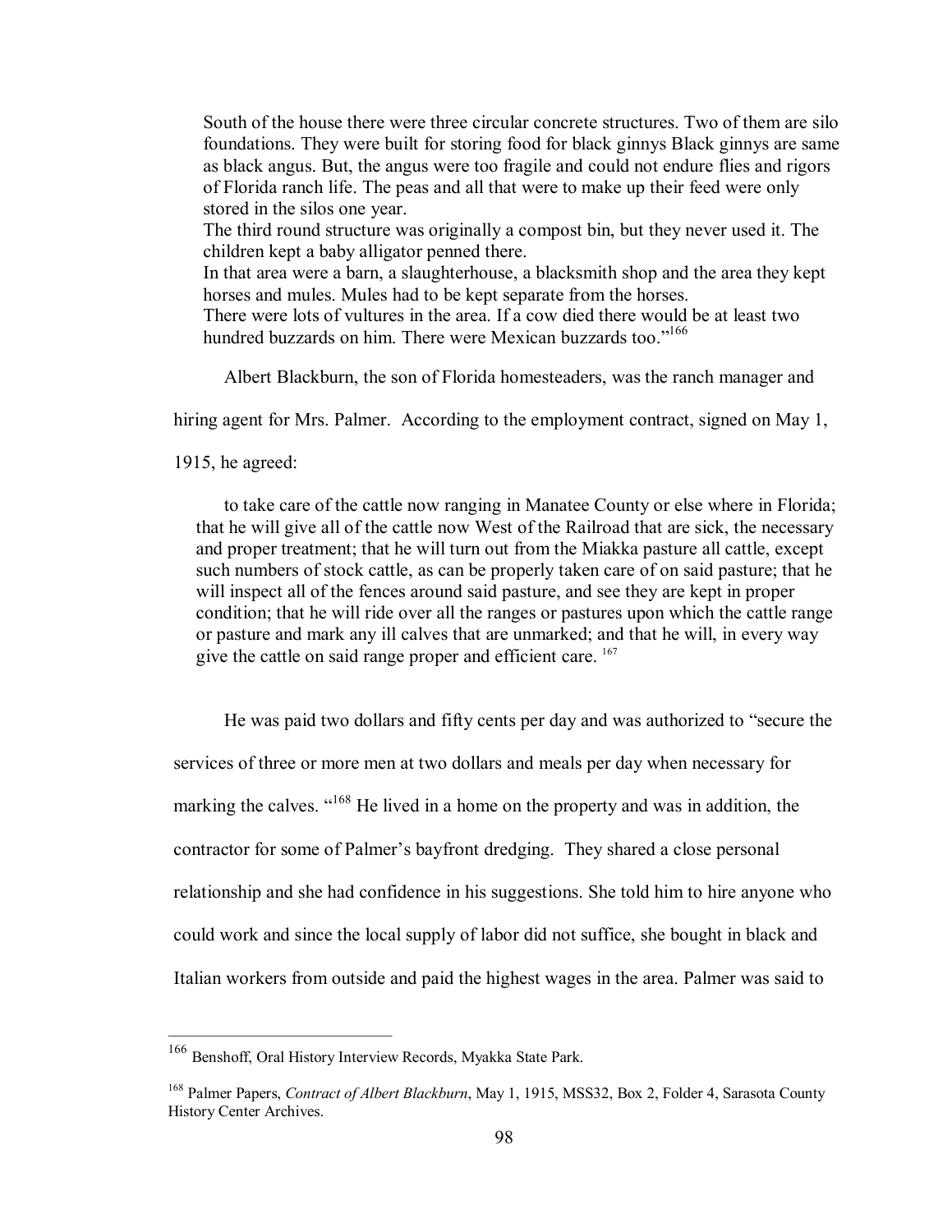have kept close tabs on her foremen and personally stipulated when the cattle were to be sold and the number to be butchered, and she insisted on regular updates about the condition of all the animals.

The land at Osprey came under siege by woodmen, squatters, and hermits who resented the Palmers' intrusion into the area, and habitually raided the property and plagued her workers when they knew Palmer was away. The news of these ongoing disturbances was telegraphed to her in Paris. She would not tolerate the situation from both a humane and an economic stance and wrote the following letter to V.A. Saunders who ran the local store at Osprey where the marauders gathered at night.

Since buying at Osprey I have been greatly annoyed by the annual criminal assaults on my place and on my innocent, unprotected, sleeping Negroes by cowardly bands of armed men who come at night to shoot them them up and drive them away. Every investor wants to know first about labor conditions and to be told of a community living back in the times and the atrocities of the lawless Ku Klux era finishes its case at once. <sup>169</sup>

The letter was written in April

1914 and she subsequently wrote a second letter, to her manager:

Dear Mr. Blackburn,

What prospective buyer would invest here after learning how I was treated, I who have spent a large amount of money to show what the soil and the climate can do and to create values...What a horrid position Iam forced into. It is disgusting. I should feel very badly to help put any man in the chain gang but perhaps it is our duty and thus make the country possible for honest, law-abiding citizens who are trying to develop it.  $170$ 

<sup>169</sup> Palmer Papers, Spanish Point, Osprey, Florida, Administrative Archives.

<sup>170</sup> Ibid.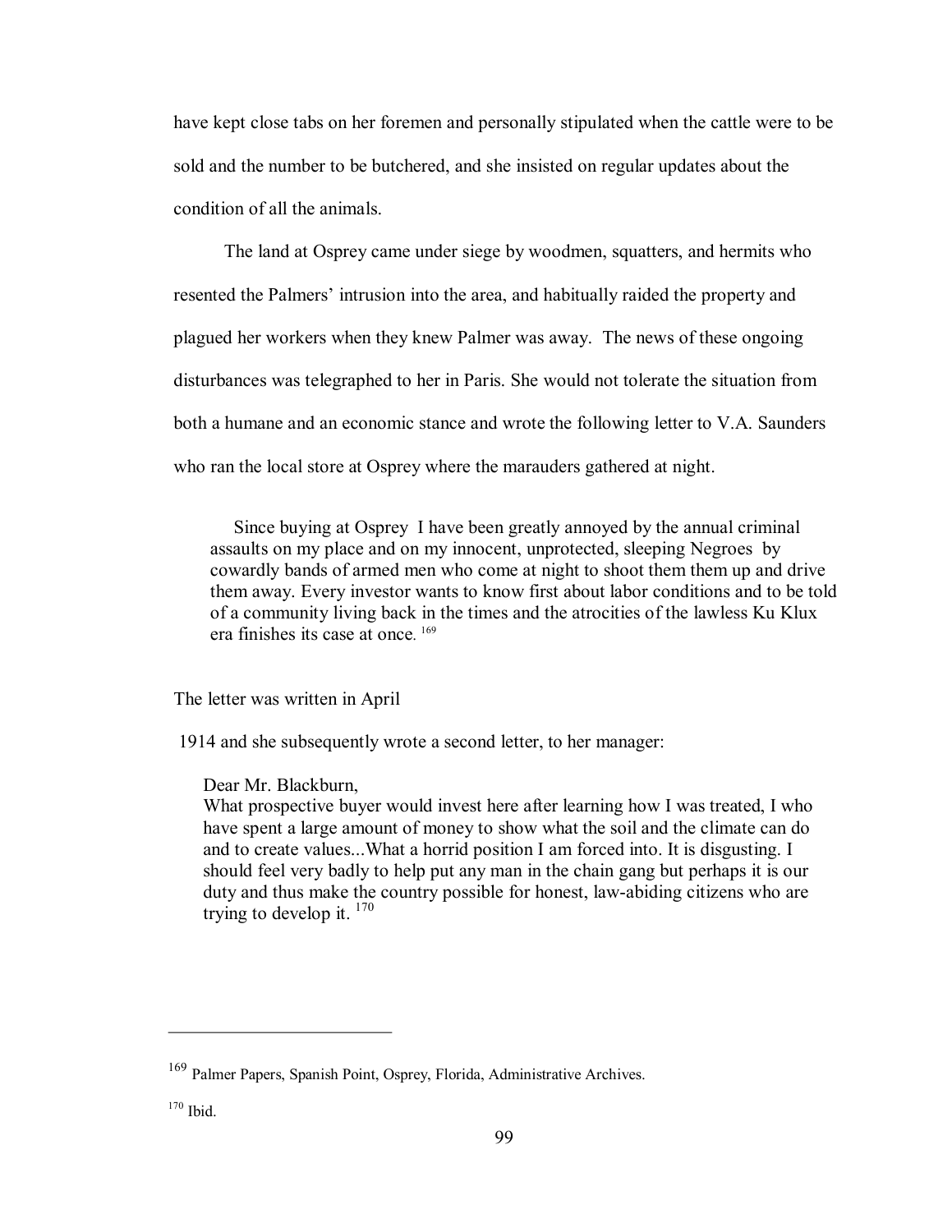There were not only problems from the outside but altercations among the workers who resented the manager at *The Oaks*, William Prentice, who was, according to some, too imperious to the workers. Although she often privately chastised him for this, she defended his actions and decisions to all others and would dismiss those who were disloyal to him. He assiduously reported pertinent details of daily work and conditions at *The Oaks* whether Palmer was in residence, on a ship or train en route to her latest destination, or thousands of miles away in Europe. One of those messages included: " The rain was good after a drought. They had laid tile drains; they had cut a road through the shrubbery; the pampas grass was in full bloom; the begonias were thriving; the mule had died of old age; four men were working on the fence at the East Stable; the turkeys looked fine and all the chickens had been sold. " He inquired, "What were her orders for installing the new laundry tubs? Would black-striped wallpaper be in order for her bedroom?"<sup>171</sup> She was the executive in full command. No one dared pay a bill without her permission.

In a January 28, 1918 letter to her attorney, Charles T. Curry of Bradenton, less than four months before her death, she was concerned about details of Florida law in regard to her land, animals, and workers:

#### Dear Sir,

I do not know about changes in laws in Florida and write to ask if they are the same as two or three years ago:

First: Regarding hogs on fenced land, whether fence is imperfect or not. I have not fenced in the waterfront of my property and do not want to do so, yet the hogs swim in by the water. I understood that if hogs on my land were placed in a pound, fed and the owner notified of the fact that he would be obliged to come and take them away and pay for the food that had been furnished them.

<sup>&</sup>lt;sup>171</sup> Palmer Papers, Sarasota County History Center, MSS 32, Box 4, Folder 3.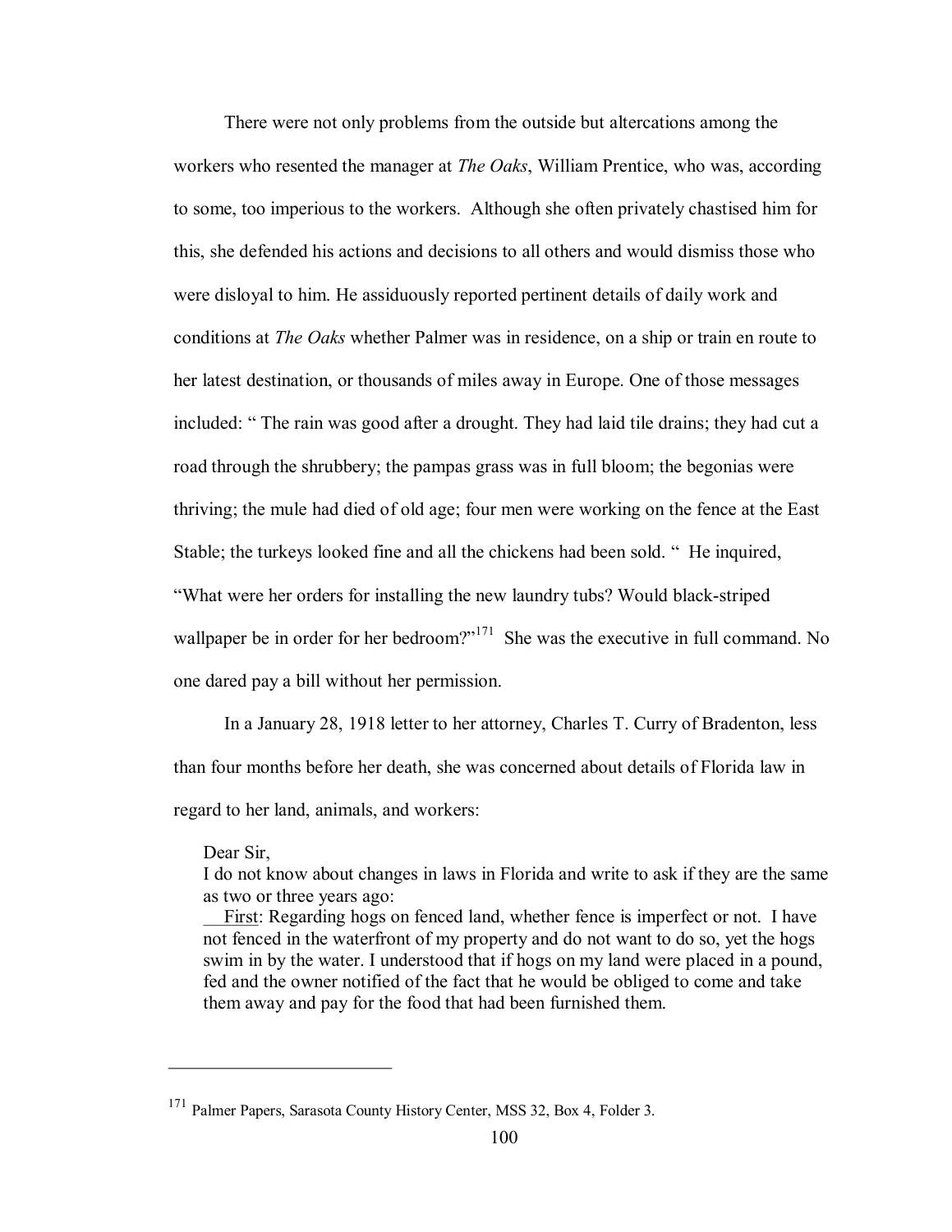Second: When pigs are trespassing on a private place is it the duty of owner to come and take them away when notified, or can the person whose land is trespassed on have them driven out?

Third: One of my negroes was suspected of stealing a hog. The sheriff was brought was brought out by the supposedly aggrieved party and my negro's house searched which took most of the afternoon work hours. What formalities is the sheriff obliged to comply with" Should he not be forced to come to me or my superintendent and show his warrant and have assent to search the quarters?

Fourth: When it is claimed that an animal is included in a bunch sold and delivered, is it not the duty of the claimant to show from the records of the cowman delivering the bunch or of the butcher receiving and killing same that he had an animal included in that bunch? Can he come several weeks or months later and say that he had an animal in the bunch (of which there is no evidence whatever from any record and claim payment for him)? When evidence of fact is demanded is it not his duty to give same or make no further claim? In two cases such claims are made on me with no evidence supporting them.

Will you kindly let me hear promptly about the above, and greatly oblige.

Yours truly, Mrs. Potter Palmer<sup>172</sup>

The Palmers purchased 19,000 acres in Tampa in 1912, including a ranch which

they named Riverhills. The agents they retained went on to sell lots in the Tampa

subdivisions of Hyde Park, Virginia Park and Ashland, names prominent in the Chicago

subdivisions of the Palmer family.

The Palmer holdings were not confined to Tampa, Meadowsweet Pastures,

Osprey Point and other holdings of the Sarasota-Venice Company. According to Janet

Matthews, corporate operations included ongoing enterprises in Chicago, a mining

company, an oil and gas company in Louisiana, and Medec Orchards at Medford,

Oregon.<sup>173</sup>

<sup>172</sup> Palmer Papers, Box #1, File #2, Sarasota County History Center Archives.

<sup>173</sup> Janet Snyder Matthews, *Venice, Journey From Horse and Chaise*,), 184.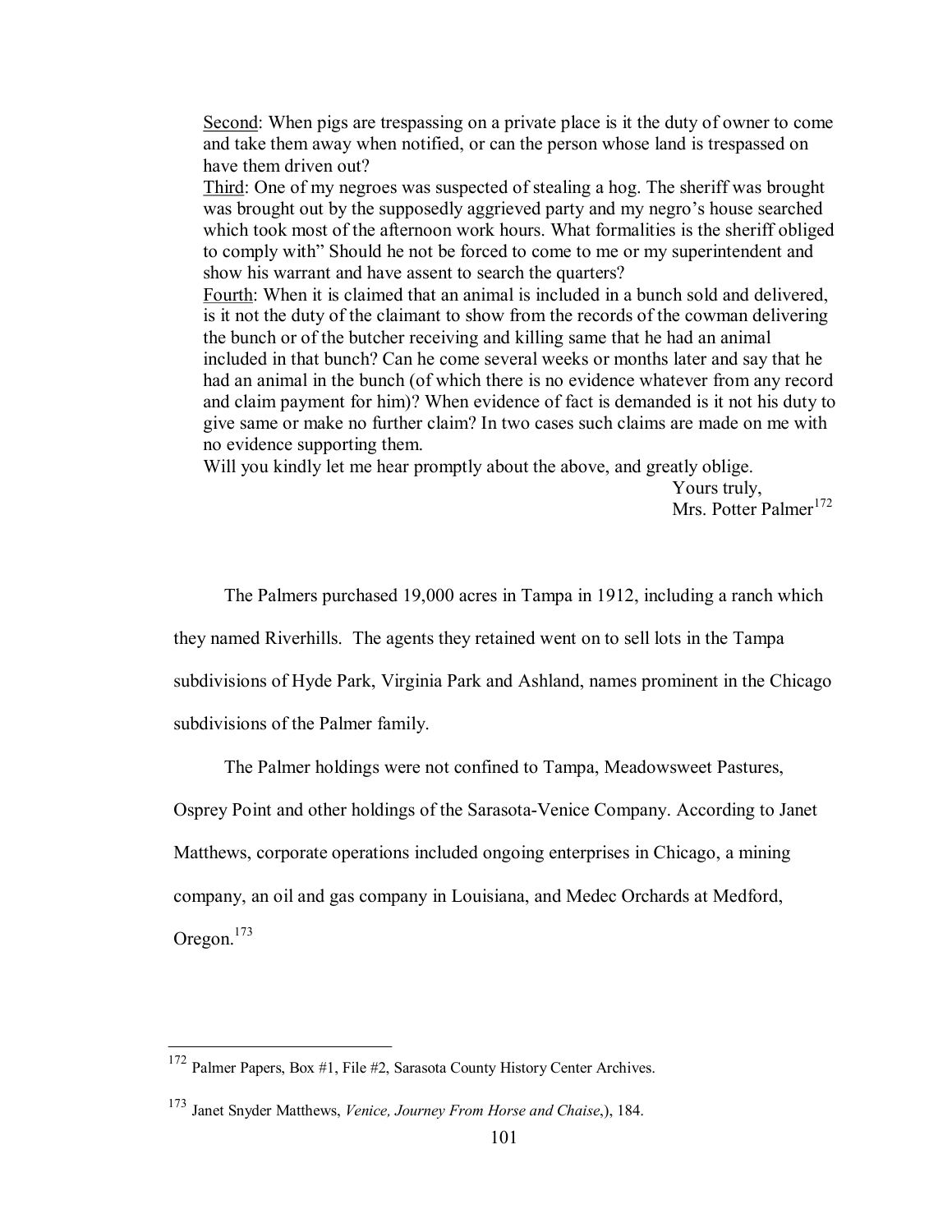Honoré Palmer bought land on a waterway called Phillippi Creek and relocated in the city north of the Oaks property, and he and his brother, Potter Jr. built a winter home, which they named Immokolee. Simultaneously, as part of their commercial development, the family purchased farm land in the community of Bee Ridge, utilizing wide parcels of land for the profitable growing of celery and watermelon while conducting inovative agricultural experimental operations. Additionally, this area was used for chicken and hog production. The company began its citrus business by planting four hundred acres of grapefruit and orange groves, which eventually proliferated to thirteen hundred acres of a high quality crop which was shipped to the North.

Palmer continued to travel by ship and rail to her destinations in Europe, Chicago and Florida and maintained her homes in Chicago, and Paris. On September 17, 1911,

the Chicago Tribune observed:

Mrs. Potter Palmer has returned to Chicago from a summer of European travel and a short stay at her Paris apartment. While not very talkative during the interview, one point she did make clear was that she was not planning to drop the reins of social leadership in Chicago. She will leave for Florida in two weeks, but will return at the end of November for the balance of the winter season. In particular, Mrs. Palmer will take part in the charity ball which she has engineered for years. 'Oh yes I shall be here for that', she said, 'though I wonder at times whether it would not be better to let someone else take charge. I have done it for so long. Perhaps newer hands could improve it, but it would seem strange to me. 'However', she continued, 'I really don't see that there should be any interest in my return. It is only a personal matter and I don't believe many care about it. I came back a little early in order to spend a short time here before going to Florida where I must see how my cottage is progressing. I am tremendously interested in that right now. I shall stay about two months with my brother and son who are also building and then return to Chicago and the Charity Ball'. The new winter cottage is at Sarasota, on the west coast of Florida, where Mrs. Palmer , with her father H.H. Honoré, spent much of last winter. There the family will probably stay through the winter months hereafter, when the residence, of Italian villa design is completed, Mrs. Palmer plans to leave in the early spring for another European trip.<sup>174</sup>

<sup>174</sup> "Mrs. Palmer Tells Plans," *Chicago Daily Tribune* (September 17, 1911), 3.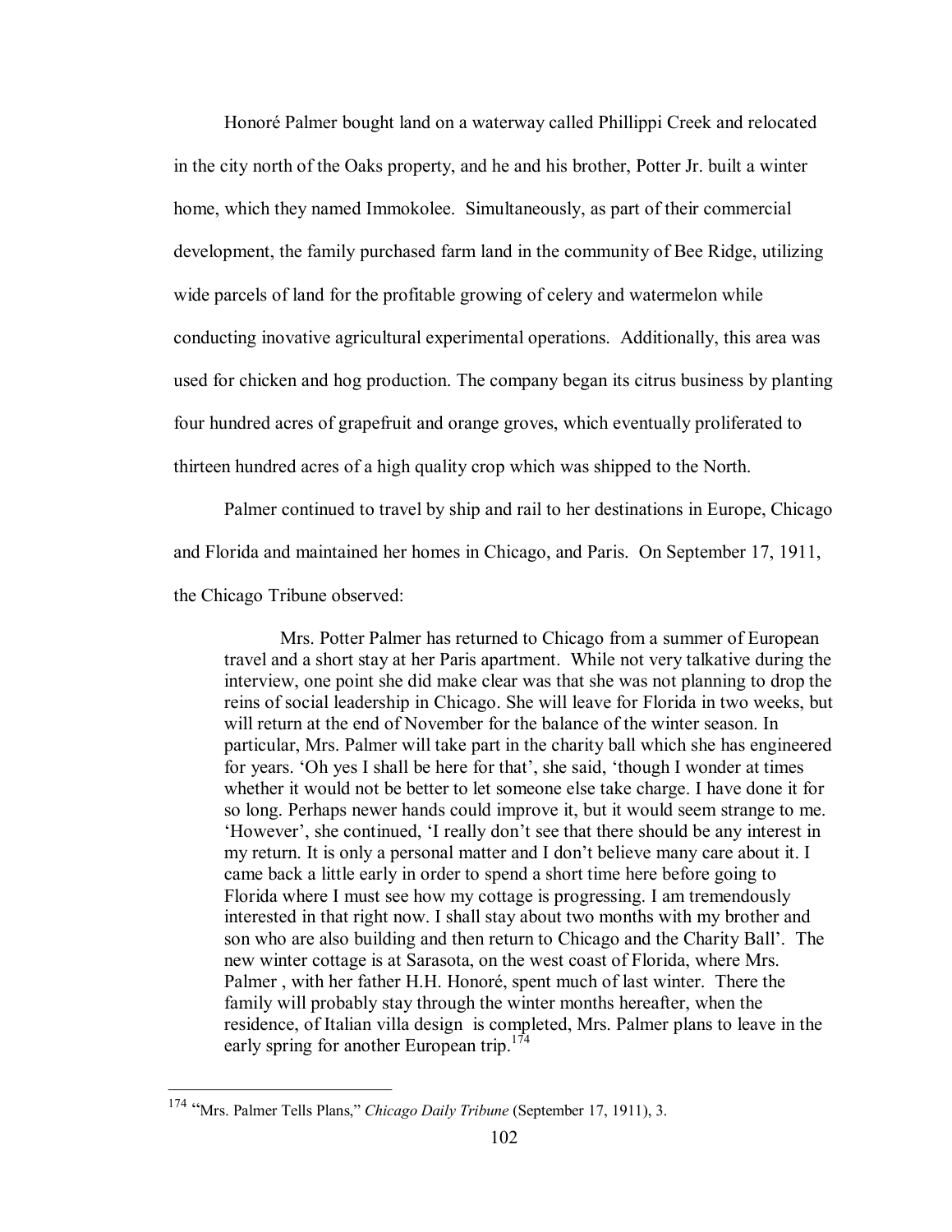As the years passed she spent fewer months in Chicago and increased her time in Sarasota. Her greatest pleasure was within her own family and she preferred to enjoy all of her time with them.

She pioneered the Woman's' Club in Sarasota and contributed two thousand dollars for a building and offered her ideas regarding organizational planning to the leadership. The Club supported a library and promoted beautification efforts for the town. Palmer chose not to become directly involved. She contributed generously to all appeals and charities but remained on the periphery of Sarasota social life. She was said to be gracious to her neighbors; however, she did not nurture close relationships away from her immediate family.

Palmer was in Paris when World War I erupted in 1914. She and her servants packed her treasured belongings where they were hidden in a "safe location." She turned her house over to the American Red Cross as a home for chaplains and headed for Chicago where she put her energies and her time into working for the Red Cross and doing whatever was possible to help the war effort. She had made her final journey to the continent. Her niece Julia's children had returned to America from St. Petersburg at the time of the Russian Revolution. During the War, Julia's husband, Prince Michael, was wounded, and the entire Cantazuzene family joined Mrs. Palmer in Sarasota. In the words of Matthews*:*

Wartime brought a shortage of farm labor and inflated prices for fertilizer and machinery. Agricultural production of beans, pork, and corn was encouraged in place of of citrus crops. Mrs. Palmer read every advisory bulletin from the government in regard to helping the war effort and was named a gubernatorial appointee to the 'Win the War Congress for Health Food and Labor.' 175

<sup>175</sup> Matthews, *Venice, Journey from Horse and Chaise*, 196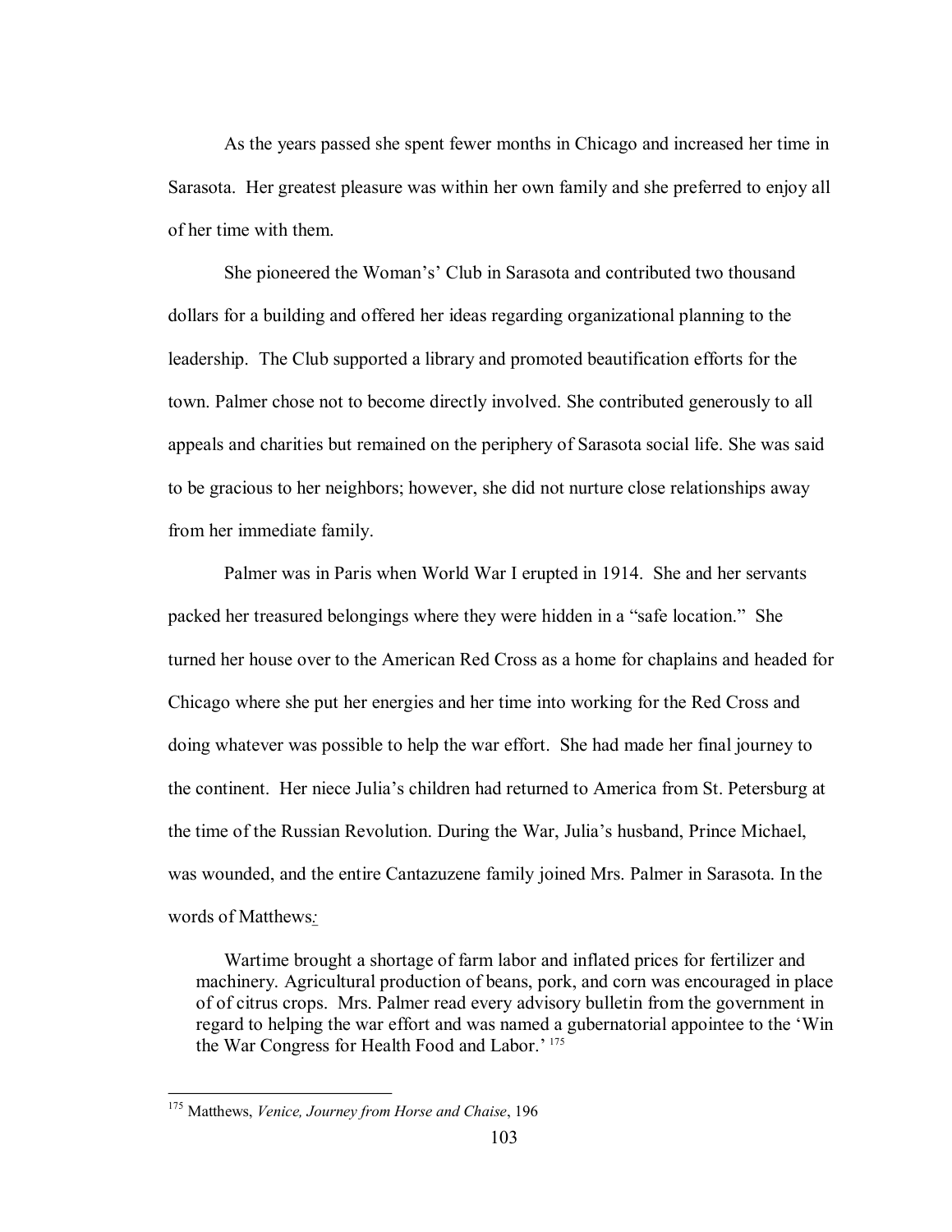In 1916, Henry Hamilton Honoré died at the age of ninety-three. His passing was a dire blow to Palmer who had adored her father and respected his advice and counsel in all of her undertakings.

Within a two-year period following her father's death, Bertha was diagnosed with breast cancer. She underwent a mastectomy in New York City and the prognosis confirmed her worst fears; she did not have long to live. The metastasis of cancer, the ultimate egalitarian, could not be contained by enormous wealth. Money could not buy more time. During her travels to New York, she consulted with the most renowned specialists, but there was no cure. Only her immediate family was aware of her illness, and she valiantly continued to be involved with her holdings and maintain limited activity until she was bedridden. She died on May 5, 1918, at the age of sixty-nine. A brilliant star had dimmed and faded.

The city began a period of mourning, and the mayor lowered the flag to halfstaff. A funeral cortege went by horse and wagon to the railroad depot and then onto the final journey to Chicago where she was buried in a mausoleum at Graceland cemetery next to her husband.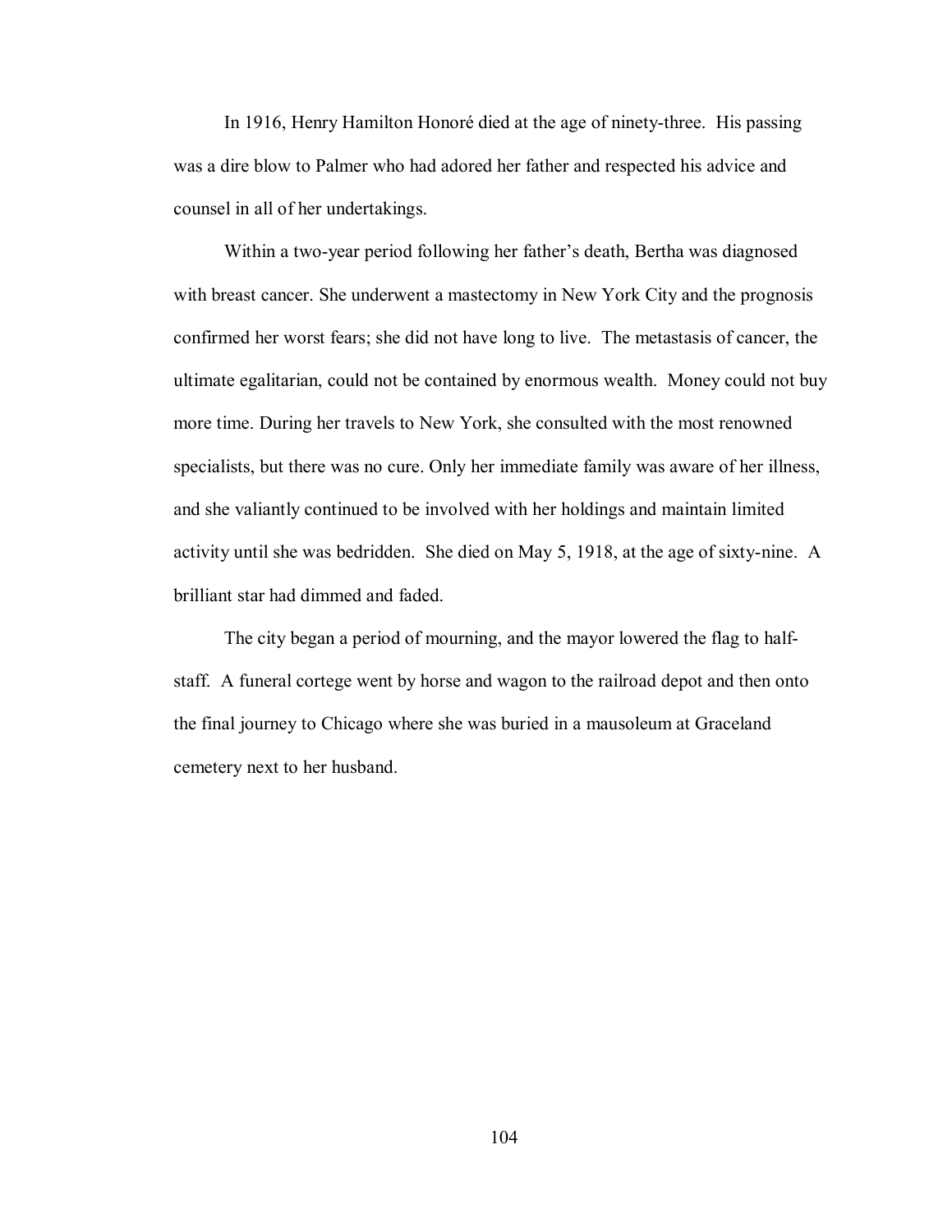## Conclusion

Bertha Palmer was an exceptionally progressive, astute, and accomplished woman who possessed the charisma and grace to captivate those who knew her. She was endowed with an innate business savvy that allowed her to compete on a par with seasoned men of commerce before women had achieved the right to vote.

She was ambitious and opportunistic with impeccable *savoir-faire* and intuitive cognition to select those with whom she should ingratiate herself. She sought the limelight and adulation. Her accomplishments in the patronage of fine arts and culture and her efforts to improve working conditions for women are worthy of admiration. It may also be said that she chose to live a life of frivolity, overabundant acquisition and conspicuous consumption. She did it all with grandeur and style.

Her decision, during the last eight years of her life, to come to Sarasota, heralded a new epoch in the evolution of the community. She achieved success in the last frontier and others followed her lead. The land she purchased and developed and the innovations she conceived and implemented altered the landscape and the perceptions of Southwestern Florida. Increasingly, the region came to be widely known as a sanctuary from winter's cold and as a resort. The number of winter visitors increased and a new spirit was injected into the community.<sup>176</sup> There are no certainties in regard

<sup>176</sup> Ibid, 182.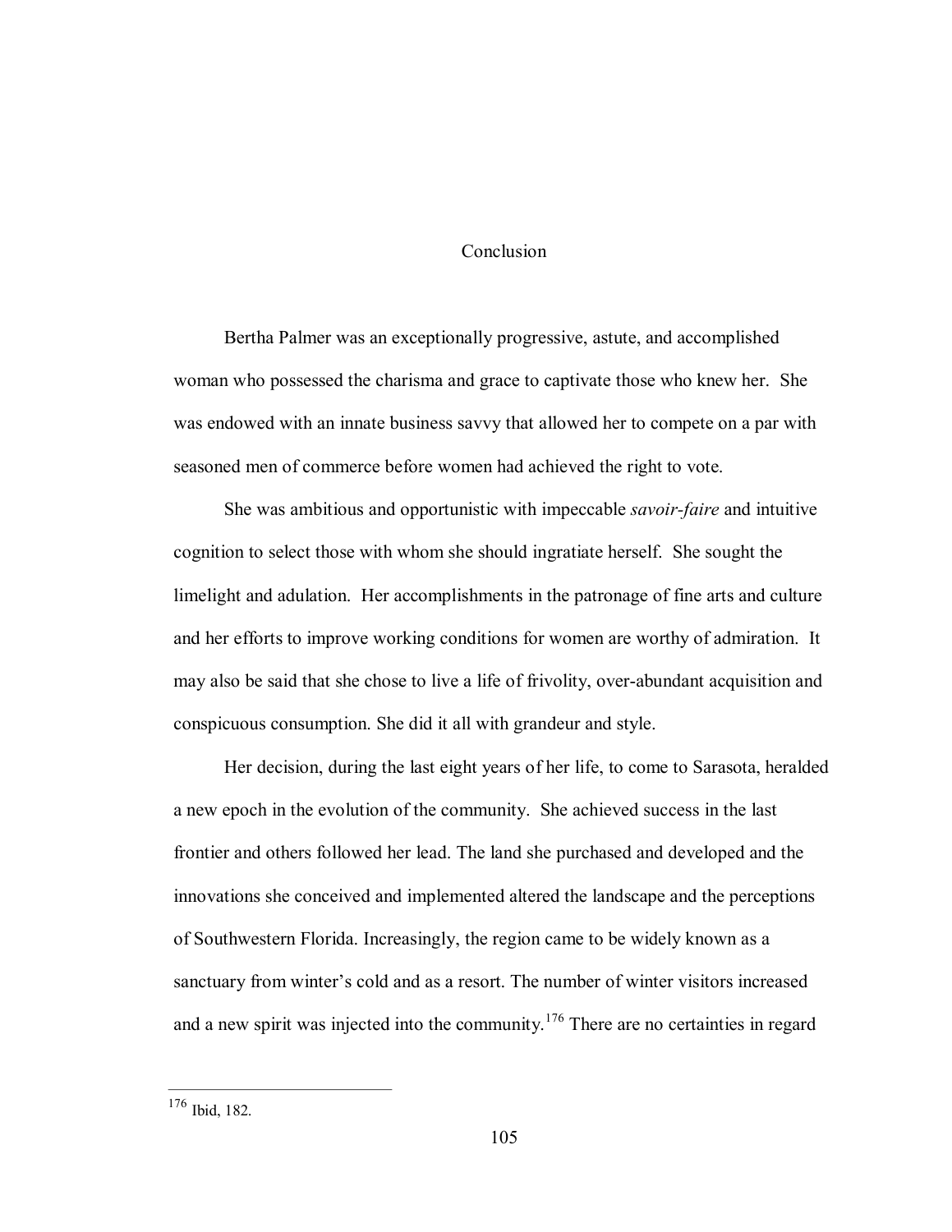to the motivations that brought her to Florida or the reasons she immersed herself completely in a world so distant from all she had known. Sadly, no personal letters or diaries have been found to enlighten us. Without her voice, we are left to wonder, to pursue the facts that are available, to put together the fragments of the puzzle and hope that someone, someday will find a letter or a journal and the answer will be within those pages.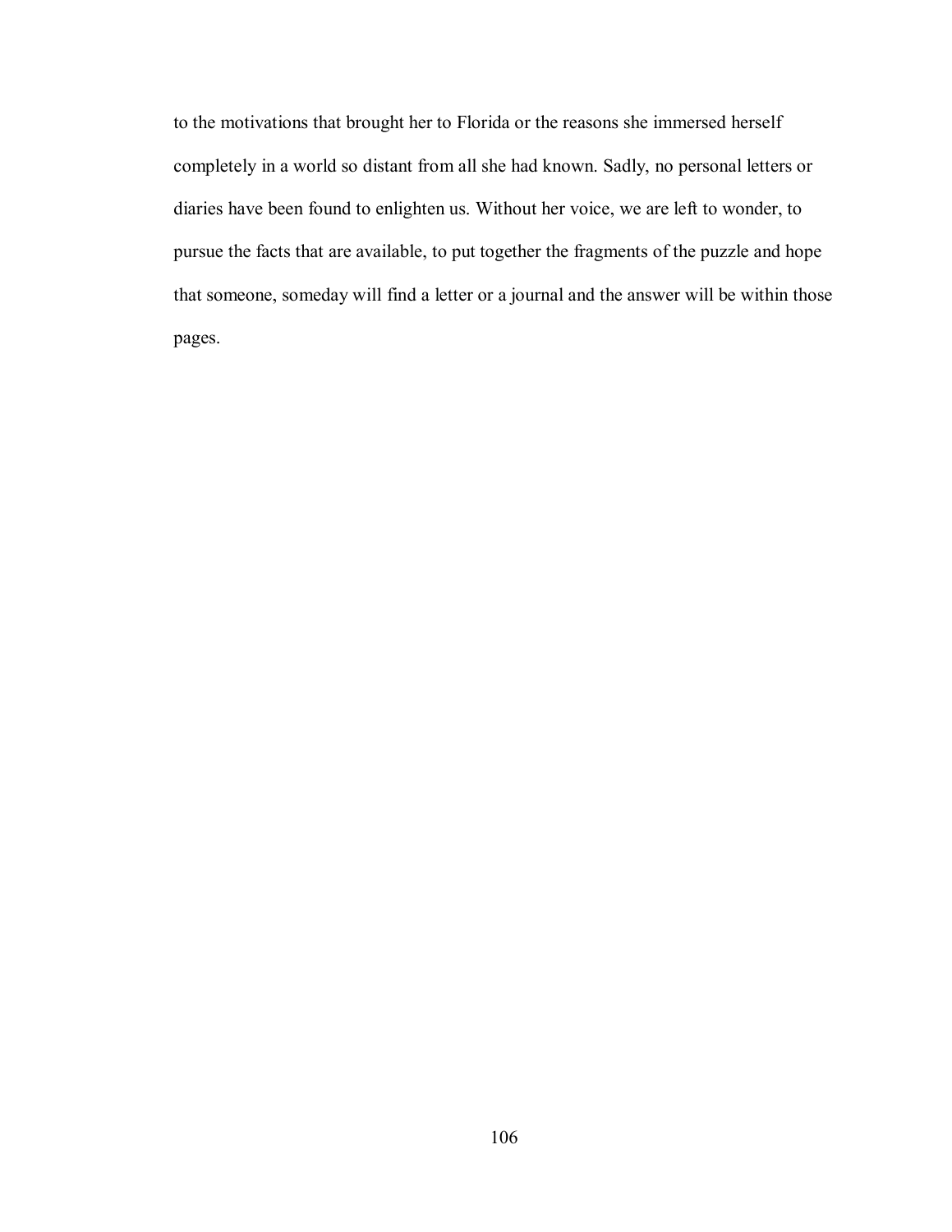## Epilogue

Another Chicago entrepreneur came to Sarasota in April 1910, following Palmer's lead. <sup>177</sup>Owen Burns had acquired his vast wealth by manufacturing metal home savings banks that he sold to financial institutions all over the country. Karl Grismer quotes him as saying: that " a town good enough for Bertha Palmer was good enough for him."<sup>1178</sup> Historian, Jeff LaHurd believes that it was Burns who actually did more to make Sarasota a successful city than any other single individual.

His involvement in the community began shortly after Bertha Palmer cast the international spotlight on this unheard of and difficult to reach town. Burns immediately saw in the area's intrinsic beauty the potential to make it a desirable destination for wealthy snowbirds.<sup>179</sup>

Furthermore, Burns's dedication to the sports of fishing and hunting reinforced his decision. He immediately began to buy property rights with the intention of developing land and purchased the sizable holdings of Hamilton Gillespie and the Florida Mortgage and Investment Company. Burns eventually convinced the town council to pass the seawall ordinance with the hope that he would get the construction contract. He told the

<sup>&</sup>lt;sup>177</sup> Burns knew Palmer by reputation. There is no evidence that they had been friends or colleagues in Chicago.

<sup>178</sup> Ibid, 160.

<sup>179</sup> Jeff LaHurd, *Sarasota, A History,* (Charleston, History Press, 2006), 33.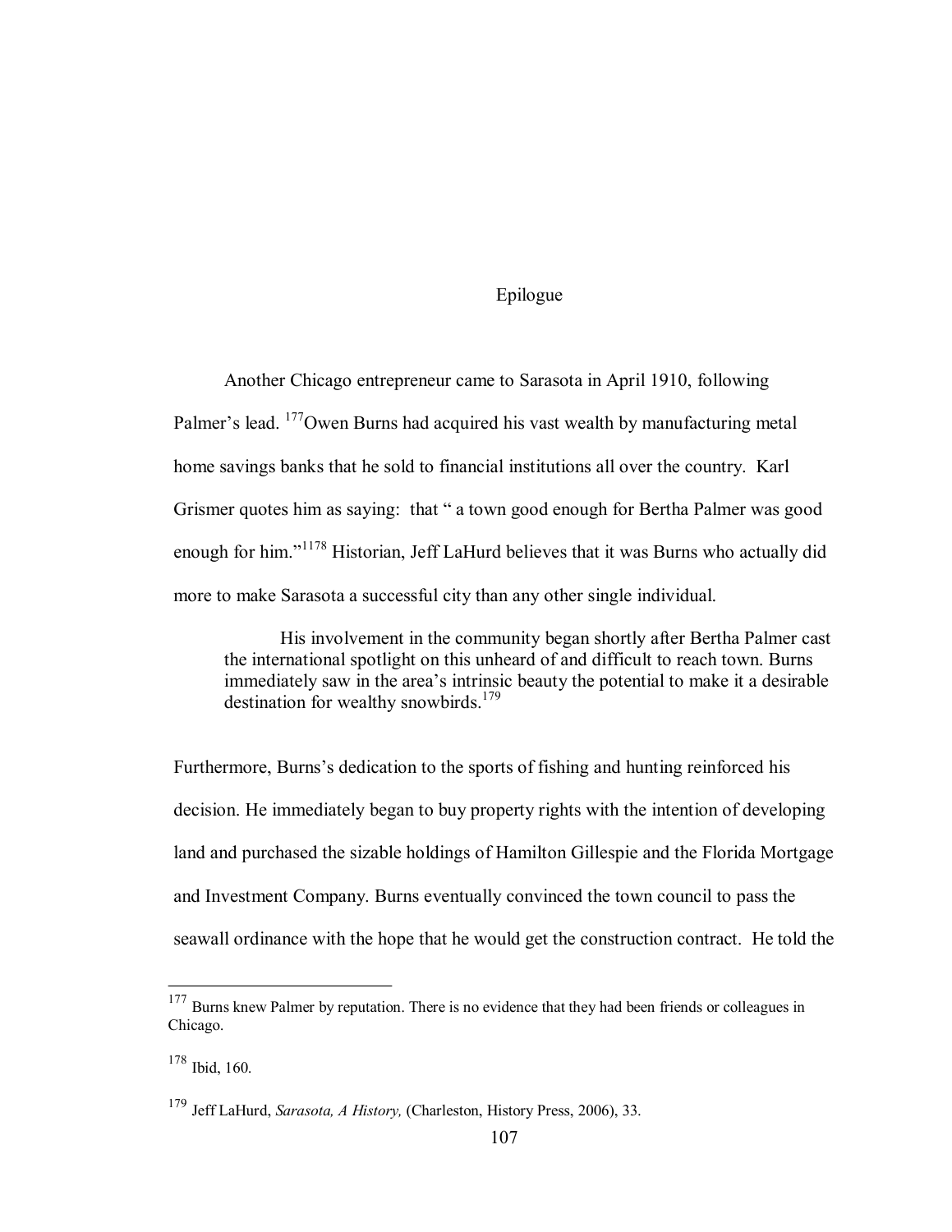council, "Unless you clean up your front yard-and get seawalls built-this town will never amount to a tinker's damn." Burns began his development by forming the Burns Realty Company, and eventually a building supply company and landscape nursery; he built seawalls to create Sunset Park, founded Citizens Bank, presided over the Board of Trade, and vigorously developed downtown Sarasota. In years to come he collaborated with John Ringling on his vast interests and development. Burns's area of interest was construction of small, unadorned concrete buildings in the city while the Palmers' concentration was agricultural, land development and cattle ranching.

John and Mabel and Charles and Edith Ringling came for their first winter sojourn to Sarasota in 1911. They had previously wintered in Tarpon Springs and Tampa but were convinced by former Chicagoan and Sarasota land speculator Ralph Caples that Sarasota would be the ideal place to have a home as a welcome change from the constant travel of the circus. In the early years John Ringling had little interest in land development. His remarkable and auspicious contributions to Sarasota would come **later** 

As Sarasota County prepares to mark the  $100<sup>th</sup>$  anniversary of Palmer's arrival, much has changed. The great country estate, The Oaks, is gone, ravaged by neglect and, ultimately torn down to make way for a prestigious housing development. The lawn and garden paths are traversed daily by groups of tourists who come to see the Guptill House, the Country House and the place where Bertha Palmer chose to settle. The grazing and farmland is carved into multiple residential communities under the umbrella of Palmer Ranch. The housing sites might be modest, splendid, most with requisite golf courses, clubhouses and recently paved "*natural paths*" into the heart of

108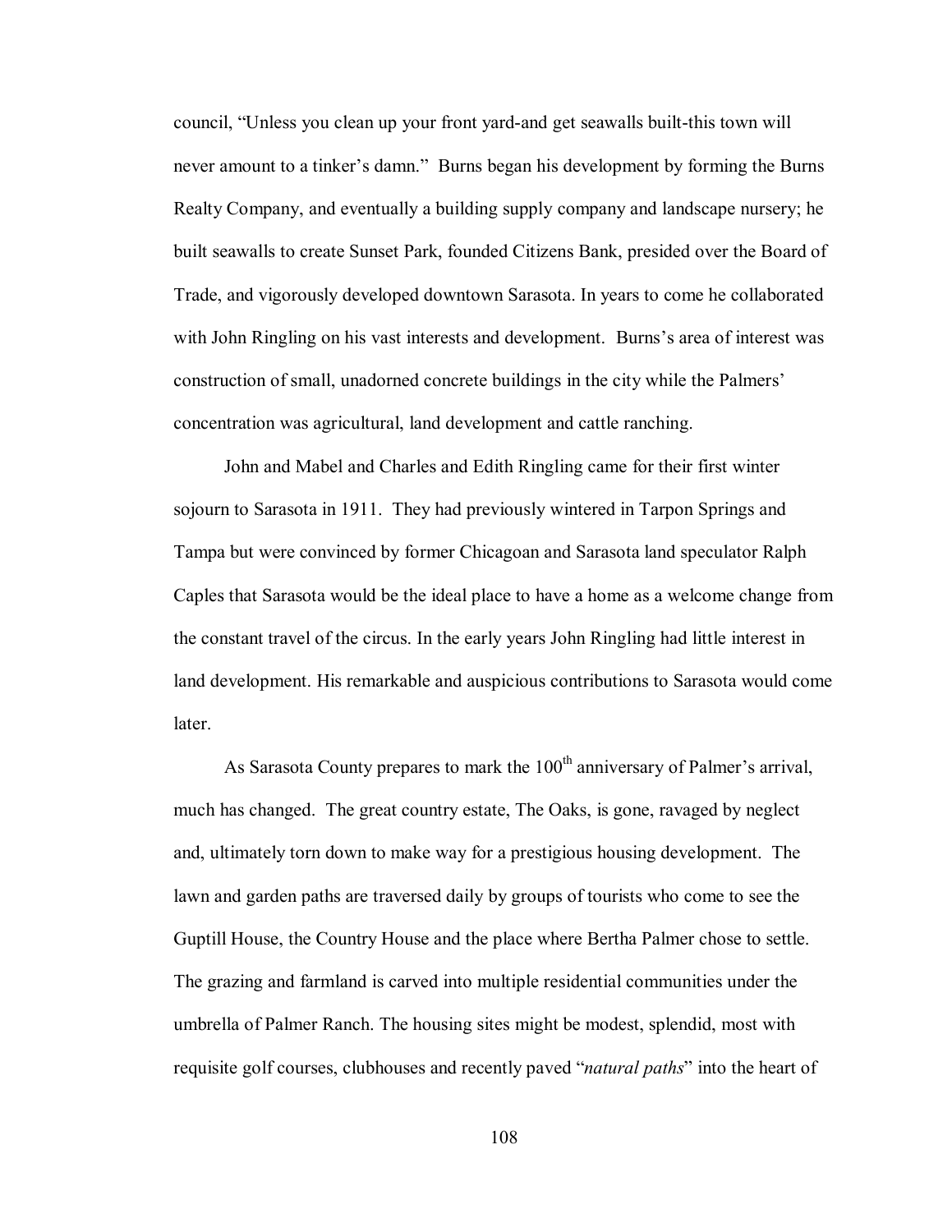nature. There are gargantuan shopping malls on the contiguous property, boasting every species of merchandise known to modern persons, and a continuous maze of traffic movement on the expanded roads.

Myakka River State Park, a fifty-eight square mile natural paradise of woodlands, wetlands and prairie was developed in the early 1930s by the Civilian Conservation Corps and includes approximately nineteen hundred acres from the estate of Adrian C. Palmer, brother of Bertha Palmer, deeded to the state for a park by Honoré and Potter Palmer, Jr. in memory of their mother on the advice of Albert Britton Edwards. The park is open to the public and serves as a camping haven, a sanctuary for wildlife and their habitats, and a place to experience the natural Florida. The Meadowsweet Pastures sign remains; the pump for the artisian well can be found; the railroad bed, the corn fields, the pasture, the circular images of the silos and remnants of the materials used in the construction of the ranch house and the pasture land are there. It takes a little time and a willing guide to find them.

One wonders what Palmer's thoughts would be if she could visit the Sarasota of today with its multilane roads, towering buildings, sprawling shopping areas, and twenty theater multiplex movie theaters. Perhaps there is a key to her thoughts within an article in the *Sarasota Times* of April 20, 1916. "There seems to be no place of beauty or utility that this remarkable woman does not see and appreciate, and seek to exploit for the enjoyment and benefit of mankind."

109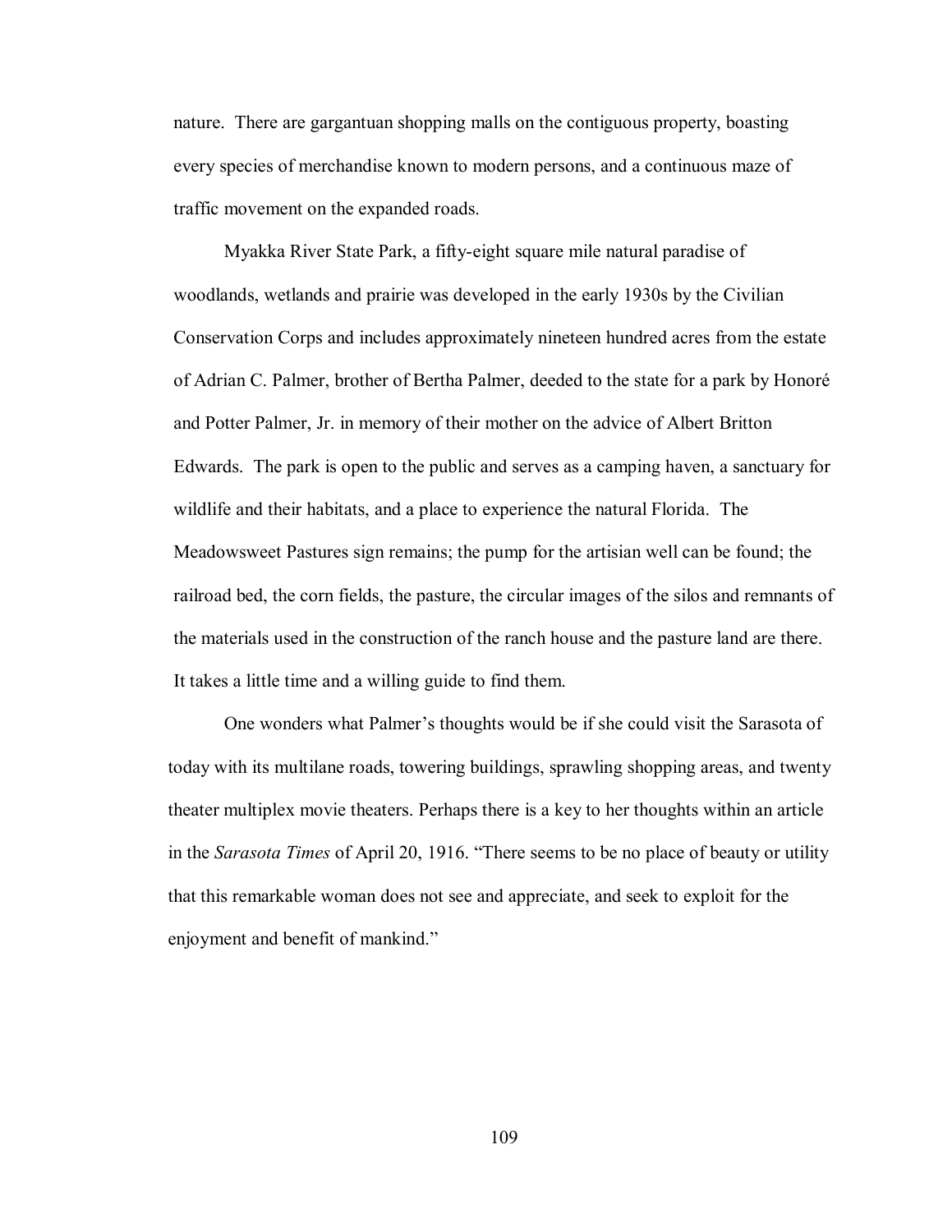Bibliography

Primary Sources

Palmer Archives, Spanish Point.

Newspapers

*Chicago Herald and Examiner Chicago Sun Times Chicago Tribune New York Times Newport Daily News* Sarasota Herald-Tribune

Archival Records

Chicago History Society. President's Letters, Board of Lady Managers, World's Columbian Exposition Collection, Letters from Jane Addams, Susan B. Anthony, family correspondence.

Chicago Institute of Art. Ryerson and Burnham Archives.

Harold Washington Library. Chicago.

Manatee County Public Library. Florida Room.

Newberry Library. Chicago.

Rollins J. Coakley Collection. Archives MSS 39.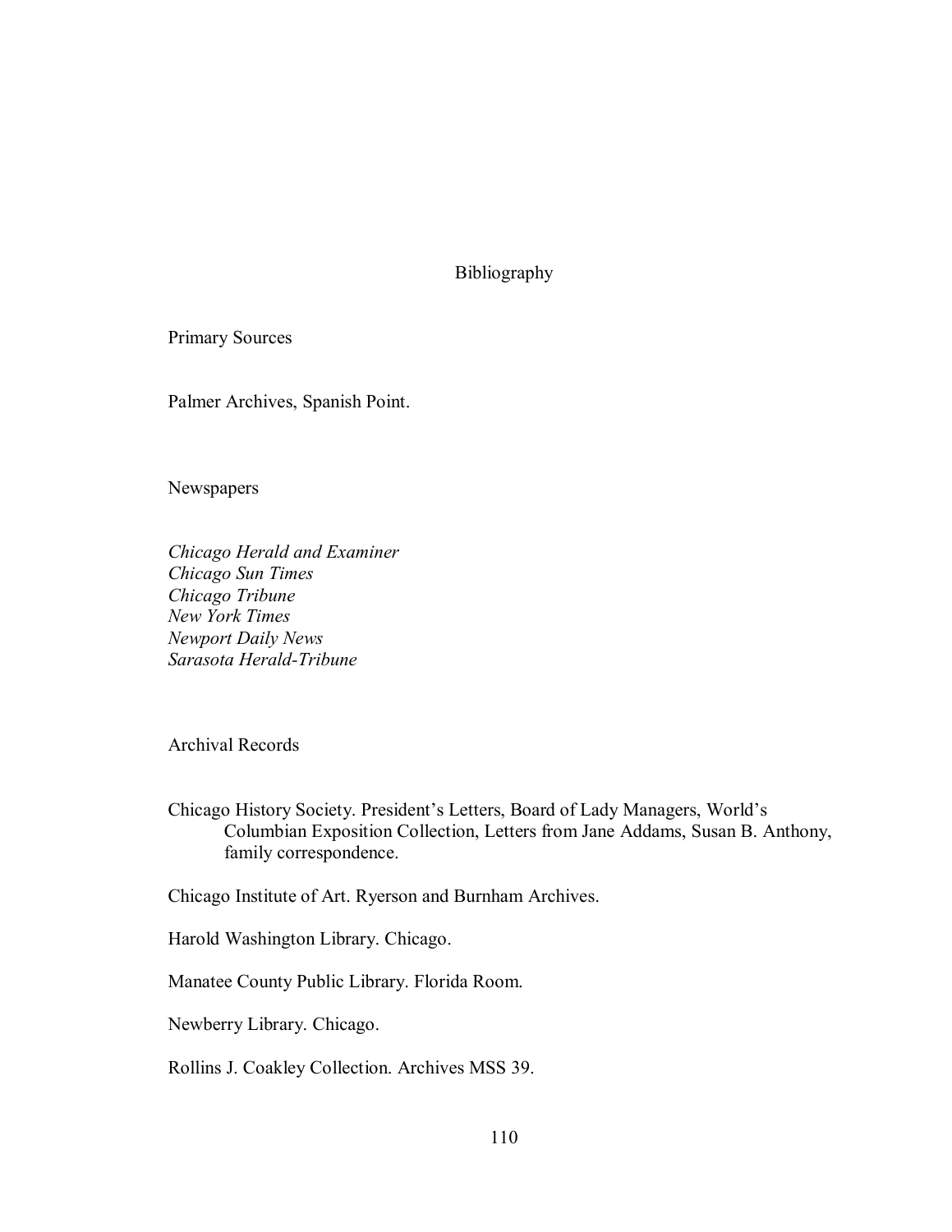Sarasota County History Center. Bertha H. Palmer Papers. Vertical files (biography) and boxed collections. MSS 32.

Spanish Point. Osprey, Florida. Bertha Palmer Files.

Venice Historical Center. Venice, Florida.

Interviews

Paula Benshoff, Director of Park Services, Myakka State Park, April 26, 2007.

Pam Gibson, Florida Room, Manatee County Public Library, January 10, 2005.

Lois Watson, Administrative Volunteer, Myakka State Park, April 21, 2007.

Electronic Sources

http://King.collectionscanada.ca/EN.

http://www.historicspanishpoint.org.

http://www.routledge-ny.com/ref/womencivilwar/sanitary.pdf.

http://depaul.edu.

http://www.chicagohs.org.

http://www.pbs.org/wgbh/amex/chicago.

http://www.publicbookshelf.com.

http://www.paris.org/Musees/Rodin.

Secondary Sources

Akerman, Joe A. *Florida Cowman: A History of Florida Cattle Raising.* Madison: Jimbob Publishing, 1946.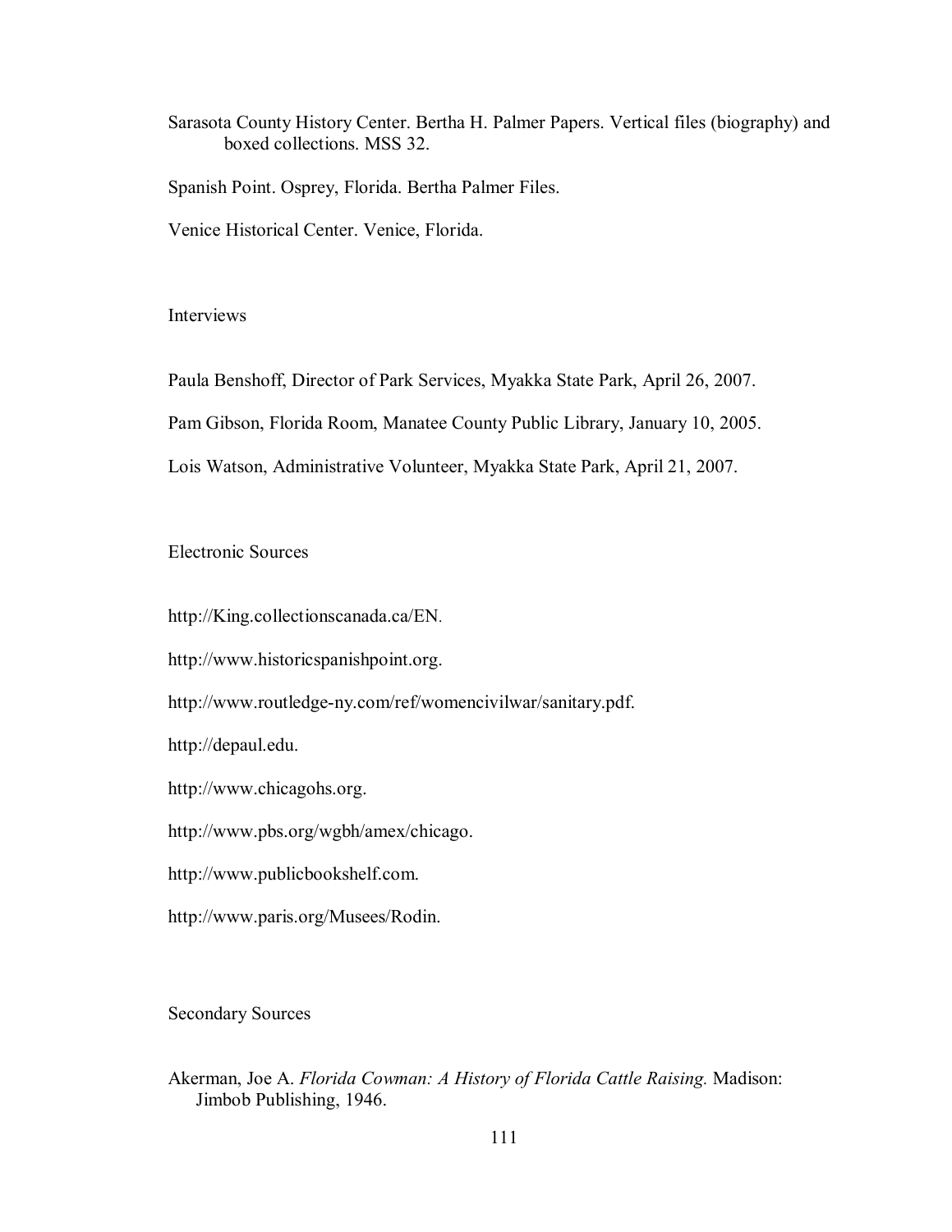Angle, Paul M. "Potter Palmer's Chicago." Chicago History V (Winter, 1959-1960).

- Benshoff, P.J. *Myakka.* Sarasota: Pineapple Press 2002.
- Burg, Daniel F. *Chicago's White City of 1893.* Lexington: The University Press of Kentucky, 1976.
- Cantacuzene, Princess Julia (Countess Speransky, nee Grant) and Terence Emmons, ed. *My Life Here and There*. Chicago: Lakeside Classics, R.R. Donnelley & Sons, 1999 edition.
	- \_\_\_\_\_\_\_\_\_\_\_. *Revolutionary Days*. Chicago: Lakeside Classics, R.R. Donnelley & Sons, 1999 edition.
- Davis, Allen F. *American Heroine, The Life and Legend of Jane Addams.* Chicago: Ivan R. Dee, 2000.
- Dwight, Eleanor, ed. *The Letters of Pauline Palmer*. Milano: M.T. Train/Scala Books, 2005.
- Erens, Patricia. *Masterpieces*. Chicago: Chicago Review Press, 1979, Field & Company, 2001.
- Grismer, Karl H. *The Story of Sarasota.* Tampa: Florida Grower Press, 1941.
- Hobbs, Margo. "Bertha Palmer's Philanthropy in the Arts." Master's thesis, Art Institute of Chicago, 1992.
- LaHurd, Jeff. *Sarasota, A History*. Charleston: History Press, 2006.
- Marx, Leo. *The Machine in the Garden*. New York: Oxford University Press, 1964.
- Matthews, Janet Sydner. *Sarasota*: *Journey to Centennial*. Tulsa: Continental Heritage Press, 1985.

\_\_\_\_\_\_\_\_\_\_\_. *Venice, Journey From Horse and Chaise*. Sarasota: Pine Level Press, 1989.

McCarthy, Kathleen D. *Noblesse Oblige, Charity and Philanthropy in Chicago 1849 1929*. Chicago & London: The University of Chicago Press, 1982.

\_\_\_\_\_\_\_\_\_\_\_. *Women's Culture: American Philanthropy and Art, 18301930.* Chicago and London: The University of Chicago Press, 1991.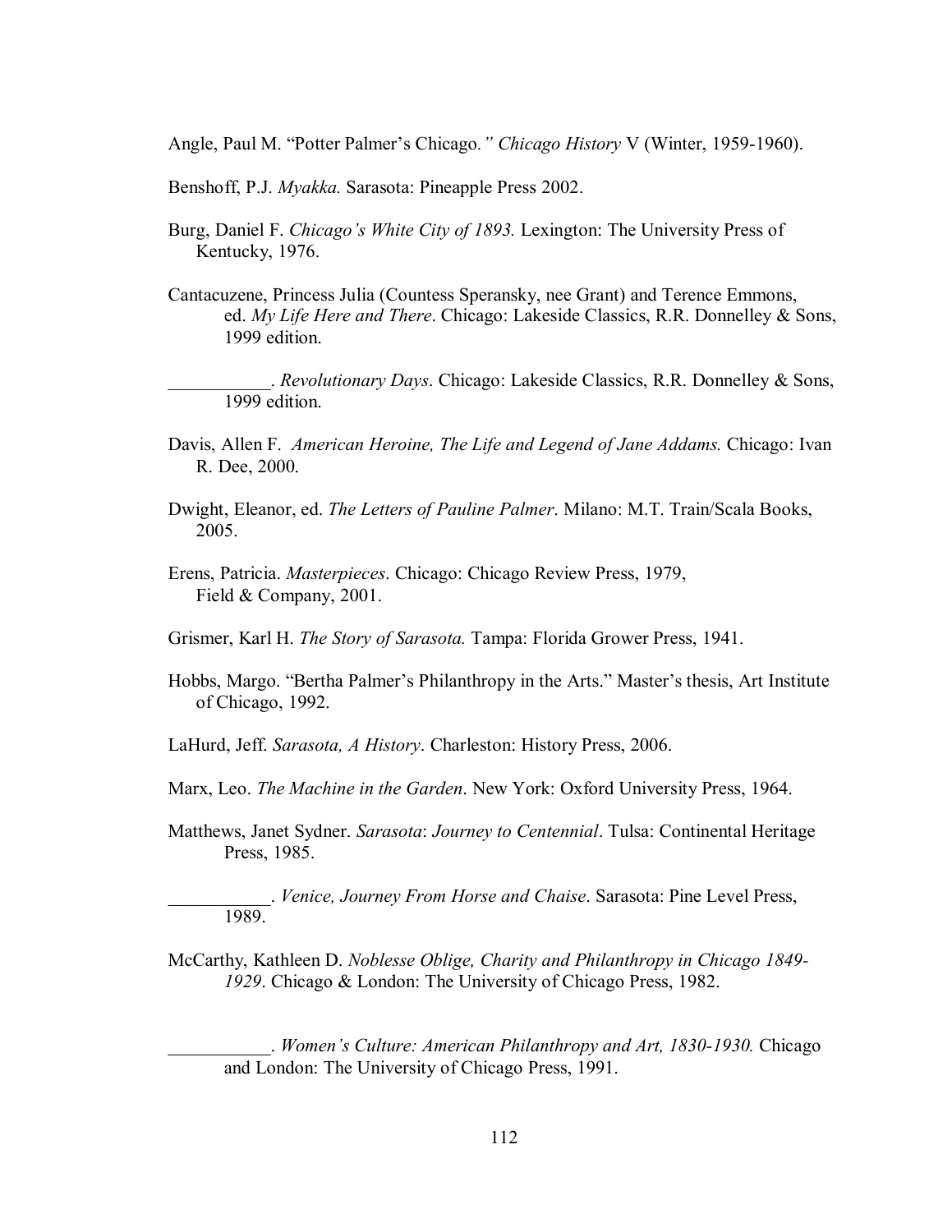Ross, Ishbel. *Silhouette in Diamonds.* New York: Harper and Brothers, 1960.

Schofield, Arthur C. *Yesterday's Bradenton*. Miami: E.A. Seemann Publishing, 1975.

- Schultz, Rima Lunin and Adele Hast. *Women Building Chicago, 1790-1990*. Bloomington: Indiana University Press, 2001.
- Weeks, David C. *Ringling the Florida Years*. Gainesville: University Press of Florida, 1993.
- Weimann, Jeanne Madeline. *The Fair Women*. Chicago: Academy Chicago, 1981.
- Wendt, Lloyd and Herman Kogan. *Give the Lady What She Wants*. South Bend: Marshal Field Publishing, 1952.
- Saarinen, Aline B. *The Proud Possessors*. New York: Random House, Conde Nast, 1958.
- Shephard Associates and James Miller and Janet Snyder Matthews*. Spanish Point At the Oaks.* Excerpts from master plan for Spanish Point at the Oaks, 1983.
- Scott, John M. Young*. Beef the Most Profitable*. University of Florida Agricultural Experiment Station, Press Bulletin No. 187, Reprint, July 29, 1916.
- Powell, G. Harold. *Fundamental Principles of Cooperation in Agriculture*. Circular No. 123, University of California, College of Agriculture, Berkeley, October 1914, Bertha Palmer Archives, Spanish Point.

## Articles

- Carr, Carolyn Kinder and Sally Webster. "Mary Cassatt and Mary Fairchild MacMonnies: The Search for Their 1893 Murals." *American Art* 8 (Winter, 1994): 52-69.
- Kirkland, Caroline. "Illinois in Springtime, With a Look at Chicago." *Atlantic Monthly* 2 Issue 11 (September 1858).

Harner, Charles E. "*First a Panic, Then a Lady Tycoon*." *Florida Trend* 14 (June 1972).

"Land Owner." *Journal of Real Estate Building and Improvement* (January 1872).

Rotzoll, Brenda Warner. "The Other Bertha Palmer." Chicago Sun-Times, News Section. March 16, 2003, 10.